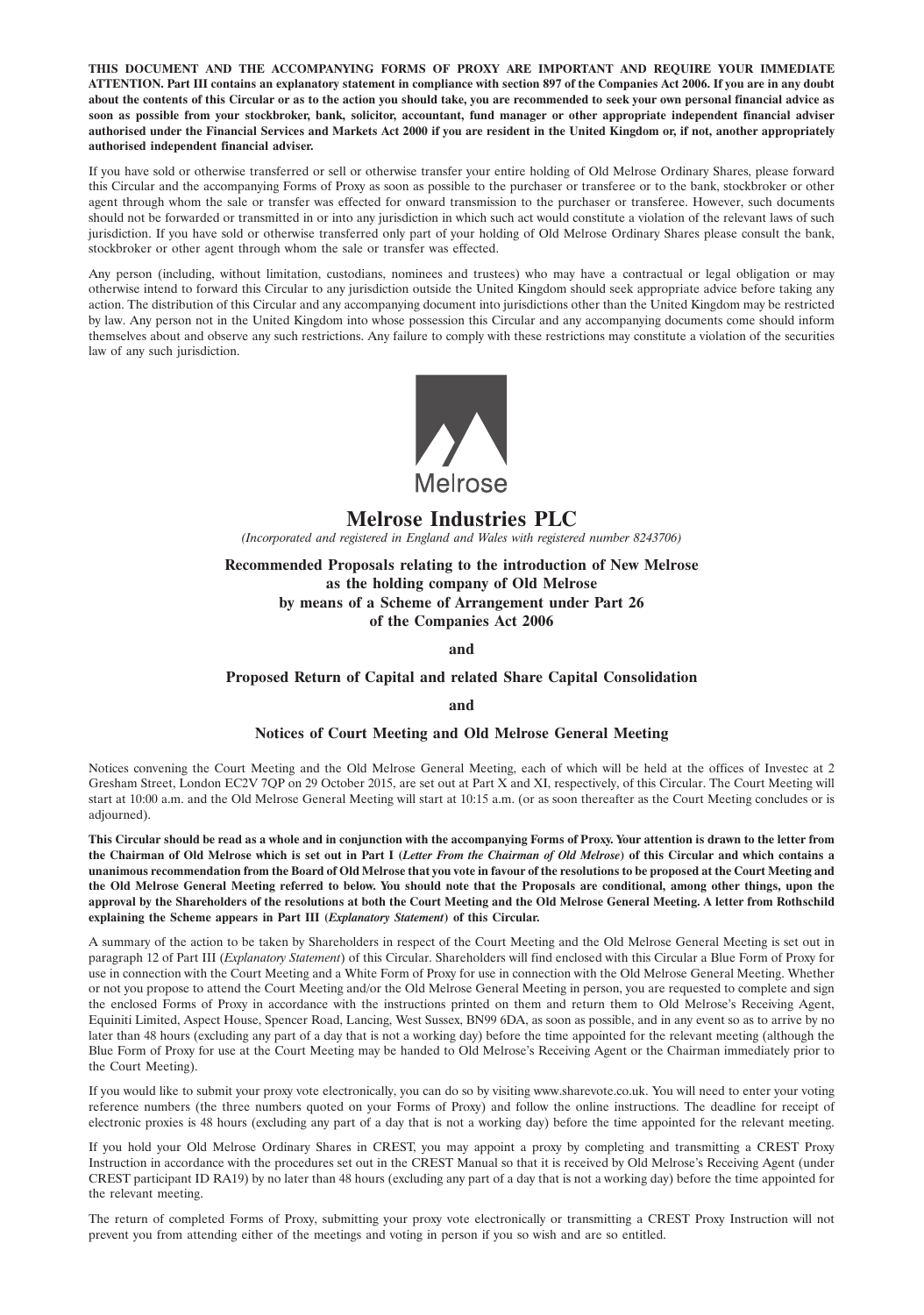If you are a Shareholder and have any questions about the Proposals, the contents of this Circular or the completion and return of your Forms of Proxy, please call Equiniti Limited, Old Melrose's Receiving Agent, on 0871 384 2946 (or, if you are calling from outside the United Kingdom, +44 121 415 0851) between 8:30 a.m. and 5:30 p.m. Monday to Friday (excluding public holidays in the UK). Calls to the 0871 number are charged at 10 pence per minute, plus your phone company's access charge. Please note that calls to these numbers may be monitored or recorded, and no advice on the Proposals can be given.

Applications will be made to the UKLA for the New Melrose Ordinary Shares to be admitted to the premium listing segment of the Official List and to the London Stock Exchange for the New Melrose Ordinary Shares to be admitted to trading on the main market of the London Stock Exchange (together, ''**Admission**''). It is expected that Admission will become effective, and that dealings in the New Melrose Ordinary Shares will commence, at 8.00 a.m. on the Effective Date which, subject to the satisfaction of certain conditions, is expected to occur on 19 November 2015. No application has been or is currently intended to be made for any other class of shares issued by New Melrose to be admitted to the Official List or to trading on the London Stock Exchange or to be admitted to listing or dealing on any other exchange.

No New Melrose Ordinary Shares have been marketed to, or are available for purchase in whole or in part by, the public in the United Kingdom or elsewhere in connection with the Admission. This Circular does not constitute or form part of any offer or invitation to purchase, subscribe for, sell or issue, or any solicitation of any offer to purchase, subscribe for, sell or issue, New Melrose Ordinary Shares or any other securities of New Melrose or Old Melrose. This Circular does not constitute a prospectus equivalent document.

Rothschild, which is authorised by the Prudential Regulation Authority and regulated by the FCA and the Prudential Regulation Authority in the United Kingdom, is acting solely for New Melrose and no one else in relation to the Admission and solely for New Melrose and Old Melrose and no one else in relation to the Proposals and, save for any responsibility which may arise under FSMA or the regulatory regime established thereunder, accordingly will not be responsible to anyone other than New Melrose and Old Melrose for providing the protections afforded to the respective clients of Rothschild or for providing advice in connection with the Admission and the Proposals, as applicable, the contents of this Circular or any transaction, arrangement or other matter referred to in this Circular.

Investec, which is authorised by the Prudential Regulation Authority and regulated by the FCA and the Prudential Regulation Authority in the United Kingdom, is acting solely for New Melrose and no one else in relation to Admission and solely for New Melrose and Old Melrose and no one else in relation to the Proposals and, save for any responsibility which may arise under FSMA or the regulatory regime established thereunder, accordingly will not be responsible to any person other than New Melrose and Old Melrose for providing the protections afforded to the respective clients of Investec or for providing advice in connection with the Admission and the Proposals, as applicable, the contents of this Circular or any transaction, arrangement or other matter referred to in this Circular.

The Prospectus relating to the New Melrose Ordinary Shares is expected to be published on or around the date of this Circular. The Prospectus will not be sent to you when published, but it will be possible to obtain a copy of the Prospectus from the Melrose Group's website (www.melroseplc.net) or, on request, free of charge from Old Melrose's Receiving Agent by telephone on 0871 384 2946 (or from outside the UK on +44 121 415 0851) between 8:30 a.m. and 5:30 p.m. Monday to Friday (excluding public holidays in the UK). Calls to the 0871 number are charged at 10 pence per minute, plus your phone company's access charge. A copy of this Circular and the Prospectus will also be available for inspection (i) via the National Storage Mechanism, (ii) at the registered office of Old Melrose and of New Melrose (both being 11<sup>th</sup> Floor, Colmore Plaza, 20 Colmore Circus Queensway, Birmingham, West Midlands, B4 6AT), and (iii) at the offices of Simpson Thacher & Bartlett LLP (being CityPoint, One Ropemaker Street, London, EC2Y 9HU) up until Admission (in the case of (ii) and (iii)) during normal business hours on any weekday (Saturdays, Sundays and public holidays excepted).

This Circular has been prepared for the purposes of complying with English law, the Listing Rules and the rules of the London Stock Exchange and the information disclosed herein may not be the same as that which would have been disclosed if this Circular had been prepared in accordance with the laws of any other jurisdiction. The distribution of this Circular and the Prospectus and the allotment and issue of New Melrose Ordinary Shares in jurisdictions other than the United Kingdom may be restricted by law. No action has been taken by Old Melrose or New Melrose to obtain any approval, authorisation or exemption to permit the allotment and issue of New Melrose Ordinary Shares or the possession or distribution of this Circular, the Prospectus or any other publicity material relating to the New Melrose Ordinary Shares in any jurisdiction other than the United Kingdom.

Overseas Shareholders may be affected by the laws of other jurisdictions in relation to the Proposals or the distribution of this Circular. Persons into whose possession this Circular comes should inform themselves about and observe any applicable restrictions and legal, exchange control or regulatory requirements in relation to the Proposals, the distribution of this Circular and the Prospectus. Any failure to comply with such restrictions or requirements may constitute a violation of the securities laws of any such jurisdiction.

The contents of this Circular should not be construed as legal, financial or tax advice. Shareholders should consult their own legal adviser, financial adviser or tax adviser for legal, financial or tax advice.

Neither the delivery of this Circular nor Admission shall, under any circumstances, create any implication that there has been no change in the affairs of the Melrose Group since the date of this Circular or that the information is correct as of any time subsequent to the date of this Circular.

Nothing contained herein shall be deemed to be a forecast, projection or estimate of the future financial performance of Old Melrose, New Melrose or the Melrose Group except where otherwise stated.

Some financial and other numerical information in this Circular has been rounded and, as a result, the numerical figures shown as totals in this Circular may vary slightly from the exact arithmetic aggregation of the figures that precede them.

Certain terms used in this Circular, including certain capitalised terms and certain technical and other terms, are defined in Part IX (*Definitions*) of this Circular.

#### **CAUTIONARY NOTE ON FORWARD LOOKING STATEMENTS**

Certain statements contained in this Circular, including those in the part headed ''Risk Factors'' constitute ''forward-looking statements''. In some cases, these forward-looking statements can be identified by the use of forward-looking terminology, including the terms ''believes'', "continues", "estimates", "plans", "prepares", "anticipates", "expects", "intends", "aims", "may", "will" or "should" or, in each case, their negative or other variations or comparable terminology. Shareholders should specifically consider the factors identified in this Circular which could cause actual results to differ before making a decision. Undue reliance should not be placed on any forward-looking statements as such forward-looking statements involve known and unknown risks, uncertainties and other factors, which may cause the actual results, performance or achievements of Old Melrose, New Melrose and/or the Melrose Group, or industry results, to be materially different from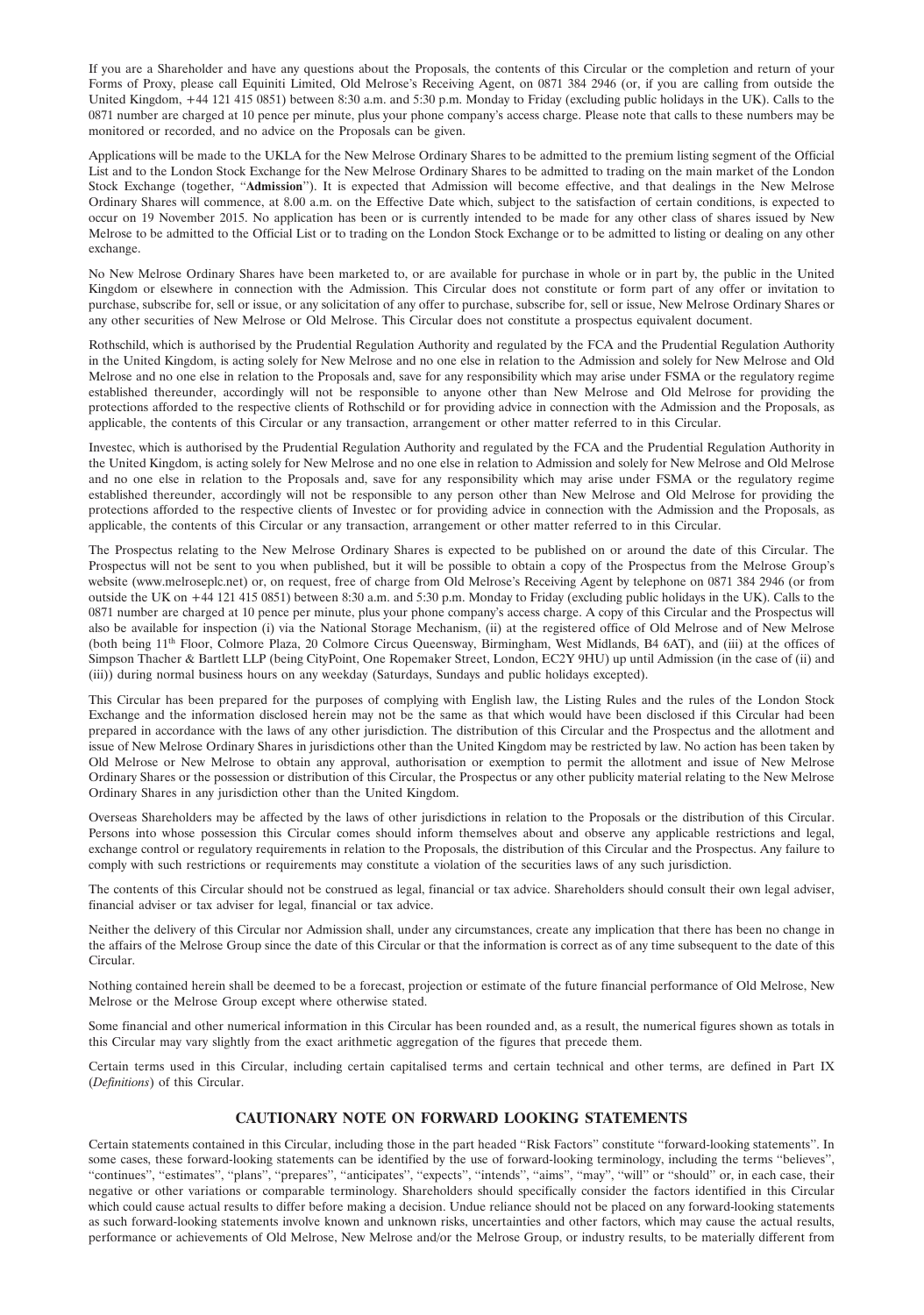any future results, performance or achievements expressed or implied by such forward-looking statements. Undue reliance should not be placed on any forward-looking statements as such forward-looking statements are based on numerous assumptions regarding Old Melrose's, New Melrose's and/or the Melrose Group's present and future business strategies and the environment in which Old Melrose, New Melrose and/or the Melrose Group will operate in the future. Among the factors that could cause actual results to differ materially from those described in the forward-looking statements are changes in the global political, economic and/or business sphere, competitive, market and regulatory forces, future exchange and interest rates, changes in tax rates and future business combinations or dispositions. Such risks, uncertainties and other factors are set out more fully in the section of this Circular headed ''Risk Factors'' and include, among others: risks relating to commodity prices, risks relating to the economic conditions of the markets in which Old Melrose, New Melrose and the Melrose Group operates and risks relating to the possible volatility of the price of Old Melrose Ordinary Shares and/or the New Melrose Ordinary Shares. These forward-looking statements speak only as at the date of this Circular. Except as required by the FCA, the London Stock Exchange or applicable law (including as may be required by the Prospectus Rules, Listing Rules and the Disclosure and Transparency Rules), Old Melrose expressly disclaims any obligation or undertaking to release publicly any updates or revisions to any forward-looking statements contained in this Circular to reflect any change in its expectations with regard thereto or any change in events, conditions or circumstances on which any such statement is based.

Forward-looking statements contained in this Circular do not in any way seek to qualify the working capital statement contained in paragraph 10 of Part VIII (*Additional Information*) of this Circular.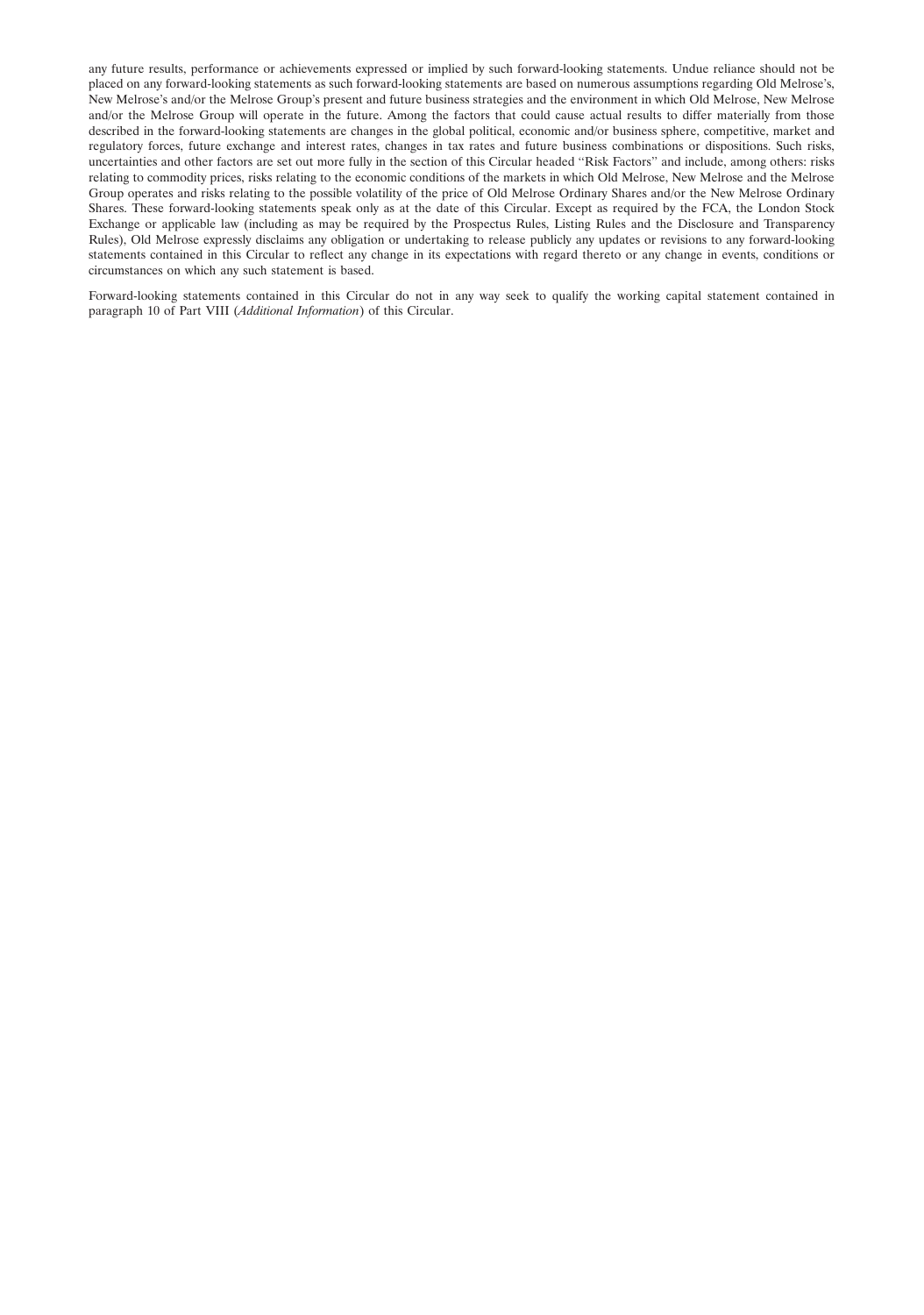# **TABLE OF CONTENTS**

| Page |
|------|
|      |
|      |
|      |
|      |
|      |
|      |
| 30   |
| 35   |
|      |
| 47   |
|      |
|      |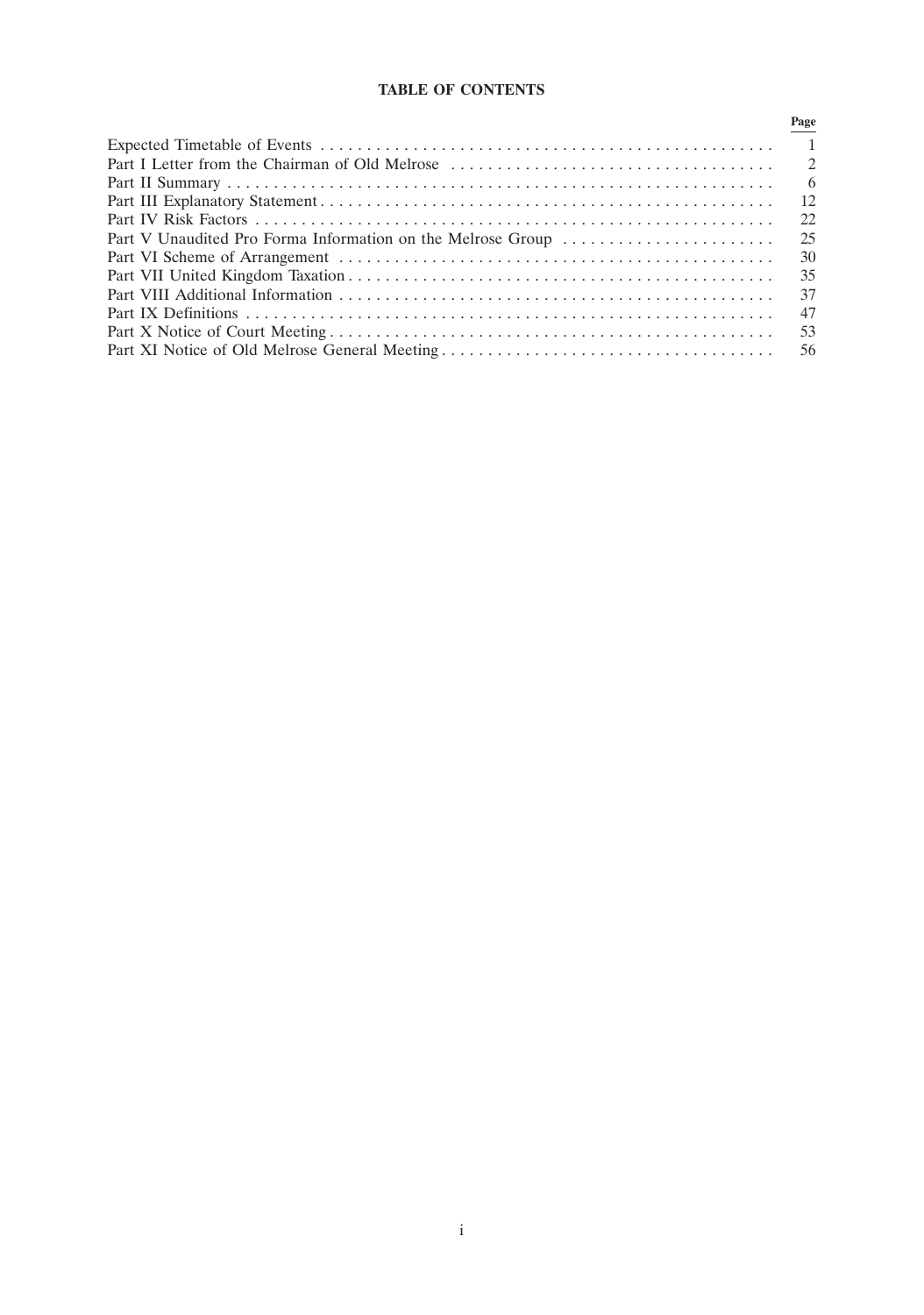#### **INFORMATION FOR US SHAREHOLDERS**

This Circular is not an offer of securities for sale in the United States. New Melrose Ordinary Shares to be issued to Shareholders in connection with the Scheme have not been, and will not be, registered with the SEC under the US Securities Act, and will be issued in reliance upon the exemption from the registration requirements of the US Securities Act provided by Section  $3(a)(10)$  of that act. For the purpose of qualifying for the exemption from the registration requirements of the US Securities Act provided by Section  $3(a)(10)$  of that act with respect to the New Melrose Ordinary Shares issued pursuant to the Scheme, Old Melrose will advise the Court that it will rely on the Section  $3(a)(10)$  exemption based on the Court's sanctioning of the Scheme, which will be relied upon by Old Melrose as an approval of the Scheme. Notice is hereby given to all Shareholders that the Court will hold a hearing on the Scheme's fairness to Shareholders, at which hearing all such Shareholders will be entitled to attend in person or through counsel to support or oppose the sanctioning of the Scheme.

The New Melrose Ordinary Shares have not been and will not be registered on a United States securities exchange or quoted on any inter-dealer quotation system in the United States. New Melrose does not intend to take any action to facilitate a market in New Melrose Ordinary Shares in the United States. Consequently, New Melrose believes that it is unlikely that an active trading market in the United States will develop for the New Melrose Ordinary Shares.

The New Melrose Ordinary Shares have not been, and will not be, registered under the securities laws of any state or jurisdiction in the United States and, accordingly, will only be issued to the extent that exemptions from the registration or qualification requirements of state ''blue-sky'' securities laws are available or such registration or qualification requirements have been complied with.

Neither the SEC nor any other US federal or state securities commission or regulatory authority has approved or disapproved the New Melrose Ordinary Shares or passed an opinion on the adequacy of this Circular. Any representation to the contrary is a criminal offence in the United States.

A person who is entitled to receive New Melrose Ordinary Shares and who is an affiliate of New Melrose following the Effective Date may not resell such securities without registration under the US Securities Act or pursuant to the applicable resale provisions of Rule 144 of the US Securities Act or another applicable exemption from registration or in a transaction not subject to registration (including a transaction that satisfies the applicable requirements of Regulation S under the US Securities Act). Whether a person is an affiliate of a company for the purposes of the US Securities Act depends on the circumstances but affiliates can include certain officers, directors and significant shareholders. Persons who believe that they may be affiliates of New Melrose should consult their own legal advisers prior to any sale of securities received pursuant to the Scheme.

Shareholders who are citizens or residents of the United States are advised that any securities issued pursuant to the Scheme have not been and will not be registered under the US Exchange Act. New Melrose intends, if necessary, to rely on an exemption from the reporting requirements of Section  $12(g)$  of the US Exchange Act pursuant to Rule 12g3-2(b) thereunder.

Old Melrose and New Melrose are public limited companies incorporated under the laws of England and Wales. All of the Directors of Old Melrose and New Melrose are citizens or residents of countries other than the United States. Substantially all of the assets of such persons and a significant proportion of the assets of Old Melrose and New Melrose are located outside the United States. As a result, it may not be possible to effect service of process within the United States upon such persons, Old Melrose or New Melrose, or to enforce against them judgments of US courts, including judgments predicated upon civil liabilities under the securities laws of the United States or any state or territory within the United States. The United States and the United Kingdom do not have a treaty providing for the reciprocal recognition of judgements (other than arbitral awards) in civil and commercial matters. Consequently, a final and conclusive judgement by any federal or state court of the United States based on civil liability, whether or not predicated solely upon US federal securities laws, would not automatically be enforceable in England and Wales. In addition, it is doubtful whether the courts of England and Wales would accept jurisdiction and impose civil liability if proceedings were commenced in England or Wales in an original action predicated solely upon US federal securities laws.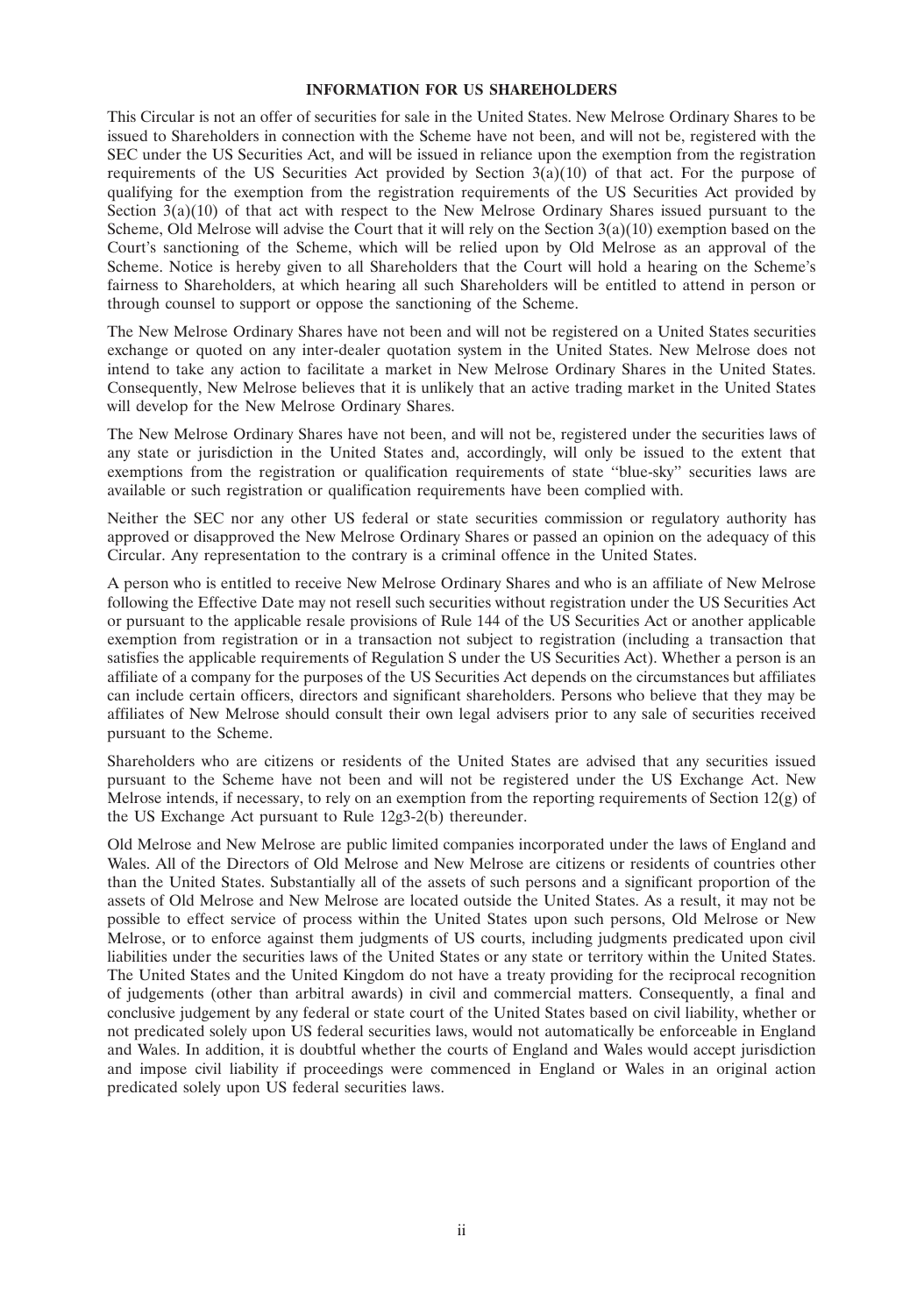# **NOTICE TO NEW HAMPSHIRE RESIDENTS**

**NEITHER THE FACT THAT A REGISTRATION STATEMENT OR AN APPLICATION FOR A LICENCE HAS BEEN FILED UNDER RSA 421-B OF THE NEW HAMPSHIRE REVISED STATUTES (''RSA 421-B'') WITH THE STATE OF NEW HAMPSHIRE NOR THE FACT THAT A SECURITY IS EFFECTIVELY REGISTERED OR A PERSON IS LICENSED IN THE STATE OF NEW HAMPSHIRE CONSTITUTES A FINDING BY THE SECRETARY OF STATE OF THE STATE OF NEW HAMPSHIRE THAT ANY DOCUMENT FILED UNDER RSA 421-B IS TRUE, COMPLETE AND NOT MISLEADING. NEITHER ANY SUCH FACT NOR THE FACT THAT AN EXEMPTION OR EXCEPTION IS AVAILABLE FOR A SECURITY OR A TRANSACTION MEANS THAT THE SECRETARY OF STATE OF THE STATE OF NEW HAMPSHIRE HAS PASSED IN ANY WAY UPON THE MERITS OR QUALIFICATIONS OF, OR RECOMMENDED OR GIVEN APPROVAL TO, ANY PERSON, SECURITY OR TRANSACTION. IT IS UNLAWFUL TO MAKE, OR CAUSE TO BE MADE, TO ANY PROSPECTIVE PURCHASER, CUSTOMER, OR CLIENT ANY REPRESENTATION INCONSISTENT WITH THE PROVISIONS OF THIS PARAGRAPH.**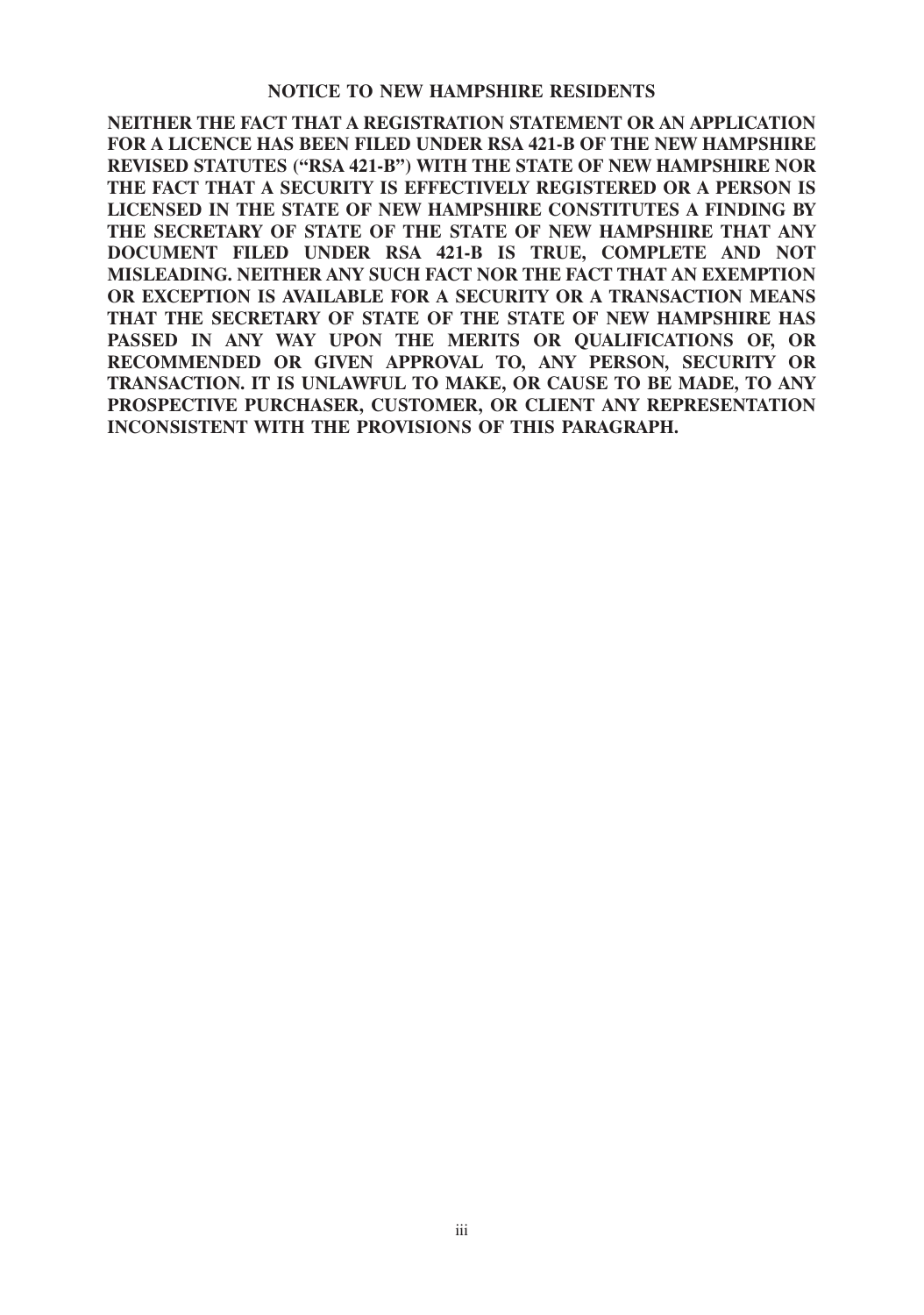#### **EXPECTED TIMETABLE OF EVENTS**

Each of the times and dates in the table below is indicative only and subject to change without further notice. References to a time of day are to London time.

| The Scheme and Initial Reduction of Capital                                                                                                                                                                                                                                   | Time and Date $(5)$                     |
|-------------------------------------------------------------------------------------------------------------------------------------------------------------------------------------------------------------------------------------------------------------------------------|-----------------------------------------|
|                                                                                                                                                                                                                                                                               | 2015                                    |
|                                                                                                                                                                                                                                                                               | 6 October                               |
| Latest time and date for receipt of Blue Form of Proxy for the Court                                                                                                                                                                                                          | 10:00 a.m. on 27 October <sup>(1)</sup> |
| Latest time and date for receipt of White Form of Proxy for the Old                                                                                                                                                                                                           | 10:15 a.m. on 27 October <sup>(2)</sup> |
| Scheme Voting Record Time (in respect of the Old Melrose General                                                                                                                                                                                                              | 6:00 p.m. on 27 October <sup>(3)</sup>  |
|                                                                                                                                                                                                                                                                               | 10:00 a.m. on 29 October                |
|                                                                                                                                                                                                                                                                               | 10:15 a.m. on 29 October <sup>(4)</sup> |
|                                                                                                                                                                                                                                                                               | 18 November                             |
| Last day for dealings in Old Melrose Ordinary Shares                                                                                                                                                                                                                          | 18 November                             |
|                                                                                                                                                                                                                                                                               | 18 November                             |
|                                                                                                                                                                                                                                                                               | $6:00$ p.m. on 18 November              |
|                                                                                                                                                                                                                                                                               | 19 November                             |
| Delisting of Old Melrose Ordinary Shares, Admission of New Melrose<br>Ordinary Shares, crediting of New Melrose Ordinary Shares to CREST<br>accounts and dealings in New Melrose Ordinary Shares commence on<br>the London Stock Exchange's main market for listed securities | 8:00 a.m. on 19 November                |
|                                                                                                                                                                                                                                                                               | 19 November                             |
| Court hearing of the claim form to confirm the Initial Reduction of                                                                                                                                                                                                           | 20 November                             |
| Initial Reduction of Capital becomes effective                                                                                                                                                                                                                                | 23 November                             |
| Despatch of the New Melrose Ordinary Share certificates                                                                                                                                                                                                                       | By 3 December                           |
|                                                                                                                                                                                                                                                                               |                                         |

Notes:

(1) Blue Forms of Proxy for the Court Meeting not returned by this time may be handed to the Chairman or the Registrars at the Court Meeting prior to the vote being taken.

- (4) To commence at the time fixed or, if later, immediately following the conclusion or adjournment of the Court Meeting.
- (5) These dates are indicative only and will depend, among other things, on the date upon which the Court sanctions the Scheme and confirms the Initial Reduction of Capital.

#### *The Proposed Return of Capital*

Following the completion of the Disposal, which is expected to occur in the first quarter of 2016, steps will be taken to effect the Proposed Return of Capital, unless the Board considers that it is no longer in the best interests of Shareholders to do so. Whilst the precise timing of the Proposed Return of Capital will depend, among other things, on the availability of Court dates, New Melrose would seek to return capital to Shareholders within 5 to 7 weeks following the completion of the Disposal. The Proposed Return of Capital will require two court hearings, but no further general meeting of the Shareholders of New Melrose.

<sup>(2)</sup> To be valid the White Forms of Proxy for the Old Melrose General Meeting must be lodged at least 48 hours (excluding any part of a day that is not a working day) before the time appointed.

<sup>(3)</sup> If either the Court Meeting or the Old Melrose General Meeting is adjourned, the Scheme Record Time for the adjourned meeting will be 6:00 p.m. on the day which is two days (excluding any part of a day that is not a working day) before the date of the adjourned meeting.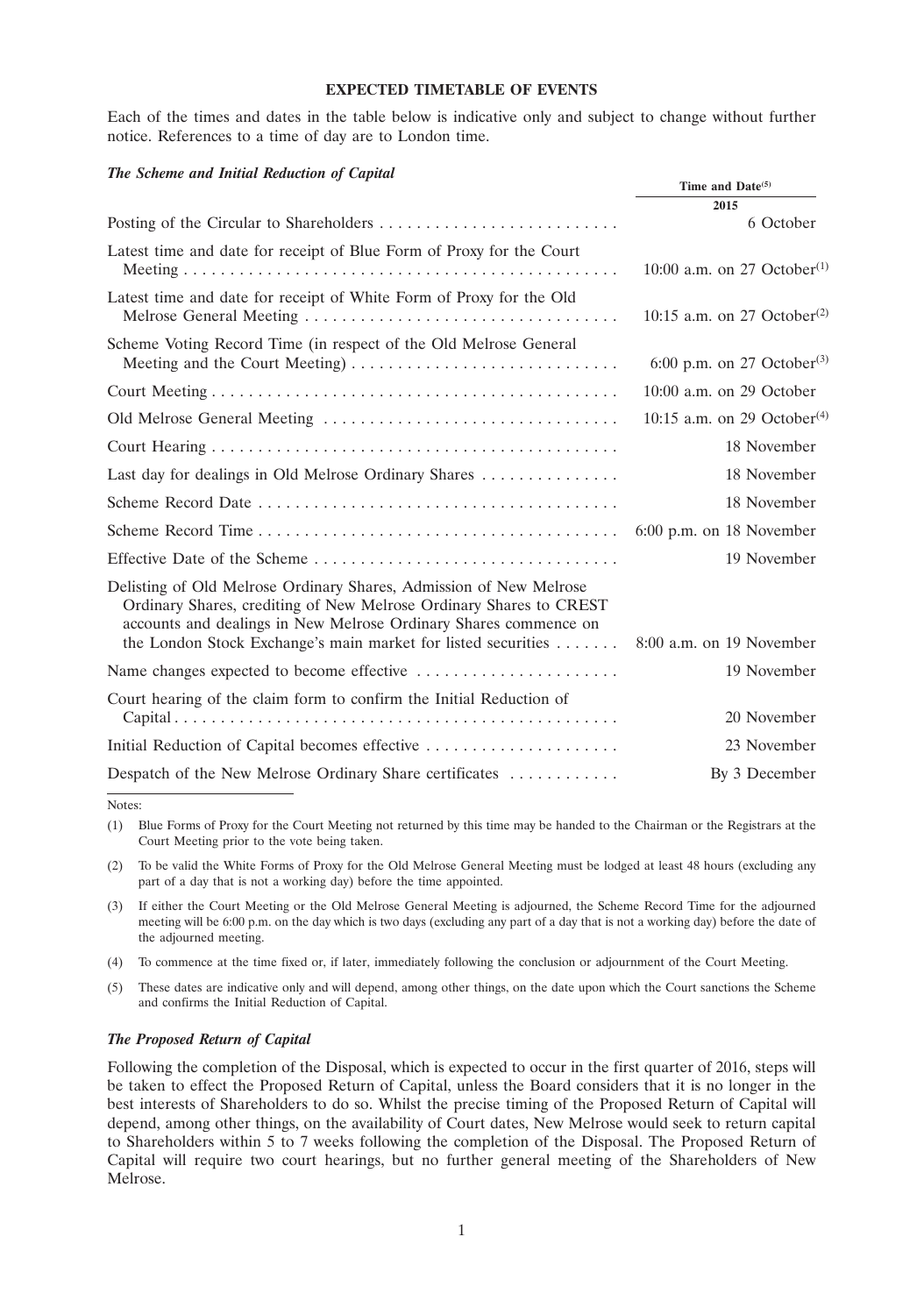#### **PART I LETTER FROM THE CHAIRMAN OF OLD MELROSE**



*Incorporated and registered in England and Wales with Registration No. 8243706*

Christopher Miller (*Executive Chairman*) 11th floor David Roper (*Executive Vice-Chairman*) Colmore Plaza Simon Peckham (*Chief Executive*) 20 Colmore Circus Geoffrey Martin (*Group Finance Director*) Queensway Perry Crosthwaite (*Senior Non-Executive Director*) Birmingham John Grant (*Non-Executive Director*) West Midlands Justin Dowley (*Non-Executive Director*) B4 6AT Elizabeth Hewitt (*Non-Executive Director*)

*Directors: Registered office:*

6 October 2015

Dear Shareholder,

# **RECOMMENDED PROPOSALS RELATING TO THE INTRODUCTION OF A NEW HOLDING COMPANY, AN INITIAL REDUCTION OF CAPITAL, THE PROPOSED RETURN OF CAPITAL AND SHARE CAPITAL CONSOLIDATION**

# **1. Introduction**

Today the Board (the ''**Board**'') of Melrose Industries PLC (''**Old Melrose**'') announced its intention to implement a corporate reorganisation in order to enable the Melrose Group to efficiently and promptly return the proceeds of the disposal of the Elster Group to Shareholders. This corporate reorganisation follows a similar process to the one implemented in 2012 and reflects the significantly larger quantum of the proposed return of capital which is to occur following completion of the sale of Elster, a world leader in measuring and improving the flow of natural gas, electricity and water, to Honeywell International Inc. (the ''**Disposal**'').

In accordance with the Melrose Group's ''buy, improve, sell'' business model, following the intended completion of the Disposal the Board intends to return between £2.0—2.5 billion of the sale proceeds to Shareholders. Other highlights of the Disposal include:

- a return of 2.3 times equity investment and 33 per cent. equity IRR within the three years since the Melrose Group acquired the Elster Group for £1.8 billion in August 2012; and
- the transfer of pension liabilities, which includes the Melrose Group's FKI UK and McKechnie defined benefit pension schemes, freeing up the Melrose Group balance sheet from approximately £900 million of gross long term liabilities.

This Disposal and subsequent Return of Capital will be a significant validation of the success of the Melrose Group's model and the Board views the resultant reduction in the size of the Melrose Group as an exciting opportunity. The Board wishes to make clear to Shareholders that there is no change to the Melrose business model nor will this sale influence the size of the acquisition opportunities that the Melrose Group are able to pursue. The search for the next acquisition continues and the Board believes that the Melrose Group will, if anything, benefit from a greater level of flexibility for its next acquisition. The Board is excited to begin the next successful chapter in Melrose's history and in due course looks forward to inviting shareholders to invest in the next project.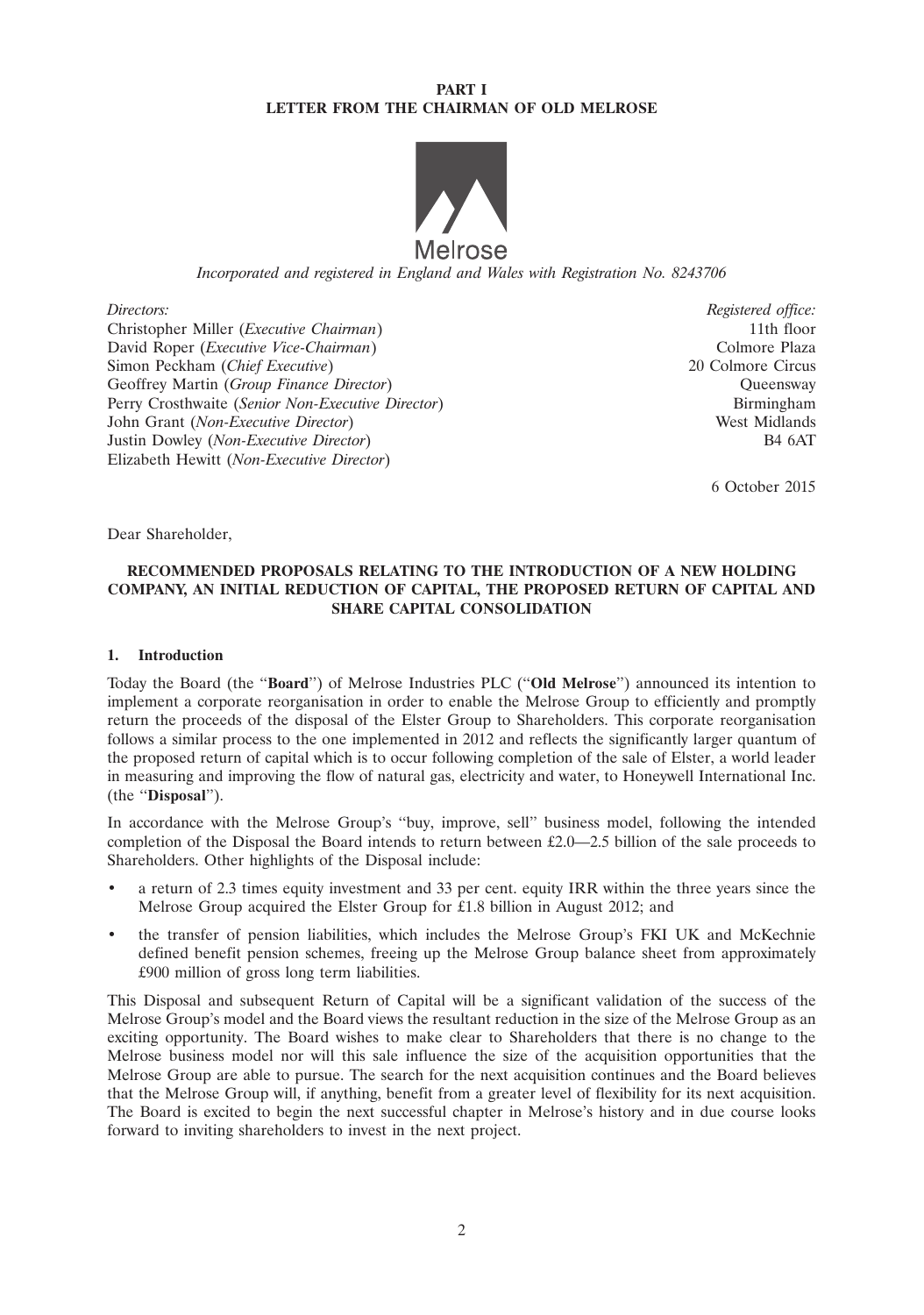# **2. Summary of Proposals**

The Board is seeking your approval in connection with the implementation of three related actions. Firstly, it is proposed that a new holding company be introduced for the Melrose Group by means of a Courtsanctioned scheme of arrangement (the ''**Scheme**''). The new company, New Melrose Industries PLC (to be renamed Melrose Industries PLC shortly after the Scheme becomes effective and referred to as ''**New Melrose**''), is a newly incorporated company registered in England and Wales.

After the Scheme becomes effective, it is then intended that a Court-confirmed reduction of capital of New Melrose will be used to create distributable reserves, currently expected to be between £50—150 million (the ''**Initial Reduction of Capital**'').

Finally, subject to the Scheme becoming effective and the completion of the Disposal, New Melrose intends to capitalise its merger reserves and undertake a Court-confirmed return of capital to Shareholders of between £2.0—2.5 billion (the ''**Proposed Return of Capital**'' and together with the Scheme and the Initial Reduction of Capital, the ''**Proposals**'').

The Proposals will not affect the trading operations of the Melrose Group.

You will own the same number of ordinary shares in the Melrose Group before and after implementation of the Scheme and the Initial Reduction of Capital. However, the Proposed Return of Capital is expected to involve a share capital consolidation which will reduce the number of ordinary shares in New Melrose so that, subject to normal market movements, the Melrose Group share price stays approximately the same immediately before and after the Proposed Return of Capital. The consolidation involved in the Proposed Return of Capital will affect the number of ordinary shares in New Melrose which you own, but not the proportion (subject to allowance for fractional entitlements). The ratio used for the share capital consolidation will be determined by the Board prior to the date of the Proposed Return of Capital.

Inserting a holding company is a common method of creating reserves. All of the Directors of Old Melrose have been appointed as Directors of New Melrose. The implementation of the Scheme will have no impact on the reported historical financial statements of the Melrose Group or the way in which the Melrose Group will report its financial results on an ongoing basis. The Proposals are being put forward to Shareholders at this stage due to the lengthy process required to undertake such a corporate reorganisation and to approve the Proposed Return of Capital. Proceeding with the Proposals now reduces the time required for the implementation of the Proposed Return of Capital following completion of the Disposal. The Board considers the combination of the Proposals in this manner will also be beneficial in the ability to move quickly to secure any new acquisition opportunity that may arise prior to the Proposed Return of Capital.

This Circular sets out details of the steps required to implement the Proposals and why the Board considers the Proposals to be in the best interests of Old Melrose and Shareholders as a whole. The Board is unanimously recommending that you vote in favour of the Proposals.

A summary of the Proposals is set out on pages 6 to 11 to help you understand what is involved. **You should nevertheless read the whole of this Circular and the documents incorporated herein by reference and not rely solely on the ''Summary'' section of this Circular.**

# **3. The Scheme**

The reorganisation will be carried out by a formal procedure, known as a scheme of arrangement, under the Companies Act. The key features of the Scheme are as follows:

# 3.1 *Share capital*

Under the Scheme:

- (a) all of the issued ordinary share capital of Old Melrose will be cancelled by way of a Court confirmed reduction of capital;
- (b) as a result of such cancellation the reserve arising will be applied in paying up and issuing to New Melrose such number of ordinary shares in the capital of Old Melrose that have an aggregate nominal value equal to the aggregate nominal value of the Old Melrose Ordinary Shares cancelled pursuant to paragraph (a) above, so that New Melrose will own all of the issued share capital of Old Melrose and accordingly Old Melrose will become a subsidiary of New Melrose; and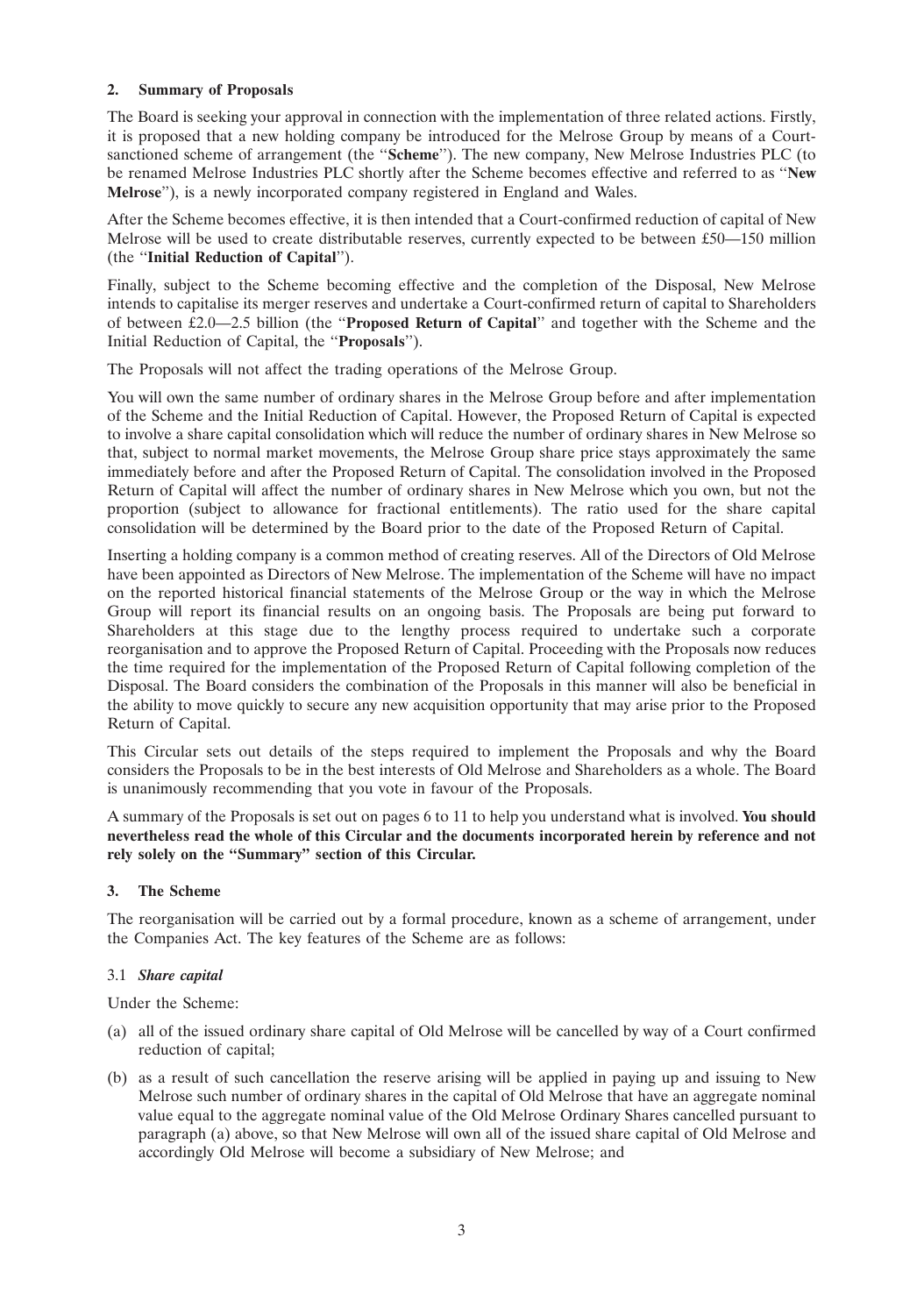(c) you will receive 1 New Melrose Ordinary Share for every 1 Old Melrose Ordinary Share that you hold at the Scheme Record Time.

The Scheme Record Time is expected to be 6:00 p.m. on 18 November 2015 (subject to the date on which the Court sanctions the Scheme).

The nominal value of each New Melrose Ordinary Share will be set by the Board on or prior to the Effective Date of the Scheme and will be announced at that time. The difference between the aggregate nominal value of the New Melrose Ordinary Shares and the market capitalisation of Old Melrose at the Scheme Record Time will be credited to a merger reserve of New Melrose.

Overseas Shareholders should refer to paragraph 8 of Part III (*Explanatory Statement*) of this Circular for further information.

# 3.2 *Court Meeting and General Meeting*

The Scheme requires the approval of Shareholders at the Court Meeting. If the Scheme is approved by the requisite majority at the Court Meeting, an application will be made to the Court to sanction the Scheme at the Court Hearing.

All holders of options over Old Melrose 2012 Incentive Shares have undertaken not to exercise their options between the Latest Practicable Date and the Effective Date (inclusive) or, if the Scheme lapses, 31 December 2015 and, pursuant to the terms of the options, upon the Scheme becoming effective, will receive options over New Melrose 2012 Incentive Shares in exchange for their existing options over Old Melrose 2012 Incentive Shares on a one-for-one basis on substantially the same terms and economic basis as their existing options. The terms of the options over the New Melrose 2012 Incentive Shares are set out in paragraph 2 of Part VIII (*Additional Information*) of this Circular.

Shareholders will also be asked to approve resolutions implementing matters in connection with the Scheme at the Old Melrose General Meeting including, among other things, providing the Directors with authority to give effect to: (i) the Scheme by approving the cancellation of the Old Melrose Ordinary Shares and authorising the allotment and issue of the Capitalisation Shares to New Melrose as part of the Scheme; (ii) the Initial Reduction of Capital; and (iii) the Proposed Return of Capital.

#### 3.3 *Admission*

The New Melrose Ordinary Shares will be listed only in the United Kingdom. Application will be made to the UKLA for the New Melrose Ordinary Shares to be admitted to the premium segment of the Official List and to the London Stock Exchange for such shares to be admitted to trading on the London Stock Exchange's main market for listed securities. The Board expects that the New Melrose Ordinary Shares will be admitted, and that dealings in them will commence, at 8:00 a.m. on 19 November 2015. No application has been or is currently intended to be made for any other class of shares issued by New Melrose to be admitted to the Official List or to trading on the London Stock Exchange or to be admitted to listing or dealing on any other exchange.

In relation to Old Melrose Ordinary Shares held in uncertified form, such Old Melrose Ordinary Shares under the ISIN GB00BV9FYX34 will be disabled by 4:30 p.m. on 18 November 2015 and on, or soon after 8:00 a.m. on 19 November 2015, the CREST accounts of holders of such shares will be credited with New Melrose Ordinary Shares under ISIN GB00BYRJP462.

#### 3.4 *Name Change*

Shortly after Admission, pursuant to resolutions of the Boards of New Melrose and Old Melrose, respectively, New Melrose will be renamed Melrose Industries PLC and Old Melrose will be renamed and will be re-registered as a private limited company.

#### **4. Initial Reduction of Capital**

New Melrose has not traded since incorporation and, as such, lacks distributable reserves. The Initial Reduction of Capital which will occur following, and subject to, the Scheme becoming effective will involve the reduction of New Melrose's ordinary share capital by reducing the nominal amount of each New Melrose Ordinary Share issued pursuant to the Scheme to 1 penny. This reduction will create distributable reserves, currently expected to be between £50—150 million, which can be used for future dividends and/or used to absorb any costs of New Melrose without hindering the ability to pay future dividends.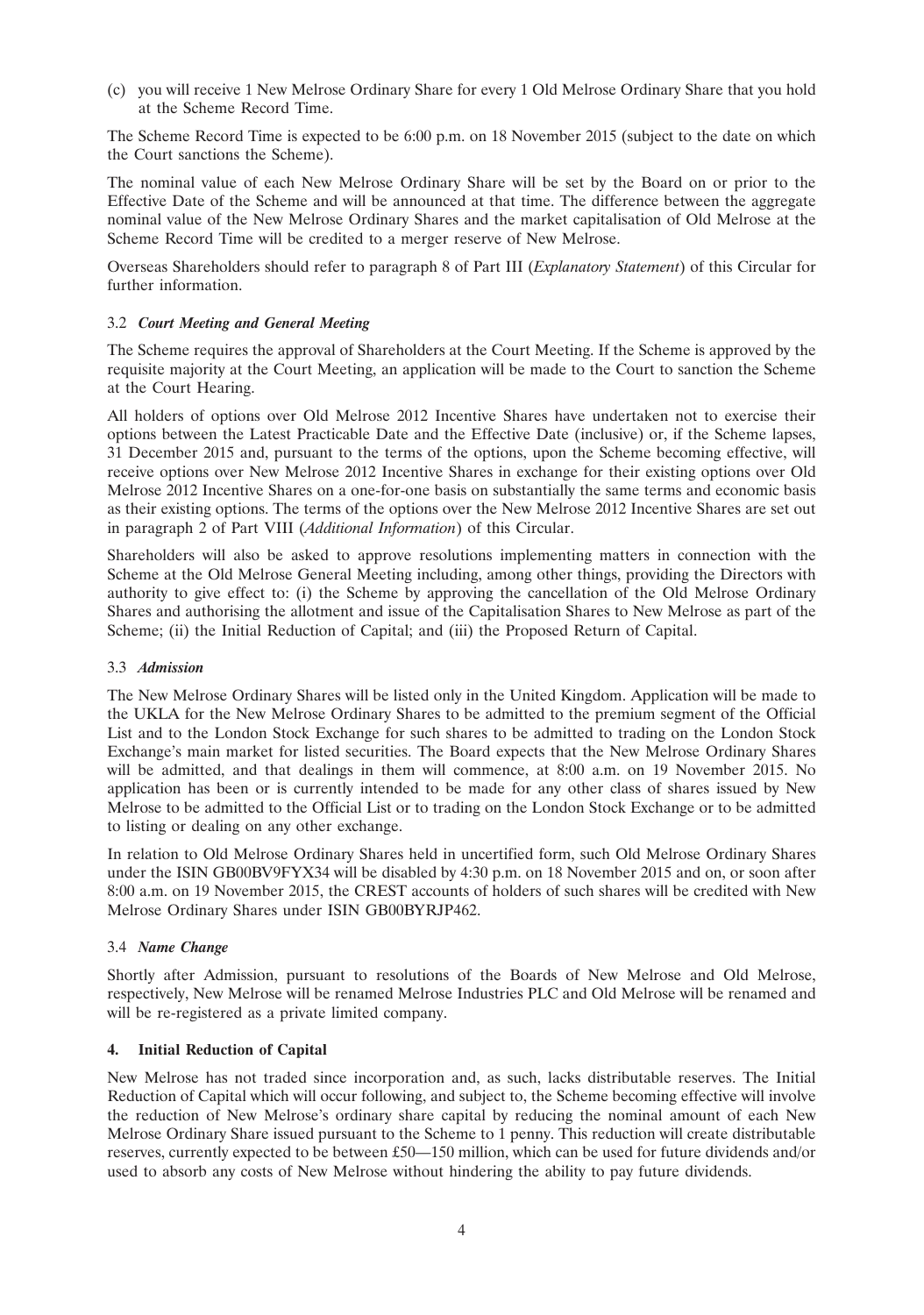This is a legal and accounting adjustment and should not have any impact on the market value of the New Melrose Ordinary Shares. Prior to confirming the reduction of capital of New Melrose, the Court will need to be satisfied that the creditors (if any) of New Melrose are not thereby prejudiced. New Melrose will put in place such form of creditor protection (if any) as it may be advised is appropriate to satisfy the Court in this regard.

The Initial Reduction of Capital is expected to become effective on 23 November 2015.

# **5. Proposed Return of Capital**

Following, and subject to, the Scheme becoming effective and the completion of the Disposal, New Melrose intends to undertake a Court-confirmed return of capital to Shareholders of between £2.0— 2.5 billion.

The Proposed Return of Capital will involve: (i) the issue to the holders of New Melrose Ordinary Shares, as at a record time and date to be determined by the Board, of non-voting B shares in New Melrose credited as fully paid up with an aggregate nominal value which is equal to the aggregate amount of capital to be returned and carrying the rights and restrictions set out in paragraph 3 of Part VIII (*Additional Information*) of this Circular (the "**B Shares**"); (ii) the subsequent cancellation of each of the B Shares in return for a payment to the holder of the B Share of an amount equal to the nominal value of such B Share; and (iii) the consolidation of New Melrose Ordinary Shares (the ''**Share Capital Consolidation**'') in order to reduce the number of New Melrose Ordinary Shares in line with a ratio to be determined by the Board prior to the date of the Proposed Return of Capital, to reflect the size of the Proposed Return of Capital relative to the market capitalisation of New Melrose immediately prior to the Share Capital Consolidation.

The B Shares will not be admitted to listing or dealing on any exchange.

The Board shall not proceed with the Proposed Return of Capital if, at the relevant time, they no longer believe it to be in the best interests of the Shareholders of New Melrose as a whole to proceed.

#### **6. United Kingdom Taxation**

Certain UK tax considerations which arise from the implementation of the Proposals and which will apply to Shareholders resident in the UK are summarised in Part VII (*United Kingdom Taxation*) of this Circular.

**All Shareholders who are unsure of their tax position, including those who are subject to tax in a jurisdiction other than the United Kingdom, should consult their professional advisers without delay.**

#### **7. Action to be Taken**

For guidance on what action you need to take with respect to the Court Meeting and the Old Melrose General Meeting, please refer to paragraph 12 of Part III (*Explanatory Statement*) of this Circular.

**YOUR VOTES COUNT. It is important that the maximum number of votes possible are cast at the Court Meeting so as to demonstrate that there is a fair representation of Shareholder opinion. You are encouraged to vote at both the Court Meeting and the Old Melrose General Meeting.**

#### **8. Recommendation**

**The Board has received advice in respect of the Proposals from Rothschild. In providing their advice, Rothschild have placed reliance on the Board's commercial assessment of the Proposals.**

**In the Board's opinion the Proposals are in the best interests of the Shareholders as a whole. Accordingly, the Board unanimously recommends that Shareholders vote in favour of the Scheme at the Court Meeting and the resolutions to be proposed at the Old Melrose General Meeting, as the Directors intend to do in respect of their own aggregate shareholdings of 34,173,740 Old Melrose Ordinary Shares, representing approximately 3.43 per cent. of the existing issued ordinary share capital of Old Melrose.**

Yours faithfully

Christopher Miller Executive Chairman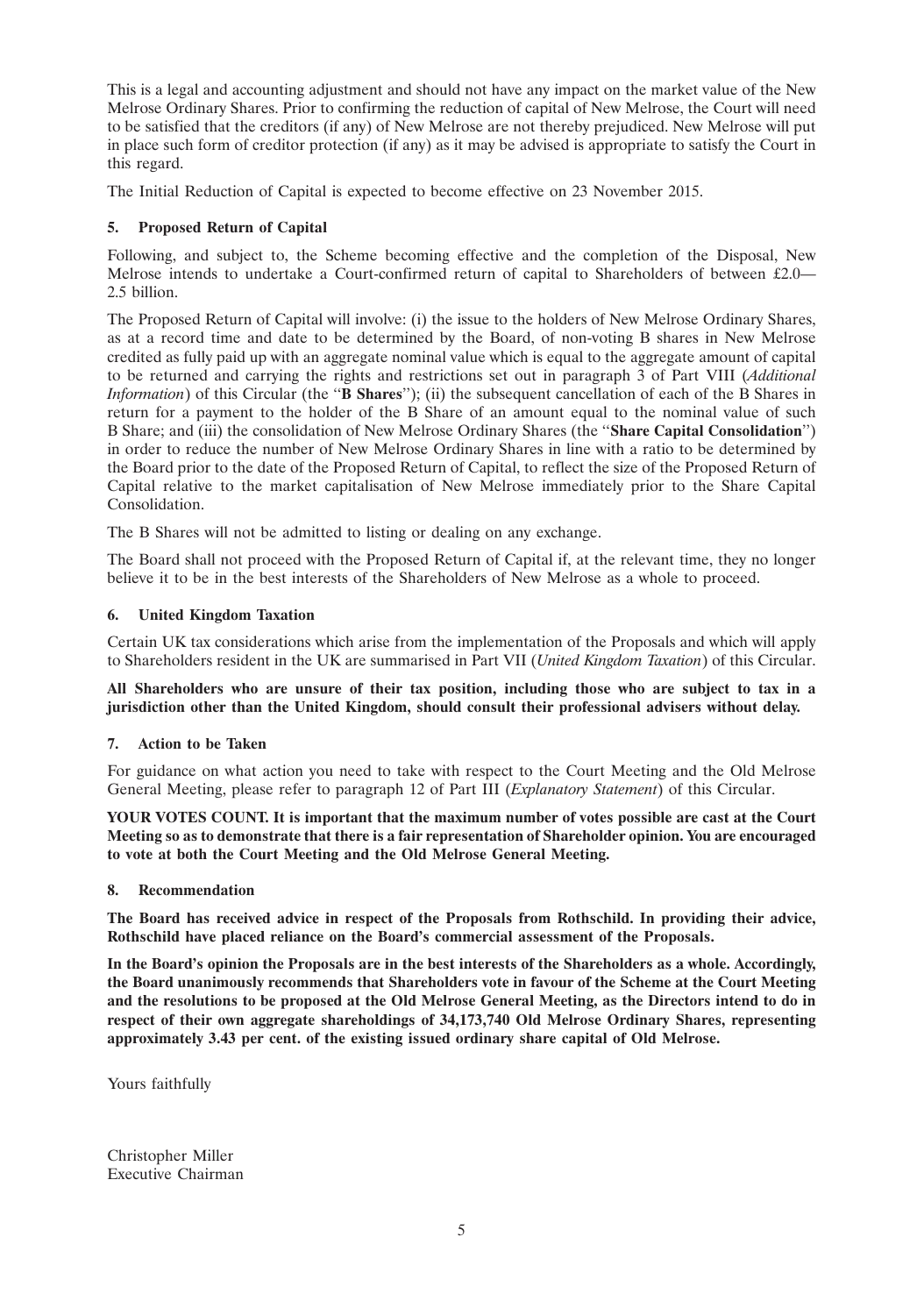#### **PART II SUMMARY**

This Circular explains the steps to be effected to implement the Proposals. Old Melrose has prepared this summary to help you understand what is involved in the Proposals. You should read the whole of this Circular and not rely solely on the summary below.

#### **1. What changes are the Board proposing?**

The Proposals consist of three principal events: (a) the Scheme; (b) the Initial Reduction of Capital; and (c) the Proposed Return of Capital.

#### *(a) The Scheme*

As part of the Proposals, New Melrose will be put in place as the new listed holding company of Old Melrose. Upon the Scheme becoming effective, New Melrose will own all shares in the current listed company, Old Melrose, and you will hold New Melrose Ordinary Shares in New Melrose in place of your Old Melrose Ordinary Shares. All the New Melrose Ordinary Shares will be admitted to the premium listing segment of the Official List and admitted to trading on the London Stock Exchange's main market for listed securities. No application has been or is currently intended to be made for any other class of shares issued by New Melrose to be admitted to the Official List or to trading on the London Stock Exchange or to be admitted to listing or dealing on any other exchange.

Under the Scheme, you will receive 1 New Melrose Ordinary Share for every 1 Old Melrose Ordinary Share that you hold at the Scheme Record Time.

The Scheme Record Time is expected to be 6:00 p.m. on 18 November 2015 (subject to the date on which the Court sanctions the Scheme).

You will not have to pay anything for the New Melrose Ordinary Shares issued to you pursuant to the Scheme.

If the Proposals proceed as currently envisaged, it is expected that dealings in Old Melrose Ordinary Shares will continue until close of business on 18 November 2015 and that Admission of the New Melrose Ordinary Shares will become effective, and that dealings in the New Melrose Ordinary Shares will commence, at 8:00 a.m. on 19 November 2015. Shortly after Admission, pursuant to resolutions of the Boards of New Melrose and Old Melrose, respectively, New Melrose will be renamed Melrose Industries PLC and Old Melrose will be renamed and will be re-registered as a private limited company.

The nominal value of each New Melrose Ordinary Share will be set by the Board on or prior to the Effective Date of the Scheme and will be announced at that time. The difference between the aggregate nominal value of the New Melrose Ordinary Shares and the market capitalisation of Old Melrose at the Scheme Record Time will be credited to a merger reserve of New Melrose.

#### *(b) The Initial Reduction of Capital*

The Initial Reduction of Capital which will occur following, and subject to, the Scheme becoming effective will involve the reduction of the New Melrose's ordinary share capital by reducing the nominal amount of each New Melrose Ordinary Share issued pursuant to the Scheme to 1 penny. This reduction will create distributable reserves, currently expected to be between £50—150 million, which can be used for future dividends and/or used to absorb any costs of New Melrose without hindering the ability to pay future dividends.

#### *(c) The Proposed Return of Capital*

Following, and subject to, the Scheme becoming effective and completion of the Disposal, New Melrose intends to return capital of between £2.0 and 2.5 billion to Shareholders. It is envisaged that this will be carried out through the issue, and subsequent cancellation, of B Shares, with a sum equal to the nominal value of the B Shares being returned as capital to holders of the B Shares.

The rights and restrictions attaching to the B Shares are set out in paragraph 3 of Part VIII (*Additional Information*) of this Circular.

The Proposals will not affect the trading operations of the Melrose Group and you will own the same number and proportion of the ordinary share capital of the Melrose Group before and after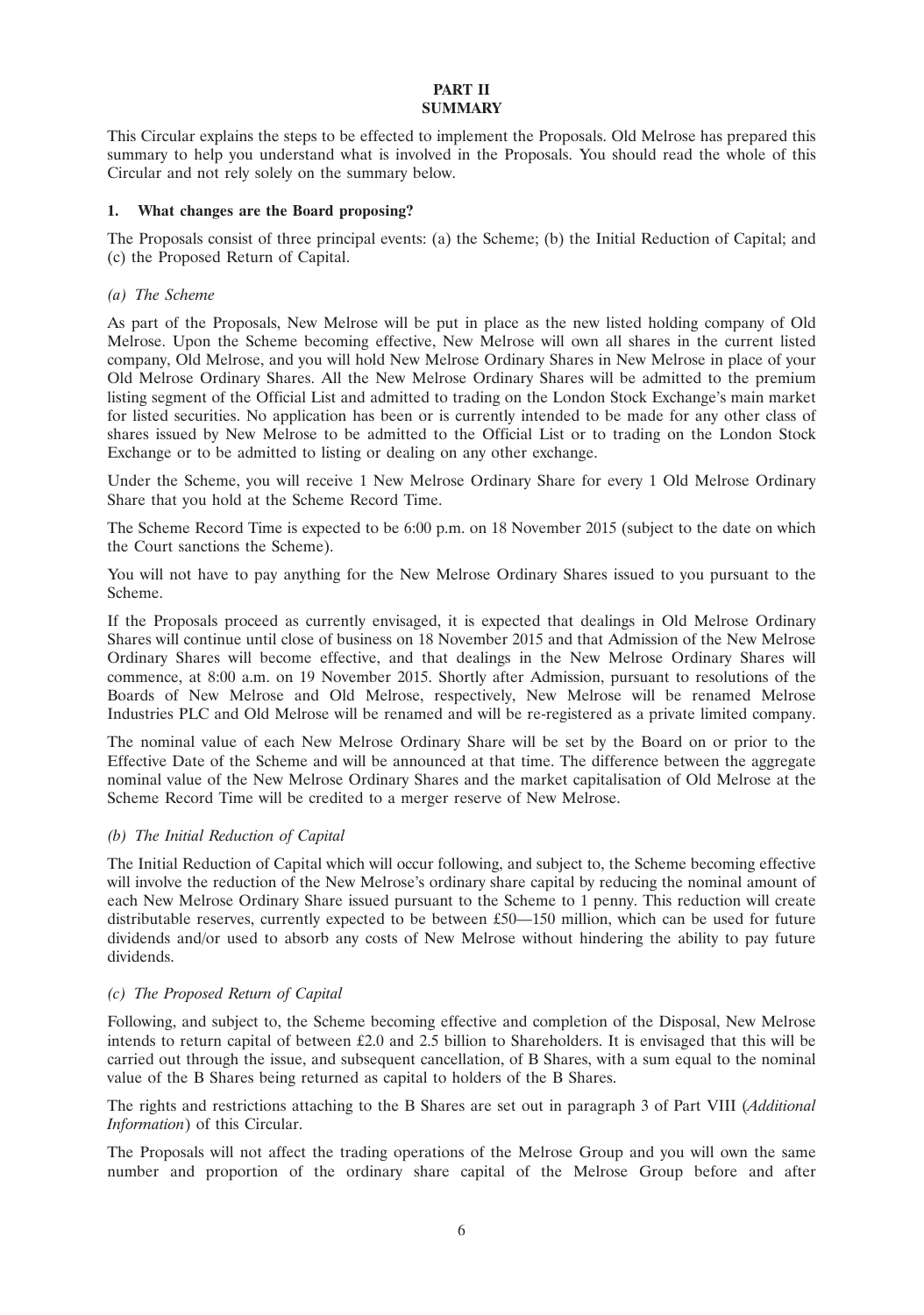implementation of the Scheme and the Initial Reduction of Capital. The Proposed Return of Capital is expected to involve a consolidation of the ordinary shares of New Melrose, which will reduce the number of ordinary shares in New Melrose which you own, but not the proportion (subject to allowance for fractional entitlements).

# **2. Why is your Board proposing these changes?**

The introduction of the New Melrose as the holding company of the Melrose Group provides flexibility within New Melrose's capital structure by creating reserves in New Melrose to enable the Melrose Group to efficiently and promptly return the proceeds of the Disposal to Shareholders. The Board of New Melrose is and will, on the Scheme becoming effective, be identical to the current Board of Old Melrose and the management and business of the Melrose Group will not change as a result of the Proposals.

# **3. Will there be any change to the value of my shareholding?**

You will own the same number and proportion of the ordinary share capital of the Melrose Group before and after implementation of the Scheme. There is no reason to believe (subject to normal market movements after the date of this Circular) that the market value of one New Melrose Ordinary Share immediately following Admission would not be approximately equal to the market value of one Old Melrose Ordinary Share immediately beforehand.

The Initial Reduction of Capital is being effected in order to create distributable reserves and is not expected to affect the value of your New Melrose Ordinary Shares.

Pursuant to the Proposed Return of Capital, it is expected that the New Melrose Ordinary Shares will undergo a Share Capital Consolidation into such number of ordinary shares in New Melrose and at such nominal value as the Board shall determine prior to the Proposed Return of Capital. This will affect the number of ordinary shares in New Melrose which you own, but not the proportion (subject to allowance for fractional entitlements). The Share Capital Consolidation is designed to result in a reduction in the number of ordinary shares in the capital of New Melrose by reference to a ratio which, in the judgment of the Board, is the most appropriate to ensure, so far as possible and subject to normal market movements, that the market share price of one New Melrose Ordinary Share immediately after the Proposed Return of Capital is approximately equal to the market share price immediately before the Proposed Return of Capital, and to maintain comparability of historical and future 'per share data'.

# **4. What if I am an Overseas Shareholder?**

If you live outside the United Kingdom or are a national or citizen of a country outside the United Kingdom, you should read the additional information set out in paragraph 8 of Part III (*Explanatory Statement*) of this Circular.

#### **5. Why are you implementing the Proposals by way of the Scheme?**

The Scheme is a formal procedure under the Companies Act and this procedure is commonly used to carry out corporate reorganisations involving the introduction of a new holding company. The Scheme requires the approval of Shareholders and sanction by the Court. If the relevant approvals are obtained, all Shareholders will be bound by the Scheme regardless of whether or how they voted.

#### **6. What is happening to holders of options over Old Melrose 2012 Incentive Shares?**

In accordance with the terms of the Old Melrose 2012 Incentive Options, conditional on the Scheme becoming effective, options over Old Melrose 2012 Incentive Shares will, at the direction of the New Melrose and Old Melrose Remuneration Committees, be automatically exchanged for like options over shares in New Melrose on substantially the same terms as the Old Melrose 2012 Incentive Options and upon such exchange taking effect the existing Old Melrose 2012 Incentive Options will lapse.

#### **7. Why am I being sent this Circular?**

The Proposals require Shareholders to vote on certain matters. This Circular contains information to inform your voting decision.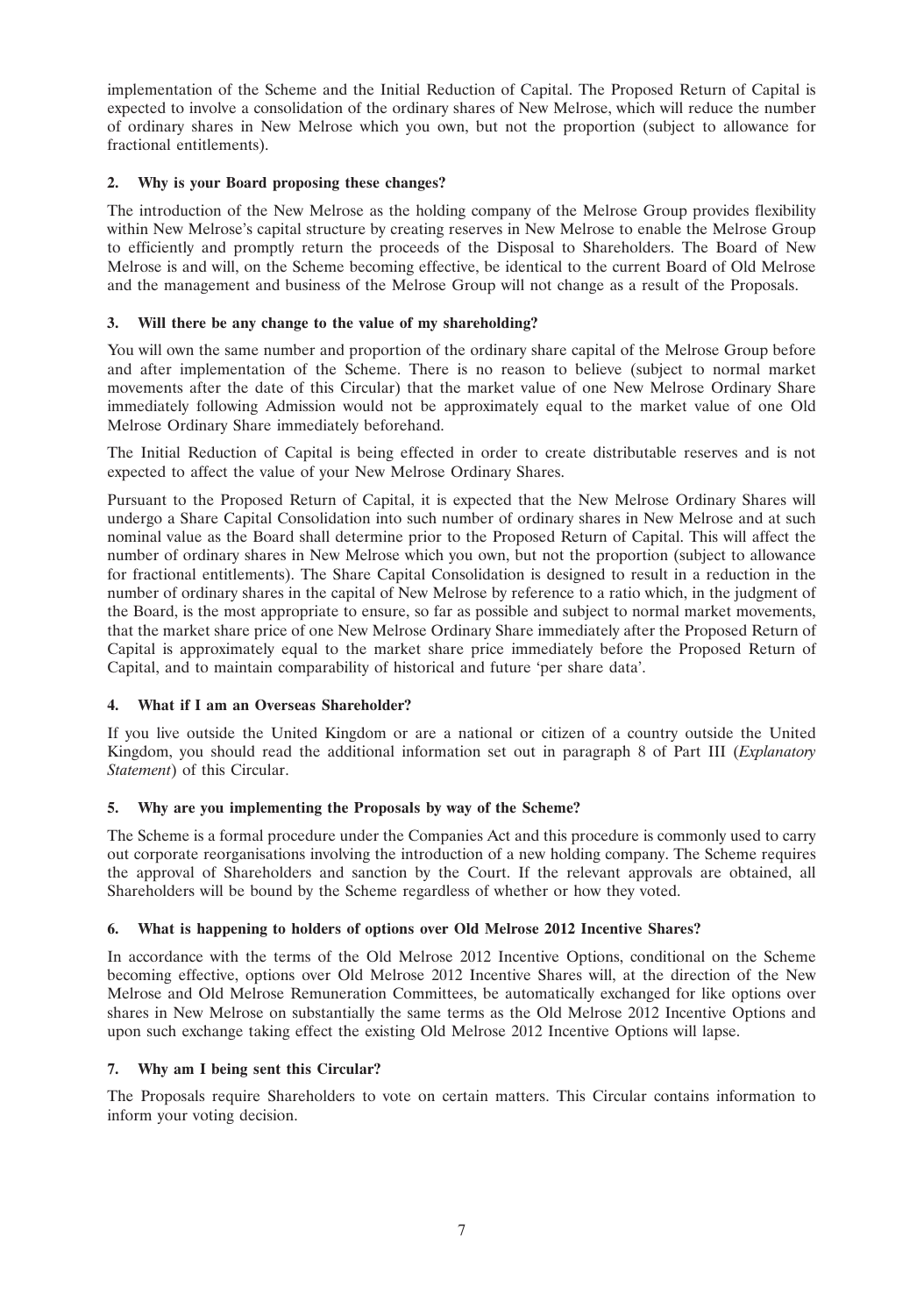# **8. Do I have to pay anything under the Scheme?**

All New Melrose Ordinary Shares arising as a result of the Scheme are being issued to Old Melrose Ordinary Shareholders in consideration for the cancellation of their Old Melrose Ordinary Shares. No payment is required.

#### **9. How is New Melrose reducing its capital pursuant to the Initial Reduction of Capital?**

For the Initial Reduction of Capital, the share capital of New Melrose will be reduced by reducing the nominal value of each New Melrose Ordinary Share to 1 penny. This reduction will create distributable reserves, currently expected to be between £50—150 million, which can be used for future dividends and/or used to absorb any costs of New Melrose without hindering the ability to pay future dividends. This is a legal and accounting adjustment and should not have any impact on the market value of the New Melrose Ordinary Shares.

Although a resolution authorising the Initial Reduction of Capital was passed at a general meeting of New Melrose held on 2 October 2015, as Old Melrose Ordinary Shareholders will be shareholders of New Melrose at the time the Initial Reduction of Capital takes effect, the Board is also requesting your approval to the Initial Reduction of Capital at the Old Melrose General Meeting.

# **10. How is New Melrose planning to return capital to its Shareholders, following the Disposal?**

For the Proposed Return of Capital, conditional upon completion of the Disposal, it is anticipated that a sum of between £2.0—2.5 billion of capital will be returned to Shareholders. The exact amount of the Proposed Return of Capital within this range is expected to be announced at the same time as the completion of the Disposal and will be determined at the sole discretion of the Board of New Melrose.

The Proposed Return of Capital will involve:

- (a) the issue to the holders of New Melrose Ordinary Shares, as at a record time and date to be determined by the Board, of B Shares;
- (b) following a further meeting of the Board, the subsequent cancellation of each of the B Shares in return for a payment to the holder of the B Share of an amount equal to the nominal value of such B Share; and
- (c) the Share Capital Consolidation of New Melrose Ordinary Shares in order to reduce the number of New Melrose Ordinary Shares in line with a ratio to be determined by the Board prior to the date of the Proposed Return of Capital, to reflect the size of the Proposed Return of Capital relative to the market capitalisation of New Melrose immediately prior to the Share Capital Consolidation. The Share Capital Consolidation is designed to result in a reduction in the number of ordinary shares in the capital of New Melrose by reference to a ratio which, in the judgment of the Board, is the most appropriate to ensure, so far as possible and subject to normal market movements, that the market share price of one New Melrose Ordinary Share immediately after the Proposed Return of Capital is approximately equal to the market share price immediately before the Proposed Return of Capital, and to maintain comparability of historical and future 'per share data'.

Although a resolution authorising the Proposed Return of Capital was passed at a general meeting of New Melrose held on 2 October 2015, as Old Melrose Ordinary Shareholders will be shareholders of New Melrose at the time the Proposed Return of Capital takes effect, the Board is also requesting your approval to the Proposed Return of Capital at the Old Melrose General Meeting.

#### **11. What if the Disposal does not complete?**

If the Disposal does not complete, the Board will not proceed with the Proposed Return of Capital.

#### **12. Why are the Scheme and the Initial Reduction of Capital being done now and not after the completion of the Disposal?**

The Board is seeking to return the proceeds of the Disposal to Shareholders as efficiently and promptly as possible. By approving the Proposals and introducing New Melrose as a new holding company for the Melrose Group prior to the completion of the Disposal, there should be no need for New Melrose to hold a further general meeting of the Shareholders, and to provide the requisite notice period, following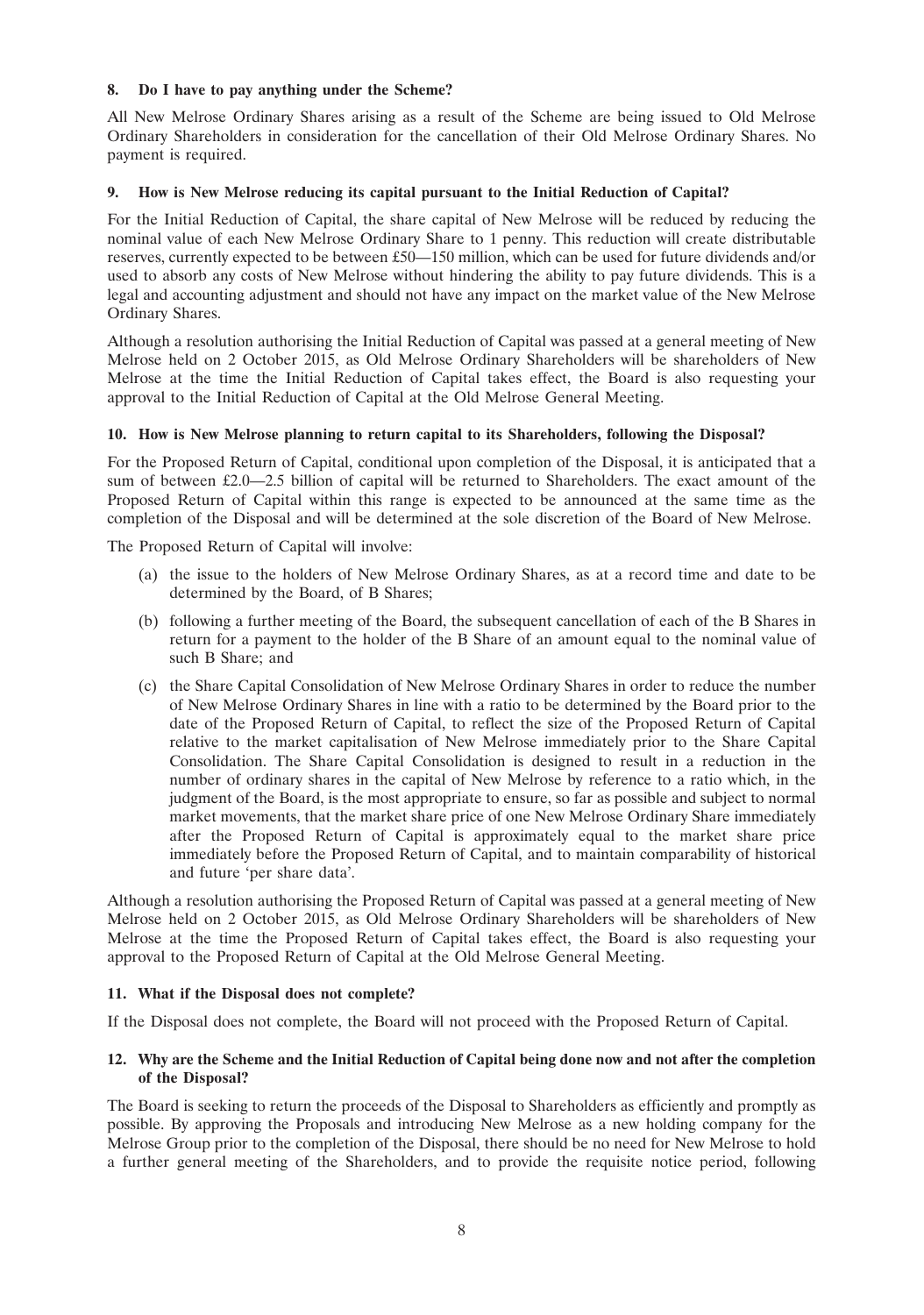completion of the Disposal, which will reduce the time between completion of the Disposal and the Proposed Return of Capital.

The Initial Reduction of Capital will provide New Melrose with distributable reserves, which can be used for future dividends and/or used to absorb any costs of New Melrose without hindering the ability to pay future dividends.

#### **13. Why are there two meetings of Shareholders?**

There are two meetings of Shareholders: the Court Meeting and the Old Melrose General Meeting, which are being called for different purposes. The Court Meeting is to seek the approval of Shareholders for the Scheme. The Old Melrose General Meeting will be held immediately after the Court Meeting and will enable Shareholders to vote on various matters required to implement the Scheme and the other Proposals, as described in the section entitled ''Meetings and consents for the implementation of the Proposals'' in paragraph 9 of Part III (*Explanatory Statement*) of this Circular. Both meetings will be held on 29 October 2015.

#### **14. Do I need to vote?**

It is important that as many Shareholders as possible cast their votes either in person or by proxy. This applies to both the Court Meeting and the Old Melrose General Meeting.

The Scheme needs to be approved by a majority in number, representing not less than 75 per cent. in value of those Shareholders present and voting, either in person or by proxy, at the Court Meeting and the special resolutions to approve certain matters to give effect to the Scheme and the other Proposals need to be duly passed at the Old Melrose General Meeting by a majority of not less than 75 per cent. of the votes cast.

# **YOUR VOTES COUNT. It is important that the maximum number of votes possible are cast at the Court Meeting so as to demonstrate that there is a fair representation of Shareholder opinion. You are encouraged to vote at both the Court Meeting and the Old Melrose General Meeting.**

If you do not wish, or are unable, to attend the Court Meeting and/or the Old Melrose General Meeting you may appoint a proxy to act on your behalf and vote. Your proxy can be the Chairman of Old Melrose. At the Court Meeting voting will be by way of a poll and at the Old Melrose General Meeting voting will be by way of a show of hands (unless a poll is duly demanded). You may appoint your proxy by completing the Forms of Proxy and returning them in accordance with the instructions set out in the section entitled ''Action to be taken'' in paragraph 12 of Part III (*Explanatory Statement*) of this Circular and on the relevant Form of Proxy.

You will have been sent a Blue Form of Proxy for the Court Meeting and a White Form of Proxy for the Old Melrose General Meeting. Whether or not you propose to attend the Court Meeting and/or the Old Melrose General Meeting in person, you are strongly encouraged to complete, sign and return your Forms of Proxy as soon as possible and in any event no later than 48 hours (excluding any part of a day that is not a working day) before the time appointed for the relevant meeting (although the Blue Form of Proxy for use at the Court Meeting may be handed to Old Melrose's Receiving Agent or the Chairman immediately prior to the Court Meeting).

If you would like to submit your proxy vote electronically you can do so by visiting www.sharevote.co.uk. You will need to enter your voting reference numbers (the three numbers quoted on your Forms of Proxy) and follow the online instructions. The deadline for receipt of electronic proxies is 48 hours (excluding any part of a day that is not a working day) before the time appointed for the relevant meeting.

If you hold your Old Melrose Ordinary Shares in CREST, you may appoint a proxy by completing and transmitting a CREST Proxy Instruction in accordance with the procedures set out in the CREST Manual so that it is received by the Old Melrose's Receiving Agent (under CREST participant ID RA19) by no later than 48 hours (excluding any part of a day that is not a working day) before the time appointed for the relevant meeting.

The return of completed Forms of Proxy, transmitting CREST Proxy Instructions or submitting your proxy vote electronically will not prevent you from attending either the Court Meeting or the Old Melrose General Meeting and voting in person if you so wish and are so entitled.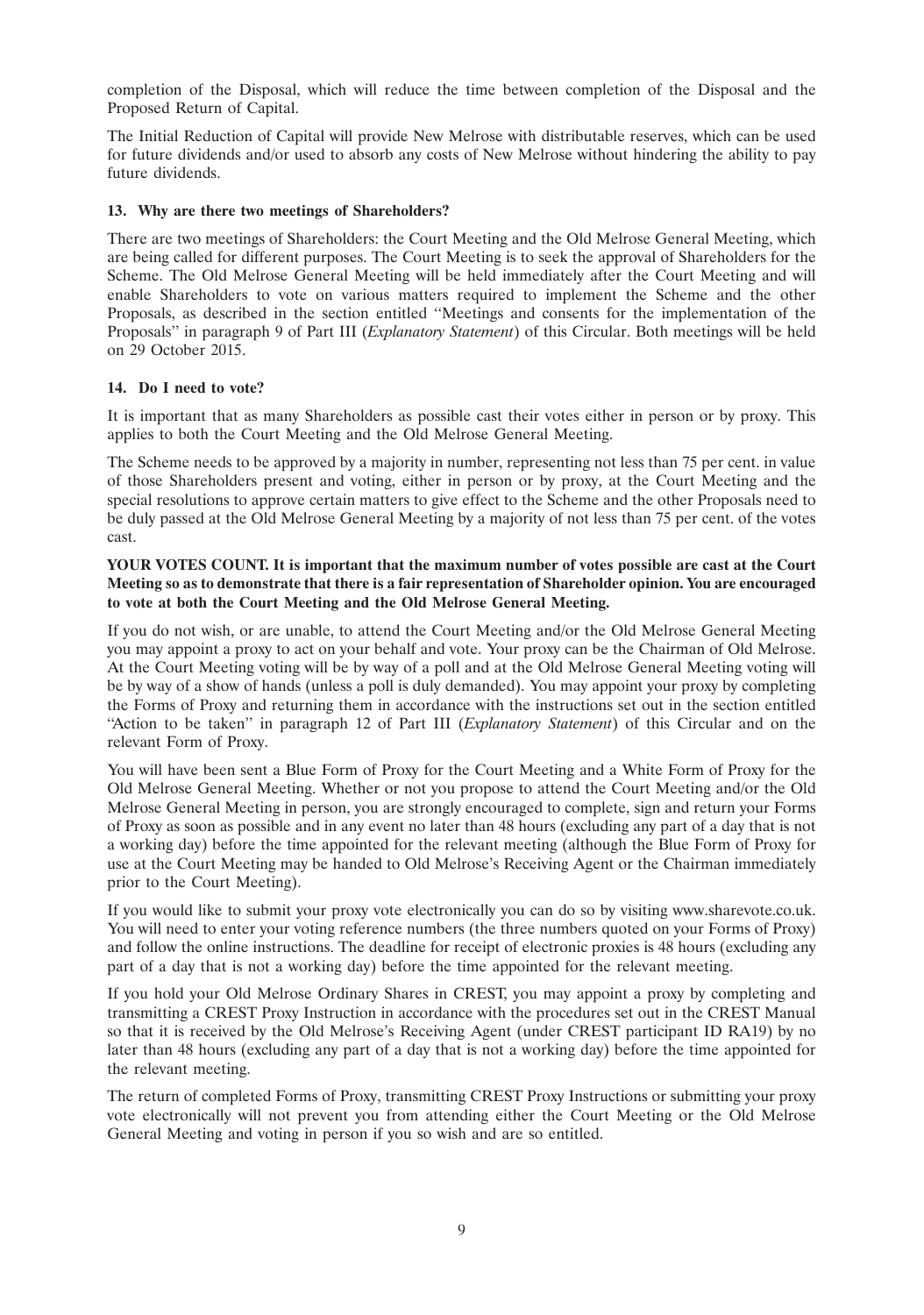#### **15. What will I end up with after the Scheme comes into effect?**

When the Scheme becomes effective, you will receive 1 New Melrose Ordinary Share for every 1 Old Melrose Ordinary Share you hold at the Scheme Record Time.

The Scheme Record Time is expected to be 6:00 p.m. on 18 November 2015 (subject to the date on which the Court sanctions the Scheme).

New Melrose Ordinary Shares will rank equally and in full for all dividends or distributions declared, made or paid after the Effective Date.

#### **16. Will I be entitled to receive dividends on my New Melrose Ordinary Shares?**

New Melrose will follow Old Melrose's dividend policy (further details of which are set out in paragraph 4 of Part I (*Information on the Proposals*) of the Prospectus).

All mandates in force at the Scheme Record Time relating to payment of dividends on Old Melrose Ordinary Shares and all instructions then in force relating to notices and other communications will, unless and until varied or revoked, be deemed from the Effective Date to be valid and effective mandates or instructions to New Melrose in relation to the corresponding holding of New Melrose Ordinary Shares.

#### **17. What will happen to my Dividend Reinvestment Plan (''DRIP'') mandate as a consequence of the Scheme?**

Following Admission, all existing evergreen or recurring instructions relating to the DRIP (including any recurring DRIP mandates received in paper or by electronic means via CREST) will operate in respect of the New Melrose Ordinary Shares.

#### **18. If I hold share certificates, what do I do with them?**

If you hold share certificates for Old Melrose Ordinary Shares, they will cease to be valid on the Effective Date. When the relevant share certificates for New Melrose Ordinary Shares are sent to you, your original share certificates for Old Melrose Ordinary Shares should be destroyed.

#### **19. If I hold share certificates, how can I transfer my New Melrose Ordinary Shares after the Effective Date but before I receive share certificates in respect of my New Melrose Ordinary Shares?**

Pending the despatch of certificates for New Melrose Ordinary Shares, certificated holdings of New Melrose Ordinary Shares may be transferred and any such transfers will be certified against the register of members of New Melrose.

#### **20. What if I have sold or otherwise transferred, or do sell or otherwise transfer, my existing Old Melrose Ordinary Shares prior to the date of the Scheme?**

If you have sold or otherwise transferred, or sell or otherwise transfer, your entire holding of Old Melrose Ordinary Shares prior to the date of the Old Melrose General Meeting, please forward this Circular and the accompanying Forms of Proxy as soon as possible to the purchaser or transferee or to the bank, stockbroker or other agent through whom the sale or transfer was effected for onward transmission to the purchaser or transferee.

If you have sold or otherwise transferred, or sell or otherwise transfer, only part of your holding of Old Melrose Ordinary Shares prior to the date of the Old Melrose General Meeting, please consult the bank, stockbroker or other agent through whom the sale or transfer was effected.

The Circular should not be forwarded or transmitted in or into any jurisdiction in which such act would constitute a violation of the relevant laws of such jurisdiction. Any person who may intend to forward this Circular to any jurisdiction outside the United Kingdom should seek appropriate advice before taking any action.

New Melrose Ordinary Shares will be issued to those Shareholders who are shown on the register of members of Old Melrose to hold Old Melrose Ordinary Shares as at the Scheme Record Time. The Scheme Record Time is expected to be 6:00 p.m. on 18 November 2015 (subject to the date on which the Court sanctions the Scheme). If you sell or otherwise transfer any of your Old Melrose Ordinary Shares prior to the Scheme Record Time, you will not receive any New Melrose Ordinary Shares in respect of the Old Melrose Ordinary Shares which you have sold or otherwise transferred.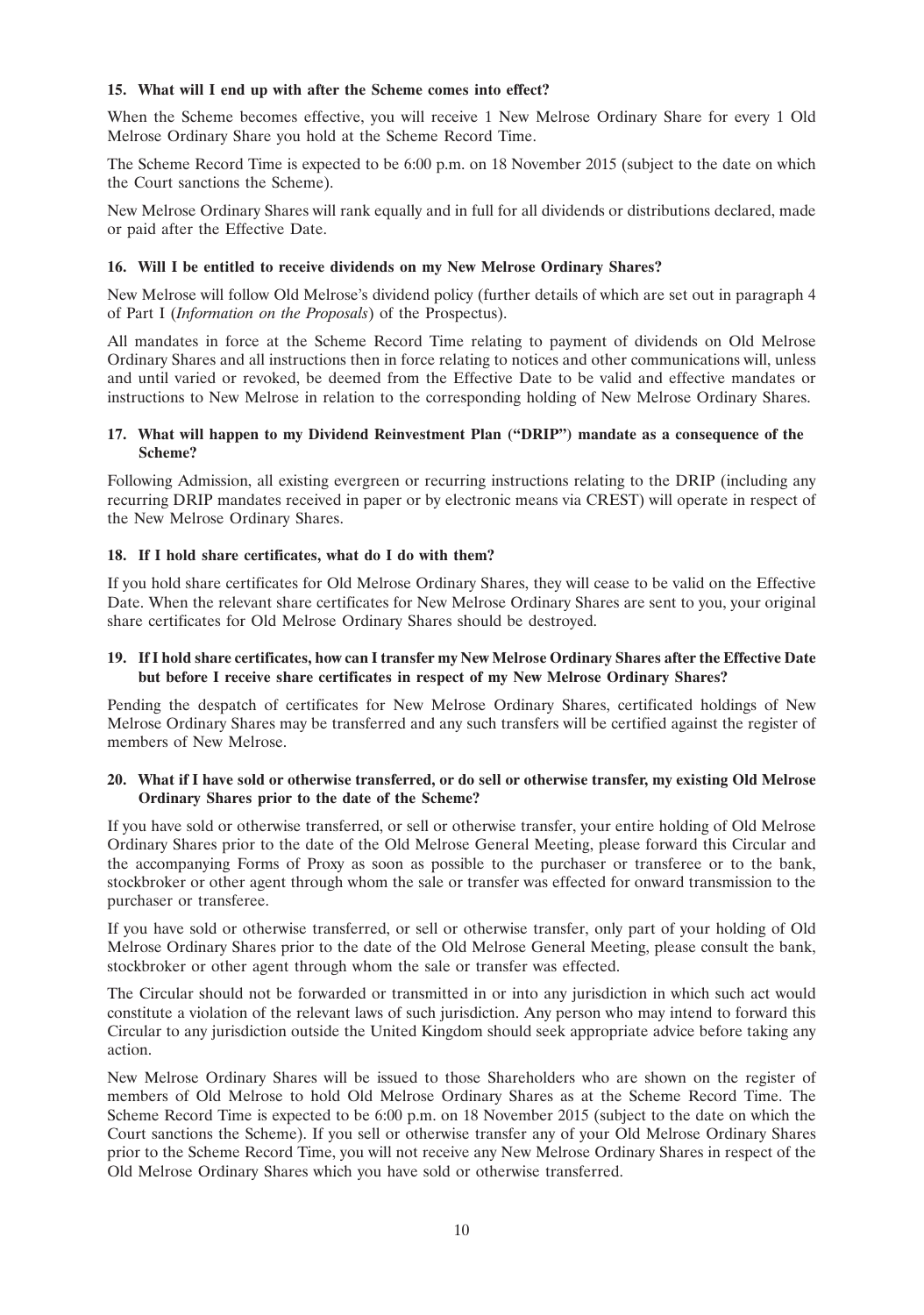# **21. What if I sell or otherwise transfer my New Melrose Ordinary Shares prior to the date of the Proposed Return of Capital?**

If the Board decides to proceed with the Proposed Return of Capital, it will set a record date and time. B Shares will be issued to those Shareholders who are shown on the register of members of New Melrose to hold New Melrose Ordinary Shares as at this record date and time. If you sell or otherwise transfer any of your New Melrose Ordinary Shares prior to this record date and time, you will not receive any B Shares in respect of the New Melrose Ordinary Shares which you have sold or otherwise transferred.

# **22. Can I trade my B Shares?**

The B Shares will not be admitted to listing or dealing on any exchange and therefore will not be freely transferable.

#### **23. What will happen if the number of New Melrose Ordinary Shares I hold does not divide exactly by the consolidation denominator determined by the Board for the Share Capital Consolidation**?

If, immediately prior to the Proposed Return of Capital, your holding of New Melrose Ordinary Shares does not divide exactly by the consolidation denominator set by the Board for the Share Capital Consolidation, you will be left with a fractional entitlement to a New Melrose Ordinary Share.

New Melrose will combine all the fractions into new ordinary shares in New Melrose and arrange to have these sold in the market. The aggregated proceeds of sale, net of commission, will be donated to charities chosen by the Board.

# **24. Will I have to pay any tax as a result of the Proposals?**

A summary of the UK tax treatment of the Proposals is set out in Part VII (*United Kingdom Taxation*) of this Circular. If you are in any doubt about your tax position and/or are subject to tax in any jurisdiction other than the UK, you should consult a professional adviser without delay.

#### **25. Do I need to take any further action?**

It is important that you vote at the Court Meeting and the Old Melrose General Meeting. You are strongly encouraged to complete, sign and return your Forms of Proxy, submit your proxy vote electronically or (if you are a CREST Shareholder) transmit a CREST Proxy Instruction.

If you hold your Old Melrose Ordinary Shares in certificated form, then upon receipt of your share certificates for New Melrose Ordinary Shares, your share certificates for Old Melrose Ordinary Shares should be destroyed. See paragraph 18 above for further details.

# **26. What if I still have questions?**

If you have read this Circular and still have questions, please call Equiniti Limited, Old Melrose's Receiving Agent, on telephone number 0871 384 2946 (or +44 121 415 0851 if calling from outside the United Kingdom) between 8:30 a.m. and 5:30 p.m. Monday to Friday (excluding public holidays in the UK). Calls to the 0871 number are charged at 10 pence per minute, plus your phone company's access charge.

NOTE: For legal reasons, Equiniti Limited will only be able to provide practical information about how to complete the enclosed Forms of Proxy and other information contained in this Circular and will be unable to give advice on the merits of the Proposals described in this Circular or to provide legal, financial or taxation advice. For legal, financial or taxation advice, you will need to consult an independent adviser.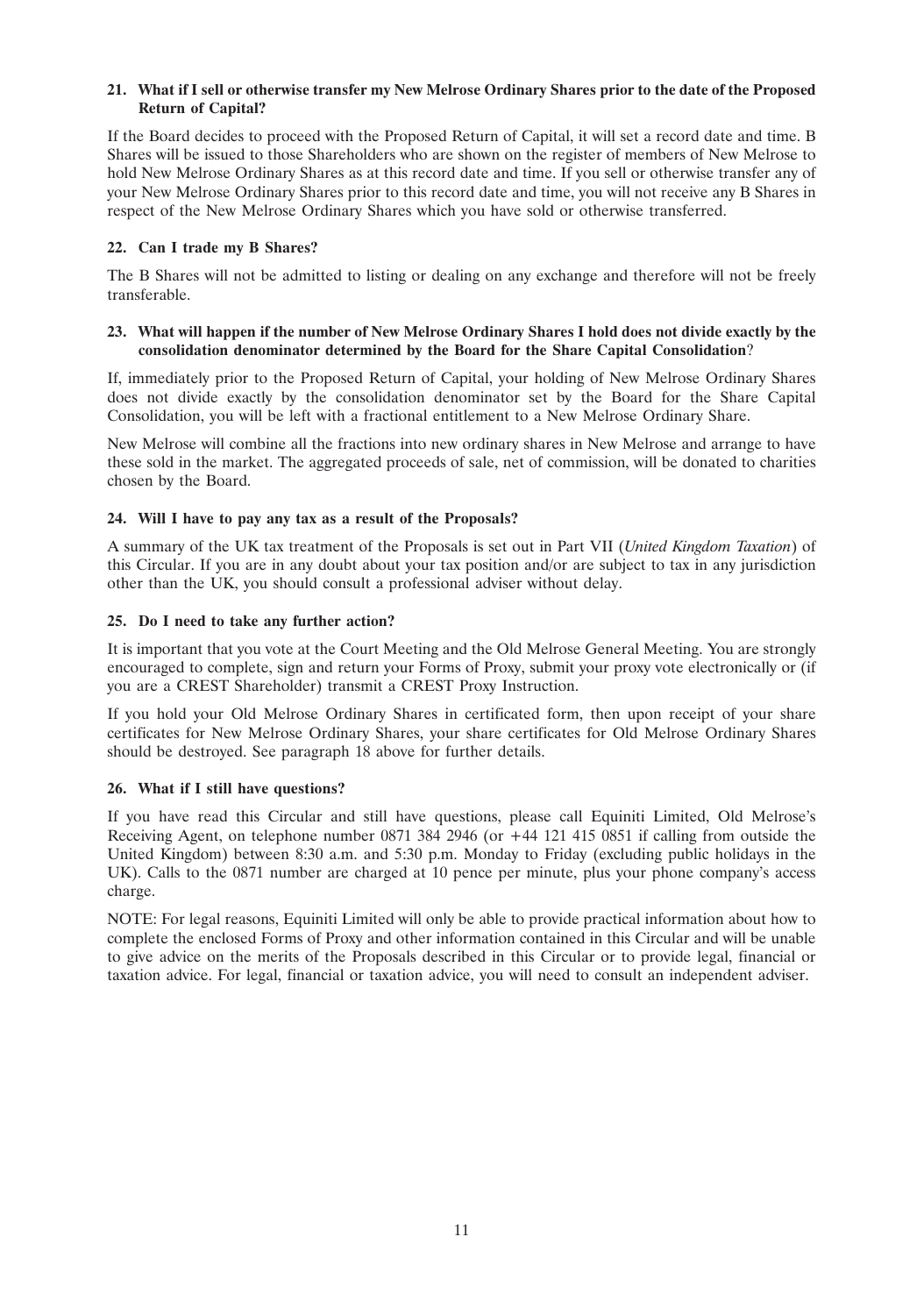# **PART III EXPLANATORY STATEMENT**

**(***In compliance with section 897 of the Companies Act 2006)*

N M Rothschild & Sons Limited New Court, St Swithin's Lane London, EC4N 8AL

6 October 2015

Dear Shareholder,

# **Recommended Proposals for introduction of a new holding company and creation of distributable reserves**

# **1. Introduction**

Today the Board of Old Melrose announced its intention to implement a corporate reorganisation in order to efficiently and promptly return the proceeds of the Disposal to Shareholders. It is envisaged that the corporate reorganisation will consist of three principal events: (a) the Scheme; (b) the Initial Reduction of Capital; and (c) the Proposed Return of Capital.

Firstly, it is proposed that a new holding company be introduced for the Melrose Group by means of the Scheme. The new company, New Melrose Industries PLC (to be renamed Melrose Industries PLC shortly after the Scheme becomes effective), is a newly incorporated company registered in England and Wales. All of the Directors of Old Melrose have been appointed as Directors of New Melrose.

The Scheme is subject to various conditions, including approval by Shareholders and the sanction of the Court. If these conditions are satisfied and the Scheme is implemented in full, New Melrose will own the entire issued share capital of Old Melrose and Shareholders of Old Melrose will hold New Melrose Ordinary Shares in place of their Old Melrose Ordinary Shares. It is expected that, if approved, the Scheme will become effective and that trading in New Melrose Ordinary Shares will commence at 8:00 a.m. on 19 November 2015.

After the Scheme becomes effective, it is intended that a Court-confirmed reduction of capital of New Melrose, the Initial Reduction of Capital, will be used to create distributable reserves, currently expected to be between £50—150 million.

Following, and subject to, the Scheme becoming effective and the completion of the Disposal, New Melrose intends to undertake the Proposed Return of Capital, a Court-confirmed return of capital to Shareholders of between £2.0—2.5 billion.

The structure intended to be implemented as part of the Proposals will enable the Melrose Group to efficiently and promptly return the proceeds of the Disposal to Shareholders.

Your attention is drawn to the Chairman's Letter in Part I (*Letter from the Chairman of Old Melrose*) of this Circular which contains, among other things, information on the reasons for the Proposals and the unanimous recommendation by the Board of Old Melrose to Shareholders to vote in favour of the Scheme at the Court Meeting and in favour of the resolutions to be proposed at the Old Melrose General Meeting. That letter and Parts X (*Notice of Court Meeting*) and XI (*Notice of Old Melrose General Meeting*) of this Circular form part of this Explanatory Statement.

The Directors have been advised by Rothschild in connection with the Proposals. We have been authorised by the Directors of Old Melrose to write to you to explain the terms of the Proposals and to provide you with other relevant information. The Scheme is set out in full in Part VI (*Scheme of Arrangement*) of this Circular. The Notice of Court Meeting and the Notice of Old Melrose General Meeting which contain the full text of each of the resolutions to be proposed at each of the meetings are set out in Parts X (*Notice of Court Meeting*) and XI (*Notice of Old Melrose General Meeting*) respectively of this Circular.

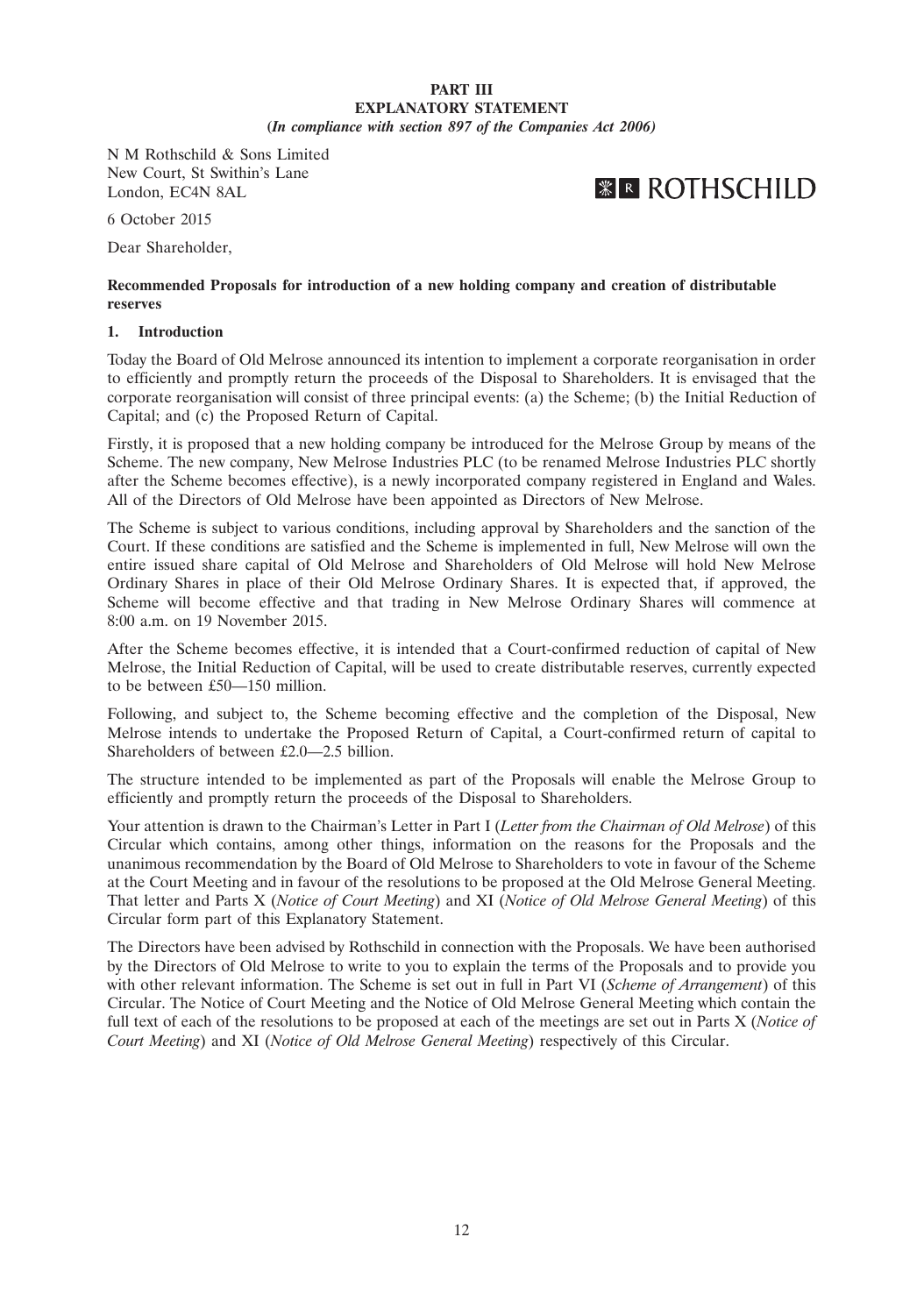### **2. Summary of the Proposals**

# 2.1 *Effects of the Scheme*

- (a) The effects of the implementation of the Scheme will be as follows:
	- (i) instead of having its issued share capital owned by Old Melrose Ordinary Shareholders, Old Melrose will become a wholly-owned subsidiary of New Melrose with its entire issued share capital owned by New Melrose;
	- (ii) instead of owning a given number of Old Melrose Ordinary Shares, each Old Melrose Ordinary Shareholder will become a New Melrose Ordinary Shareholder and will own the same number of New Melrose Ordinary Shares; and
	- (iii) New Melrose will be the new holding company of the Melrose Group.
- (b) The effect of the implementation of the Scheme on Old Melrose 2012 Incentive Optionholders is that instead of owning a given number of Old Melrose 2012 Incentive Options, they will own the same number of New Melrose 2012 Incentive Options and such options will be on substantially the same terms and economic basis as their existing options.
- (c) Immediately following the Scheme becoming effective, New Melrose will own no assets other than £50 cash, the Capitalisation Shares, a Deferred A Share in the capital of Old Melrose and a receivable of £50,000 in respect of Redeemable Preference Shares in the capital of New Melrose which were issued to Shield Trust Limited shortly after New Melrose's incorporation.

# 2.2 *The Scheme*

The insertion of New Melrose will be effected through a Court-sanctioned scheme of arrangement under section 899 of the Companies Act.

Under the Scheme, all Old Melrose Ordinary Shares will be cancelled on the Effective Date. In consideration for the cancellation, Old Melrose Ordinary Shareholders on the register of members of Old Melrose at the Scheme Record Time, expected to be 6:00 p.m. on 18 November 2015, will receive 1 New Melrose Ordinary Share for every 1 Old Melrose Ordinary Share that they hold at the Scheme Record Time.

The rights attaching to the New Melrose Ordinary Shares will be substantially the same as those attaching to the Old Melrose Ordinary Shares. Upon implementation of the Scheme, a holder of New Melrose Ordinary Shares will have the same interest in the profits, net assets and dividends of New Melrose as he or she had as a holder of Old Melrose Ordinary Shares in the profits, net assets and dividends of Old Melrose before the Scheme became effective.

The nominal value of each New Melrose Ordinary Share will be set by the Board on or prior to the Effective Date of the Scheme and will be announced at that time. The difference between the aggregate nominal value of the New Melrose Ordinary Shares and the market capitalisation of Old Melrose at the Scheme Record Time will be credited to a merger reserve of New Melrose.

A summary of the rights attaching to the New Melrose Ordinary Shares is set out at paragraph 4 of Part IX (*Additional Information*) of the Prospectus.

Pursuant to the Scheme, the issued share capital of Old Melrose will be reduced by cancelling and extinguishing the Old Melrose Ordinary Shares and the credit arising in the books of Old Melrose as a result of the cancellation will be applied in paying up in full the Capitalisation Shares, such that the aggregate nominal value of such Capitalisation Shares equals the aggregate nominal value of the Old Melrose Ordinary Shares cancelled. The Capitalisation Shares will be issued to New Melrose which will, as a result, become the holding company of Old Melrose and the Melrose Group.

#### 2.3 *Exchange of the Old Melrose 2012 Incentive Options*

In accordance with the terms of the Old Melrose 2012 Incentive Options, conditional on the Scheme becoming effective, options over Old Melrose 2012 Incentive Shares will, at the direction of the New Melrose and Old Melrose Remuneration Committees, be automatically exchanged for like options over shares in New Melrose on substantially the same terms as the Old Melrose 2012 Incentive Options and upon such exchange taking effect the existing Old Melrose 2012 Incentive Options will lapse.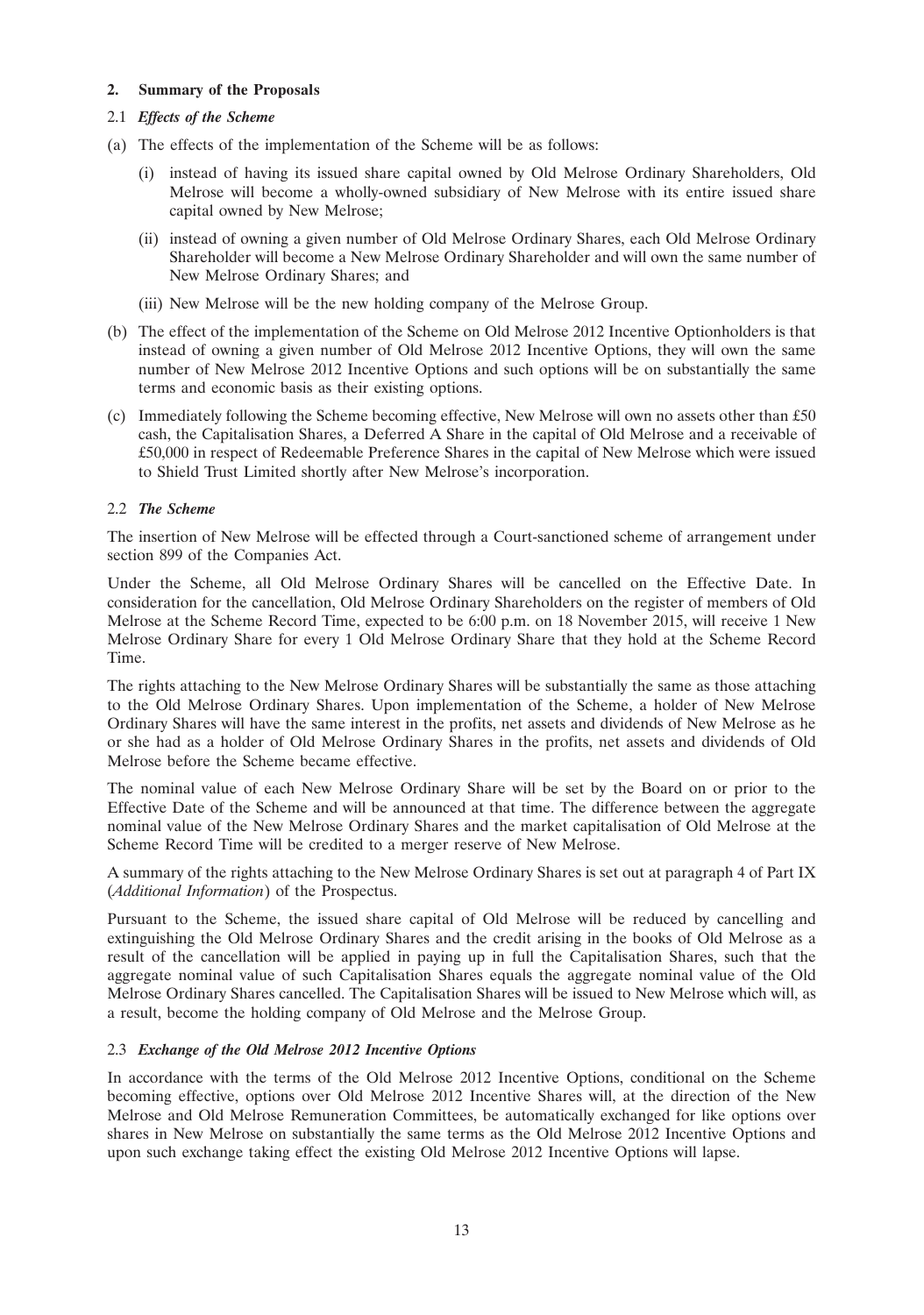#### 2.4 *The Initial Reduction of Capital*

New Melrose has not traded since incorporation and, as such, lacks distributable reserves. The Initial Reduction of Capital, which will occur following, and subject to, the Scheme becoming effective, will involve the reduction of New Melrose's ordinary share capital by reducing the nominal amount of each New Melrose Ordinary Share issued pursuant to the Scheme to 1 penny. This reduction will create distributable reserves, currently expected to be between £50—150 million, which can be used for future dividends and/or used to absorb any costs of New Melrose without hindering the ability to pay future dividends.

Although a resolution authorising the Initial Reduction of Capital (conditional upon the Scheme becoming effective) was passed at a general meeting of New Melrose held on 2 October 2015, as Old Melrose Ordinary Shareholders will be shareholders of New Melrose at the time the Initial Reduction of Capital takes effect, the Board is also requesting approval from the Old Melrose Ordinary Shareholders to the Initial Reduction of Capital at the Old Melrose General Meeting.

This is a legal and accounting adjustment and should not have any impact on the market value of the New Melrose Ordinary Shares.

#### 2.5 *The Proposed Return of Capital*

Following, and subject to both the Scheme becoming effective and the completion of the Disposal, New Melrose intends to undertake a Court-confirmed return of between £2.0—2.5 billion in capital to Shareholders. The Proposed Return of Capital will involve:

- (a) the issue to the holders of New Melrose Ordinary Shares, as at a record time and date to be determined by the Board, of B Shares;
- (b) following a further meeting of the Board, the subsequent cancellation of each of the B Shares in return for a payment to the holder of the B Share of an amount equal to the nominal value of such B Share; and
- (c) the Share Capital Consolidation of New Melrose Ordinary Shares in order to reduce the number of New Melrose Ordinary Shares in line with a ratio to be determined by the Board prior to the date of the Proposed Return of Capital, to reflect the size of the Proposed Return of Capital relative to the market capitalisation of New Melrose immediately prior to the Share Capital Consolidation. The Share Capital Consolidation is designed to result in a reduction in the number of ordinary shares in the capital of New Melrose by reference to a ratio which, in the judgment of the Board, is the most appropriate to ensure, so far as possible and subject to normal market movements, that the market share price of one New Melrose Ordinary Share immediately after the Proposed Return of Capital is approximately equal to the market share price immediately before the Proposed Return of Capital, and to maintain comparability of historical and future 'per share data'.

Although a resolution authorising the Proposed Return of Capital (conditional, among other things, upon the completion of the Disposal) was passed at a general meeting of New Melrose held on 2 October 2015, as Old Melrose Ordinary Shareholders will be shareholders of New Melrose at the time the Proposed Return of Capital takes effect, the Board is also requesting approval from the Old Melrose Ordinary Shareholders to the Proposed Return of Capital at the Old Melrose General Meeting.

#### **3. Conditions to the implementation of the Proposals**

# 3.1 *The Scheme*

The implementation of the Scheme is conditional upon:

- (a) approval of the Scheme at the Court Meeting by a majority in number, representing not less than 75 per cent. in value, of those Shareholders present and voting, either in person or by proxy;
- (b) the passing of the special resolution set out in the Notice of Old Melrose General Meeting to approve, among other things, the cancellation of the Old Melrose Ordinary Shares and the allotment of the Capitalisation Shares by the Directors of Old Melrose (pursuant to the Scheme);
- (c) sanction by the Court of the Scheme and confirmation by the Court of the reduction of capital of Old Melrose which occurs as a result of the cancellation of Old Melrose Ordinary Shares as part of the Scheme; and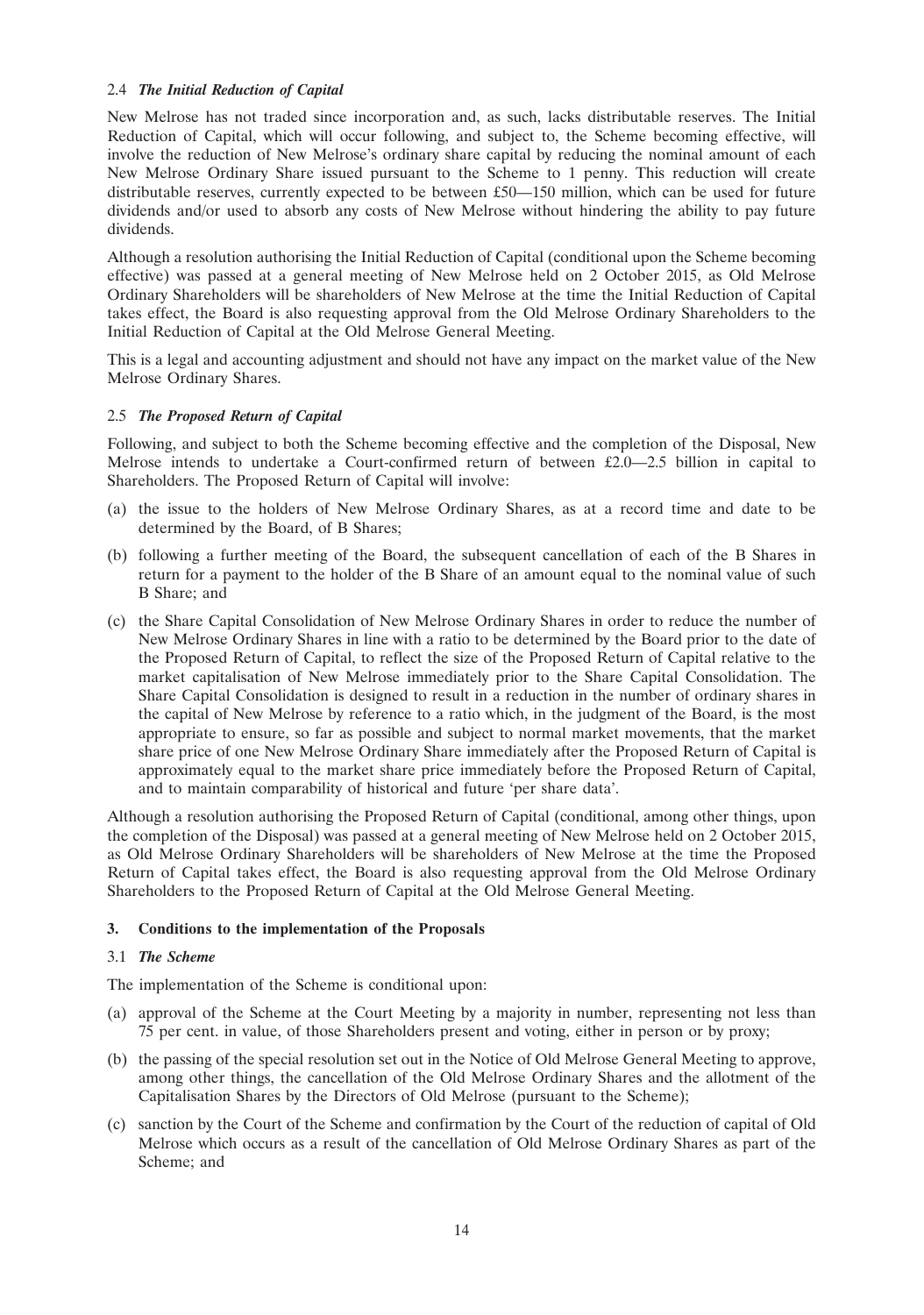(d) the delivery of a copy of the order of the Court sanctioning the Scheme and confirming the reduction of capital of Old Melrose in relation to the Scheme to the Registrar of Companies.

The Court Hearing (at which it is proposed that the Court sanction the Scheme) is expected to be held on or around 18 November 2015. Any creditors or Shareholders who wish to oppose the Scheme will be informed by advertisement in a newspaper with national distribution of their right to appear in person, or be represented by counsel, at the Court Hearing.

In addition, the Directors of Old Melrose will not take the necessary steps to enable the Scheme to become effective unless, at the relevant time, the conditions below have been satisfied and, at the relevant time, they consider that it continues to be in the best interests of Old Melrose and Old Melrose Ordinary Shareholders that the Scheme should be implemented:

- (e) the formal processes having been put in place to approve the application to admit (subject to the allotment of the New Melrose Ordinary Shares and the satisfaction of conditions (a) to (d) above, save to the extent such conditions are already satisfied) the New Melrose Ordinary Shares to be issued in connection with the Scheme to the Official List (including a listing hearing having been held); and
- (f) the agreement of the London Stock Exchange to admit the New Melrose Ordinary Shares to be issued in connection with the Scheme to trading on its main market for listed securities and its agreement not being withdrawn prior to the Effective Date.

If the Scheme is sanctioned by the Court and the conditions described at (e) and (f) above are satisfied, the Scheme is expected to become effective and dealings in the New Melrose Ordinary Shares to be issued pursuant to the Scheme are expected to commence at 8:00 a.m. on 19 November 2015.

If the Scheme has not become effective by 31 December 2015 (or such later date as the Court may allow), it will lapse, in which event neither the Scheme, nor the Initial Reduction of Capital, nor the Proposed Return of Capital will proceed and Old Melrose Ordinary Shareholders will remain holders of Old Melrose Ordinary Shares.

The Scheme contains a provision for Old Melrose and New Melrose jointly to consent, on behalf of all persons concerned, to any modification of, or addition to, the Scheme or to any condition that the Court may think fit to approve or impose. The Court would be unlikely to approve or impose any modification of, or addition or condition to, the Scheme which might be material to the interests of Shareholders unless such Shareholders were informed of any such modification, addition or condition. It will be a matter for the Court to decide, in its discretion, whether or not the consent of Shareholders should be sought at a further meeting. If the Court approves or imposes a modification of, addition or condition to, the Scheme which, in the opinion of the Directors of Old Melrose, is of such a nature or importance as to require the approval of Shareholders at a further meeting (or meetings), the Directors of Old Melrose will not take the necessary steps to enable the Scheme to become effective unless and until such approval is obtained.

Shortly after Admission, pursuant to resolutions of the Boards of New Melrose and Old Melrose, respectively, New Melrose will be renamed Melrose Industries PLC and Old Melrose will be renamed and will be re-registered as a private limited company.

#### 3.2 *Exchange of the Old Melrose 2012 Incentive Options*

In accordance with the terms of the Old Melrose 2012 Incentive Options, conditional on the Scheme becoming effective, options over Old Melrose 2012 Incentive Shares will, at the direction of the New Melrose and Old Melrose Remuneration Committees, be automatically exchanged for like options over shares in New Melrose on substantially the same terms as the Old Melrose 2012 Incentive Options and upon such exchange taking effect the existing Old Melrose 2012 Incentive Options will lapse.

If the Scheme has not become effective by 31 December 2015 (or such later date as the Court may allow), it will lapse, in which event Old Melrose 2012 Incentive Optionholders will remain holders of Old Melrose 2012 Incentive Options.

#### 3.3 *The Initial Reduction of Capital*

The Initial Reduction of Capital involves the following:

- (a) the Scheme becoming effective and being fully implemented;
- (b) the confirmation of the Initial Reduction of Capital by the Court; and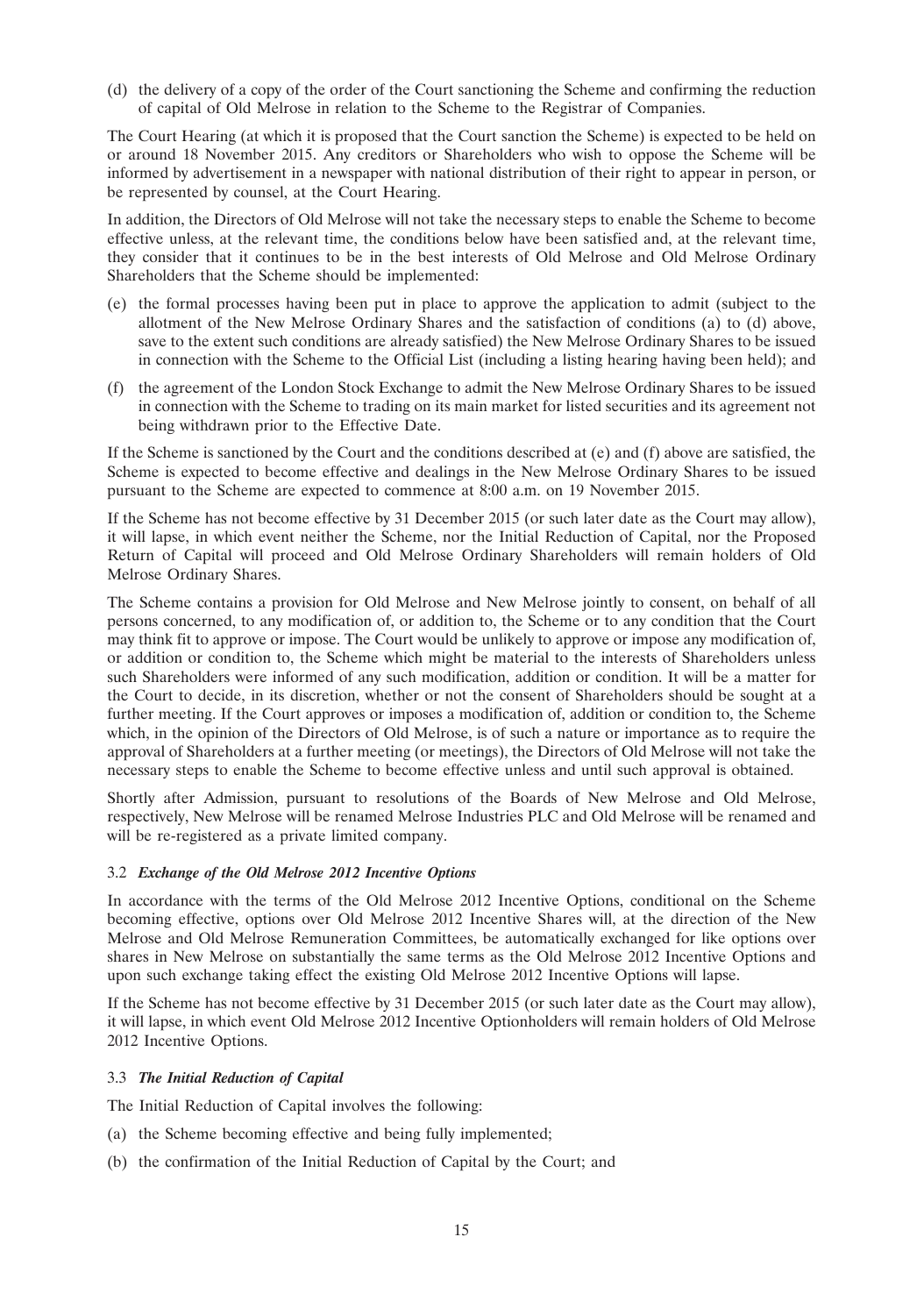(c) the delivery of a copy of the order of the Court confirming the Initial Reduction of Capital to the Registrar of Companies for registration.

The Court hearing to confirm the Initial Reduction of Capital is expected to be held on or around 20 November 2015. Shareholders will have the right to attend the Court hearing to support or oppose the Initial Reduction of Capital and to appear in person or be represented by counsel.

The Initial Reduction of Capital is expected to become effective on 23 November 2015.

#### 3.4 *The Proposed Return of Capital*

The Proposed Return of Capital involves the following:

- (a) the Scheme becoming effective and being fully implemented;
- (b) the Disposal completing and funds being received by New Melrose;
- (c) the allotment and issue of B Shares to the persons entitled to such B Shares;
- (d) the confirmation of the Proposed Return of Capital by the Court; and
- (e) the delivery of a copy of the order of the Court confirming the Proposed Return of Capital to the Registrar of Companies for registration.

The Board shall not proceed with the Proposed Return of Capital if they no longer believe it to be in the best interests of the Shareholders of New Melrose as a whole to proceed. Should the Board resolve to move forward with the Proposed Return of Capital, Shareholders will have the right to attend the Court hearing to support or oppose the Proposed Return of Capital and to appear in person or be represented by counsel.

#### **4. Listings, dealings, share certificates and settlement**

Application will be made to the UKLA for the 995,206,996 New Melrose Ordinary Shares issued pursuant to the Scheme to be admitted to the Official List and to the London Stock Exchange for such shares to be admitted to trading on the London Stock Exchange's main market for listed securities. There will be no such application for any other class of shares of New Melrose to be admitted to listing or trading on any exchange.

The listing of Old Melrose Ordinary Shares is expected to be cancelled on the Effective Date and the last day of dealings in Old Melrose Ordinary Shares is expected to be 18 November 2015. The last time for registration of transfers of Old Melrose Ordinary Shares is expected to be 6:00 p.m. on 18 November 2015, the Scheme Record Time.

It is expected that Admission will become effective and that dealings in the New Melrose Ordinary Shares will commence at 8:00 a.m. on 19 November 2015, the Effective Date.

These dates may be deferred if it is necessary to adjourn any meetings required to approve the arrangements described in this Circular or if there is any delay in obtaining the Court's sanction of the Scheme.

In the event of a delay, the application for the Old Melrose Ordinary Shares to be delisted will be deferred, so that the listing of those shares will not be cancelled until immediately before the Scheme takes effect.

#### **With effect from and including the Effective Date, all share certificates representing Old Melrose Ordinary Shares will cease to be of value and should be destroyed.**

CREST is a paperless settlement system enabling securities to be evidenced otherwise than by a certificate and transferred otherwise than by written instrument. The Directors will apply for the New Melrose Ordinary Shares to be admitted to CREST with effect from Admission. Accordingly, settlement of transactions in New Melrose Ordinary Shares following Admission may take place within the CREST system.

For those holding their Old Melrose Ordinary Shares in a CREST account at the Scheme Record Time, the Old Melrose Ordinary Shares under ISIN GB00BV9FYX34 will be disabled by 4:30 p.m. on the Scheme Record Date. New Melrose Ordinary Shares are expected to be credited under ISIN GB00BYRJP462 to the relevant CREST members' accounts on 19 November 2015, the Effective Date.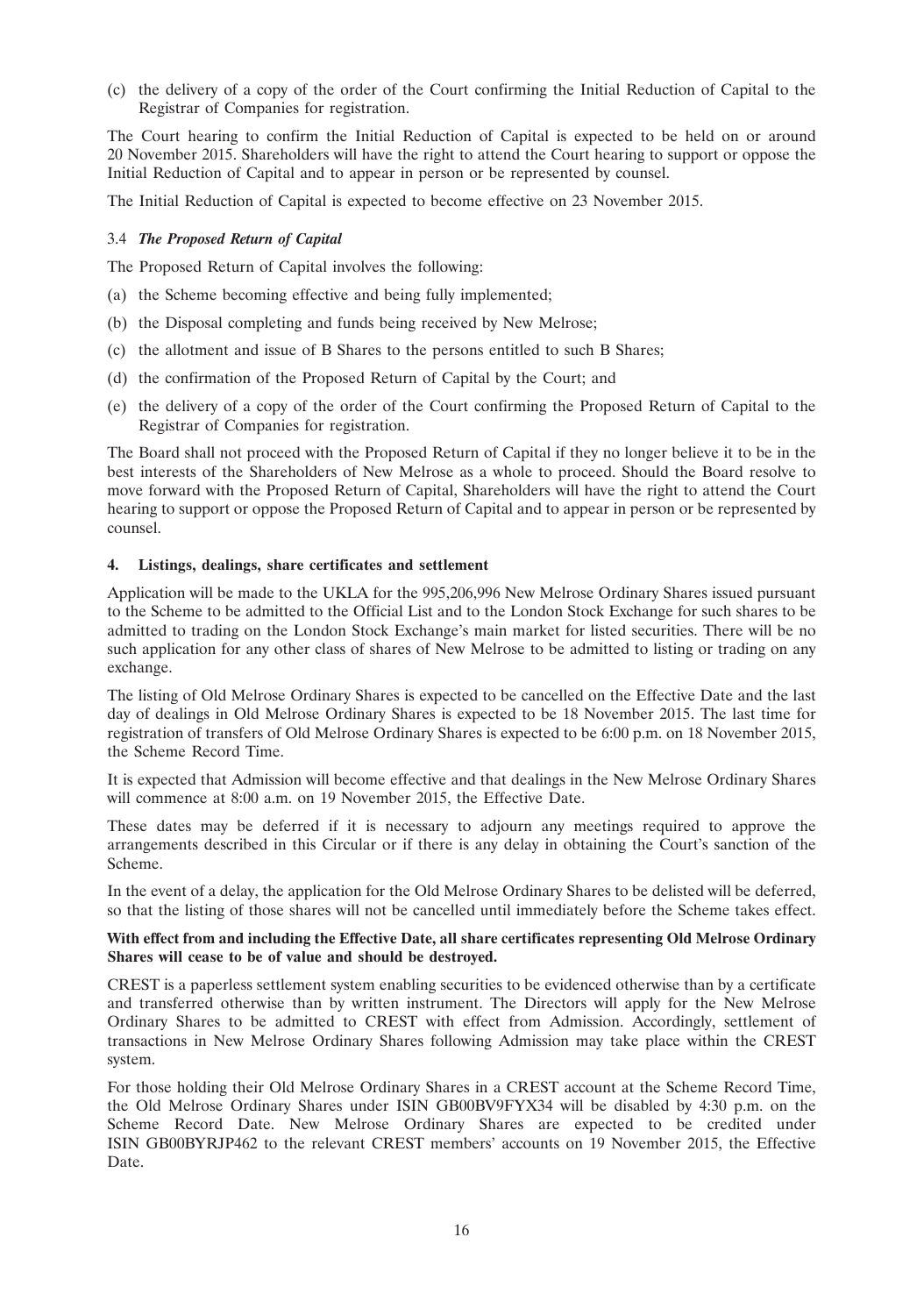For those holding their Old Melrose Ordinary Shares in certificated form at the Scheme Record Time, certificates for the New Melrose Ordinary Shares are expected to be despatched by 3 December 2015, being 14 days after the Effective Date. In the case of joint holders, certificates will be despatched to the joint holder whose name appears first in the relevant register. All certificates will be sent by pre-paid first class post at the risk of the person entitled thereto. Pending the despatch of certificates for New Melrose Ordinary Shares, transfers of New Melrose Ordinary Shares will be certified against the register of members of New Melrose.

Old Melrose Ordinary Shares held in uncertificated form will be disabled in CREST on the Scheme Record Date. New Melrose reserves the right to issue New Melrose Ordinary Shares to any or all Shareholders in certificated form if, for any reason, it wishes to do so.

All mandates in force at the Scheme Record Time relating to payment of dividends on Old Melrose Ordinary Shares and all instructions then in force relating to notices and other communications will, unless and until varied or revoked, be deemed from the Effective Date to be valid and effective mandates or instructions to New Melrose in relation to the corresponding holding of New Melrose Ordinary Shares.

All documents, certificates, cheques or other communications sent by or to Shareholders, or as such persons shall direct, will be sent at their own risk and may be sent by post.

Following Admission, all existing evergreen or recurring instructions relating to the Dividend Reinvestment Plan (DRIP) (including any recurring DRIP mandates received in paper or by electronic means via CREST) will operate in respect of the New Melrose Ordinary Shares.

# **5. Directors' and other interests**

All of the Directors of Old Melrose have been appointed as Directors of New Melrose.

The effect of the Scheme on the interests of the Directors of Old Melrose does not differ from its effect on the like interests of other persons.

The service agreements with the Executive Directors of Old Melrose will be novated from Old Melrose to New Melrose. All the Directors of Old Melrose except Simon Peckham and Geoffrey Martin will resign as Directors of Old Melrose. The service agreements with New Melrose will be on similar terms to the Directors' existing service agreements with Old Melrose.

The non-executive Directors of Old Melrose have been appointed as non-executive Directors of New Melrose and will enter into new letters of appointment with New Melrose on similar terms to their existing letters of appointment with Old Melrose. Such new letters of appointment will take effect upon the Scheme becoming effective, and all the non-executive Directors will resign as Directors of Old Melrose.

#### **6. Taxation**

Certain UK tax considerations which arise from the implementation of the Proposals and which will apply to Shareholders resident in the UK are summarised in Part VII (*United Kingdom Taxation*) of this Circular.

Any Shareholders who are in any doubt as to their tax position and/or who are subject to tax in a jurisdiction other than the UK should consult their professional advisers without delay.

#### **7. New Melrose Articles**

The rights attaching to the New Melrose Ordinary Shares will be substantially the same as those attaching to the Old Melrose Ordinary Shares. The New Melrose Articles have also been amended to: (a) include a description of the rights of the B Shares; and (b) ensure the rights attaching to the New Melrose 2012 Incentive Shares take account of both the Old Scheme and the Scheme.

#### **8. Overseas Shareholders**

**No New Melrose Ordinary Shares nor any other securities in New Melrose have been marketed to, nor are any available for purchase, in whole or in part, by, the public in the United Kingdom or elsewhere in connection with Admission or the Proposals. This Circular does not constitute or form part of any offer or invitation to purchase, subscribe for, sell or issue, or any solicitation of any offer to purchase, subscribe for, sell or issue, New Melrose Ordinary Shares or any other securities of New Melrose or any other entity.**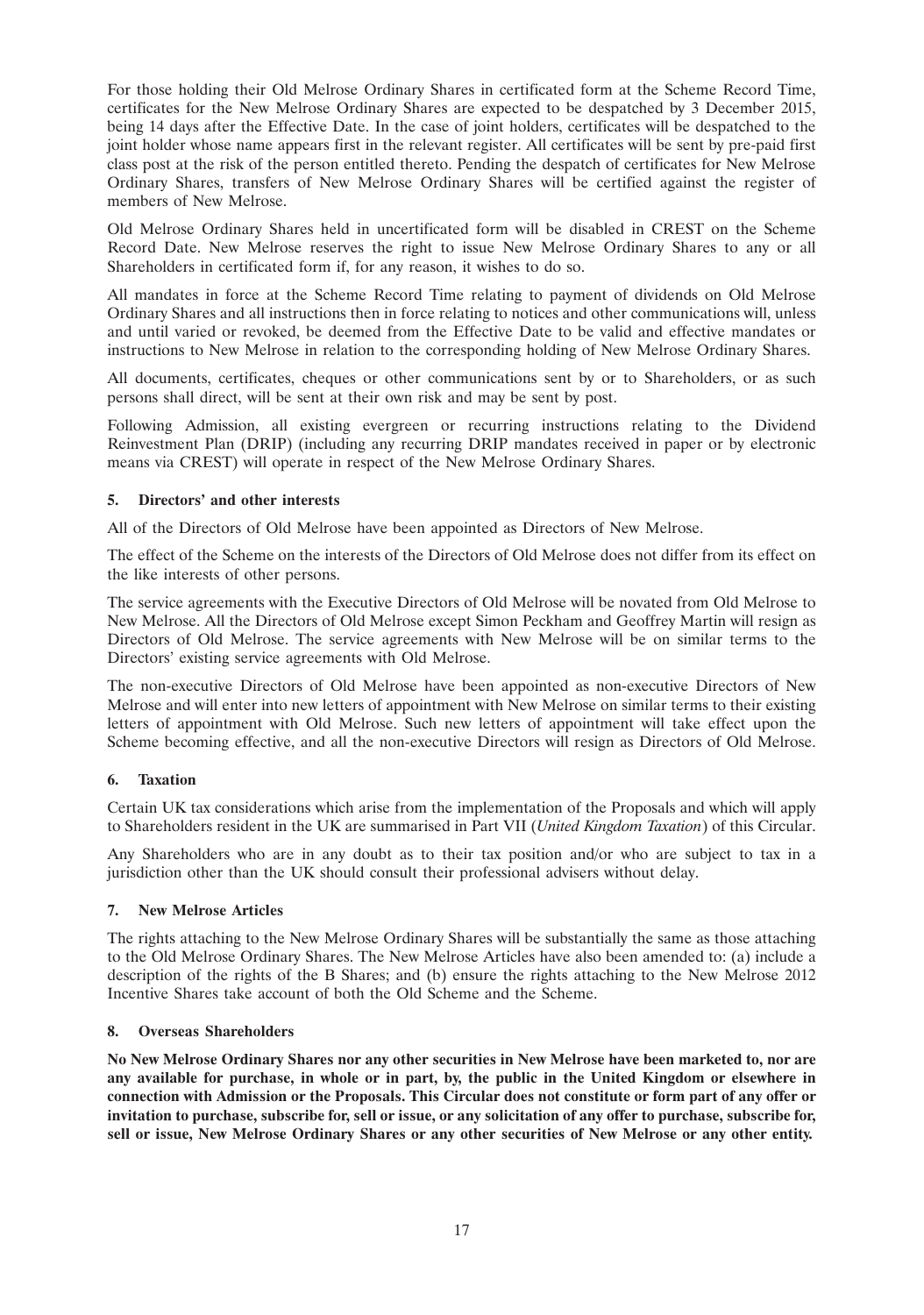The distribution of this Circular and the allotment and issue of New Melrose Ordinary Shares in jurisdictions other than the United Kingdom may be restricted by law. No action has been taken by Old Melrose or New Melrose to obtain any approval, authorisation or exemption to permit the allotment or issue of New Melrose Ordinary Shares or the possession or distribution of this Circular (or any other publicity material relating to the New Melrose Ordinary Shares) in any jurisdiction other than in the United Kingdom.

Overseas Shareholders may be affected by the laws of other jurisdictions in relation to the distribution of this Circular or the Proposals. Persons into whose possession this Circular comes should inform themselves about and observe any applicable restrictions and legal, exchange control or regulatory requirements in relation to the distribution of this Circular and the Proposals. Any failure to comply with such restrictions or requirements may constitute a violation of the securities laws of any such jurisdiction.

This Circular is not for publication or distribution in or into any jurisdiction in which such act would constitute a violation of the relevant laws of such jurisdiction. The New Melrose Ordinary Shares may not be offered, sold or otherwise transferred, directly or indirectly, in or into any jurisdiction or for the account or benefit of citizens or residents of any such jurisdiction except under circumstances that will result in compliance with any applicable rules and regulations of any such jurisdiction.

It is the responsibility of any person into whose possession this Circular comes to satisfy themselves as to the full observance of the laws of the relevant jurisdiction in connection with the distribution of this Circular or the allotment and issue of New Melrose Ordinary Shares pursuant to the Scheme, including the obtaining of any governmental, exchange control or other consents which may be required and/or compliance with other necessary formalities which are required to be observed and the payment of any issue, transfer or other taxes or levies due in such jurisdiction.

If, in respect of any Overseas Shareholders, Old Melrose or New Melrose is advised that the allotment and issue of New Melrose Ordinary Shares would or might infringe the laws of any jurisdiction outside the United Kingdom or would or might require New Melrose to obtain any governmental or other consent or effect any registration, filing or other formality with which, in the opinion of New Melrose, it would be unable to comply or which it regards as unduly onerous, the Scheme provides that:

- (a) in the case of such New Melrose Ordinary Shares, New Melrose may in its sole discretion determine that such shares shall be allotted and issued to such persons as New Melrose may procure, as nominee for such Overseas Shareholder, on terms that they shall, as soon as practicable following the Effective Date, be sold on behalf of such Overseas Shareholder at the best price which can reasonably be obtained at the time of sale and the net proceeds of such sale (after the deduction of all expenses, taxes and commissions) shall be paid to such Overseas Shareholder; or
- (b) where such New Melrose Ordinary Shares have already been allotted and issued (in circumstances where paragraph (a) does not apply), New Melrose may in its sole discretion determine that such New Melrose Ordinary Shares shall be sold, and New Melrose shall appoint a person who shall be authorised on behalf of such Overseas Shareholder to procure that any shares in respect of which New Melrose has made such determination shall, as soon as practicable following the Effective Date, be sold at the best price which can reasonably be obtained at the time of sale and the net proceeds of such sale (after the deduction of all expenses, taxes and commissions) shall be paid to such Overseas Shareholder.

Any remittance of the net proceeds of sale referred to in this section shall be at the risk of the relevant Overseas Shareholder.

### **Overseas Shareholders should consult their own legal and tax advisers with respect to the legal and tax consequences of the Proposals in their particular circumstances.**

Further information for Shareholders who are citizens of or resident in the US or Canada is set out at paragraphs 5.2 and 5.3, respectively, of Part I (*Information on the Proposals*) of the Prospectus.

#### **9. Meetings and consents for implementation of the Proposals**

The Scheme will require Shareholders to vote on the Scheme at the Court Meeting, convened pursuant to an order of the Court, and the passing of the special resolution relating to the Scheme at the Old Melrose General Meeting, both of which have been convened for 29 October 2015 and will be held at the offices of Investec at 2 Gresham Street, London EC2V 7QP at 10:00 a.m. for the Court Meeting, and 10:15 a.m. for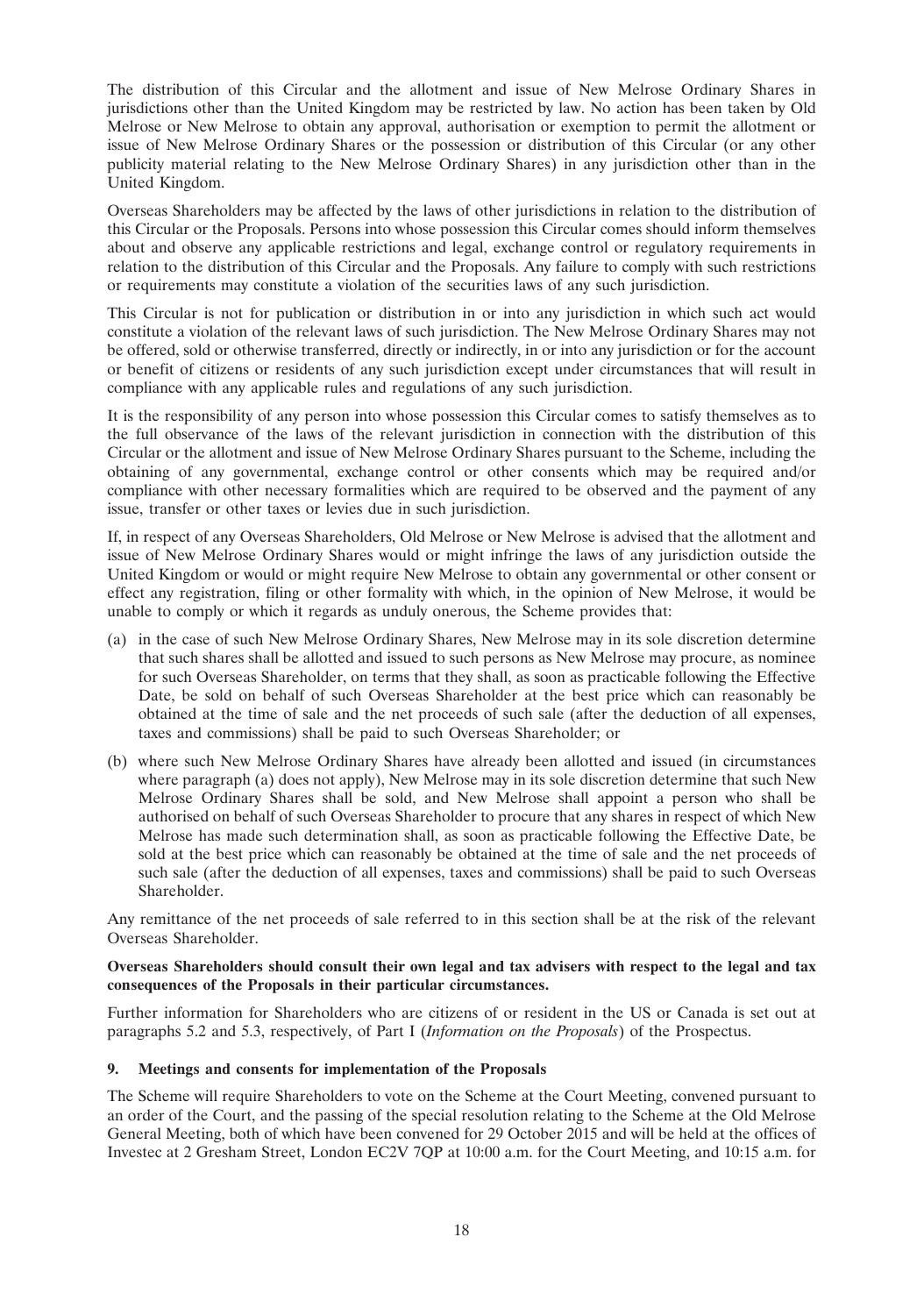the Old Melrose General Meeting (or, if later, immediately following the conclusion or adjournment of the Court Meeting) respectively.

New Melrose has agreed to appear by counsel at the final hearing to sanction the Scheme and to undertake to be bound by the Scheme.

Each of the Scheme, the Initial Reduction of Capital and the Proposed Return of Capital requires a separate sanction from the Court. Further details regarding the court hearings to sanction the Scheme, the Initial Reduction of Capital and the Proposed Return of Capital are set out in paragraphs 3.1, 3.3 and 3.4, respectively, of this Part III.

Notices of the Court Meeting and the Old Melrose General Meeting are set out in Parts X (*Notice of Court Meeting*) and XI (*Notice of Old Melrose General Meeting*) respectively of this Circular.

# 9.1 *Court Meeting*

The Court Meeting has been convened for 10:00 a.m. on 29 October 2015, pursuant to an order of the Court, at which meeting, or at any adjournment thereof, Shareholders appearing on the register at the Scheme Voting Record Time will consider and, if thought fit, approve the Scheme.

At the Court Meeting, voting will be by poll and each Shareholder present in person or by proxy will be entitled to one vote for each Old Melrose Ordinary Share held. The statutory majority required to approve the Scheme at the Court Meeting is a majority in number of the Shareholders present and voting (either in person or by proxy) at the Court Meeting representing 75 per cent. in value of the Old Melrose Ordinary Shares held and voted by them.

In order that the Court can be satisfied that the votes cast constitute a fair representation of the views of the Shareholders, it is important that as many votes as possible are cast at the Court Meeting.

Shareholders are therefore encouraged to take the action referred to in paragraph 12 below.

Shareholders should be aware that if the Scheme is approved and becomes effective, it will be binding on all Shareholders irrespective of whether they attended and voted at the Court Meeting or the way they voted.

#### 9.2 *Old Melrose General Meeting*

The Old Melrose General Meeting has been convened for 10:15 a.m. on 29 October 2015 (or, if later, immediately following the conclusion or adjournment of the Court Meeting). The resolutions to be proposed at the Old Melrose General Meeting are set out in full in the Notice of Old Melrose General Meeting set out in Part XI (*Notice of Old Melrose General Meeting*) of this Circular.

The special resolutions set out in the Notice of Old Melrose General Meeting are proposed in order to approve:

- (a) the Scheme;
- (b) the cancellation of the Old Melrose Ordinary Shares (including the related reduction of share capital);
- (c) the application of the reserve arising as a result of the cancellation of the Old Melrose Ordinary Shares to paying up the Capitalisation Shares and the allotment of the Capitalisation Shares to New Melrose;
- (d) the Initial Reduction of Capital; and
- (e) the Proposed Return of Capital (including the Share Capital Consolidation).

The special resolutions referred to above will be decided on a show of hands (unless a poll is duly demanded). The majority required for the passing of such resolution is not less than 75 per cent. of the votes cast.

#### **10. Authorities relating to New Melrose's share capital**

A general meeting of New Melrose has already been held at which, among other matters, the Directors of New Melrose were granted authority to issue and allot New Melrose Ordinary Shares requisite to the implementation of the Scheme and to undertake the Initial Reduction of Capital and the Proposed Return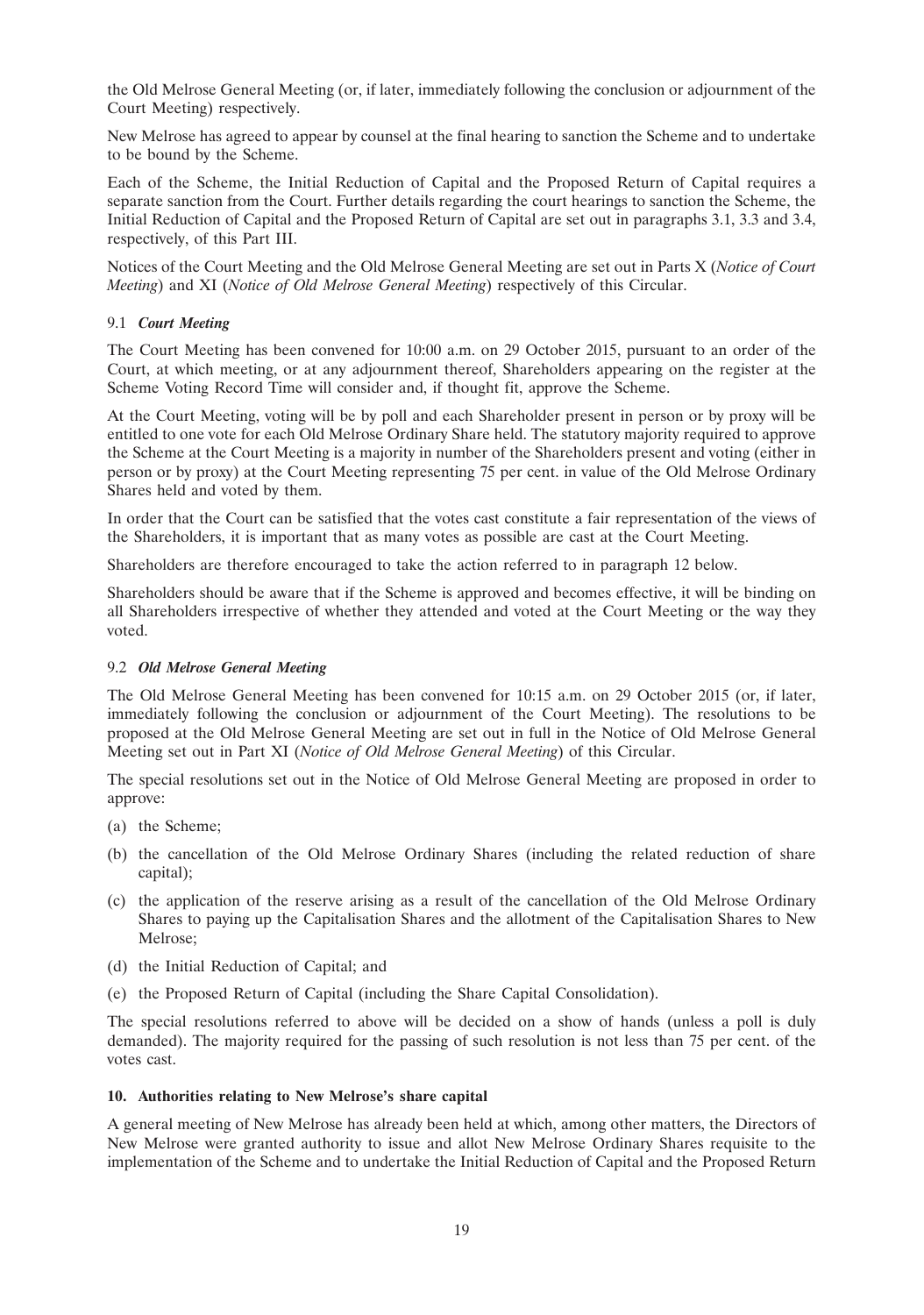of Capital. The Directors have also been granted authorities to allot New Melrose Ordinary Shares and the B Shares, to make allotments otherwise than in accordance with pre-emption rights and to make purchases of New Melrose Ordinary Shares, in each case on substantially the same terms and basis as those authorities granted at the annual general meeting of Old Melrose held on 14 May 2015, and to allot 50,000 New Melrose 2012 Incentive Options on substantially the same terms as the authority granted in relation to the Old Melrose 2012 Incentive Options at the general meeting of Old Melrose held on 11 October 2012.

For additional information on the authorities relating to New Melrose's share capital which have been granted, please see paragraph 3 of Part X (*Additional Information*) of the Prospectus.

# **11. Prospectus**

The Prospectus relating to New Melrose and the New Melrose Ordinary Shares which is required to be published in connection with the introduction of the New Melrose Ordinary Shares to the Official List, can be accessed in electronic form via www.melroseplc.net. Should you wish to receive a paper copy of the Prospectus free of charge, please contact Old Melrose's Receiving Agent on 0871 384 2946 (or +44 121 415 0851 if calling from outside the United Kingdom) between 8:30 a.m. and 5:30 p.m. Monday to Friday (excluding public holidays in the UK). Calls to the 0871 number are charged at 10 pence per minute, plus your phone company's access charge. Please note that calls to these numbers may be monitored or recorded, and no advice on the Proposals can be given. The Prospectus contains information (including financial information and information incorporated by reference) in relation to New Melrose, a business overview of the Melrose Group, an operating and financial review in relation to the Melrose Group and a section of additional information, including details of the remuneration and shareholding of the Directors and material contracts of the Melrose Group.

# **12. Action to be taken**

On 29 October 2015, the Court Meeting and the Old Melrose General Meeting will be held to seek approval for the Proposals. Notices of the Court Meeting and the Old Melrose General Meeting are set out as Parts X (*Notice of Court Meeting*) and XI (*Notice of Old Melrose General Meeting*) respectively of this Circular.

Forms of Proxy are enclosed as follows:

#### (A) *for the Court Meeting, a Blue Form of Proxy; and*

#### (B) *for the Old Melrose General Meeting, a White Form of Proxy*.

Whether or not you propose to attend the meetings in person, you are requested, if you hold Old Melrose Ordinary Shares in certificated form, to complete and sign both Forms of Proxy.

Completed Forms of Proxy should be returned (together with any power of attorney or other authority under which it is signed or a duly certified copy of such power or authority) to Old Melrose's Receiving Agent, Equiniti Limited either by post to, Aspect House, Spencer Road, Lancing, West Sussex, BN99 6DA, or by hand during normal business hours only, to Corporate Actions, Aspect House, Spencer Road, Lancing, West Sussex, BN99 6DA, as soon as possible, and in any event so as to arrive not later than 10:00 a.m. on 27 October 2015 in respect of the Blue Form of Proxy for the Court Meeting and 10:15 a.m. on 27 October 2015 in respect of the White Form of Proxy for the Old Melrose General Meeting. In each case, the Forms of Proxy should be completed in accordance with the instructions printed on them.

The Blue Form of Proxy in respect of the Court Meeting may also be handed to Old Melrose's Receiving Agent or the chairman at the Court Meeting before the start of such meeting. However, in the case of the Old Melrose General Meeting, unless the White Form of Proxy is returned to Old Melrose's Receiving Agent so as to arrive by 10:15 a.m. on 27 October 2015 or, if the meeting is adjourned, 48 hours (excluding any part of a day that is not a working day) before the time appointed for the adjourned meeting, it will be invalid.

Alternatively, you can submit your proxy vote electronically by visiting www.sharevote.co.uk. You will need to enter your voting reference numbers (the three numbers quoted on your Forms of Proxy) and follow the online instructions. The deadline for receipt of electronic proxies is 10:00 a.m. for the Court Meeting and 10:15 a.m. for the Old Melrose General Meeting on 27 October 2015 or, if either of the meetings is adjourned, 48 hours (excluding any part of a day that is not a working day) before the time appointed for the adjourned meeting(s).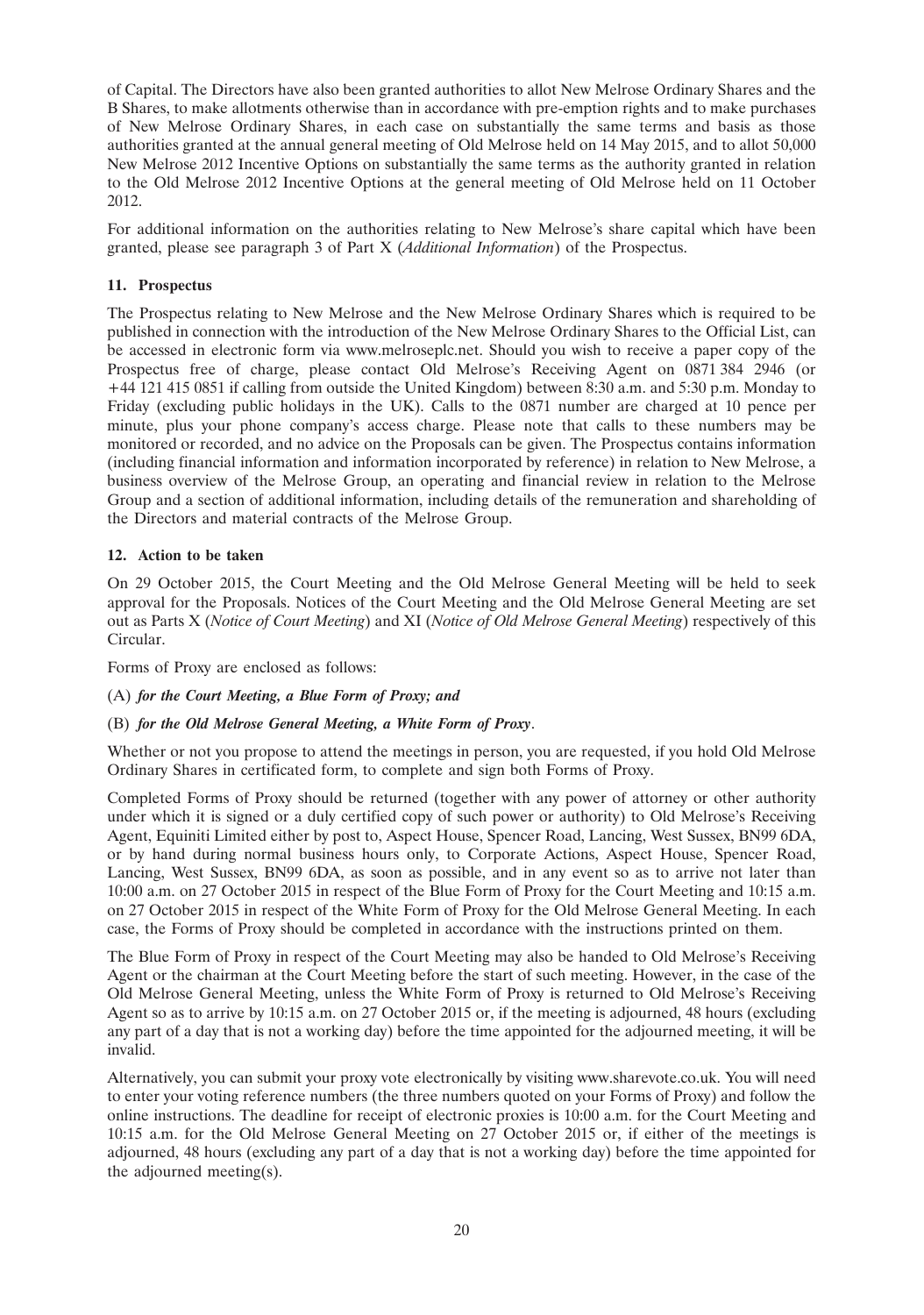If you hold your Old Melrose Ordinary Shares in CREST, you can appoint a proxy by completing and transmitting a CREST Proxy Instruction in accordance with the procedures set out in the CREST Manual. Your CREST Proxy Instruction must be received by Old Melrose's Receiving Agent by no later than 48 hours (excluding any part of a day that is not a working day) before the time appointed for the relevant meeting.

The lodging of the Forms of Proxy, submitting your proxy vote electronically or transmitting a CREST Proxy Instruction will not prevent you from attending either the Court Meeting or the Old Melrose General Meeting and voting in person should you decide to do so.

# **13. Further information**

Your attention is drawn to the Chairman's Letter set out in Part I (*Letter from the Chairman of Old Melrose*) of this Circular, the Scheme (which is set out in full in Part VI (*Scheme of Arrangement*) of this Circular) and the additional information set out in Part VIII (*Additional Information*) of this Circular.

Yours very truly

**Ravi Gupta** for and on behalf of N M Rothschild & Sons Limited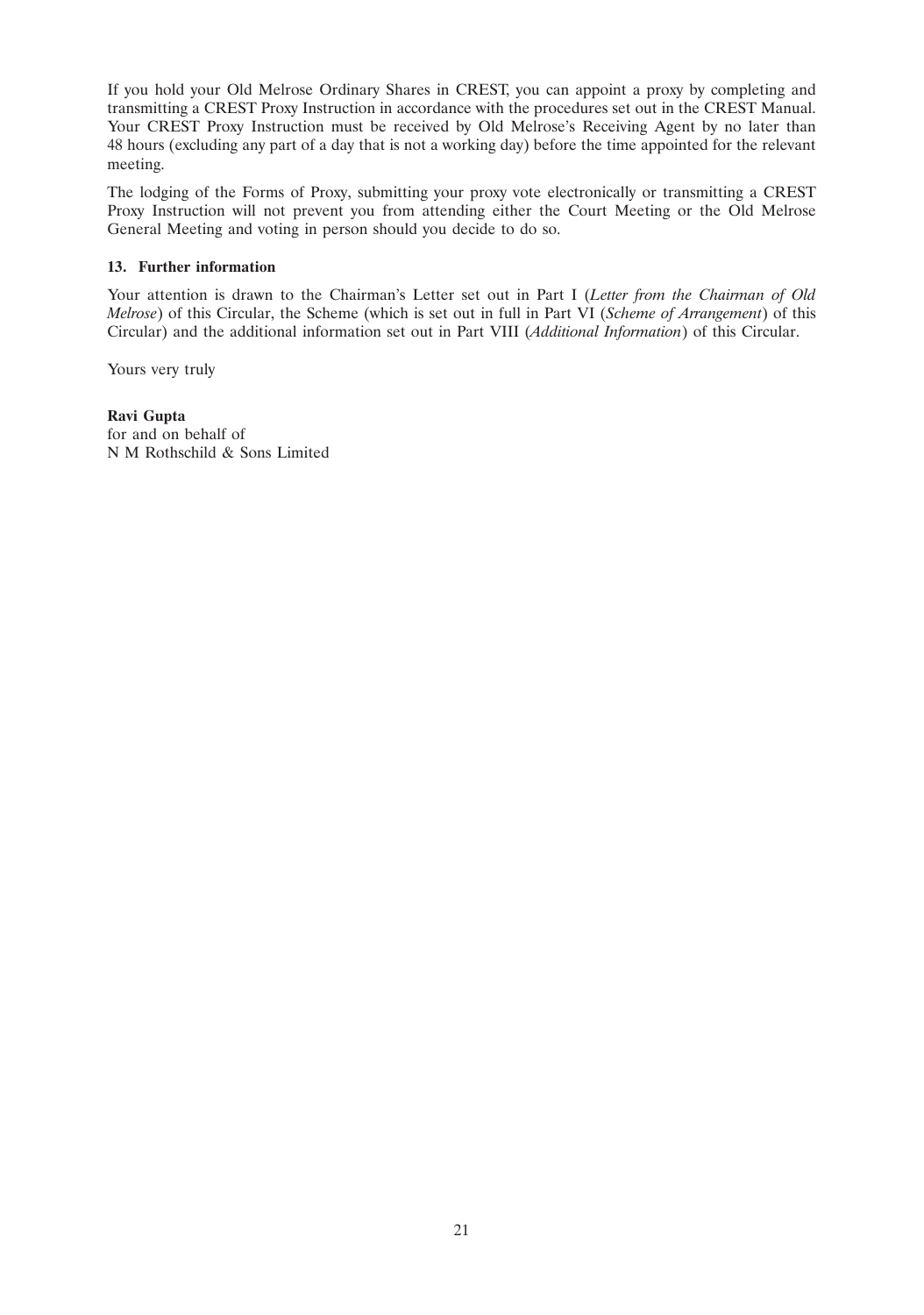#### **PART IV RISK FACTORS**

*This section describes the risk factors which are considered by the Directors to be material in relation to the Proposals, the new material risks to the Melrose Group as a result of the Proposals and the existing material risks which may be impacted by the Proposals. However, these should not be regarded as a complete and comprehensive statement of all potential risks and uncertainties. Additional risks and uncertainties that are not presently known to the Directors, or that the Board currently deems immaterial or that the Board considers material to the Group but will not be impacted by the Proposals, may also have an adverse effect on Old Melrose or New Melrose. If any or a combination of the following risks materialise, Old Melrose or New Melrose could be materially adversely affected. In such circumstances, the market price of the New Melrose Ordinary Shares could decline and you could lose all or part of your investment. The information given is as of the date of this Circular and, except as required by the FCA, the London Stock Exchange, the Listing Rules, the Disclosure and Transparency Rules or any other applicable law, will not be updated. Any forward looking statements are made subject to the reservations specified under the section titled ''Cautionary Note on Forward Looking Statements'' of this Circular.*

*The Proposals are subject to a number of risks. You should consider carefully the risks and uncertainties described below, together with all other information contained in this Circular and the information incorporated by reference herein, before deciding whether to vote in favour of the Proposals. The risks and uncertainties described below are not set out in any order of priority.*

#### **1. An impairment of goodwill or other intangible assets would adversely affect the Melrose Group's financial condition and results of operation**

Under IFRS, goodwill and intangible assets with indefinite lives are not amortised but are tested for impairment annually or more often if an event or circumstance indicates that an impairment loss may have been incurred. Other intangible assets with a finite life are amortised on a straight-line basis over their estimated useful lives and reviewed for impairment whenever there is an indication of impairment. In particular if the combination of the businesses meets with unexpected difficulties, or if the business of the Melrose Group does not develop as expected, impairment charges may be incurred in the future which could be significant and which could have an adverse effect on the Melrose Group's financial condition.

The Melrose Group has significant intangible assets, long-lived assets, goodwill and deferred tax assets that are susceptible to valuation adjustments as a result of changes in various factors or conditions. The Melrose Group assesses impairment of amortisable intangible and long-lived assets whenever events or changes in circumstances indicate that the carrying value may not be recoverable. In addition, many asset classes are subject to impairment consideration on a periodic basis under applicable accounting rules. Factors that could trigger an impairment of such assets include the following:

- a significant underperformance relative to historical or projected future operating results;
- significant changes in the nature of or use of the acquired assets or the strategy for its overall business;
- significant negative industry or general economic trends;
- changes in the Melrose Group's organisation or management reporting structure could result in additional reporting units, which may require alternative methods of estimating fair values or greater aggregation or disaggregation in the Melrose Group's analysis by reporting unit;
- a sustained decline in its market capitalisation below net book value; and
- the harmonisation of company trademarks throughout the Melrose Group.

The Proposals will create reserves within New Melrose. The Melrose Group assesses the potential impairment of goodwill and other intangible assets as of 31 December of each year. It also assesses the potential impairment of goodwill and other intangible assets whenever events or changes in circumstances indicate that the carrying value may not be recoverable. Adverse changes in operations or other unforeseeable factors could result in an impairment charge to the Melrose Group's investment assets in future periods that would impact the amount of reserves available to the Melrose Group.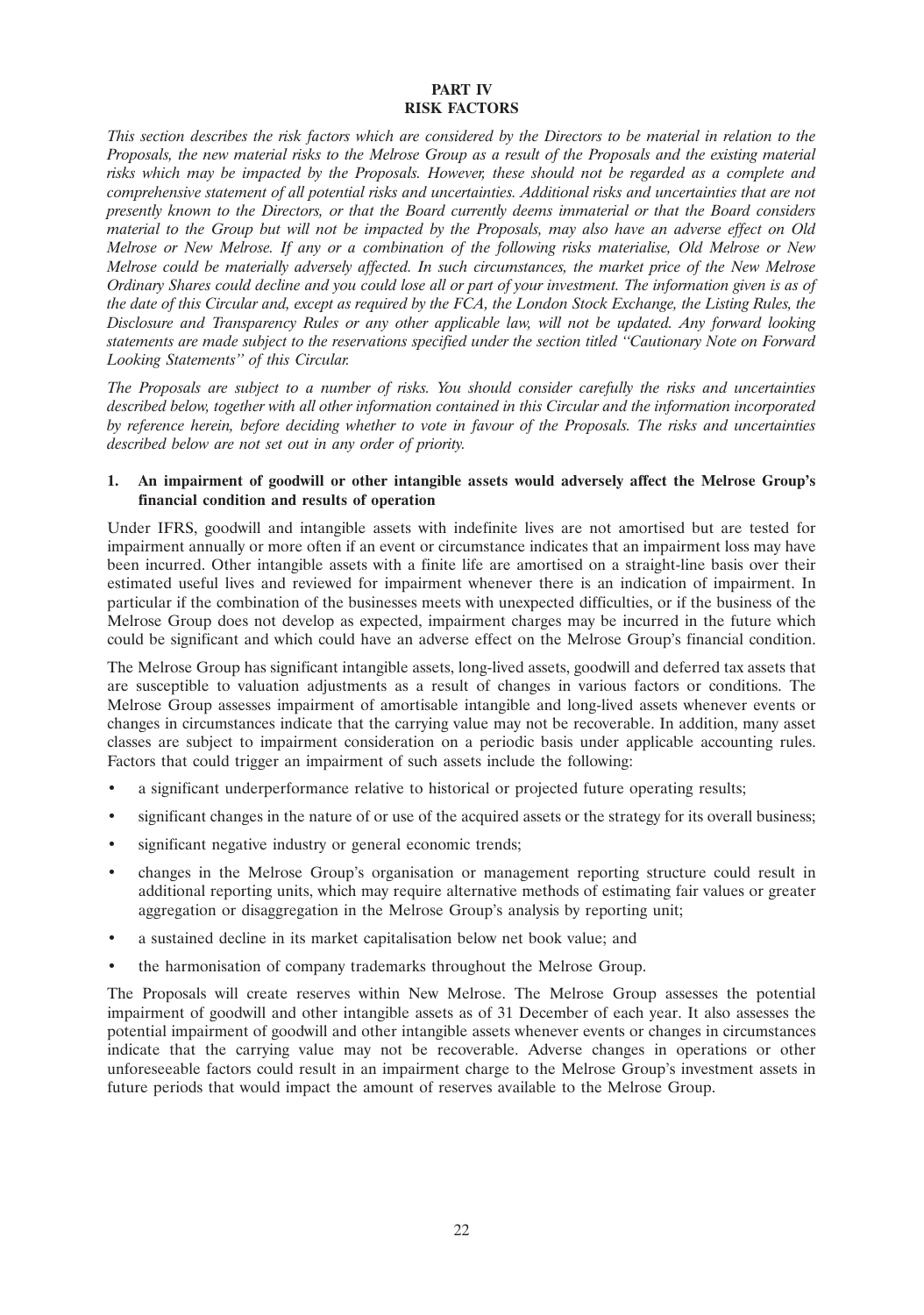# **2. Confirmation of the Scheme, the Initial Reduction of Capital and the Proposed Return of Capital is in each case within the discretion of the Court**

The Scheme is conditional upon, among other things, confirmation by the Court. There are risks that this will not be given and that the Scheme will not occur on a timely basis or at all.

Implementation of the Initial Reduction of Capital is conditional upon, among other things, confirmation of the Scheme and the Initial Reduction of Capital by the Court. There are risks that this will not be given and that the Initial Reduction of Capital will not occur on a timely basis or at all. If this does not happen, the Initial Reduction of Capital will not be implemented and the benefits expected to result from the Initial Reduction of Capital will not be achieved.

Implementation of the Proposed Return of Capital is subject to, among other things, the Scheme becoming effective, the completion of the Disposal, the discretion of the Board and confirmation by the Court. There are risks that the Scheme and the completion of the Disposal will not occur, the confirmation will not be given and that the circumstances may change such that the Board no longer feels that the Proposed Return of Capital is in the best interests of the Shareholders.

# **3. The Disposal may not complete**

The Disposal Agreement remains conditional on various matters, including the relevant approvals having been obtained from the regulatory authorities in Brazil, China, the European Union, South Africa and Turkey and there being no material adverse effect on the Elster Group between the date of the Disposal Agreement and completion of the Disposal. In the event that such conditions are not met, the Disposal may not be completed. Should the Disposal fail to complete, the Melrose Group would be obliged to pay out of pocket fees incurred in relation to the transaction without being able to set these off against the Disposal proceeds and the Proposed Return of Capital would not be implemented.

# **4. The value of an investment in New Melrose may go down as well as up**

The market price of New Melrose Ordinary Shares could be volatile and subject to significant fluctuations due to a variety of factors outside the control of the Melrose Group including changes in sentiment in the market regarding the New Melrose Ordinary Shares (or securities similar to them), any regulatory changes affecting the Melrose Group's operations, variations in the Melrose Group's operating results, business developments of the Melrose Group or its competitors, the operating and share price performance of other companies in the industries and markets in which the Melrose Group operates, speculation about the Melrose Group's business in the press, media or the investment community, changes to the Melrose Group's profit estimates or the publication of reports by analysts and general market conditions. Stock markets have from time to time experienced significant price and volume fluctuations that have affected the market prices for securities and which may be unrelated to the Melrose Group's operating performance, underlying asset value or prospects. The market price of the New Melrose Ordinary Shares may be adversely affected by any of the preceding or other factors regardless of the Melrose Group's actual results of operations and financial condition. Furthermore, the Melrose Group's operating results and prospects from time to time may be below the expectations of market analysts and investors.

# **5. Any future issues of New Melrose Ordinary Shares and sales of New Melrose Ordinary Shares by major Shareholders may have an adverse effect on the market price of the New Melrose Ordinary Shares**

The Melrose Group's stated strategy is to buy, improve and sell companies and the Directors expect that the Melrose Group will make further acquisitions which may be material in the context of the Melrose Group. Any such acquisitions in the future may require funding by debt and equity finance, including by way of an issue of a new class of shares, should any such acquisition occur prior to the Proposed Return of Capital. Any future equity financing may dilute Shareholders' shareholdings in the Melrose Group.

An additional offering or a significant sale of New Melrose Ordinary Shares by any major Shareholder could have an adverse effect on the market price of the outstanding New Melrose Ordinary Shares.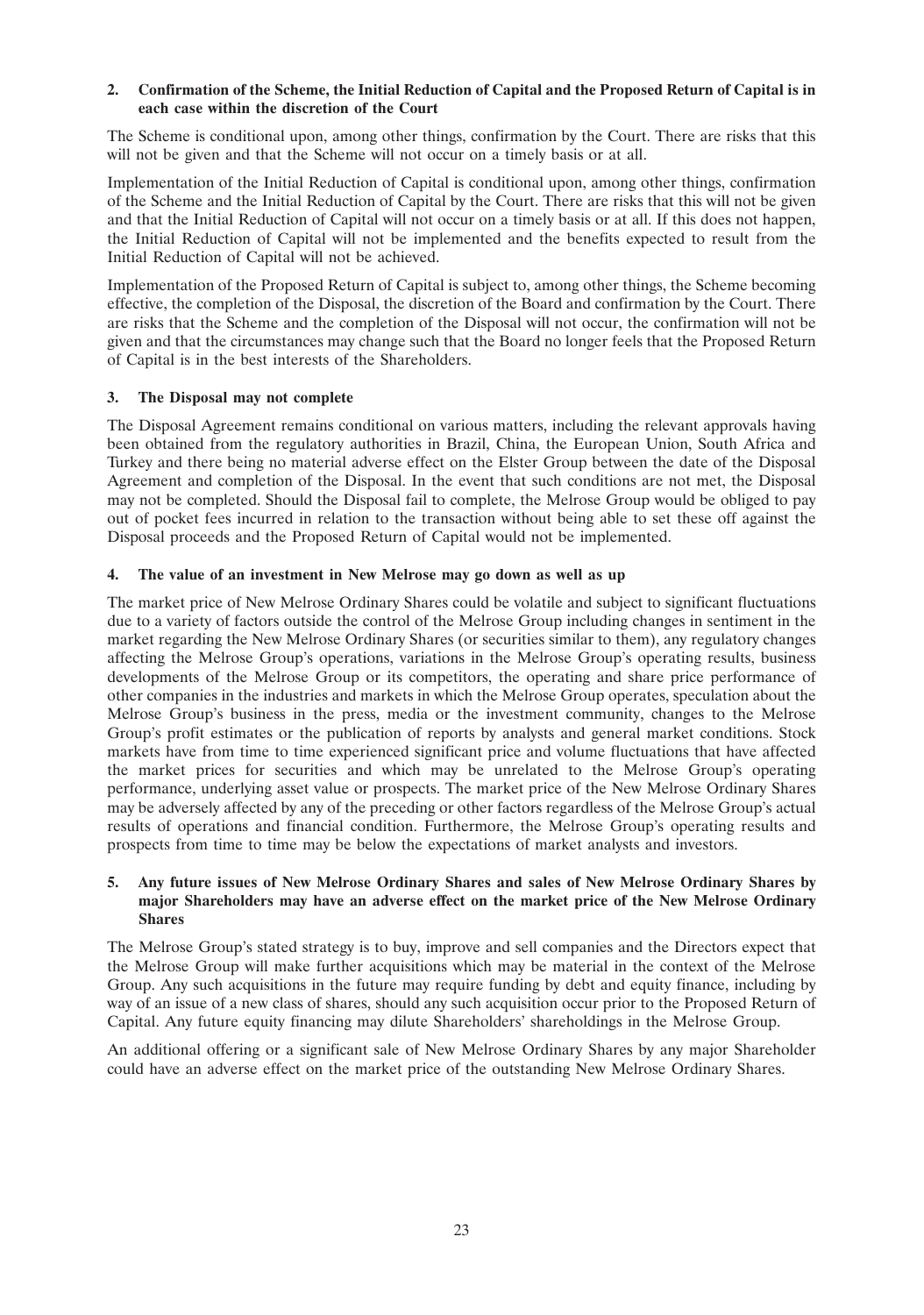#### **6. New Melrose's ability to continue to pay dividends on the New Melrose Ordinary Shares will depend on the availability of distributable reserves**

New Melrose's ability to pay dividends is limited under English company law, which limits a company to only paying dividends to the extent that it has distributable reserves available for this purpose. As a holding company, New Melrose's ability to pay dividends in the future is affected by a number of factors, principally its ability to receive sufficient dividends from subsidiaries. The payment of dividends to New Melrose by its subsidiaries is, in turn, subject to restrictions, including certain regulatory requirements and the existence of sufficient distributable reserves in such subsidiaries. The ability of these subsidiaries to pay dividends and the Melrose Group's ability to receive distributions from its investments in other entities is subject to applicable local laws and regulatory requirements and other restrictions, including, but not limited to, applicable tax laws and restrictions in some of the Melrose Group's debt facilities. These laws and restrictions could limit the payment of future dividends and distributions to the Melrose Group by its subsidiaries, which could restrict the Melrose Group's ability to pay a dividend to holders of the New Melrose Ordinary Shares.

#### **7. Exchange rate fluctuations may impact the price of New Melrose Ordinary Shares or the value of any dividends paid**

The New Melrose Ordinary Shares, and any dividends or return of capital to be announced in respect of such shares, will be quoted in pounds sterling. An investment in New Melrose Ordinary Shares by an investor in a jurisdiction whose principal currency is not pounds sterling exposes the investor to foreign currency rate risk. Any depreciation of the pound sterling in relation to such foreign currency will reduce the value of the investment in the New Melrose Ordinary Shares in foreign currency terms and may adversely impact the value of any dividends.

#### **8. Holders of New Melrose Ordinary Shares outside the United Kingdom may not be able to participate in future equity offerings**

English law provides for pre-emptive rights generally to be granted to the shareholders, unless such rights are disapplied by shareholder resolution. However, Shareholders outside the United Kingdom may not be entitled to exercise these rights. For example, US holders of shares are customarily excluded from exercising any such pre-emption rights they may have unless a registration statement under the US Securities Act is effective with respect to those rights, or an exemption from the registration requirements or an exemption from similar requirements in other relevant jurisdictions thereunder is available. The Melrose Group has no current intention to file any such registration statement, and cannot assure prospective investors that any exemption from the registration requirements would be available to enable US or other overseas holders to exercise such pre-emption rights or, if available, that it will utilise any such exemption.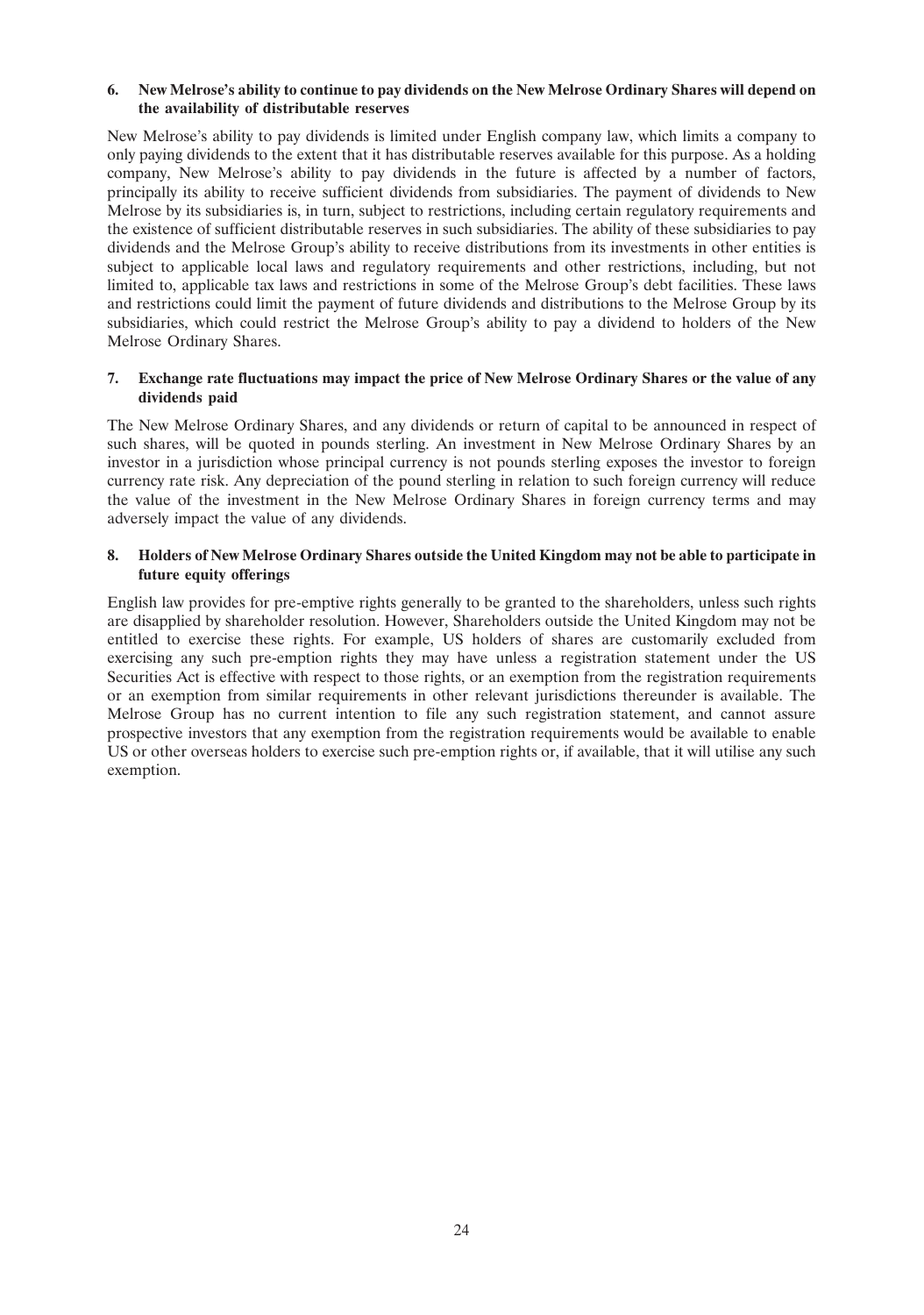#### **PART V**

# **UNAUDITED PRO FORMA INFORMATION ON THE MELROSE GROUP**

The following unaudited pro forma income statement and statement of net assets of the Melrose Group has been based on the income statement of the Old Melrose Group for the year ended 31 December 2014 and the net assets of the Old Melrose Group as at 30 June 2015 and has been prepared in accordance with Annex II of the Prospectus Rules and on the basis of the notes set out below.

The unaudited pro forma income statement has been prepared to illustrate the effect of the Disposal and the Proposed Return of Capital on the income statement of the Melrose Group as if completion of the Disposal and the Proposed Return of Capital had occurred on 1 January 2014.

The unaudited pro forma statement of net assets has been prepared to illustrate the effect of the Disposal and the Proposed Return of Capital on the IFRS position of the Melrose Group as if completion of the Disposal and the Proposed Return of Capital had occurred on 30 June 2015.

As indicated above, the unaudited pro forma income statement and statement of the net assets has been prepared for illustrative purposes only. Due to its nature, it addresses a hypothetical situation and, therefore, does not represent the Melrose Group's actual financial position or results following completion of the Disposal or the Proposed Return of Capital.

Deloitte LLP's report on the unaudited pro forma information is set out in this Part V (*Unaudited Pro Forma Information on the Melrose Group*) of this Circular.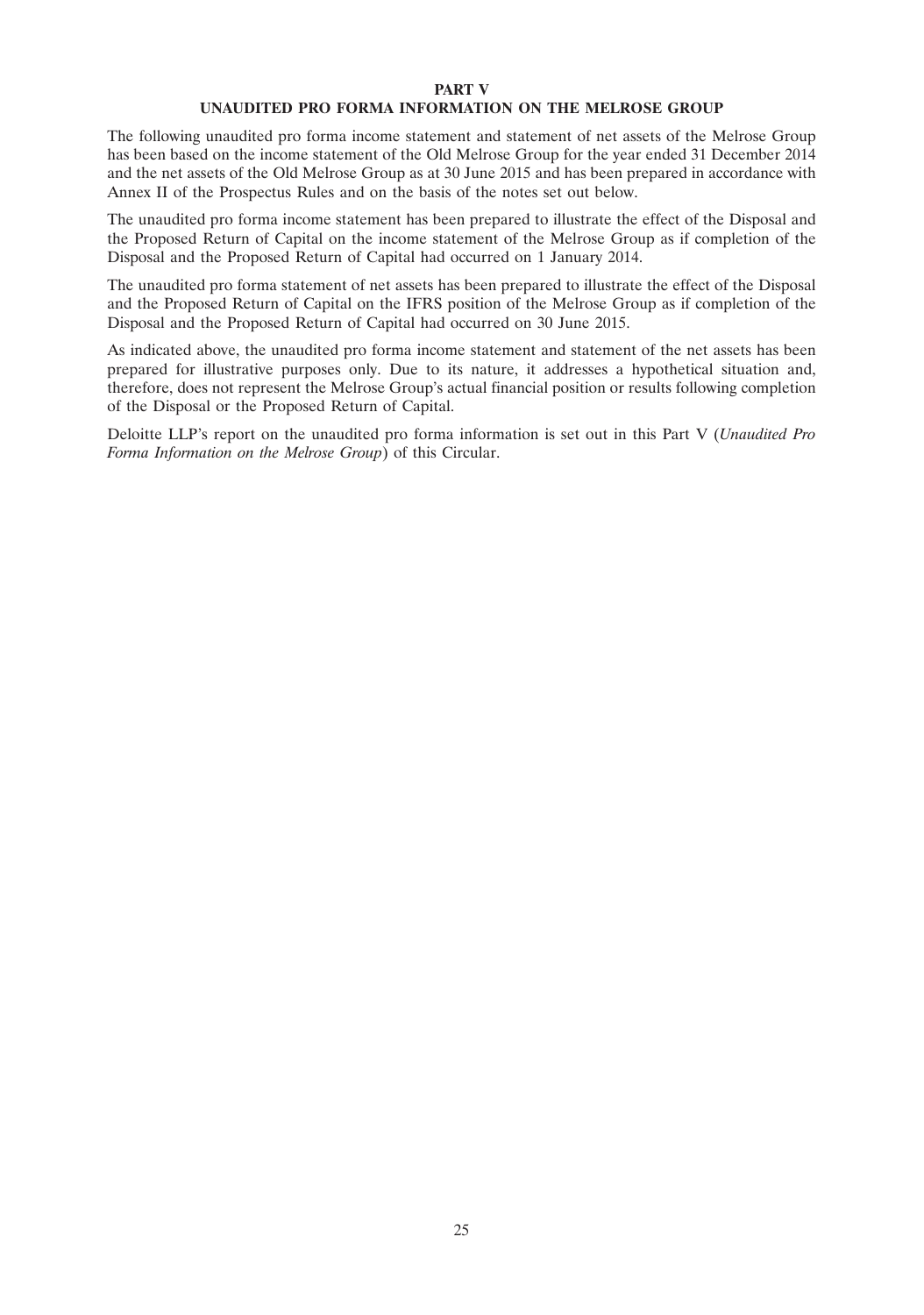#### **Unaudited pro forma income statement of the Melrose Group for year ended 31 December 2014**

|                                                                                                                            | <b>Melrose Group</b><br>vear to<br>31 December<br>2014 | <b>Elster Group year</b><br>to 31 December<br>2014 | <b>Adjustments</b> to<br>reflect disposal<br>proceeds and<br><b>Proposed Return</b><br>of Capital | Pro forma<br>continuing group       |  |
|----------------------------------------------------------------------------------------------------------------------------|--------------------------------------------------------|----------------------------------------------------|---------------------------------------------------------------------------------------------------|-------------------------------------|--|
|                                                                                                                            | £m<br>Note 1                                           | £m<br>Note 2                                       | £m<br>Note 3                                                                                      | $\mathbf{f}_{\mathbf{m}}$<br>Note 4 |  |
|                                                                                                                            | 1,377.5                                                | (1,050.2)                                          |                                                                                                   | 327.3                               |  |
| $Cost of sales \dots \dots \dots \dots \dots \dots \dots$                                                                  | (875.0)                                                | 654.8                                              |                                                                                                   | (220.2)                             |  |
|                                                                                                                            | 502.5                                                  | (395.4)                                            |                                                                                                   | 107.1                               |  |
| Headline <sup>(5)</sup> operating expenses $\dots \dots$<br>Share of headline <sup><math>(5)</math></sup> results of joint | (259.7)                                                | 199.6                                              |                                                                                                   | (60.1)                              |  |
|                                                                                                                            | 3.2                                                    | (2.1)                                              |                                                                                                   | 1.1                                 |  |
| Intangible asset amortisation                                                                                              | (54.7)                                                 | 46.1                                               |                                                                                                   | (8.6)                               |  |
| Exceptional operating costs                                                                                                | (34.3)                                                 | 26.5                                               | (1.0)                                                                                             | (8.8)                               |  |
| Exceptional operating income                                                                                               | 5.4                                                    |                                                    |                                                                                                   | 5.4                                 |  |
| Total net operating expenses                                                                                               | (340.1)                                                | 270.1                                              | (1.0)                                                                                             | (71.0)                              |  |
| Operating profit                                                                                                           | 162.4                                                  | (125.3)                                            | (1.0)                                                                                             | 36.1                                |  |
| Headline <sup>(5)</sup> operating profit $\ldots \ldots$                                                                   | 246.0                                                  | (197.9)                                            |                                                                                                   | 48.1                                |  |
|                                                                                                                            | (48.2)                                                 | 9.5                                                | 35.5                                                                                              | (3.2)                               |  |
| Finance income                                                                                                             | 14.7                                                   | (0.5)                                              | (13.1)                                                                                            | 1.1                                 |  |
| Profit before tax                                                                                                          | 128.9                                                  | (116.3)                                            | 21.4                                                                                              | 34.0                                |  |
| Headline <sup>(5)</sup> profit before tax                                                                                  | 212.5                                                  | (188.9)                                            | 22.4                                                                                              | 46.0                                |  |
|                                                                                                                            | (57.4)                                                 | 52.2                                               | (4.8)                                                                                             | (10.0)                              |  |
| Exceptional tax                                                                                                            | 15.6                                                   | (14.7)                                             |                                                                                                   | 0.9                                 |  |
| Profit for the year from continuing                                                                                        | (41.8)                                                 | 37.5                                               | (4.8)                                                                                             | (9.1)                               |  |
| operations $\dots \dots \dots \dots \dots \dots$                                                                           | 87.1                                                   | (78.8)                                             | 16.6                                                                                              | 24.9                                |  |
| Headline <sup><math>(5)</math></sup> profit for the year from                                                              |                                                        |                                                    |                                                                                                   |                                     |  |
| continuing operations                                                                                                      | 155.1                                                  | (136.7)                                            | 17.6                                                                                              | 36.0                                |  |
| Profit for the year from discontinued                                                                                      |                                                        |                                                    |                                                                                                   |                                     |  |
|                                                                                                                            | 107.6                                                  | 78.8                                               |                                                                                                   | 186.4                               |  |
| Profit for the year                                                                                                        | 194.7                                                  |                                                    | 16.6                                                                                              | 211.3                               |  |

Notes:

(1) The income statement of the Melrose Group has been extracted without material adjustment from the Old Melrose Group's audited 2014 financial statements for the year ended 31 December 2014 prepared in accordance with International Financial Reporting Standards.

- (2) These adjustments remove the income statement balances relating to the Elster Group, reflecting the fact that, following the Disposal, the Melrose Group will no longer consolidate the results of the Elster Group (including the McKechnie Plan and the FKI UK DB Scheme). The financial information extracted is based upon the disclosures made in the Old Melrose Group's unaudited interim financial statements for the six months ended 30 June 2015 in which the 2014 income statement was restated to exclude the results of the Elster Group from continuing operations.
- (3) This adjustment is made based on the assumption that the proceeds from the sale of the Elster Group were received and the corresponding Proposed Return of Capital took place on 1 January 2014. An adjustment has been made to reduce the net finance costs for the year ended 31 December 2014 on the basis that part of the cash proceeds from the Disposal will be used to repay the Melrose Group's interest-bearing loans and borrowings. For illustrative purposes only, the repayment of all debt is assumed. The adjustment reflects the illustrative subsequent reduction in net finance costs, being the net of finance costs and finance income relating to loan balances held throughout the period of £22.4 million. In addition estimated project costs of £1.0 million have been recognised as an exceptional operating cost. Headline tax has also been updated to reflect these adjustments.

(4) The unaudited pro forma income statement does not constitute statutory accounts within the meaning of section 434 of the Companies Act.

(5) Before exceptional costs, exceptional income and intangible asset amortisation.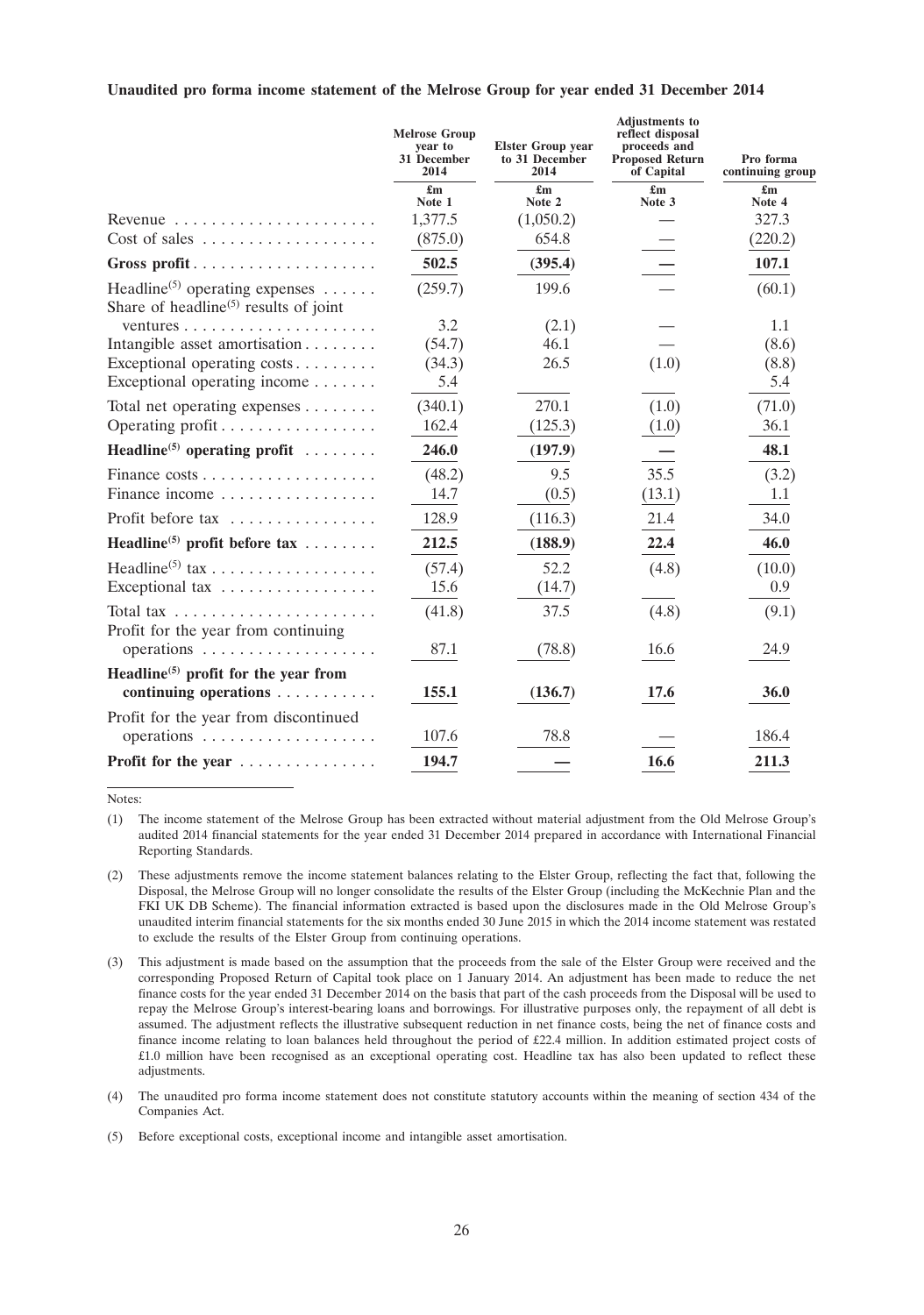#### **Unaudited pro forma statement of net assets of the Melrose Group as at 30 June 2015**

|                                                                                    |                                        |                                              | <b>Adjustments for the Disposal</b> |                                                                        |                                                                              |
|------------------------------------------------------------------------------------|----------------------------------------|----------------------------------------------|-------------------------------------|------------------------------------------------------------------------|------------------------------------------------------------------------------|
|                                                                                    | Melrose Group<br>as at 30 June<br>2015 | <b>Elster Group</b><br>as at<br>30 June 2015 | Net proceeds                        | <b>Proposed Return</b><br>of Capital and<br>repayment of<br>borrowings | Un-audited pro<br>forma of the<br><b>Melrose Group as</b><br>at 30 June 2015 |
|                                                                                    | £m<br>Note 1                           | £m<br>Note 2                                 | £m<br>Note 3                        | £m<br>Note 4                                                           | £m<br>Note 4                                                                 |
| <b>Non-current assets</b>                                                          |                                        |                                              |                                     |                                                                        |                                                                              |
| Goodwill and other intangible                                                      |                                        |                                              |                                     |                                                                        |                                                                              |
| $assets \ldots \ldots \ldots \ldots \ldots$                                        | 272.5                                  |                                              |                                     |                                                                        | 272.5                                                                        |
| Property, plant and equipment                                                      | 110.6                                  |                                              |                                     |                                                                        | 110.6                                                                        |
| Deferred tax assets                                                                | 5.4                                    |                                              |                                     |                                                                        | 5.4                                                                          |
|                                                                                    | 388.5                                  |                                              |                                     |                                                                        | 388.5                                                                        |
| <b>Current assets</b>                                                              |                                        |                                              |                                     |                                                                        |                                                                              |
| Inventories                                                                        | 58.6                                   |                                              |                                     |                                                                        | 58.6                                                                         |
| Trade and other receivables                                                        | 73.2                                   |                                              |                                     |                                                                        | 73.2                                                                         |
| Derivative financial assets                                                        | 7.6                                    |                                              |                                     |                                                                        | 7.6                                                                          |
| Cash and cash equivalents                                                          | 45.6                                   |                                              | 3,279.0                             | (3,037.9)                                                              | 286.7                                                                        |
| Assets held for sale                                                               | 2,455.6                                | (2,455.6)                                    |                                     |                                                                        |                                                                              |
|                                                                                    | 2,640.6                                | (2,455.6)                                    | 3,279.0                             | (3,037.9)                                                              | 426.1                                                                        |
| Total assets                                                                       | 3,029.1                                | (2,455.6)                                    | 3,279.0                             | (3,037.9)                                                              | 814.6                                                                        |
| <b>Current liabilities</b>                                                         |                                        |                                              |                                     |                                                                        |                                                                              |
| Trade and other payables                                                           | (93.0)                                 |                                              |                                     |                                                                        | (93.0)                                                                       |
| Interest-bearing loans and                                                         |                                        |                                              |                                     |                                                                        |                                                                              |
| borrowings $\dots \dots \dots$                                                     | (1.2)                                  |                                              |                                     | 1.2                                                                    |                                                                              |
| Derivative financial liabilities.                                                  | (7.5)                                  |                                              |                                     |                                                                        | (7.5)                                                                        |
| Current tax liabilities                                                            | (1.8)                                  |                                              |                                     |                                                                        | (1.8)                                                                        |
|                                                                                    | (15.4)                                 |                                              |                                     |                                                                        | (15.4)                                                                       |
| Liabilities held for sale                                                          | (737.3)                                | 737.3                                        |                                     |                                                                        |                                                                              |
|                                                                                    | (856.2)                                | 737.3                                        |                                     | 1.2                                                                    | (117.7)                                                                      |
| Net current assets<br><b>Non-current liabilities</b><br>Interest-bearing loans and | 1,784.4                                | (1,718.3)                                    | 3,279.0                             | (3,036.7)                                                              | 308.4                                                                        |
| borrowings $\dots \dots \dots$                                                     | (786.7)                                |                                              |                                     | 786.7                                                                  |                                                                              |
| Derivative financial liabilities.                                                  | (2.2)                                  |                                              |                                     |                                                                        | (2.2)                                                                        |
| Deferred tax liabilities                                                           | (15.9)                                 |                                              |                                     |                                                                        | (15.9)                                                                       |
| Retirement benefit obligations                                                     | (34.1)                                 |                                              |                                     |                                                                        | (34.1)                                                                       |
| Provisions                                                                         | (22.3)                                 |                                              |                                     |                                                                        | (22.3)                                                                       |
|                                                                                    | (861.2)                                |                                              |                                     | 786.7                                                                  | (74.5)                                                                       |
| Total liabilities                                                                  | (1,717.4)                              | 737.3                                        |                                     | 787.9                                                                  | (192.2)                                                                      |
| Net assets $\ldots$                                                                | 1,311.7                                | (1,718.3)                                    | 3,279.0                             | (2,250.0)                                                              | 622.4                                                                        |

Notes:

The unaudited pro forma statement of net assets as at 30 June 2015 has been compiled on the following basis:

- (1) The net assets of the Melrose Group have been extracted without material adjustment from the Old Melrose Group's unaudited interim financial statements for the six months ended 30 June 2015 prepared in accordance with IAS 34: ''Interim Financial Reporting'' as adopted by the European Union.
- (2) These adjustments remove the assets and liabilities relating to the Elster Group, reflecting the fact that, following the Disposal, the Melrose Group will no longer consolidate the results of the Elster Group. The financial information on the Elster Group (including the McKechnie Plan and the FKI UK DB Scheme) has been extracted, without material adjustment, from the historical information on the Elster Group set out in part IV (*Financial Information Relating to the Elster Group*) of the Old Melrose Elster Circular incorporated by reference into this Circular.
- (3) The adjustment reflects the estimated cash proceeds of £3,300 million to be received from the Disposal, less associated costs of the Disposal of an estimated £21 million.
- (4) It is intended that £2,000 million—£2,500 million of the cash proceeds from the Disposal will be returned to shareholders. For illustrative purposes only, a Proposed Return of Capital of £2,250 million is shown, which is the mid-point of the £2,000 million—£2,500 million range. The remainder of the cash proceeds will be used, in part, to repay the Melrose Group's interest-bearing loans and borrowings. For illustrative purposes only, a repayment of £787.9 million is shown, which is the total amount of the Melrose Group's interest-bearing loans and borrowings at 30 June 2015.
- (5) No adjustments have been made to reflect the trading or other transactions of the Melrose Group since 30 June 2015. The unaudited pro forma statement of net assets does not constitute statutory accounts within the meaning of section 434 of the Companies Act.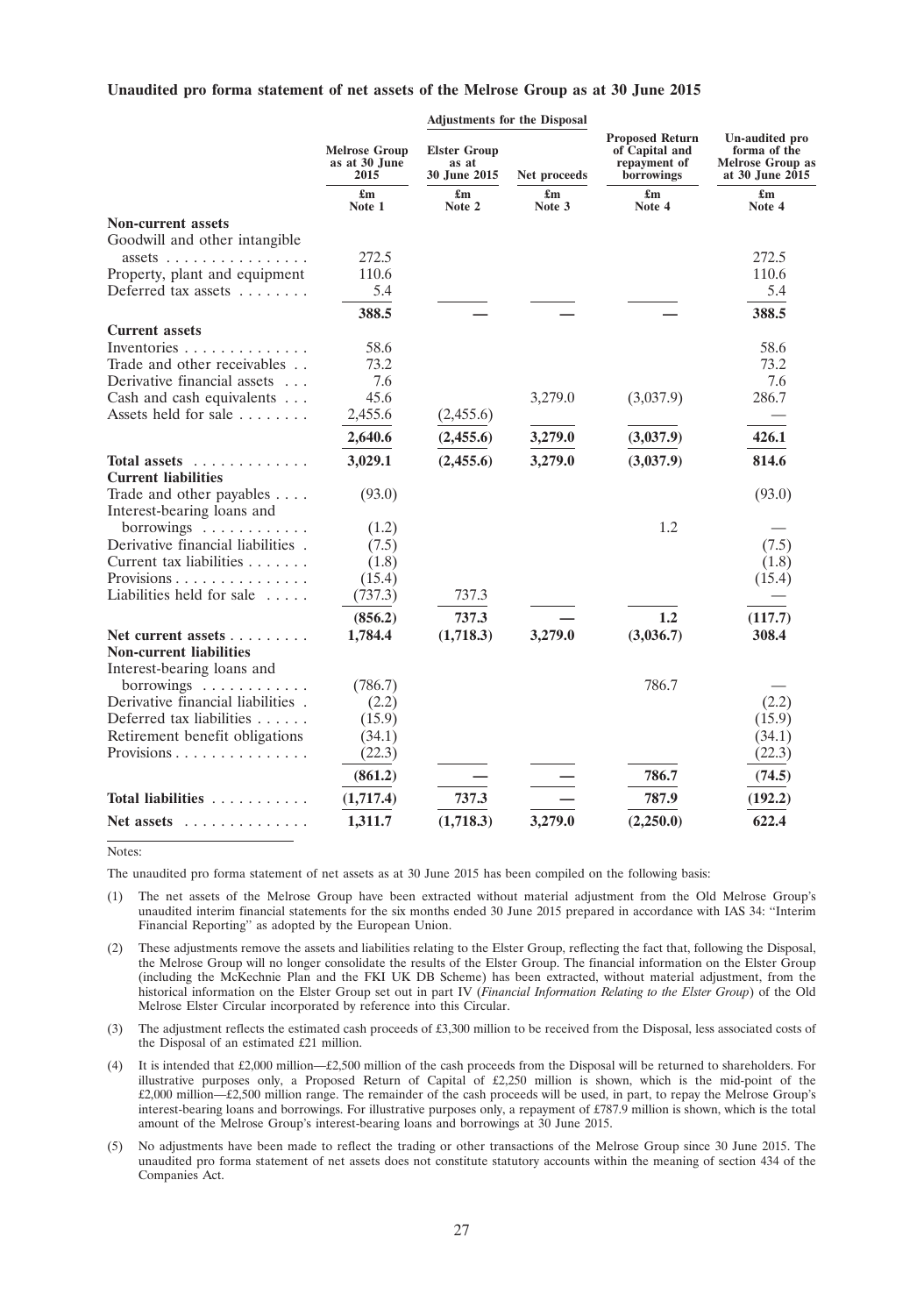# Deloitte.

Deloitte LLP 2 New Street Square London EC4A 3BZ

The Board of Directors on behalf of Melrose Industries PLC 11<sup>th</sup> Floor Colmore Plaza 20 Colmore Circus Queensway Birmingham B4 6AT

N M Rothschild & Sons Limited New Court St Swithin's Lane London EC4N 8AL

6 October 2015

Dear Sirs,

# **Melrose Industries PLC (**the ''**Company**'')

We report on the unaudited pro forma financial information (the ''**Pro Forma Financial Information**'') set out in Part V of the circular dated 6 October 2015 (the ''**Circular**''), which has been prepared on the basis described in that Part V, for illustrative purposes only, to provide information about how the disposal of the Elster Group and the subsequent Proposed Return of Capital might have affected the financial information presented on the basis of the accounting policies adopted by the Company in preparing the financial statements for the period ended 30 June 2015. This report is required by the Commission Regulation (EC) No 809/2004 (the ''**Prospectus Directive Regulation**'') as applied by Listing Rule 13.3.3R and is given for the purpose of complying with that requirement and for no other purpose.

#### *Responsibilities*

It is the responsibility of the directors of the Company (the ''**Directors**'') to prepare the Pro Forma Financial Information in accordance with Annex II items 1 to 6 of the Prospectus Directive Regulation as applied by Listing Rule 13.3.3R.

It is our responsibility to form an opinion as to the proper compilation of the Pro Forma Financial Information and to report that opinion to you in accordance with Annex II item 7 of the Prospectus Directive Regulation as applied by Listing Rule 13.3.3R.

Save for any responsibility which we may have to those persons to whom this report is expressly addressed and which we may have to Shareholders as a result of the inclusion of this report in the Circular, to the fullest extent permitted by law we do not assume any responsibility and will not accept any liability to any other person for any loss suffered by any such other person as a result of, arising out of, or in connection with this report.

In providing this opinion we are not updating or refreshing any reports or opinions previously made by us on any financial information used in the compilation of the Pro Forma Financial Information, nor do we accept responsibility for such reports or opinions beyond that owed to those to whom those reports or opinions were addressed by us at the dates of their issue.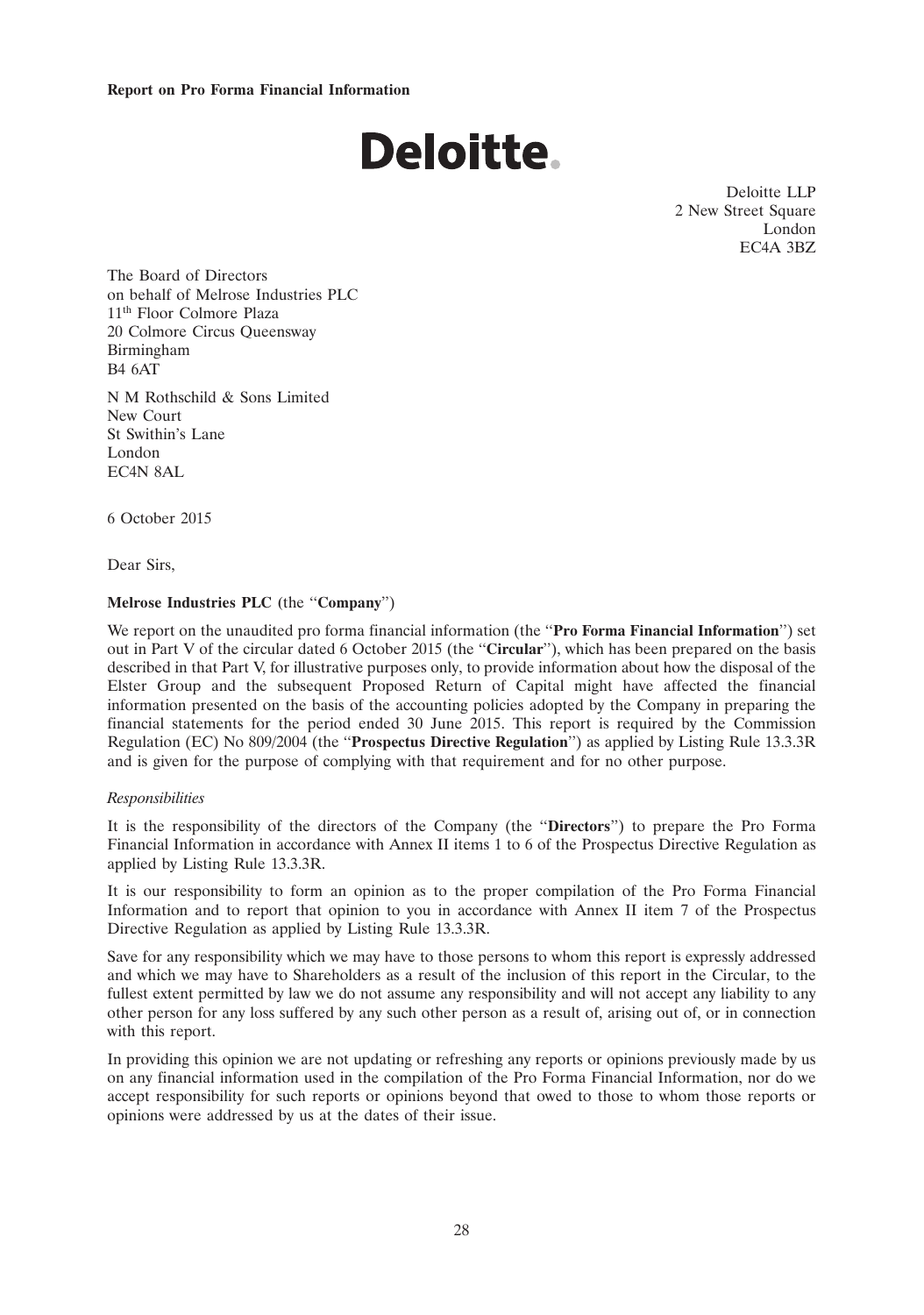# *Basis of Opinion*

We conducted our work in accordance with the Standards for Investment Reporting issued by the Auditing Practices Board in the United Kingdom. The work that we performed for the purpose of making this report, which involved no independent examination of any of the underlying financial information, consisted primarily of comparing the unadjusted financial information with the source documents, considering the evidence supporting the adjustments and discussing the Pro Forma Financial Information with the Directors.

We planned and performed our work so as to obtain the information and explanations we considered necessary in order to provide us with reasonable assurance that the Pro Forma Financial Information has been properly compiled on the basis stated and that such basis is consistent with the accounting policies of the Company.

Our work has not been carried out in accordance with auditing or other standards and practices generally accepted in jurisdictions outside the United Kingdom, including the United States of America, and accordingly should not be relied upon as if it had been carried out in accordance with those standards or practices.

*Opinion*

In our opinion:

(a) the Pro Forma Financial Information has been properly compiled on the basis stated; and

(b) such basis is consistent with the accounting policies of the Company.

Yours faithfully

Deloitte LLP Chartered Accountants

*Deloitte LLP is a limited liability partnership registered in England and Wales with registered number OC303675 and its registered office at 2 New Street Square, London EC4A 3BZ, United Kingdom. Deloitte LLP is the United Kingdom member firm of Deloitte Touche Tohmatsu Limited (''DTTL''), a UK private company limited by guarantee, whose member firms are legally separate and independent entities. Please see www.deloitte.co.uk/about for a detailed description of the legal structure of DTTL and its member firms.*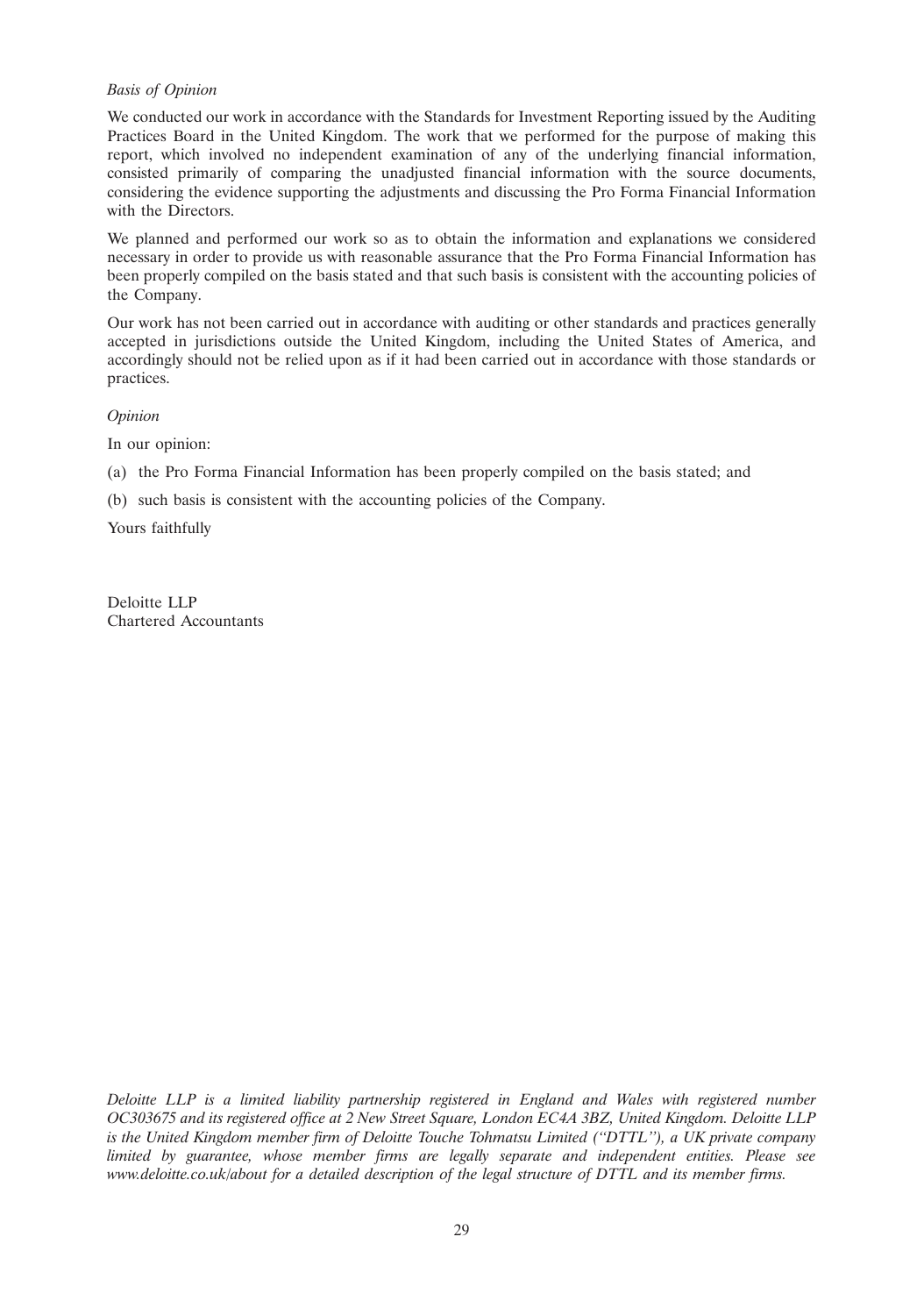# **PART VI SCHEME OF ARRANGEMENT**

# **IN THE HIGH COURT OF JUSTICE No. 6367 of 2015 CHANCERY DIVISION COMPANIES COURT**

#### **IN THE MATTER OF MELROSE INDUSTRIES PLC**

**and**

# **IN THE MATTER OF THE COMPANIES ACT 2006**

**SCHEME OF ARRANGEMENT (under section 899 of the Companies Act 2006)**

#### **Between**

# **MELROSE INDUSTRIES PLC**

# **And**

# **THE SCHEME SHAREHOLDERS (as hereinafter defined)**

# **PRELIMINARY**

(A) In this scheme of arrangement, references to clauses are references to clauses of this scheme of arrangement and, unless the context otherwise requires, the following expressions shall bear the following meanings:

| Business Day                                                           | a day (other than a Saturday or Sunday or public holiday) on<br>which banks are open for business in London, other than solely<br>for trading and settlement in Euro                                                                                         |  |  |  |  |  |
|------------------------------------------------------------------------|--------------------------------------------------------------------------------------------------------------------------------------------------------------------------------------------------------------------------------------------------------------|--|--|--|--|--|
| Capitalisation Shares                                                  | the ordinary shares of $\frac{7}{55}$ pence nominal value each in the<br>capital of Old Melrose to be allotted and issued to New Melrose<br>following the cancellation of the Old Melrose Ordinary Shares<br>pursuant to the operation of the Scheme         |  |  |  |  |  |
| $Circular \dots \dots \dots \dots \dots \dots \dots \dots \dots \dots$ | the circular sent to Old Melrose Ordinary Shareholders on or<br>around 6 October 2015 containing details, among other things,<br>of the Scheme and the subsequent Initial Reduction of Capital                                                               |  |  |  |  |  |
| Companies Act                                                          | the Companies Act 2006, as amended and for the time being in<br>force                                                                                                                                                                                        |  |  |  |  |  |
|                                                                        | the High Court of Justice of England and Wales                                                                                                                                                                                                               |  |  |  |  |  |
| Court Hearing                                                          | the hearing of the claim form to sanction the Scheme and<br>confirm the reduction of capital of Old Melrose involved in the<br>Scheme                                                                                                                        |  |  |  |  |  |
| Court Meeting                                                          | the meeting of the holders of Old Melrose Ordinary Shares<br>convened for 29 October 2015 by order of the Court pursuant to<br>section 896 of the Companies Act to consider and, if thought fit,<br>approve this Scheme, and any adjournment of that meeting |  |  |  |  |  |
|                                                                        | the relevant system (as defined in the CREST Regulations) in<br>respect of which Euroclear is the operator (as defined in the<br><b>CREST</b> Regulations)                                                                                                   |  |  |  |  |  |
| <b>CREST Regulations </b>                                              | the Uncertificated Securities Regulations 2001 (SI 2001<br>No. 01/378), as amended                                                                                                                                                                           |  |  |  |  |  |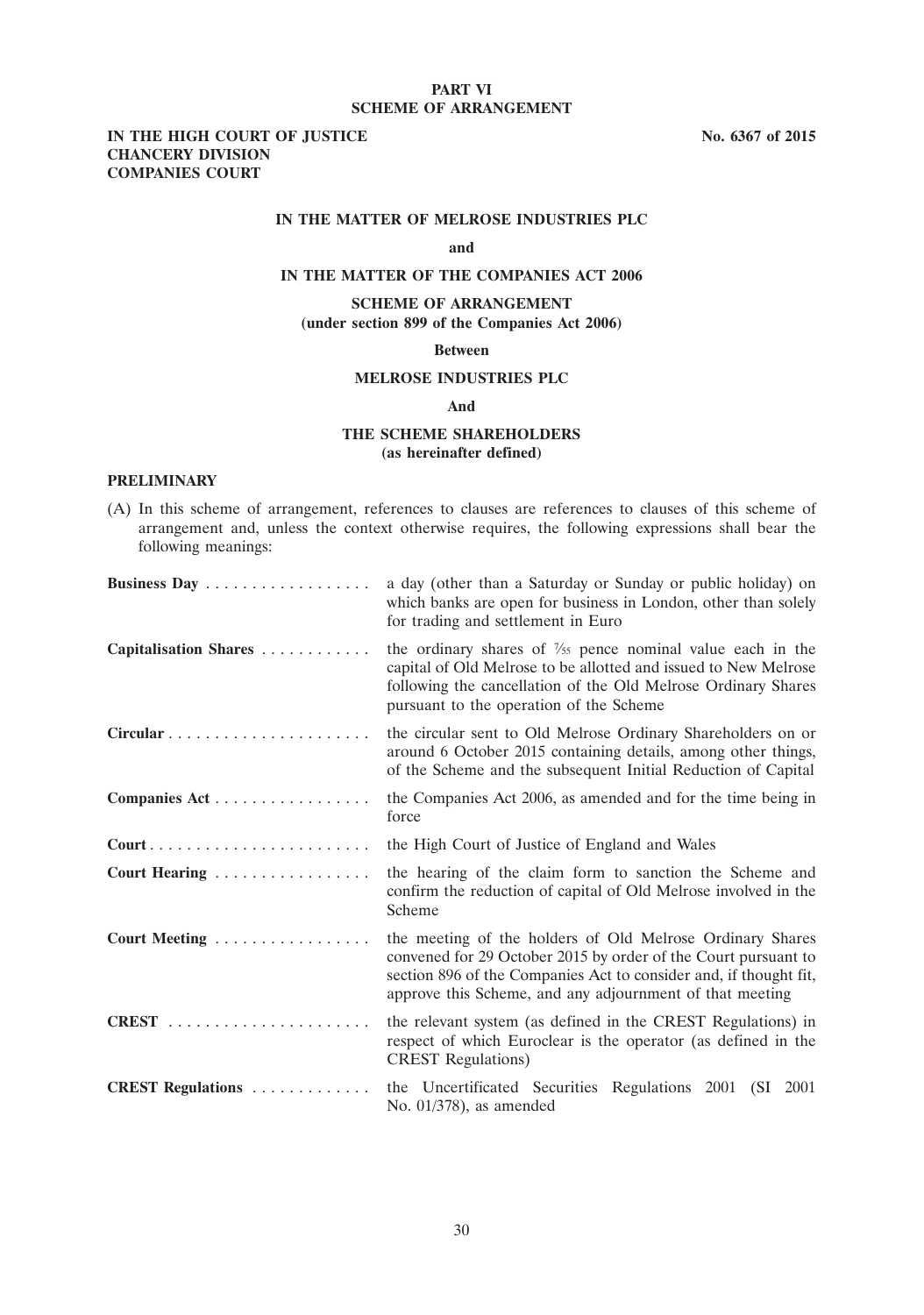| Effective Date                            | the date on which this Scheme becomes effective in accordance<br>with clause 7                                                                                                                                                             |
|-------------------------------------------|--------------------------------------------------------------------------------------------------------------------------------------------------------------------------------------------------------------------------------------------|
|                                           | Euroclear UK & Ireland Limited, the operator of CREST                                                                                                                                                                                      |
|                                           | the Financial Services and Markets Act 2000, as amended from<br>time to time                                                                                                                                                               |
| Initial Reduction of Capital              | the proposed reduction of capital of New Melrose under Part 17<br>Chapter 10 of the Companies Act to reduce the nominal amount<br>of each New Melrose Ordinary Share to 1 penny                                                            |
| New Melrose                               | New Melrose Industries PLC, a public limited company<br>incorporated in England and Wales with registered number<br>9800044, to be renamed Melrose Industries PLC shortly after<br>the Scheme becomes effective                            |
| New Melrose Ordinary Shares               | the ordinary shares in the capital of New Melrose to be allotted<br>and issued pursuant to the Scheme, of such nominal amount<br>each as New Melrose shall resolve on or prior to the Effective<br>Date of the Scheme (ISIN: GB00BYRJP462) |
|                                           | the official list maintained by the UKLA for the purposes of<br>Part V of FSMA                                                                                                                                                             |
|                                           | Melrose Industries PLC, a public limited company incorporated<br>in England and Wales with registered number 8243706, to be<br>renamed shortly after the Scheme becomes effective                                                          |
| <b>Old Melrose Ordinary Shareholders.</b> | holders of Old Melrose Ordinary Shares                                                                                                                                                                                                     |
| Old Melrose Ordinary Shares               | the ordinary shares of $\frac{7}{55}$ pence nominal value each in the<br>capital of Old Melrose (ISIN: GB00BV9FYX34)                                                                                                                       |
| Overseas Shareholder                      | a Scheme Shareholder who is a citizen, resident or national of<br>any jurisdiction outside the United Kingdom                                                                                                                              |
| penny, pence, p, £, GBP or pounds         |                                                                                                                                                                                                                                            |
|                                           | the lawful currency of the United Kingdom                                                                                                                                                                                                  |
| Receiving Agent                           | Equiniti Limited                                                                                                                                                                                                                           |
| Redeemable Preference Shares              | the redeemable non-voting preference shares of £1 each in the<br>capital of New Melrose which will be redeemed by New Melrose<br>shortly after the Initial Reduction of Capital                                                            |
|                                           | Old Melrose's statutory register of members                                                                                                                                                                                                |
| Registrar of Companies                    | the Registrar of Companies in England and Wales                                                                                                                                                                                            |
|                                           | this scheme of arrangement in its present form or with or subject<br>to any modification, addition or condition approved or imposed<br>by the Court                                                                                        |
| Scheme Record Date                        | the Business Day immediately preceding the Effective Date                                                                                                                                                                                  |
| Scheme Record Time                        | 6:00 p.m. on the Scheme Record Date                                                                                                                                                                                                        |
| Scheme Shareholder                        | a holder of Scheme Shares as appearing in the Register at the<br>Scheme Record Time                                                                                                                                                        |
| Scheme Shares                             | (A) all Old Melrose Ordinary Shares in issue at the date of the<br>Circular; and                                                                                                                                                           |
|                                           | (B) all (if any) additional Old Melrose Ordinary Shares in issue<br>after the date of the Circular (but prior to the Scheme<br>Voting Record Time) and remaining in issue at the Scheme                                                    |

Record Time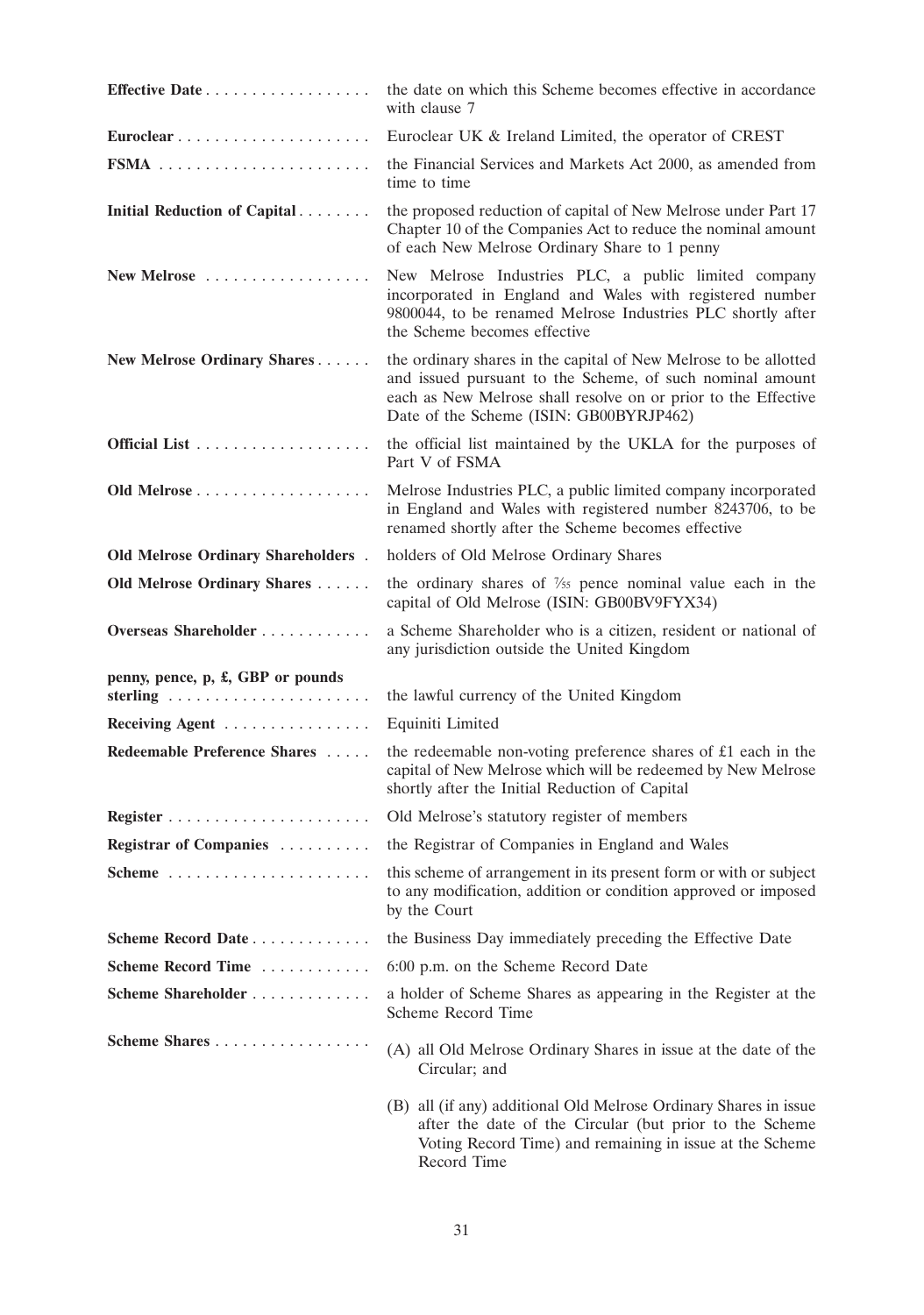| Scheme Voting Record Time           | 6:00 p.m. on 27 October 2015 or, if either the Court Meeting or<br>the Old Melrose General Meeting is adjourned, 6:00 p.m. on the<br>second day before the date of such adjourned meeting<br>(excluding any part of a day that is not a working day)                            |
|-------------------------------------|---------------------------------------------------------------------------------------------------------------------------------------------------------------------------------------------------------------------------------------------------------------------------------|
| Subscriber Share                    | the one share of £1 in the capital of New Melrose whose rights<br>will be deferred upon the Scheme becoming effective and which<br>will be cancelled pursuant to the Initial Reduction of Capital                                                                               |
| UK or United Kingdom $\dots \dots$  | the United Kingdom of Great Britain and Northern Ireland                                                                                                                                                                                                                        |
|                                     | the FCA acting in its capacity as the competent authority for the<br>purposes of Part VI of FSMA and in the exercise of its functions<br>in respect of admission to the Official List; and                                                                                      |
| uncertificated or in uncertificated |                                                                                                                                                                                                                                                                                 |
|                                     | a share or other security title to which is recorded on the<br>relevant register of the share or security concerned as being held<br>in uncertificated form in CREST and title to which, by virtue of<br>the CREST Regulations, may be transferred by means of<br><b>CREST.</b> |

All times referred to in this Scheme are references to London time unless otherwise specified.

- (A) The issued share capital of Old Melrose at the date of this Scheme is £1,266,627.047636 divided into 995,206,966 Old Melrose Ordinary Shares, all of which are credited as fully paid.
- (B) New Melrose was incorporated and registered in England and Wales as a public limited company on 29 September 2015, with registered number 9800044.
- (C) The issued share capital of New Melrose at the date of this Circular is £50,001 divided into one Subscriber Share and 50,000 Redeemable Preference Shares.
- (D) No Scheme Shares are or will be beneficially owned by New Melrose. It is intended that, in the period after the Old Melrose General Meeting and before the Court Hearing, the Board of Old Melrose will exercise its authority under the general authorities of the Directors of Old Melrose existing at the time of such allotment and under the Old Melrose Articles to issue to New Melrose a non-voting deferred A share for £1 credited as fully paid.
- (E) New Melrose has agreed to appear by counsel at the Court Hearing, to consent to the Scheme and to undertake to be bound thereby and to execute and do or procure to be executed and done all such documents, acts and things as may be necessary or desirable to be executed or done by it or them for the purpose of giving effect to this Scheme.

#### **THE SCHEME**

#### **1. Cancellation of Scheme Shares**

- (A) The share capital of Old Melrose shall be reduced by cancelling and extinguishing all of the Scheme Shares.
- (B) Forthwith and contingent upon the reduction of capital referred to in sub-clause (A) of this clause 1 taking effect, the credit arising in the books of account of Old Melrose as a result of such reduction of capital shall be capitalised and applied in paying up, in full at par, such number of Capitalisation Shares as shall be equal to the aggregate nominal value of the Scheme Shares cancelled in accordance with sub-clause (A) of this clause 1, which shall be allotted and issued, credited as fully paid, to New Melrose.

#### **2. Consideration for the cancellation of the Scheme Shares and issue of Capitalisation Shares**

In consideration of the cancellation of the Scheme Shares and the issue of the Capitalisation Shares to New Melrose pursuant to clause 1, New Melrose shall (subject to the remaining provisions of this Scheme) allot and issue (credited as fully paid) New Melrose Ordinary Shares to the holders of Scheme Shares on the basis of 1 New Melrose Ordinary Share for every 1 Old Melrose Ordinary Share held at the Scheme Record Time (as appearing in the Register).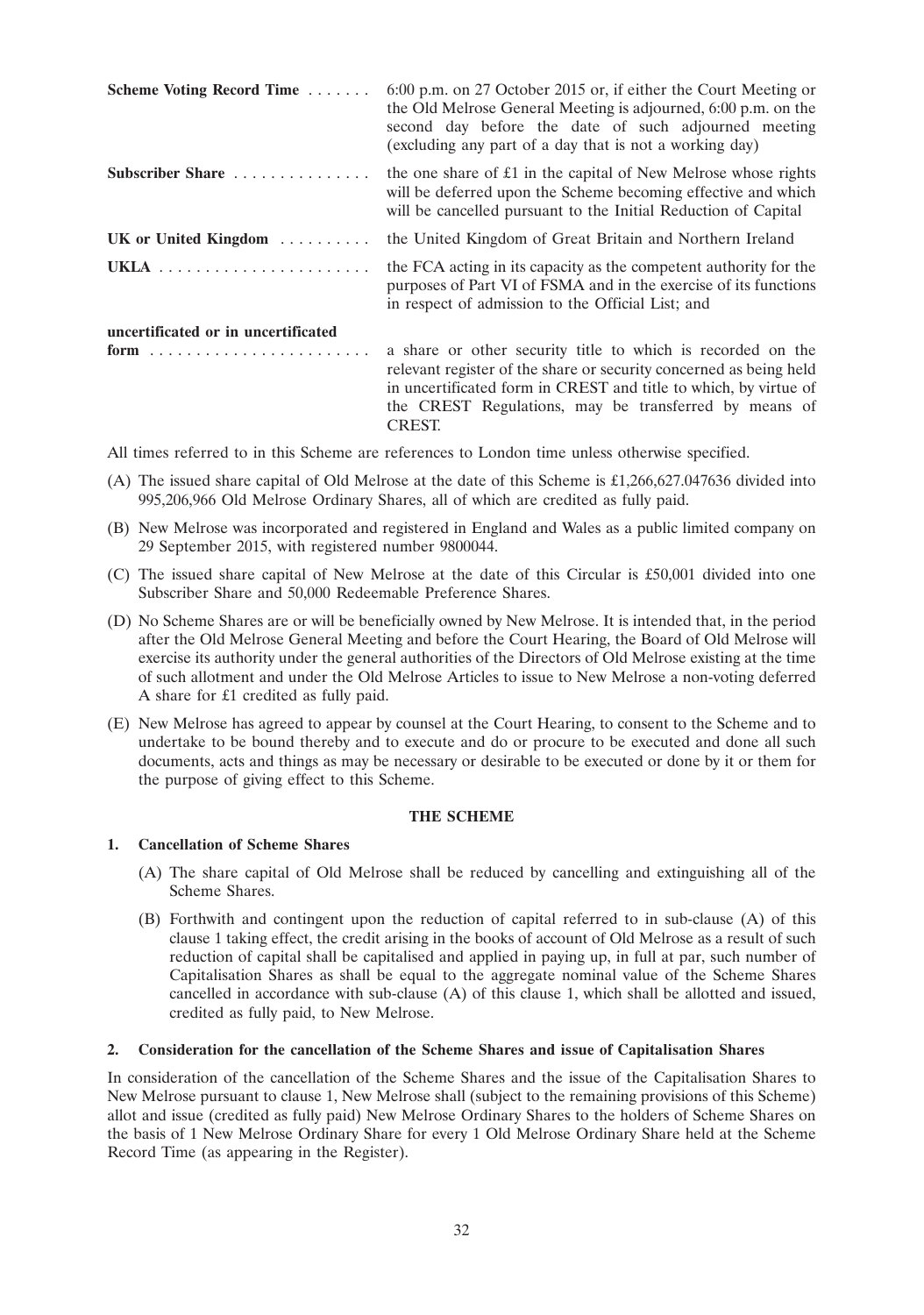#### **3. Allotment and issue of New Melrose Ordinary Shares**

- (A) The New Melrose Ordinary Shares to be issued pursuant to clause 2 shall rank in full for all dividends or distributions declared, made or paid after the Effective Date on the ordinary share capital of New Melrose.
- (B) The provisions of clause 2 shall be subject to any prohibition or condition imposed by law. Without prejudice to the generality of the foregoing, if, in respect of any Overseas Shareholder, New Melrose is advised that the allotment and issue of New Melrose Ordinary Shares pursuant to clause 2 would or might infringe the laws of any jurisdiction outside the United Kingdom or would or might require New Melrose to obtain any governmental or other consent or effect any registration, filing or other formality with which, in the opinion of New Melrose, it would be unable to comply or which it regards as unduly onerous, then New Melrose may in its sole discretion determine that:
	- (i) in the case of the allotment and issue of New Melrose Ordinary Shares, such shares shall be allotted and issued to such person as New Melrose may procure, as nominee for such Overseas Shareholder, on terms that they shall, as soon as practicable following the Effective Date, be sold on behalf of such Overseas Shareholder at the best price which can reasonably be obtained at the time of sale and the net proceeds of such sale (after the deduction of all expenses, taxes and commissions) shall be paid to such Overseas Shareholder in accordance with the provisions of clause 4. None of Old Melrose, New Melrose or any nominee so appointed or any broker or agent of any of them shall have any liability (save in the case of fraud) for any loss or damage arising as a result of the timing or terms of any such sale; or
	- (ii) where such New Melrose Ordinary Shares have already been allotted and issued (in circumstances where sub-clause  $(B)(i)$  of this clause 3 does not apply), such New Melrose Ordinary Shares shall be sold, and New Melrose shall appoint a person to act pursuant to this sub-clause  $(B)(ii)$  and such person shall be authorised on behalf of such Overseas Shareholder to procure that any shares in respect of which New Melrose has made such determination shall, as soon as practicable following the Effective Date, be sold at the best price which can reasonably be obtained at the time of sale and the net proceeds of such sale (after the deduction of all expenses, taxes and commissions) shall be paid to such Overseas Shareholder in accordance with the provisions of clause 4. To give effect to any such sale, the person so appointed shall be authorised on behalf of such Overseas Shareholder to execute and deliver a form of transfer and to give such instructions and to do all such things which he may consider necessary or expedient in connection with such sale. None of Old Melrose, New Melrose or the person so appointed or any broker or agent or any of them shall have any liability (save in the case of fraud) for any loss or damage arising as a result of the timing or terms of any such sale.

#### **4. Certificates and payments**

- (A) Not later than five Business Days after the Effective Date, New Melrose shall allot and issue all New Melrose Ordinary Shares which it is required to allot and issue to give effect to this Scheme and, not later than fifteen Business Days after the Effective Date, New Melrose shall send by first class post to the allottees of the New Melrose Ordinary Shares certificates in respect of due entitlement to such shares save that where Old Melrose Ordinary Shares are held in uncertificated form, New Melrose will procure that Euroclear is instructed to cancel the entitlement to Old Melrose Ordinary Shares of each of the Scheme Shareholders concerned and to credit to the appropriate stock account in CREST of each such Scheme Shareholder the due entitlement to New Melrose Ordinary Shares.
- (B) Not later than five Business Days following the sale of any relevant New Melrose Ordinary Shares pursuant to sub-clause (B) of clause 3, New Melrose shall procure that the nominee or appointee, as the case may be, shall account for the cash payable by either despatching to the persons respectively entitled thereto cheques and/or warrants by post or where Old Melrose Ordinary Shares are held in uncertificated form, crediting the relevant amount to the appropriate account in CREST of each such Scheme Shareholder.
- (C) All certificates required to be sent by New Melrose pursuant to sub-clause (A) of this clause 4 and all cheques or warrants required to be sent pursuant to sub-clause (B) of this clause 4 shall be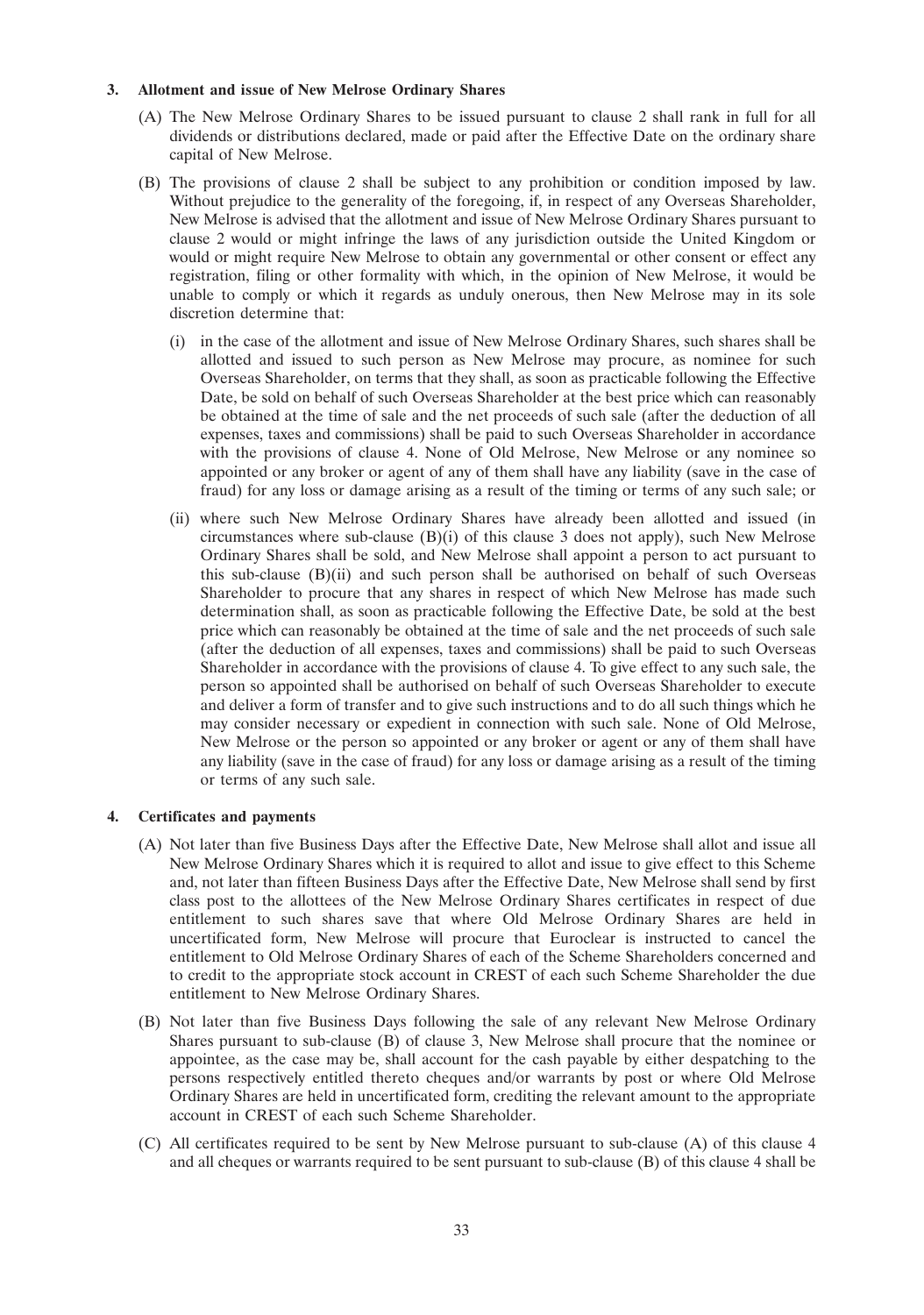sent by first class post in envelopes addressed to and at the risk of the persons respectively entitled thereto at their respective addresses appearing in the Register at the Scheme Record Time (or, in the case of joint holders, to the address of that one of the joint holders whose name stands first in the Register in respect of the joint holding) or in accordance with any special instructions regarding communications received at the registered office of Old Melrose prior to the Scheme Record Time.

- (D) If New Melrose Ordinary Shares are consolidated and divided or sub-divided or if the nominal value of New Melrose Ordinary Shares is reduced prior to the despatch of any relevant certificates or the giving of any instructions in accordance with this clause 4, the relevant certificates or instructions shall relate to such New Melrose Ordinary Shares as so consolidated, divided, subdivided and/or reduced.
- (E) None of Old Melrose, New Melrose, any nominee referred to in sub-clauses (B)(i) or (B)(ii) of clause 3, such person appointed to act under sub-clause (B)(ii) of clause 3 or any agent of any of them shall be responsible for any loss or delay in transmission of certificates, cheques or warrants sent in accordance with this clause 4.
- (F) All cheques and warrants shall be made payable to the holder(s) and the encashment of any such cheque or warrant shall be a complete discharge of New Melrose for the monies represented thereby.
- (G) This clause 4 shall be subject to any prohibition or condition imposed by law.

# **5. Certificates representing Scheme Shares**

With effect from and including the Effective Date, all certificates representing holdings of Scheme Shares shall cease to be valid in respect of such holdings. The holders of such shares shall be bound at the request of Old Melrose or New Melrose to deliver such certificates for cancellation to Old Melrose, New Melrose or to any person appointed by Old Melrose to receive the same, unless such certificates have been destroyed on receipt of the share certificates in respect of the New Melrose Ordinary Shares to which they are entitled.

#### **6. Mandated payments and other instructions**

Each mandate in force at the Scheme Record Time relating to the payment of dividends on Scheme Shares and each instruction then in force as to notices and other communications from Old Melrose shall, unless and until varied or revoked, be deemed as from the Effective Date to be a valid and effective mandate or instruction to New Melrose in relation to the corresponding New Melrose Ordinary Shares to be allotted and issued to Scheme Shareholders pursuant to this Scheme.

From the Effective Date, all existing evergreen or recurring instructions relating to the Dividend Reinvestment Plan (''**DRIP**'') (including any recurring DRIP mandates received in paper or by electronic means via CREST) will operate in respect of the New Melrose Ordinary Shares.

#### **7. Effective Date**

- (A) This Scheme shall become effective as soon as an office copy of the order of the Court sanctioning this Scheme under section 899 of the Companies Act and confirming the reduction of capital provided for by this Scheme under section 648 of the Companies Act shall have been duly delivered to the Registrar of Companies for registration.
- (B) Unless this Scheme shall have become effective on or before 31 December 2015 or such later date, if any, as Old Melrose and New Melrose may agree and the Court may allow, it shall lapse.

#### **8. Modification**

Old Melrose and New Melrose may jointly consent on behalf of all persons concerned to any modification of or addition to this Scheme or to any condition which the Court may think fit to approve or impose.

Dated: 6 October 2015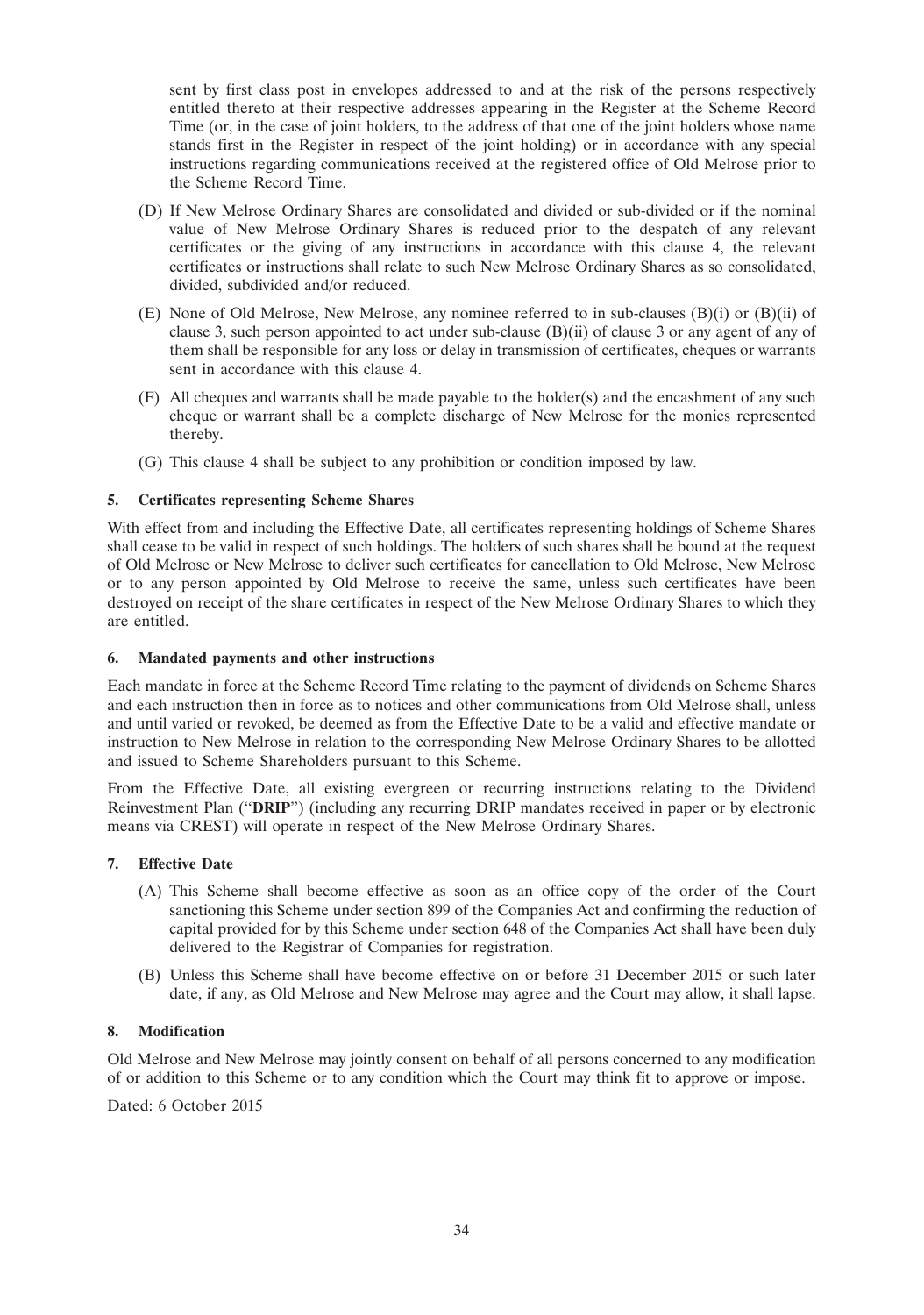#### **PART VII UNITED KINGDOM TAXATION**

# **1. General**

The following summary is intended as a general guide only and relates only to certain UK tax consequences of the Proposals. It is based on current UK tax law and published HMRC practice (which may not be binding on HMRC), as at the date of this Circular, both of which are subject to change, possibly with retrospective effect. The summary is intended to apply only to Shareholders who are resident, and in the case of an individual, domiciled, in (and only in) the UK for UK tax purposes, who hold the New Melrose Ordinary Shares as investments and not on trading account and who are the absolute beneficial owners of the New Melrose Ordinary Shares and any dividends paid on them. The discussion does not address all possible tax consequences relating to an investment in the New Melrose Ordinary Shares. The summary is not intended to apply to certain classes of Shareholders such as dealers in securities, insurance companies, those holding shares by reason of their employment or collective investment schemes.

**Any Shareholders who are in any doubt as to their tax position regarding the acquisition, ownership and/or disposal of the New Melrose Ordinary Shares and/or who are subject to tax in a jurisdiction other than the UK should consult their professional advisers without delay.**

#### **2. The Proposals**

#### 2.1 *The Scheme*

For the purposes of the UK taxation of chargeable gains, the cancellation of the Old Melrose Ordinary Shares and the issue of New Melrose Ordinary Shares should be treated as a reorganisation of share capital. Accordingly, Shareholders will not be treated as making a disposal in respect of the cancellation of Old Melrose Ordinary Shares or an acquisition in respect of the issue to them of the New Melrose Ordinary Shares. The New Melrose Ordinary Shares will be treated as having been acquired at the same time and for the same consideration as the Old Melrose Ordinary Shares for the purposes of UK taxation of chargeable gains.

Shareholders who alone, or together with connected persons, hold more than five per cent. of the Old Melrose Ordinary Shares are advised that Old Melrose has not sought clearance under section 138 of the Taxation of Chargeable Gains Act 1992.

A Shareholder's original base cost in his Old Melrose Ordinary Shares will be attributed to the New Melrose Ordinary Shares.

# 2.2 *The Initial Reduction of Capital*

For the purposes of the UK taxation of chargeable gains, the Initial Reduction of Capital, which will be effected by decreasing the nominal value of each New Melrose Ordinary Share, should be treated as another reorganisation of share capital. Accordingly, Shareholders should not be treated as making a disposal of the New Melrose Ordinary Shares for the purposes of the UK taxation of chargeable gains as a result of that reduction of capital.

#### 2.3 *The Proposed Return of Capital*

For the purposes of UK taxation of chargeable gains, the Proposed Return of Capital should be treated as a further reorganisation of share capital, followed by a disposal of the B Shares.

The receipt of a B Share, issued out of New Melrose's merger reserve, should be treated as a reorganisation of share capital. The combined holding of New Melrose Ordinary Shares and B Shares will be treated as the same holding as the original New Melrose Ordinary Shares (and, therefore, where applicable, as described above, the same holding as the Old Melrose Ordinary Shares).

A Shareholder's base cost in his New Melrose Ordinary Shares will be apportioned between the B Shares and the New Melrose Ordinary Shares by reference to the market value of the New Melrose Ordinary Shares on the first day following the issue of the B Shares on which the market value for the New Melrose Ordinary Shares is quoted or published. The apportionment ratio between the B Shares and the New Melrose Ordinary Shares will be published on New Melrose's website at the earliest practicable time following the Proposed Return of Capital.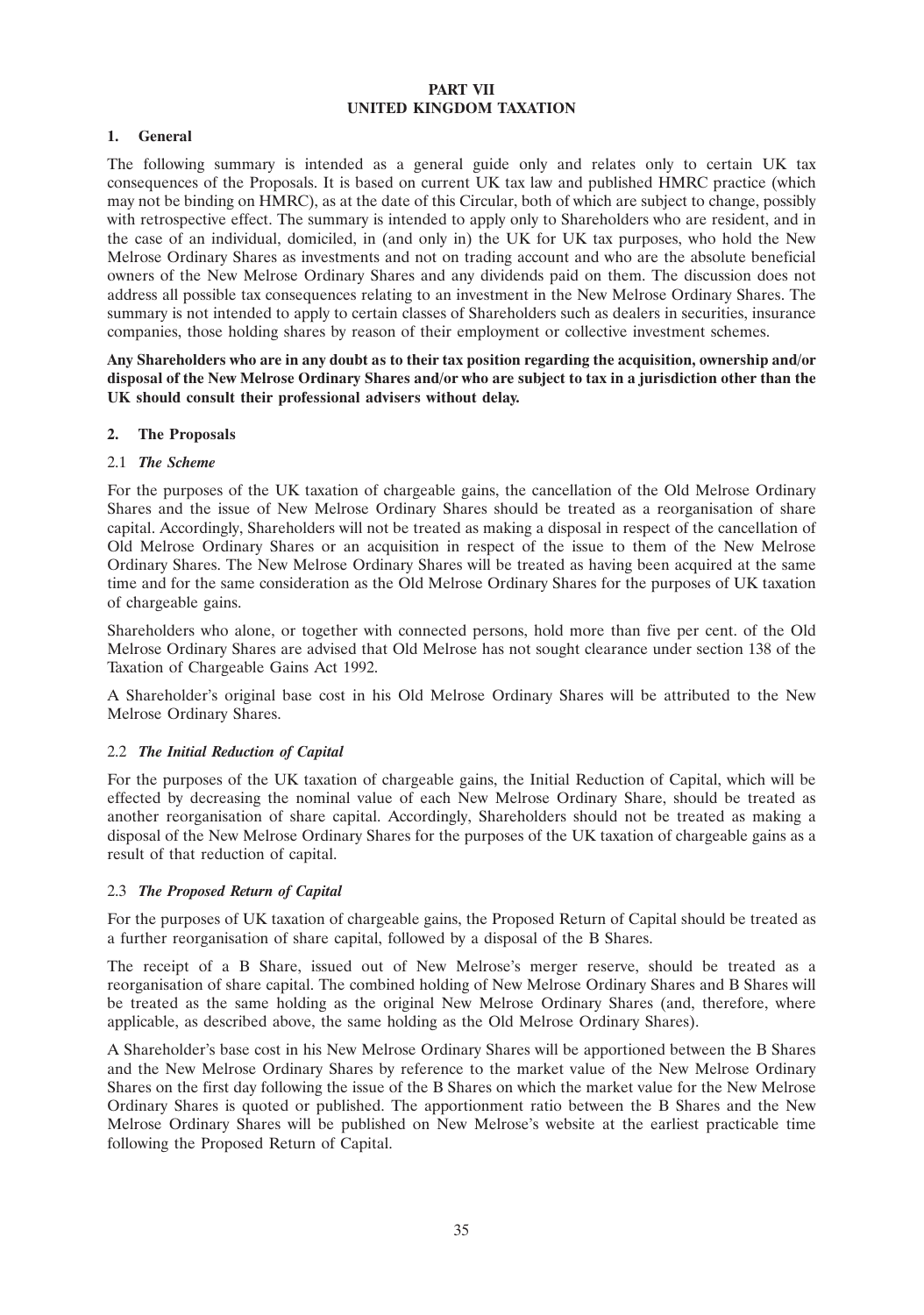On the basis that the B Shares are treated, for UK tax purposes, as being paid up as to an amount equal to the nominal value of the B Shares for ''new consideration'' received by New Melrose, neither the issue of B Shares nor their cancellation for payment equal to or less than that nominal value should give rise to any income distribution and therefore should not be subject to UK income tax or corporation tax on income in the Shareholder's hands.

Upon cancellation of the B Shares, an individual Shareholder may, depending on his or her individual circumstances, be subject to UK capital gains tax on the amount of any chargeable gains realised. Any gain will be measured by reference to the excess of the cancellation payment received above the Shareholder's allowable expenditure for the B Shares cancelled, apportioned in accordance with the above paragraph.

The amount of UK capital gains tax, if any, payable by an individual Shareholder in relation to the chargeable gain described above will depend on his or her personal tax position. No tax will be payable on any gain realised on the cancellation if the amount of the chargeable gain, when aggregated with other chargeable gains realised by the Shareholder in the year of assessment in question, does not exceed the annual allowance of tax-free gains for the relevant tax year. Broadly, any gains in excess of this amount will be taxed at the individual's relevant capital gains tax rate (18 or 28 per cent.). The net gain is taxable at 18 per cent. if the individual is (also taking into account the gain on the cancellation) only a basic-rate income taxpayer. If the gain exceeds the unused part of an individual's basic rate band for income tax, the gain will be taxed at 18 per cent. to the extent of the unused element and 28 per cent. for the excess. If an individual is subject to income tax at a rate in excess of the basic rate, the net gain will be taxable at 28 per cent.

A corporate Shareholder is taxable on all of its chargeable gains. Corporate Shareholders are entitled to indexation allowance up to the date on which the chargeable gain is realised.

On any subsequent disposal of the whole or part of a Shareholder's holding of New Melrose Ordinary Shares, a Shareholder may, depending on his or her circumstances, be subject to UK capital gains tax on the amount of any chargeable gain realised. Please refer to the paragraphs above for details of the manner in which a Shareholder's allowable expenditure is allocated between the New Melrose Ordinary Shares and the B Shares and for details of how a gain will be taxed.

#### **3. Stamp Duty and Stamp Duty Reserve Tax**

Except in relation to arrangements for depositary receipts or clearance services to which special rules apply:

- (i) No stamp duty or stamp duty reserve tax (''**SDRT**'') should be payable on the issue of the New Melrose Ordinary Shares, nor on the cancellation of the Old Melrose Ordinary Shares.
- (ii) An unconditional agreement to sell New Melrose Ordinary Shares would normally give rise to liability on the purchaser to SDRT at the rate of 0.5 per cent. of the amount or value of the consideration paid or provided. If an instrument of transfer of the New Melrose Ordinary Shares were subsequently produced it would generally be subject to stamp duty at the rate of 0.5 per cent. of the amount or value of the consideration paid or provided (rounded up to the nearest £5), subject to an exemption for low-value transactions  $(\text{\textsterling}1,000 \text{ or less})$ . When such stamp duty is paid, provided it is paid within six years of the agreement, the SDRT charge will be cancelled and any SDRT already paid will be refunded. Stamp duty and SDRT are generally the liability of the purchaser.

The above statements are intended as a general guide to the current position. Certain categories of person, including market makers, brokers, dealers and persons connected with depositary arrangements and clearance services are not liable to stamp duty or SDRT and others may be liable at a higher rate or may, although not primarily liable for tax, be required to notify and account for it.

# **4. ISAs**

If existing Shareholders of Old Melrose currently hold their Old Melrose Ordinary Shares in the stocks and shares component of an ISA, the New Melrose Ordinary Shares should qualify for inclusion in the same way.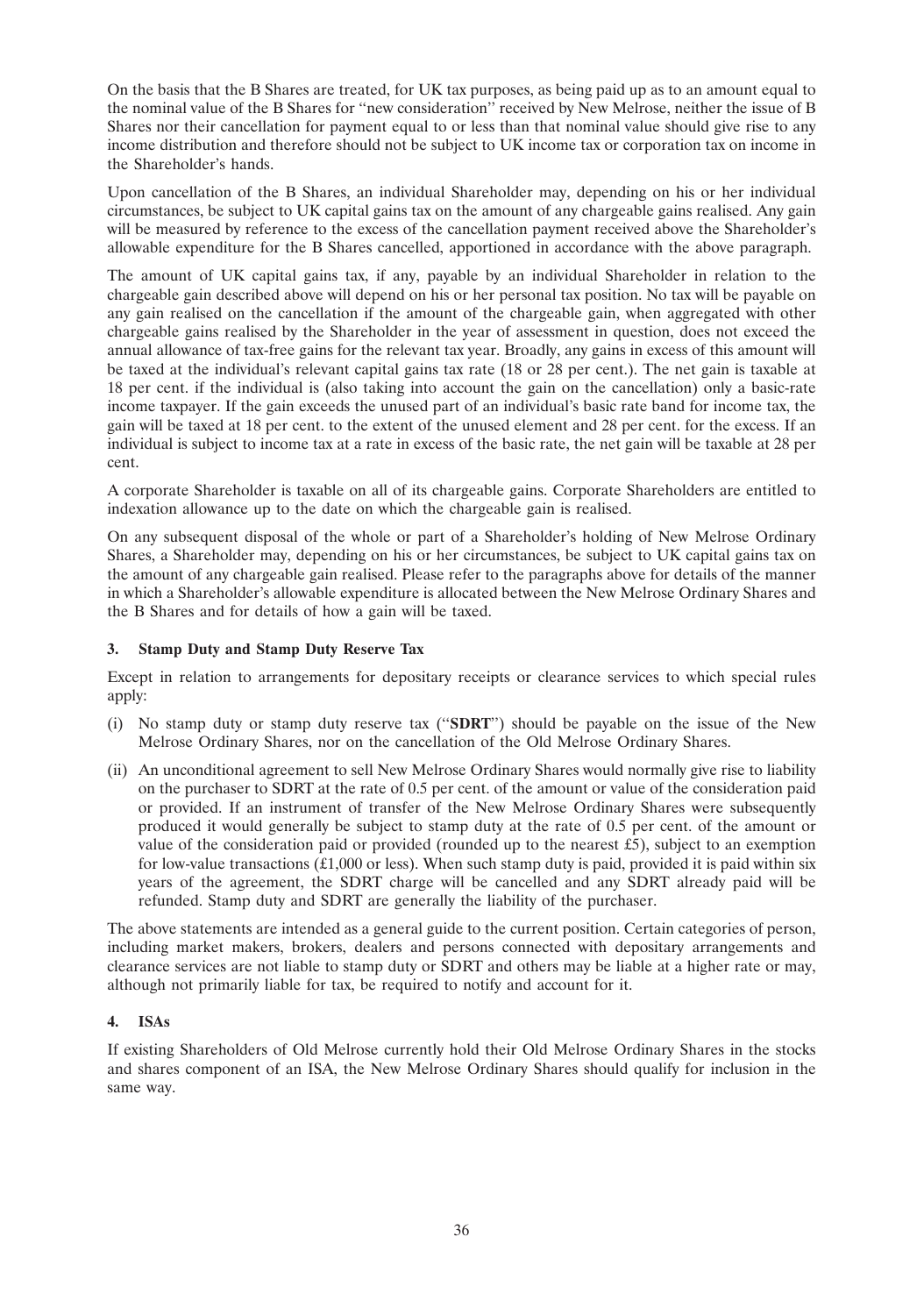#### **PART VIII ADDITIONAL INFORMATION**

# **1. Responsibility**

Old Melrose and the Directors, whose names appear at paragraph 4 (*Directors of Old Melrose*) of this Part VIII (*Additional Information*) of this Circular, accept responsibility for the information contained in this Circular. To the best of the knowledge of Old Melrose and the Directors (having taken all reasonable care to ensure that such is the case), the information contained in this Circular is in accordance with the facts and contains no omission that is likely to affect its import.

Deloitte LLP, whose registered address is at 2 New Street Square, London EC4A 3BZ and who is a member of the Institute of Chartered Accountants in England and Wales, accepts responsibility for its report on pro forma financial information set out in Part V (*Unaudited Pro Forma Information on the Melrose Group*) of this Circular. To the best of the knowledge of Deloitte LLP (having taken all reasonable care to ensure that such is the case), the information contained in that report is in accordance with the facts and contains no omissions likely to affect its import.

# **2. New Melrose Articles of Association**

The rights attaching to the New Melrose Ordinary Shares will be substantially the same as those attaching to the Old Melrose Ordinary Shares. The rights relating to the New Melrose 2012 Incentive Shares have been amended to ensure that such shares are on the same economic basis as the Old Melrose 2012 Incentive Shares and therefore apply to Old Melrose up to the Effective Date. The New Melrose Articles have also been amended to: (a) include a description of the rights of the B Shares; and (b) ensure the rights attaching to the New Melrose 2012 Incentive Shares take account of both the Old Scheme and the Scheme.

# **3. Rights attaching to B Shares**

The B Shares shall confer no right to participate in the profits of New Melrose. On a return of capital on winding up (but not otherwise), the holders of the B Shares shall be entitled, in priority to any payment to the holders of New Melrose Ordinary Shares, to an amount per B Share held by them equal to the nominal capital paid up or credited as paid up on such B Share. The holders of the B Shares shall not be entitled to any further right of participation in the assets of New Melrose. The holders of the B Shares do not have the right to receive notice of, attend or vote at a general meeting of New Melrose unless the business of the meeting includes the consideration of a resolution for the winding up of New Melrose, in which case the holders of the B Shares have the right to attend such meeting and vote only on such resolution.

#### **4. Directors of Old Melrose**

The following table sets out information relating to the Directors of Old Melrose, each of whom is also currently a Director of New Melrose:

| Executive Chairman             |
|--------------------------------|
| <i>Executive Vice-Chairman</i> |
| Chief Executive                |
| Group Finance Director         |
| Senior Non-Executive Director  |
| Non-Executive Director         |
| <b>Non-Executive Director</b>  |
| Non-Executive Director         |
|                                |

The business address of each of the Directors is 11<sup>th</sup> Floor, Colmore Plaza, 20 Colmore Circus Queensway, Birmingham, West Midlands B4 6AT, United Kingdom.

#### 4.1 *Interests of the Directors*

As at the Latest Practicable Date, the interests (all of which are beneficial) of the Directors, their immediate families and (so far as is known to them or could with reasonable diligence be ascertained by them) persons connected (within the meaning of section 96B of FSMA) with the Directors in the issued share capital of Old Melrose, including: (i) those arising pursuant to transactions notified to Old Melrose pursuant to Disclosure and Transparency Rule 3.1.2R; or (ii) those of the connected persons of the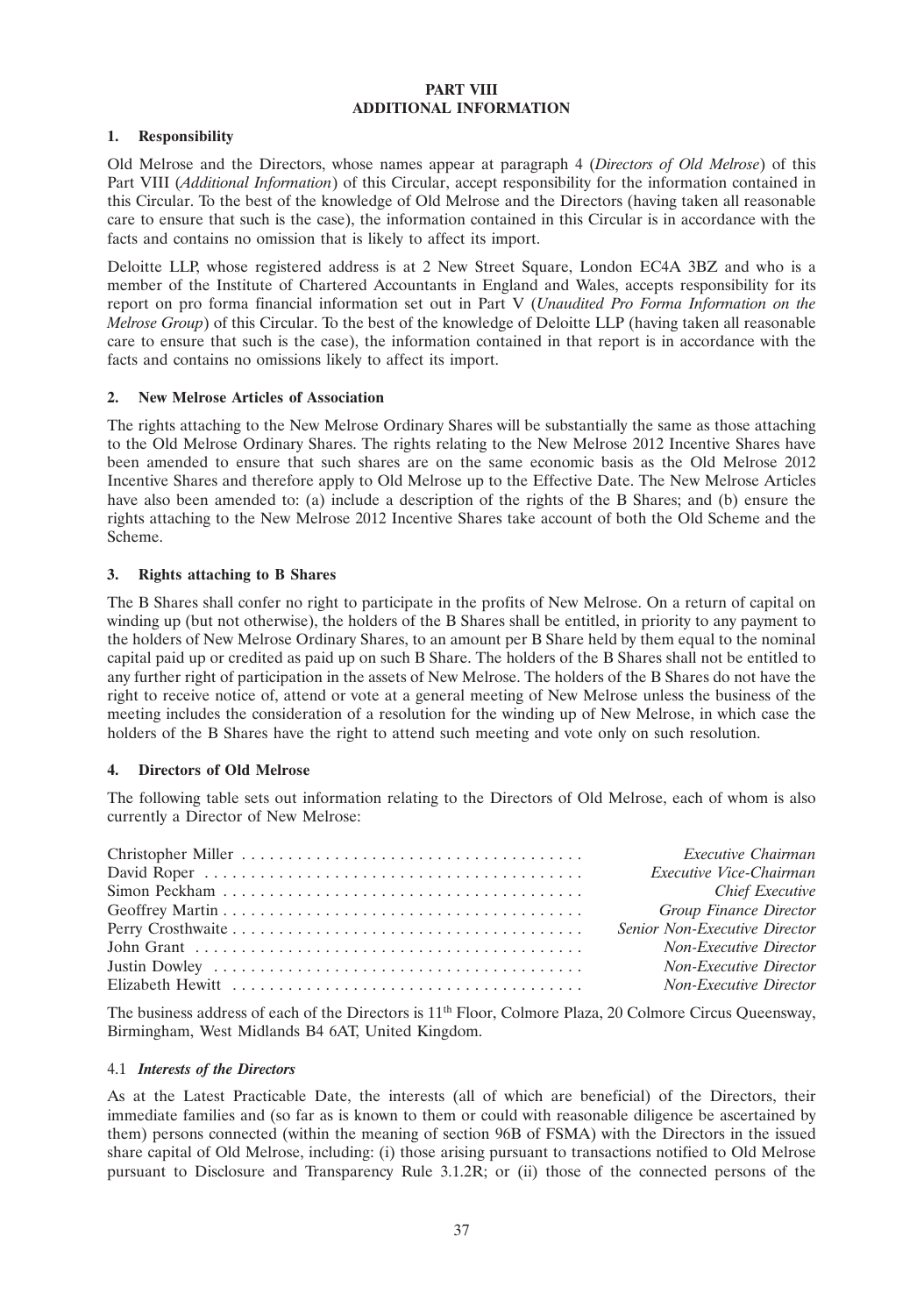Directors, which would, if such connected person were a Director, be required to be disclosed under (i) above, together with such interests in New Melrose as are expected to subsist immediately following Admission, are set out in the following table:

|                                 | Number of<br><b>Old Melrose</b><br><b>Ordinary Shares</b> | Number of<br><b>New Melrose</b><br><b>Ordinary Shares</b> | Percentage of<br>issued ordinary<br>share capital |
|---------------------------------|-----------------------------------------------------------|-----------------------------------------------------------|---------------------------------------------------|
| <b>Executive Chairman</b>       |                                                           |                                                           |                                                   |
|                                 | 14,203,260                                                | 14,203,260                                                | $1.427\%$                                         |
| <b>Executive Vice-Chairman</b>  |                                                           |                                                           |                                                   |
|                                 | 7,530,783                                                 | 7.530.783                                                 | $0.757\%$                                         |
| <b>Executive Directors:</b>     |                                                           |                                                           |                                                   |
| Simon Peckham                   | 7,775,196                                                 | 7,775,196                                                 | $0.781\%$                                         |
|                                 | 3,739,054                                                 | 3,739,054                                                 | $0.376\%$                                         |
| <b>Non-Executive Directors:</b> |                                                           |                                                           |                                                   |
| Perry Crosthwaite               | 174,724                                                   | 174,724                                                   | $0.018\%$                                         |
|                                 | 275,257                                                   | 275,257                                                   | $0.028\%$                                         |
|                                 | 451,264                                                   | 451,264                                                   | 0.045%                                            |
|                                 | 24,202                                                    | 24,202                                                    | $0.002\%$                                         |

Note:

(1) The interest of Christopher Miller includes 5,311,426 Old Melrose Ordinary Shares held by Harris & Sheldon Investments Limited, a company which is connected with Christopher Miller within the meaning of section 252 of the Companies Act.

Taken together, the combined percentage interest of the Directors in the issued ordinary share capital of Old Melrose as at the Latest Practicable Date was approximately 3.43 per cent. The percentage holding of New Melrose Ordinary Shares is expected to be the same as the percentage of Old Melrose Ordinary Shares.

Details of options over a new class of incentive shares in Old Melrose (the ''**Old Melrose 2012 Incentive Shares**'') held by the Directors as at the Latest Practicable Date are set out below. Those options are not included in the interests of the Directors shown in the table above.

#### 4.2 *Directors' interests in share-based long-term incentive plans*

On 27 November 2012, certain directors and employees of the Melrose Group were granted options over Old Melrose 2012 Incentive Shares (''**Old Melrose 2012 Incentive Options**'') (the ''**Old Melrose 2012 Incentive Scheme**''). Details of the number of options held by Directors under the Old Melrose 2012 Incentive Scheme are set out below. The rights and restrictions attaching to the Old Melrose 2012 Incentive Options are set out at paragraph 13 (*Options over New Melrose 2012 Incentive Shares*) of Part XIII (*Additional Information*) of the Old Melrose Prospectus, which is incorporated into this Circular by reference. The rights attaching to the Old Melrose 2012 Incentive Shares (including a description of the conversion rights) are set out at paragraph 4.4 (*Further rights attaching to New Melrose 2012 Incentive Shares*) of Part XIII (*Additional Information*) of the Old Melrose Prospectus, which is incorporated into this Circular by reference.

All Old Melrose 2012 Incentive Optionholders have undertaken not to exercise their options between the Latest Practicable Date and the Effective Date (inclusive) or, if the Scheme lapses, 31 December 2015. Pursuant to the terms of the Old Melrose 2012 Incentive Options, upon the Scheme becoming effective and at the direction of the New Melrose and Old Melrose Remuneration Committees, Old Melrose 2012 Incentive Options will be automatically exchanged for New Melrose 2012 Incentive Options on a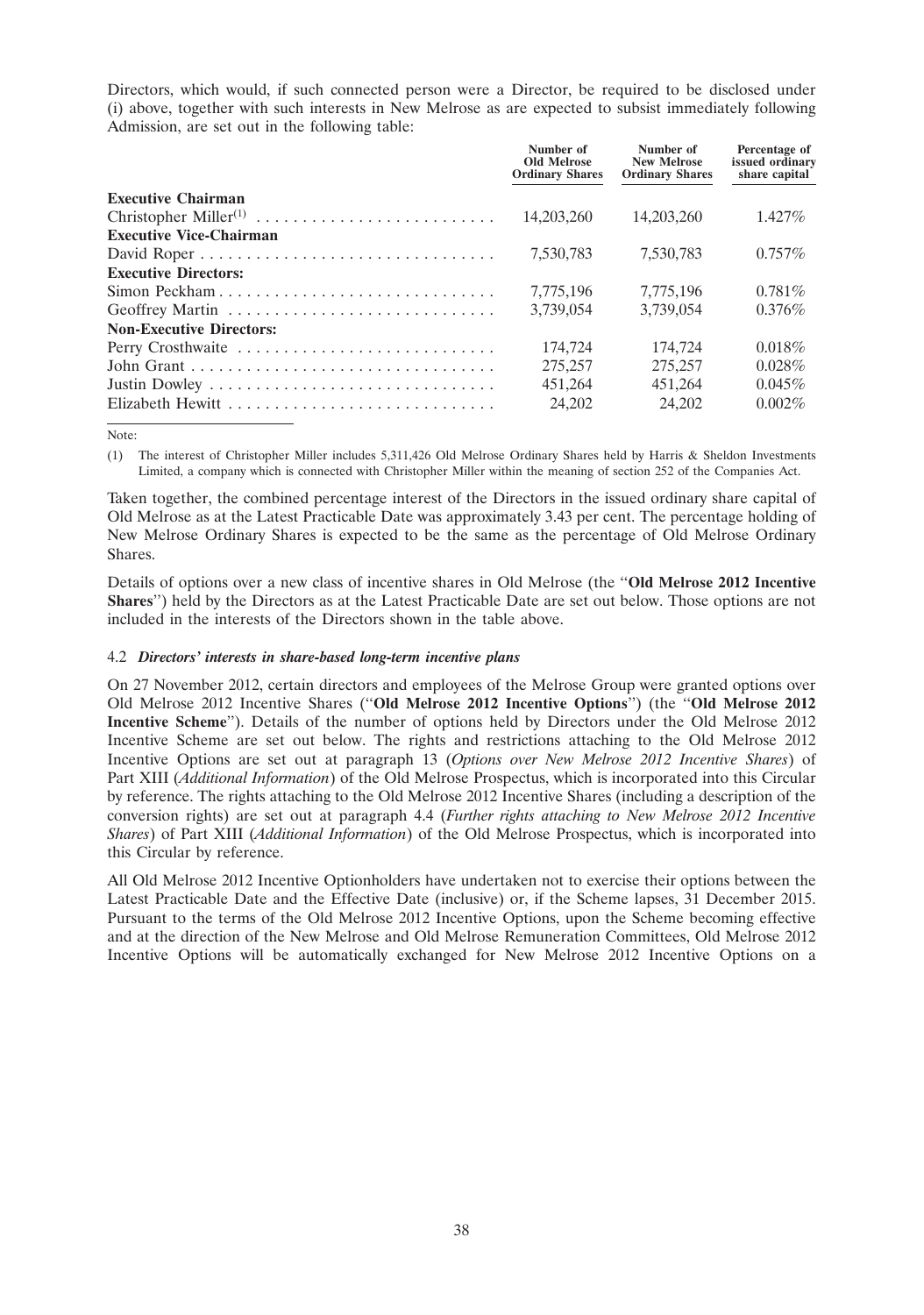one-for-one basis on substantially the same terms and economic basis as their existing options. Upon such exchange taking effect, the existing Old Melrose 2012 Incentive Options will lapse.

| Number of Old<br>Melrose 2012<br><b>Incentive Options held</b><br>at the Latest<br><b>Practicable Date</b> |
|------------------------------------------------------------------------------------------------------------|
| 8,500                                                                                                      |
| 8,500                                                                                                      |
| 8,500                                                                                                      |
| 8,500                                                                                                      |
| Nil                                                                                                        |
| Nil                                                                                                        |
| Nil                                                                                                        |
| Nil                                                                                                        |

#### 4.3 *Directors' Service Agreements and Letters of Appointment*

Details of the terms of each of the Executive Directors' service agreements are set out below. Upon the Scheme becoming effective, the existing Executive Director service agreements will be novated from Old Melrose to New Melrose and all the Executive Directors except Simon Peckham and Geoffrey Martin will resign as Executive Directors of Old Melrose. The service agreements with New Melrose will be on similar terms to the Directors' existing service agreements with Old Melrose.

| Name                      | Date of Initial<br>Appointment | Date of Expiry<br>of Current<br>Office | Salary per<br>annum<br>(E'000) | Leave<br>$(days)^{(1)}$ | <b>Benefits on Termination</b>                                          | <b>Notice</b><br>Period | Confidentiality<br><b>Obligations</b>    |
|---------------------------|--------------------------------|----------------------------------------|--------------------------------|-------------------------|-------------------------------------------------------------------------|-------------------------|------------------------------------------|
| Christopher Miller        | 8 October<br>2012              | End of<br>2016 AGM                     | 435                            | 25                      | None other than<br>payment in lieu of<br>untaken holiday<br>entitlement |                         | 12 months During and after<br>employment |
| David Roper $\dots \dots$ | 8 October<br>2012              | End of<br>2016 AGM                     | 435                            | 25                      | None other than<br>payment in lieu of<br>untaken holiday<br>entitlement |                         | 12 months During and after<br>employment |
| Simon Peckham             | 8 October<br>2012              | End of<br>2016 AGM                     | 435                            | 25                      | None other than<br>payment in lieu of<br>untaken holiday<br>entitlement |                         | 12 months During and after<br>employment |
| Geoffrey Martin           | 8 October<br>2012              | End of<br>2016 AGM                     | 348                            | 25                      | None other than<br>payment in lieu of<br>untaken holiday<br>entitlement |                         | 12 months During and after<br>employment |

#### Note:

(1) In addition to bank and public holidays.

Details of the terms of each non-executive Director's appointment with Old Melrose are set out below. The non-executive Directors of Old Melrose have been appointed as Directors of New Melrose and will enter into new letters of appointment with New Melrose on similar terms to their existing letters of appointment with Old Melrose on or before the Scheme becoming effective. Such new letters of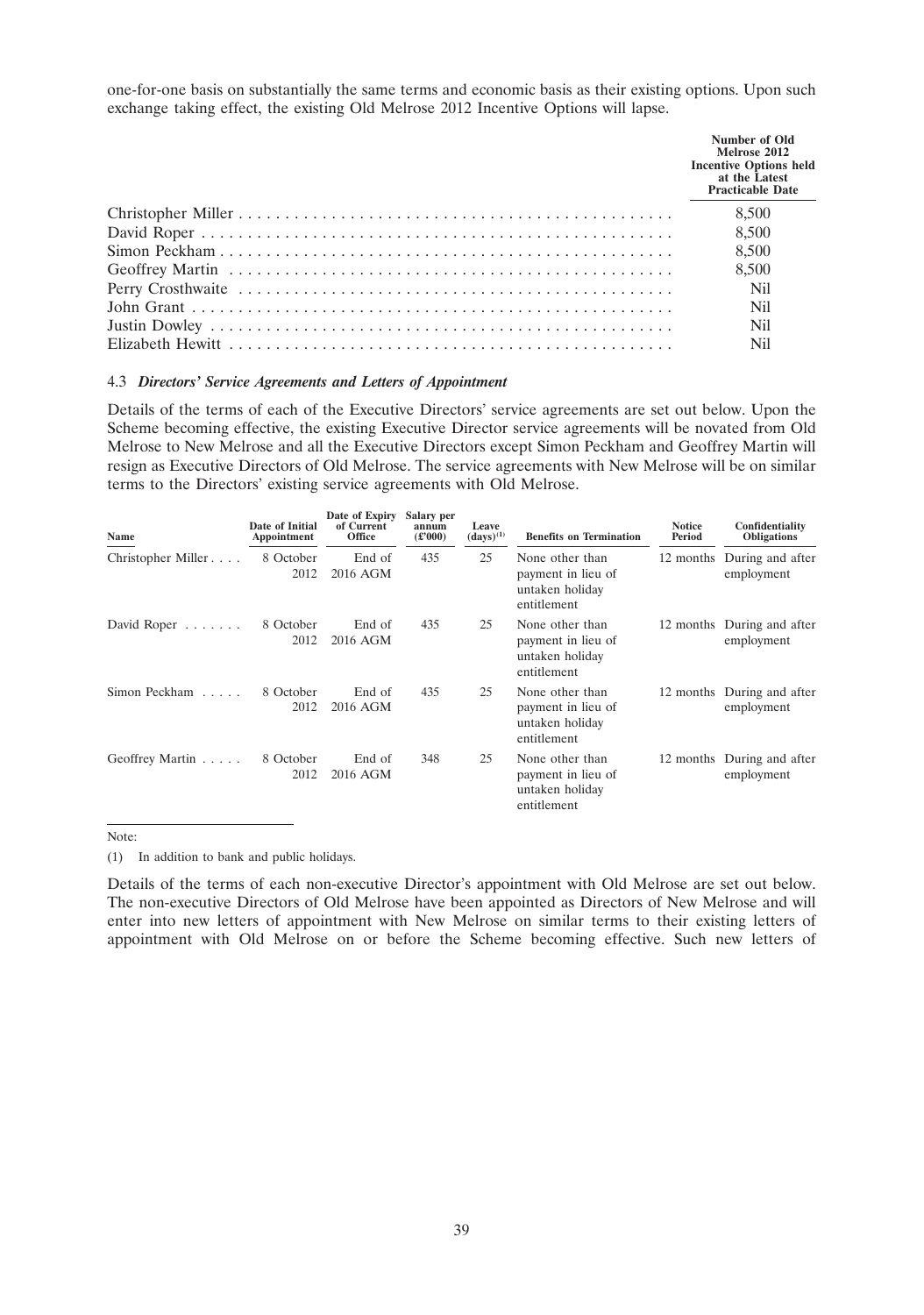appointment will take effect upon the Scheme becoming effective and all the non-executive Directors will resign as Directors of Old Melrose.

| Name                    | Date of<br>initial<br>appointment | Date of<br>Expiry of<br>Current<br>Office | Date of<br>Expiry of<br><b>New Melrose</b><br>$Office^{(1)}$ | Non-<br>executive fee<br>per annum<br>(E'000) | <b>Expenses</b>                                                                                           | Confidentiality<br><b>Obligations</b>                        | <b>Termination</b><br>Provisions <sup>(2)</sup>                                                          |
|-------------------------|-----------------------------------|-------------------------------------------|--------------------------------------------------------------|-----------------------------------------------|-----------------------------------------------------------------------------------------------------------|--------------------------------------------------------------|----------------------------------------------------------------------------------------------------------|
| Perry Crosthwaite       | 8 October<br>2012                 | End of $2016$<br>AGM of<br>Old Melrose    | End of 2016<br>AGM of<br>New Melrose                         | 67                                            | Reimbursement of<br>travel, hotel and<br>other incidental<br>expenses incurred in<br>the course of duties | Confidentiality<br>undertaking without<br>limitation in time | Without notice<br>and/or compensation<br>if removed from<br>office by shareholders<br>in general meeting |
| John Grant $\ldots$ .   | 8 October<br>2012                 | End of $2016$<br>AGM of<br>Old Melrose    | End of 2016<br>AGM of<br>New Melrose                         | 70                                            | Reimbursement of<br>travel, hotel and<br>other incidental<br>expenses incurred in<br>the course of duties | Confidentiality<br>undertaking without<br>limitation in time | Without notice<br>and/or compensation<br>if removed from<br>office by shareholders<br>in general meeting |
| Justin Dowley 8 October | 2012                              | End of $2016$<br>$AGM$ of<br>Old Melrose  | End of 2016<br>$AGM$ of<br>New Melrose                       | 68                                            | Reimbursement of<br>travel, hotel and<br>other incidental<br>expenses incurred in<br>the course of duties | Confidentiality<br>undertaking without<br>limitation in time | Without notice<br>and/or compensation<br>if removed from<br>office by shareholders<br>in general meeting |
| Elizabeth Hewitt        | 8 October<br>2013                 | End of $2016$<br>AGM of<br>Old Melrose    | End of 2016<br>AGM of<br>New Melrose                         | 64                                            | Reimbursement of<br>travel, hotel and<br>other incidental<br>expenses incurred in<br>the course of duties | Confidentiality<br>undertaking without<br>limitation in time | Without notice<br>and/or compensation<br>if removed from<br>office by shareholders<br>in general meeting |

Notes:

(1) Subject to re-appointment at the annual general meeting in each relevant year.

(2) In addition, for New Melrose, at the end of any annual general meeting if not re-elected.

Save as set out above, there are no existing or proposed service agreements between any Director and any member of the Melrose Group providing for benefits upon termination of employment.

In the financial year ended 31 December 2014, the amount of remuneration paid (including any contingent or deferred compensation) and benefits in kind granted to each of the Directors by the Melrose Group for services in all capacities to the Melrose Group were as follows:

|                                             | <b>Total salary</b><br>and fees | <b>Taxable</b><br><b>benefits</b> | <b>Annual bonus</b> | Long-term<br>incentives <sup>(1)</sup> | <b>Pension related</b><br>benefits $^{(2)}$ | <b>Total</b> |
|---------------------------------------------|---------------------------------|-----------------------------------|---------------------|----------------------------------------|---------------------------------------------|--------------|
|                                             | (E'000)                         | (E'000)                           | (E'000)             | (E'000)                                | (E'000)                                     | (E'000)      |
| Christopher Miller                          | 435                             |                                   |                     |                                        | 65                                          | 509          |
| David Roper                                 | 435                             | 19                                |                     |                                        | 65                                          | 519          |
| Simon Peckham                               | 435                             | 21                                | 252                 |                                        | 65                                          | 773          |
| Geoffrey Martin                             | 348                             | 46                                | 202                 |                                        | 52                                          | 648          |
| Miles Templeman <sup><math>(3)</math></sup> | 23                              |                                   |                     |                                        |                                             | 23           |
| Perry Crosthwaite <sup>(4)</sup> .          | 67                              |                                   |                     |                                        |                                             | 67           |
| John Grant <sup><math>(5)</math></sup>      | 70                              |                                   |                     |                                        |                                             | 70           |
| Justin Dowley <sup>(6)</sup>                | 68                              |                                   |                     |                                        |                                             | 68           |
| Elizabeth Hewitt <sup>(7)</sup>             | 64                              |                                   |                     |                                        |                                             | 64           |

Notes:

(1) Old Melrose's long-term incentive arrangement for Directors is the Old Melrose 2012 Incentive Scheme. This five year plan was scheduled to crystallise in 2017 and, accordingly, no value vested to participants in respect of the year to 31 December 2014.

(2) Of the £247,836 attributable to pension contributions, £195,660 was paid as a supplement to base salary in lieu of pension arrangements. The balance of £52,176 was paid into the individual Directors' nominated private pension plans.

(3) Miles Templeman stood down as a non-executive Director of Old Melrose with effect from the annual general meeting on 13 May 2014 and the fees referred to above reflect his fees for the period from 1 January 2014 to 13 May 2014.

(4) Perry Crosthwaite was chairman of the remuneration committee of Old Melrose up to the close of the annual general meeting on 13 May 2014 but was then replaced by Justin Dowley. Perry Crosthwaite received an amount of £1,822 in recognition of his chairmanship of the remuneration committee from 1 January 2014 to 13 May 2014. Perry Crosthwaite was senior non-executive Director from 13 May 2014 and received an amount of £3,178 in recognition of his holding that position.

(5) Includes £8,181 in recognition of chairmanship of the audit committee of Old Melrose.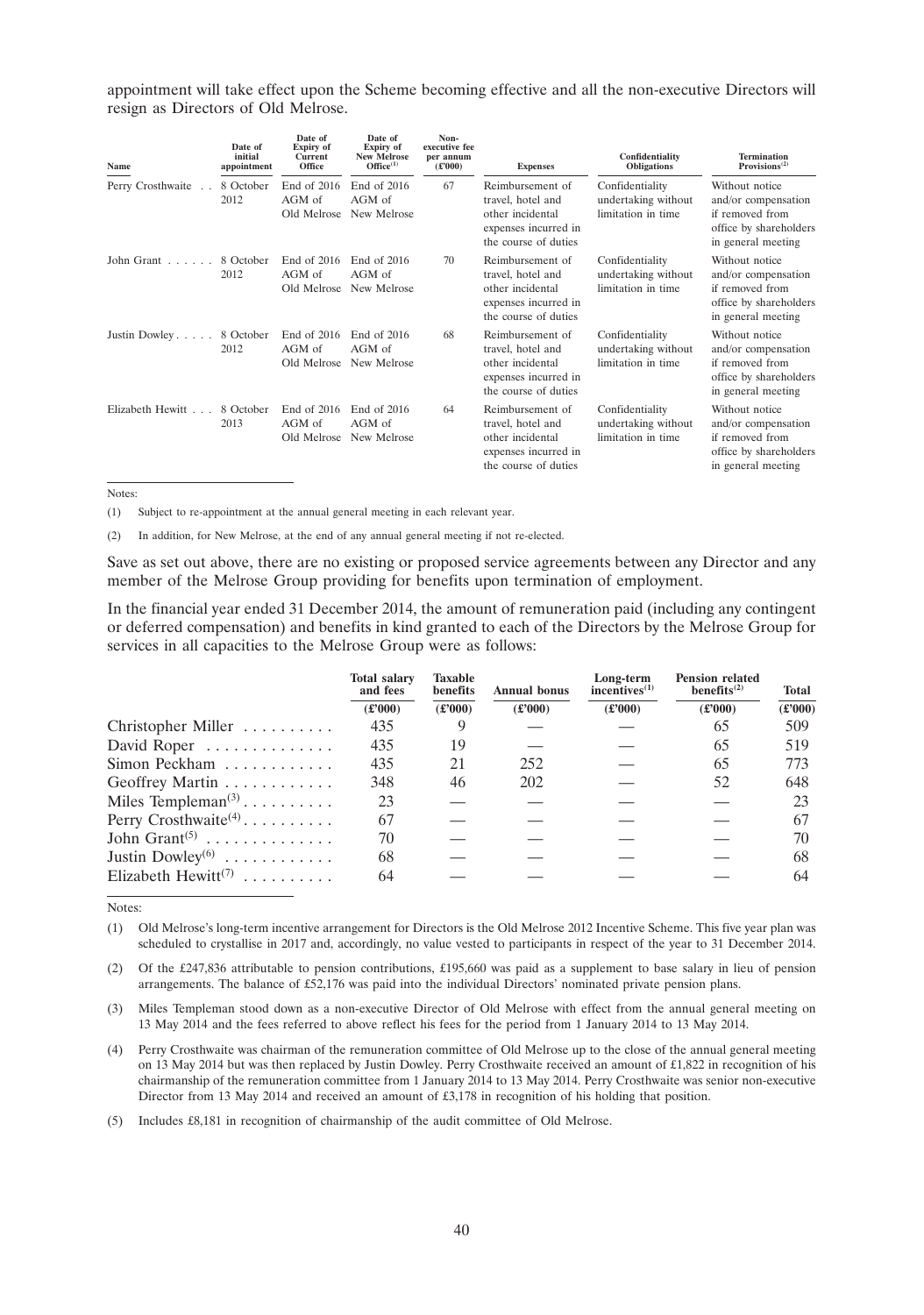- (6) Justin Dowley became chairman of the remuneration committee of Old Melrose following the close of the annual general meeting on 13 May 2014, in place of Perry Crosthwaite. In recognition of Justin Dowley's chairmanship of this committee from 13 May 2014 to 31 December 2014 an amount of £6,365 was paid.
- (7) Includes £1,586 in recognition of chairmanship of the nomination committee of Old Melrose from the close of the annual general meeting on 13 May 2014 to 31 December 2014.

#### **5. Major Interests in Shares**

So far as Old Melrose is aware, as at the Latest Practicable Date, the following persons (other than the Directors) hold voting rights, whether directly or indirectly of (and/or holdings, whether direct or indirect, of certain financial instruments which give the holder an unconditional right or a right exercisable in his sole discretion to acquire) three per cent. or more of the ordinary issued share capital of Old Melrose:

| <b>Shareholder</b> | Number of<br>Old Melrose<br>Ordinary Shares <sup>(1)</sup> | Approximate<br>percentage of<br>Old Melrose<br>issued share<br>capital |
|--------------------|------------------------------------------------------------|------------------------------------------------------------------------|
|                    | 104, 103, 286                                              | $9.71\%$                                                               |
|                    | 53,456,498                                                 | $4.99\%$                                                               |
|                    | 46,308,210                                                 | $4.32\%$                                                               |

Note:

Save as set out in above, Old Melrose is not aware of any person who holds, voting rights, whether directly or indirectly (and/or holdings, whether direct or indirect, of certain financial instruments which give the holder an unconditional right or a right exercisable in his sole discretion to acquire), three per cent. or more of the ordinary issued share capital of Old Melrose.

# **6. Litigation**

There are no, nor have there been any, governmental, legal or arbitration proceedings (nor is Old Melrose aware of any such proceedings which are pending or threatened) during the last twelve months prior to the date of this Circular which may have, or during the last twelve months prior the date of this Circular have had, a significant effect on Old Melrose and/or any member of the Melrose Group's financial position or profitability.

#### **7. Material Contracts**

No contracts have been entered into (other than contracts entered into in the ordinary course of business) by Old Melrose and/or any member of Melrose Group either: (i) within the period of two years immediately preceding the date of this Circular which are or may be material to Old Melrose and/or any member of the Melrose Group; or (ii) which, regardless of when entered into, contain any provisions under which Old Melrose and/or any member of the Melrose Group has any obligation or entitlement which is, or may be, material to Old Melrose and/or the Melrose Group as at the date of this Circular, save as disclosed below:

#### 7.1 *Disposal Agreement*

#### *Overview*

The Disposal Agreement was entered into on 28 July 2015 between: (i) Old Melrose; (ii) Melrose PLC; (iii) the Elster Seller (an indirect, wholly-owned subsidiary of Old Melrose); and (iv) the Elster Purchaser. Under the terms of the Disposal Agreement, the Elster Seller has agreed, subject to the satisfaction of certain conditions, to sell the entire issued share capital of the Teaford GmbH.

# *Consideration*

The consideration for the Disposal is £3.3 billion, subject to customary adjustments, and is payable in cash on completion.

<sup>(1)</sup> Where the holding of Old Melrose Ordinary Shares has not been re-notified to Old Melrose since the share capital consolidation became effective on 20 February 2015, the number of Old Melrose Ordinary Shares is as notified to Old Melrose prior to this consolidation.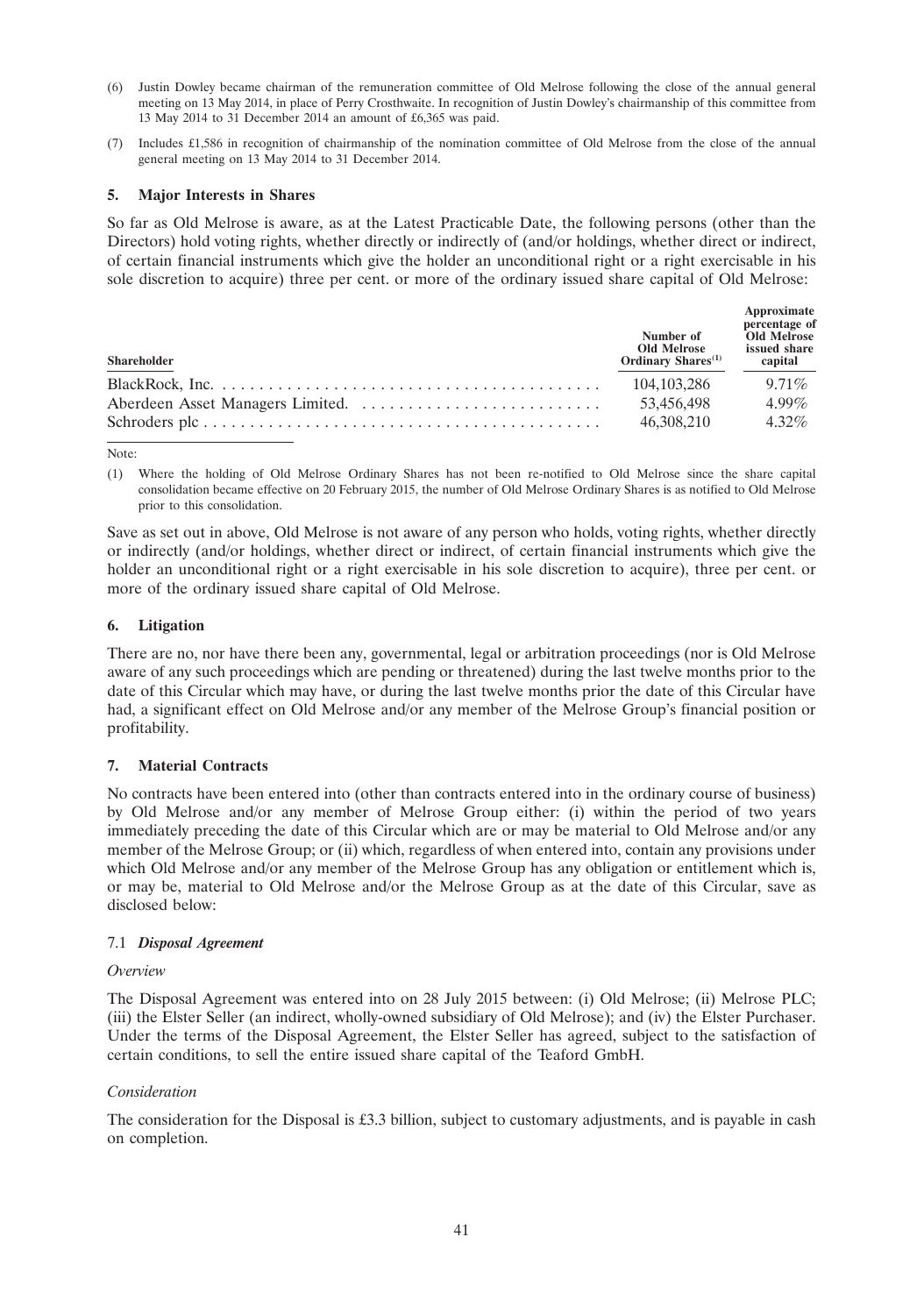#### *Locked box and pre-completion undertakings*

The Elster Seller has provided certain covenants and undertakings to the Elster Purchaser that in the period commencing on 1 July 2015 and ending on and including the date of completion of the Disposal, there has been no transfer of value from the Elster Group to or for the benefit of the Melrose Group, other than pursuant to certain agreed actions. In the event of any breach of such covenants or undertakings, the Elster Seller has agreed to pay to the Elster Purchaser a sum equal to the aggregate of: (i) the amount which would be necessary to put the relevant member of the Elster Group into the financial position which would have existed had there been no breach; and (ii) any liabilities, costs and expenses incurred by the Elster Purchaser or a member of its group as a result of the breach.

The Elster Seller has also undertaken to cause the Elster Group to operate in the ordinary course of business during the period from the date of the Disposal Agreement to completion of the Disposal, and has given a number of specific undertakings to the Elster Purchaser regarding the conduct of the business and affairs of the Elster Group during such period.

#### *Conditions to completion*

Completion of the Disposal is conditional upon:

- (a) the passing of a shareholders resolution approving the Disposal at the general meeting of Old Melrose, held on 21 August 2015 (the ''**Shareholder Consent Condition**'');
- (b) the relevant approvals having been obtained from the relevant regulatory authorities, including each of Brazil, China, the European Union, Russia, South Africa, Turkey and the United States (the ''**Regulatory Conditions**''); and
- (c) no material adverse effect on the Elster Group having occurred on or prior to completion which is continuing.

The Elster Seller and the Elster Purchaser have each agreed to use their reasonable best endeavours to achieve satisfaction of their respective Regulatory Conditions. The Shareholder Consent Condition was satisfied on 21 August 2015, following the general meeting of Old Melrose. As at the Latest Practicable Date, the relevant approvals for the Disposal had been obtained from the relevant regulatory authorities in the United States and Russia.

#### *Warranties, indemnities and limitations on liability*

Old Melrose, Melrose PLC and the Elster Seller have provided certain warranties to the Elster Purchaser with respect to themselves and the Elster Group. These warranties relate to, among other things, title, capacity and authority. The Elster Seller has also agreed to be responsible for any payments in relation to squeeze-out proceedings brought by former minority shareholders of Elster Group GmbH.

The Elster Seller's liability for all claims under the interim operating covenants is subject to a £40,000,000 threshold and a £500,000,000 cap. The Elster Seller's overall aggregate liability for all claims (including a claim for a breach of an interim operating covenant and in relation to the squeeze out proceedings) under the Disposal Agreement is capped at the total consideration payable to the Elster Seller.

#### *Termination*

The Disposal Agreement may be terminated by written notice from either party to the other party in the event that:

- (a) any of the Regulatory Conditions have not been satisfied by 3.00 p.m. on 30 June 2016; or
- (b) completion of the Disposal does not take place on the date set for completion because the other party has failed to comply with any of its completion obligations under the Disposal Agreement and, following postponement of completion by the non-defaulting party, completion fails to take place on the postponed date of completion due to failure by the defaulting party to comply with any of its completion obligations under the Disposal Agreement.

The Disposal Agreement may be terminated by written notice from the Elster Purchaser in the event that there is a material adverse effect on the Elster Group prior to completion of the Disposal.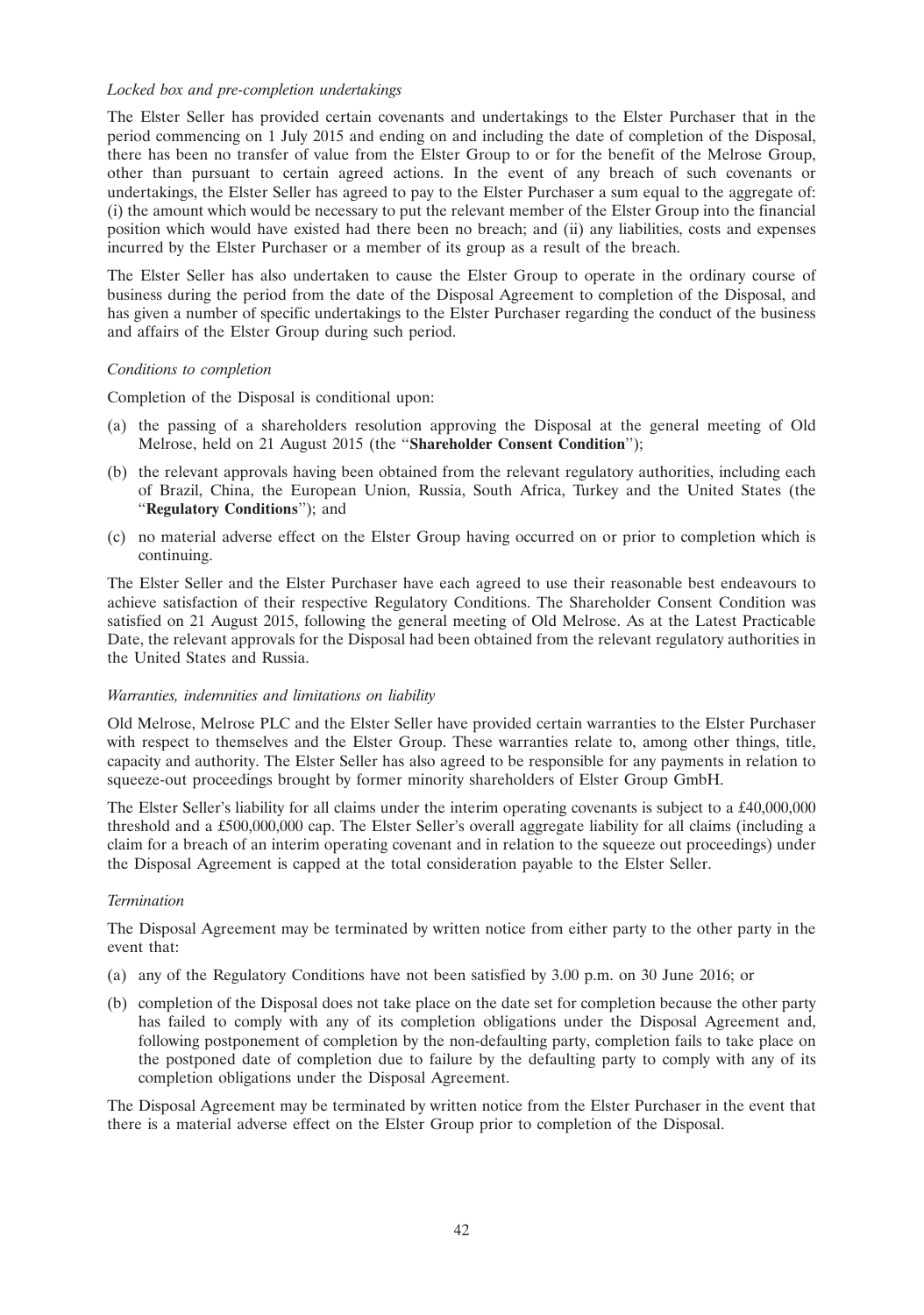# *Melrose PLC guarantee*

Melrose PLC, a wholly-owned subsidiary of Old Melrose, has given an irrevocable and unconditional guarantee to the Elster Purchaser of the Elster Seller's obligations and liabilities pursuant to the Disposal Agreement.

# *'No shop' undertaking*

Old Melrose has undertaken not to solicit or enter into any discussions in relation to any proposal or transaction relating to any of the material businesses and/or material assets of the Elster Group including any securities of any member of the Elster Group, Melrose PLC or the Elster Seller from the date of the Disposal Agreement until the date of completion of the Disposal, or the termination of the Disposal Agreement, if earlier.

# 7.2 *Warranty Agreement*

Pursuant to the terms of the Disposal Agreement, the Warranty Agreement was entered into on 28 July 2015 between the Elster Seller and the Elster Purchaser.

Pursuant to the Warranty Agreement, the Elster Seller has provided certain warranties to the Elster Purchaser with respect to the business of the Elster Group. The Warranty Agreement also contains a covenant in respect of certain tax matters relating to the Elster Group arising on or before completion of the Disposal. However, other than in the event of fraud, the Elster Purchaser's sole recourse for any breach of such business warranties and/or under the tax covenant shall be to an insurance policy taken out by the Elster Purchaser and the Elster Purchaser will not be able to recover against the Melrose Group for any claims in respect of the business warranties or the tax covenant.

The Warranty Agreement shall automatically terminate in the event that the Disposal Agreement is terminated prior to completion of the Disposal.

# 7.3 *FKI UK DB Scheme Agreement*

On 28 July 2015, Melrose PLC and the Elster Purchaser entered into an agreement with the trustees of the FKI UK DB Scheme providing for the replacement of certain Melrose PLC guarantees in relation to the liabilities of the FKI UK DB Scheme with the Elster Purchaser guarantees with effect from and conditional on completion of the Disposal.

#### 7.4 *McKechnie Plan Agreement*

On 28 July 2015, Melrose PLC and the Elster Purchaser entered into an agreement with the trustees of the McKechnie Plan providing for the replacement of certain Melrose PLC guarantees in relation to the liabilities of the McKechnie Plan with the Elster Purchaser guarantees with effect from and conditional on completion of the Disposal.

#### 7.5 *Bridon Group Disposal Agreement*

On 11 October 2014, Melrose PLC and FKI Limited entered into an agreement with Bridge Bidco Limited, an affiliate of the Ontario Teachers' Pension Plan, in respect of the sale and purchase of the Bridon Group for an enterprise value of £365 million payable in cash on completion of the transaction, subject to limited adjustments. As part of the transaction, the Melrose Group contributed £6.7 million into the Bridon Group (2013) Pension Scheme, which remains with the Bridon Group following completion. The disposal completed on 12 November 2014.

#### 7.6 *Crosby and Acco Disposal Agreement*

On 10 October 2013, Old Melrose and Crosby Overseas Holdings Limited entered into an agreement (as amended on 21 November 2013) with Crosby Worldwide Limited (formerly known as Oliver Bidco Limited, a newly incorporated company controlled by affiliates of Kohlberg Kravis Roberts & Co L.P.) for the sale of Certex France S.a r.l., Crosby Premier Stampings Limited, Crosby Industria e Comercio de ` Ferramentas Ltda, FKI Industries Inc., Inter Product B.V., Parson Chaine Europe SAS and Rhombus Rollen Verwaltungsgesellschaft for total consideration of \$1,010 million (£627.3 million). The disposal completed on 22 November 2013.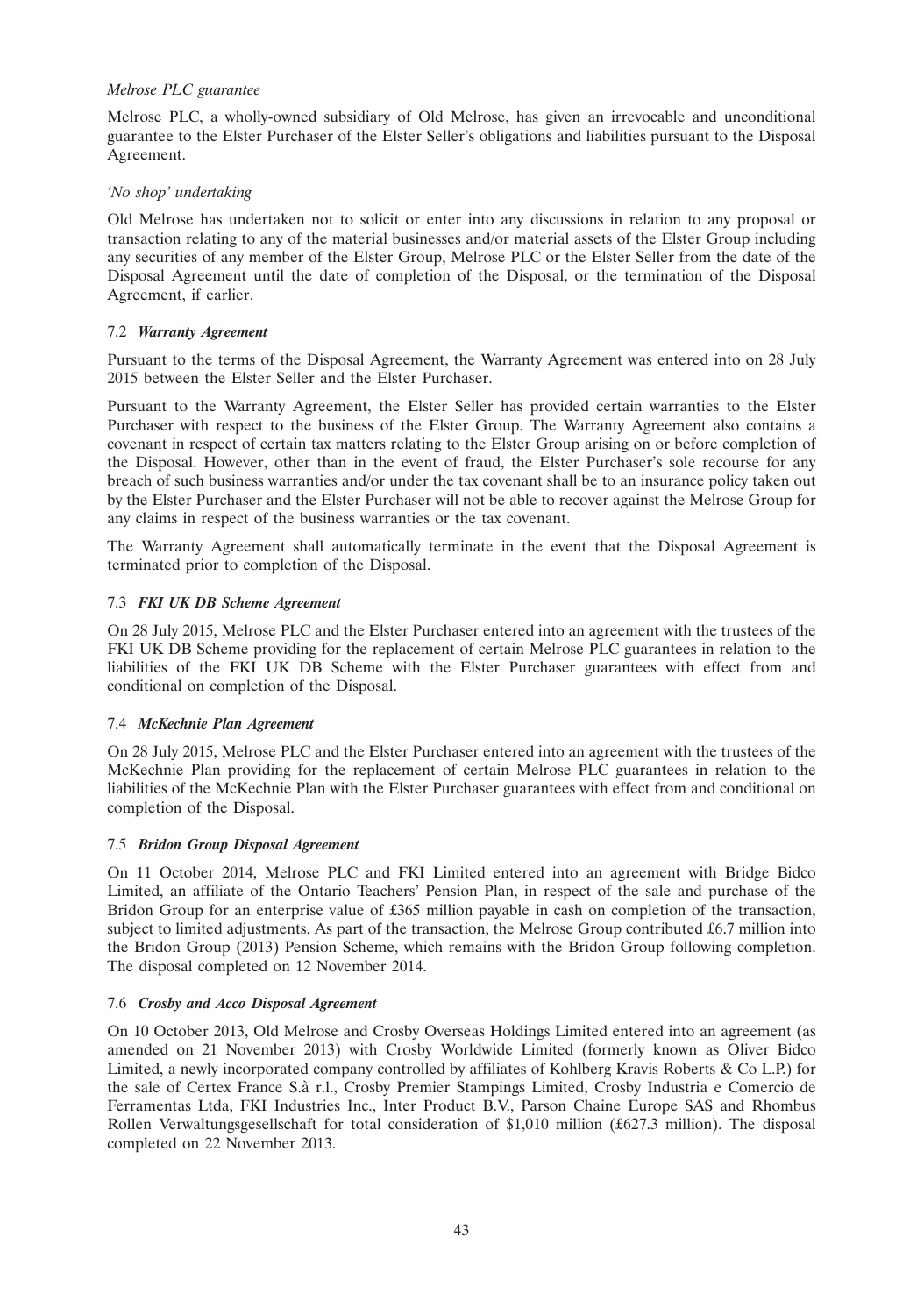# 7.7 *Facilities Agreement*

On 29 June 2012, Melrose PLC entered into a multi-currency term and revolving credit facilities agreement, as amended and/or amended and restated from time to time including by way of an amendment and restatement agreement dated 11 July 2014, pursuant to which a £180 million multicurrency term facility, a USD 500 million revolving credit facility, a £690 million multi-currency revolving credit facility, a EUR 300 million revolving credit facility and a £70 million multi-currency revolving credit facility were provided to the Melrose Group by a group of lenders. Further information about the Facilities Agreement can be found in paragraph 2 of Part IV (*Capital Resources*) of the Prospectus.

By an amendment and restatement agreement dated 30 September 2015 between, among others, Melrose PLC and Lloyds Bank PLC, as agent, the multi-currency term and revolving credit facilities agreement will, subject to satisfaction of customary conditions precedent, be amended so that shortly after completion of the Disposal, each of the facilities will be prepaid and cancelled, except for £200 million of the multi-currency revolving credit facility. Such revolving credit facility will remain on substantially the same terms as previously save for a reduction in various baskets to reflect the smaller size of the remaining group.

# **8. Related Party Transactions**

Save as disclosed below and in the financial information set out in the related party transactions in notes 28 to each of the 2014 Account Report and Accounts, the 2013 Annual Reports and Accounts, the 2012 Annual Reports and Accounts and the 2015 Half Year Results which are incorporated by reference into this Circular, neither Old Melrose nor the Melrose Group entered into any related party transactions (which for these purposes are those set out in the standards adopted according to the Regulation (EC) No 1606/2002) during the period covered by the historical financial information and up to the date of this Circular.

Old Melrose has entered into agreements with each of the Old Melrose 2012 Incentive Optionholders, whereby each Old Melrose 2012 Incentive Optionholder has undertaken not to exercise their options between the Latest Practicable Date and the Effective Date (inclusive) or, if the Scheme lapses, 31 December 2015.

# **9. Deferred A Share Issue to New Melrose**

As at the Latest Practicable Date, New Melrose did not own or control any Old Melrose Ordinary Shares. It is intended that, in the period after the Old Melrose General Meeting and before the Court Hearing, the Board of Old Melrose will exercise its authority under the general authorities of the Directors of Old Melrose existing at the time of such allotment and under the Old Melrose Articles to issue to New Melrose one share in the capital of Old Melrose as a non-voting deferred A share with a nominal value of £1 (the ''**Deferred A Share**'').

The Deferred A Share will confer no rights on the holder to vote at any general meetings of Old Melrose, no right to receive any share in the profits of Old Melrose and the right to receive on a return of assets in a winding-up only up to the nominal amount of the Deferred A Share after payment of £1,000,000 per ordinary share but no other right to participate in any amount paid or distributed by Old Melrose whatsoever. As the Deferred A Share will have no voting rights or dividend rights and very limited rights on any return of assets in a winding-up, it will be of effectively no economic value. The Deferred A Share will be a separate class of shares from the Old Melrose Ordinary Shares and will be eligible to receive bonus shares issued by Old Melrose, including the Capitalisation Shares. The Deferred A Share will not be subject to the Scheme.

It is intended that the Deferred A Share will be subscribed for by New Melrose for a subscription price of £1 payable in cash. By acquiring the Deferred A Share, New Melrose will be a shareholder of Old Melrose on the Effective Date and accordingly, there will be no requirement under section 593 of the Companies Act for an independent valuation of the Capitalisation Shares to be allotted to New Melrose pursuant to the Scheme. The Deferred A Share will be allotted under the general authorities of the Directors of Old Melrose existing at the time of such allotment and the Old Melrose Articles.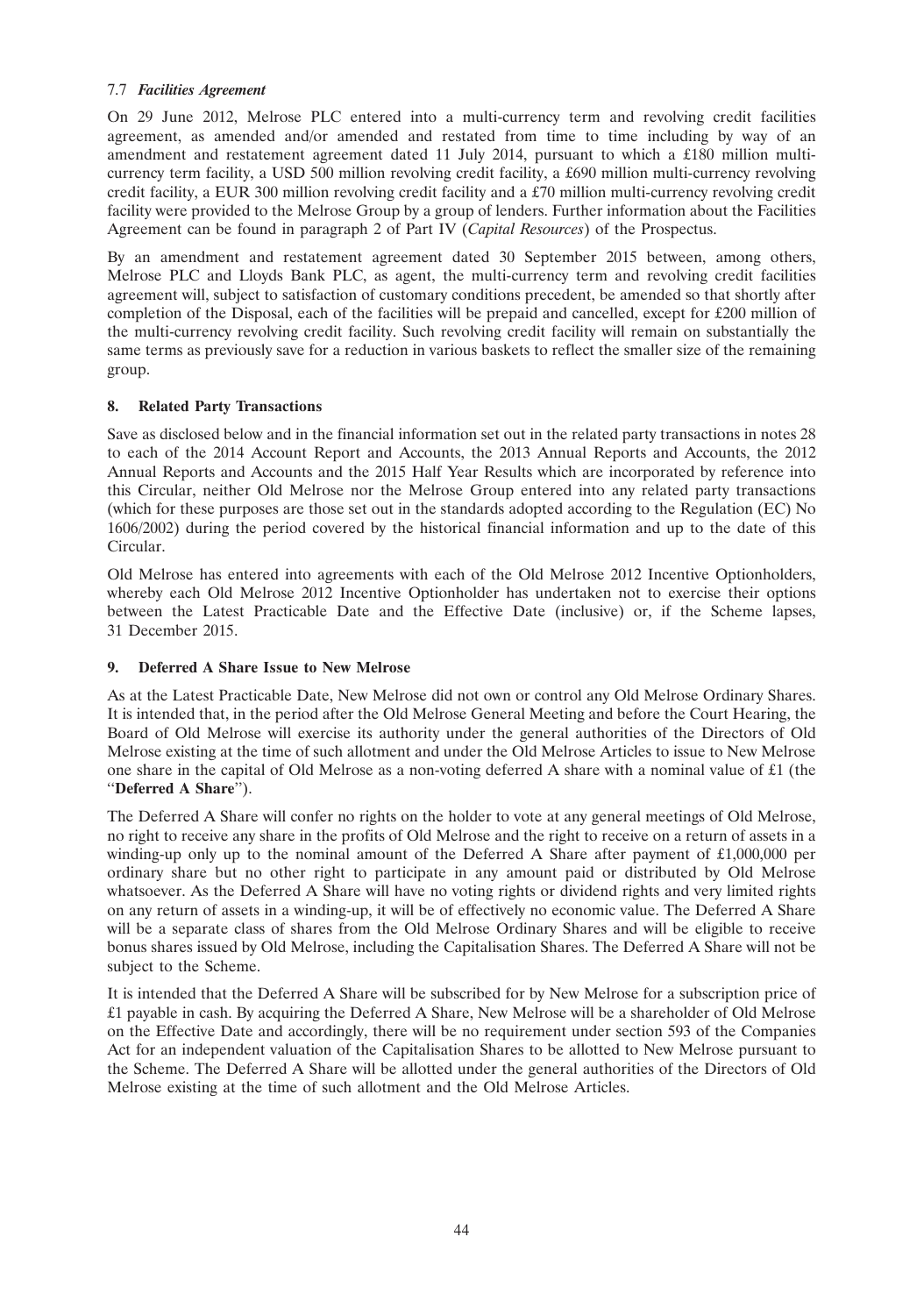# **10. Current Trading, Trends and Prospects**

On 28 July 2015, Old Melrose published its unaudited results for the six month period to 30 June 2015. The following text has been extracted from that statement:

''Elster has performed strongly. Headline operating profit is up 22%, at constant currency, at the half year and headline operating margins have increased in all three of its businesses to a combined 20.1% on sales. Revenue growth of 14%, at constant currency, has been achieved, driven by strong performances in Gas and Electricity. With order intake growth at 18%, Elster's prospects remain exciting.

Brush has experienced challenging markets in the first half of 2015. However, with actions being taken to reduce cost and enhance efficiency and with a better order phasing, a much improved performance is expected going forward.''

''Current trading conditions remain challenging for Brush, but with action being taken in the business, coupled with a better order phasing, a much improved second half of 2015 is anticipated. Brush is a high quality business and your Board believes that its medium to long term prospects continue to look attractive.

Your Board is optimistic about the future and believes that Melrose is very well positioned to continue to create superior value for shareholders.''

There has been no change to the Board's expectations since the publication of the interim results on 28 July 2015.

# **11. Working Capital**

Old Melrose is of the opinion that, taking into account the bank facilities available to it and on the basis of a maximum Proposed Return of Capital of £2.5 billion, the Melrose Group has sufficient working capital for its present requirements, that is, for at least the 12 months following the date of publication of this Circular.

# **12. Significant Change**

Save for the signing of the Disposal Agreement (as described above), there has been no significant change in the financial or trading position of the Melrose Group since 30 June 2015, being the date to which the last unaudited interim results of the Melrose Group were prepared.

# **13. General**

# 13.1 *Consent*

Rothschild has given and has not withdrawn its written consent to the inclusion in this Circular of the references to its name in the form and context in which they are included.

Investec has given and has not withdrawn its written consent to the inclusion in this Circular of the references to its name in the form and context in which they are included.

#### 13.2 *Costs and Expenses*

All costs and expenses relating to the issue of this Circular and the Prospectus and the negotiation, preparation and implementation of the Proposals will be borne by the Melrose Group.

# 13.3 *Shares held in treasury*

As at the date of this Circular, Old Melrose holds no shares in treasury.

#### **14. Documents Available for Inspection**

Copies of the following documents may be inspected at (i) the registered office of Old Melrose and New Melrose (being 11th Floor, Colmore Plaza, 20 Colmore Circus Queensway, Birmingham, West Midlands, B4 6AT) and (ii) the offices of Simpson Thacher & Bartlett LLP (being CityPoint, One Ropemaker Street, London, EC2Y 9HU) during usual business hours on any weekday (Saturdays, Sundays and public holidays excepted) from the date of this Circular up to and including the date of the Old Melrose General Meeting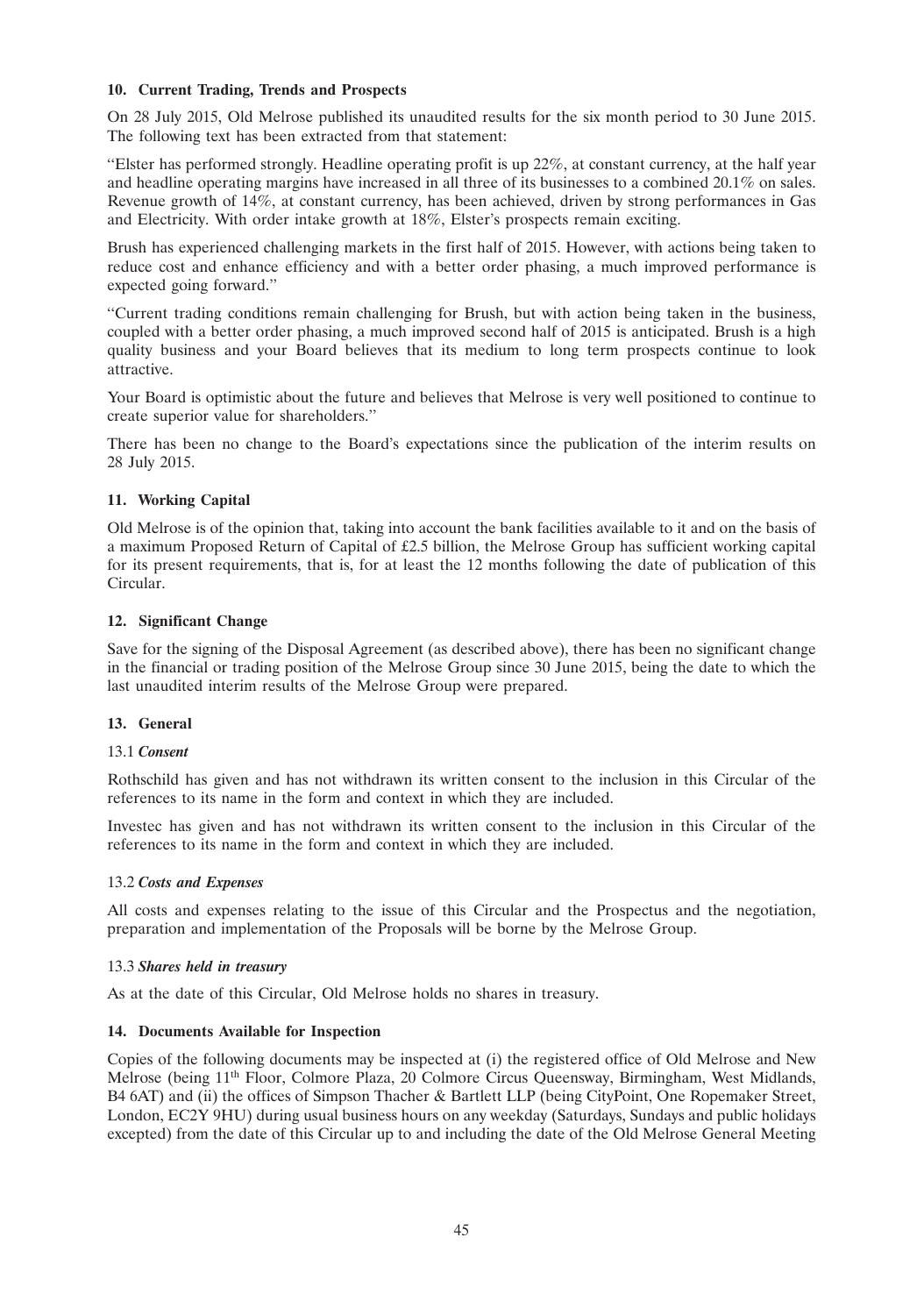and will also be available for inspection for at least 15 minutes before and during the Old Melrose General Meeting:

- (a) the Old Melrose Articles;
- (b) the New Melrose Articles;
- (c) the 2014 Annual Report and Accounts, the 2013 Annual Report and Accounts and the 2012 Annual Report and Accounts;
- (d) the 2015 Half Year Results;
- (e) the Old Melrose Prospectus;
- (f) the report on the unaudited pro forma financial information of the Melrose Group from Deloitte LLP as set out in Part V (*Unaudited pro forma information on the Melrose Group*) of this Circular;
- (g) the consent letters referred to in paragraph 12.1 above;
- (h) the Prospectus; and
- (i) this Circular and the Forms of Proxy.

#### **15. Information Incorporated by Reference**

The information set out in the following table has been incorporated by reference into this Circular by reference:

| Documents containing information<br>incorporated by reference | Section of this Circular which refers to<br>the document containing information<br>incorporated by reference | Where the information can be accessed<br>by Shareholders                                  |  |
|---------------------------------------------------------------|--------------------------------------------------------------------------------------------------------------|-------------------------------------------------------------------------------------------|--|
| 2012 Annual Report and Accounts                               | Part VIII (Additional Information),<br>Section 8                                                             | http://www.melroseplc.net/investors/<br>reports/                                          |  |
| 2013 Annual Report and Accounts                               | Part VIII (Additional Information),<br>Section 8                                                             | http://www.melroseplc.net/investors/<br>reports/                                          |  |
| 2014 Annual Report and Accounts                               | Part VIII (Additional Information),<br>Section 8                                                             | http://www.melroseplc.net/investors/<br>reports/                                          |  |
| 2015 Half Year Results                                        | Part VIII (Additional Information),<br>Section 8                                                             | http://www.melroseplc.net/investors/<br>reports/                                          |  |
| Old Melrose Elster Circular                                   | Part V (Unaudited Pro Forma<br>Information on the Melrose Group)                                             | http://www.melroseplc.net/investors/<br>shareholder-information/shareholder-<br>meetings/ |  |
| Old Melrose Prospectus                                        | Part VIII (Additional Information),<br>Section 4                                                             | In accordance with paragraph 14 of this<br>Part VIII (Additional Information)             |  |

A copy of each of the documents listed above is available for inspection in accordance with terms of paragraph 14 of this Part VIII (*Additional Information*).

Dated: 6 October 2015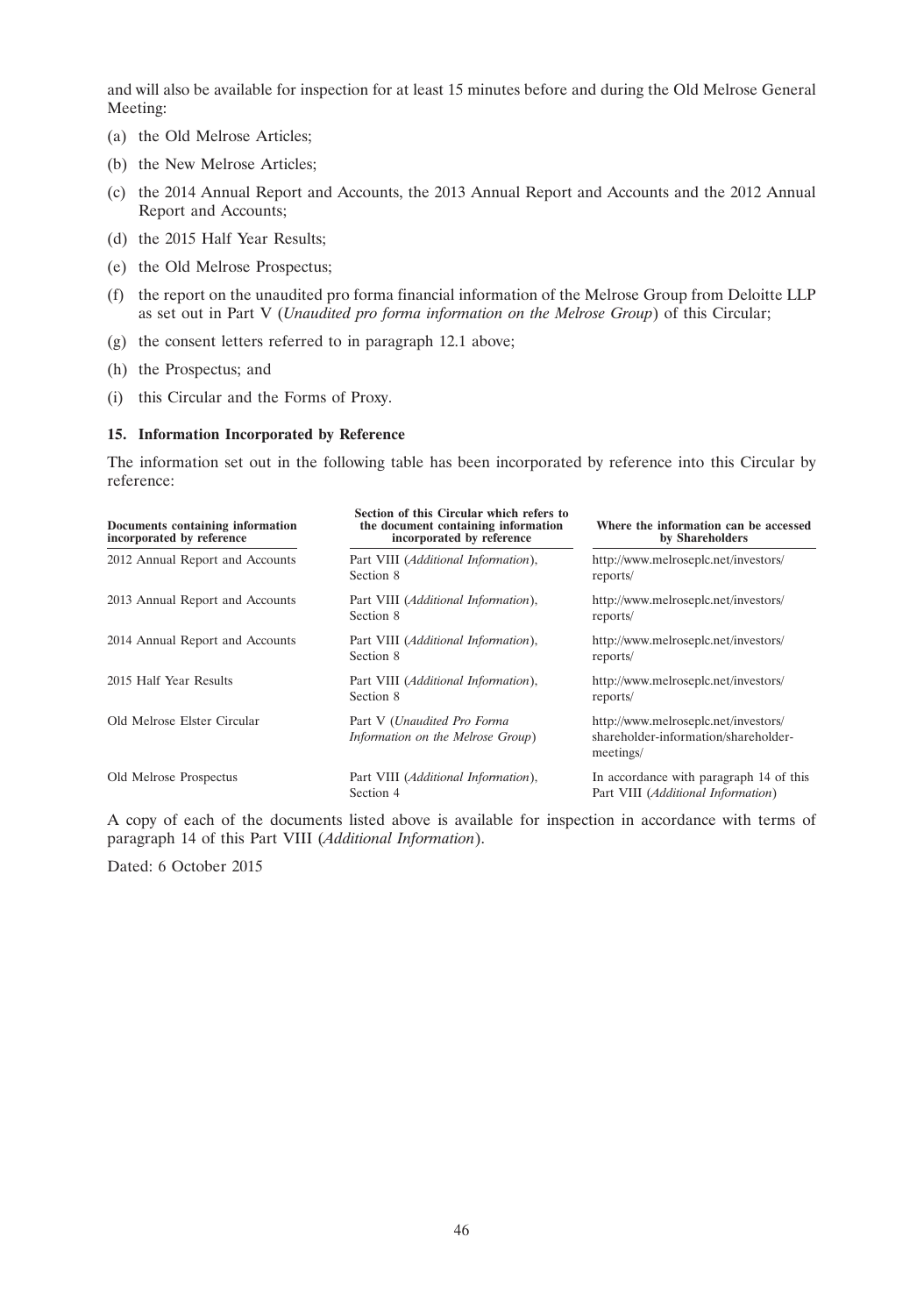# **PART IX DEFINITIONS**

In this Circular, the following expressions have the following meanings, unless the context requires otherwise:

| 2012 Annual Report and Accounts      | the annual report and accounts prepared by the Melrose Group<br>for the financial year ended 31 December 2012 and published by<br>Old Melrose on 6 March 2013                                                                                        |
|--------------------------------------|------------------------------------------------------------------------------------------------------------------------------------------------------------------------------------------------------------------------------------------------------|
| 2013 Annual Report and Accounts      | the annual report and accounts prepared by the Melrose Group<br>for the financial year ended 31 December 2013 and published by<br>Old Melrose on 5 March 2014                                                                                        |
| 2014 Annual Report and Accounts      | the annual report and accounts prepared by the Melrose Group<br>for the financial year ended 31 December 2014 and published by<br>Old Melrose on 4 March 2015                                                                                        |
| 2015 Half Year Results               | the half year results prepared by the Melrose Group for the six<br>month period ended 30 June 2015 and published by Old Melrose<br>on 28 July 2015                                                                                                   |
|                                      | the annual general meeting of Old Melrose or New Melrose as<br>applicable to be held in 2016                                                                                                                                                         |
|                                      | admission of the New Melrose Ordinary Shares to listing on the<br>premium segment of the Official List and to trading on the main<br>market of the London Stock Exchange becoming effective                                                          |
|                                      | has the meaning given to such term at paragraph 5 (Proposed<br>Return of Capital) of Part I (Letter from the Chairman of Old<br>Melrose) of this Circular                                                                                            |
| Blue Form of Proxy                   | the blue form of proxy for use at the Court Meeting as provided<br>to Shareholders with this Circular                                                                                                                                                |
| $Board(s)$                           | the board of Directors of Old Melrose and/or the board of<br>Directors of New Melrose (as the context shall indicate)                                                                                                                                |
| Bridon or Bridon Group               | the Bridon business which comprised, as at 12 November 2014,<br>Bridon Limited, together with each of its direct and indirect<br>subsidiaries and subsidiary undertakings                                                                            |
| Business Day                         | a day (other than a Saturday or Sunday or public holiday) on<br>which banks are open for business in London, other than solely<br>for trading and settlement in Euro                                                                                 |
| Capitalisation Shares                | the ordinary shares of $\frac{7}{55}$ pence nominal value each in the<br>capital of Old Melrose to be allotted and issued to New Melrose<br>following the cancellation of the Old Melrose Ordinary Shares<br>pursuant to the operation of the Scheme |
| certificated or in certificated form | in relation to a share or other security, a share or other security<br>title to which is recorded in the relevant register of the share or<br>other security as being held in certificated form (that is, not in<br>CREST)                           |
|                                      | this circular (of which the Scheme forms a part) dated 6 October<br>2015                                                                                                                                                                             |
| Companies Act                        | the Companies Act 2006, as amended and for the time being in<br>force                                                                                                                                                                                |
|                                      | the High Court of Justice of England and Wales                                                                                                                                                                                                       |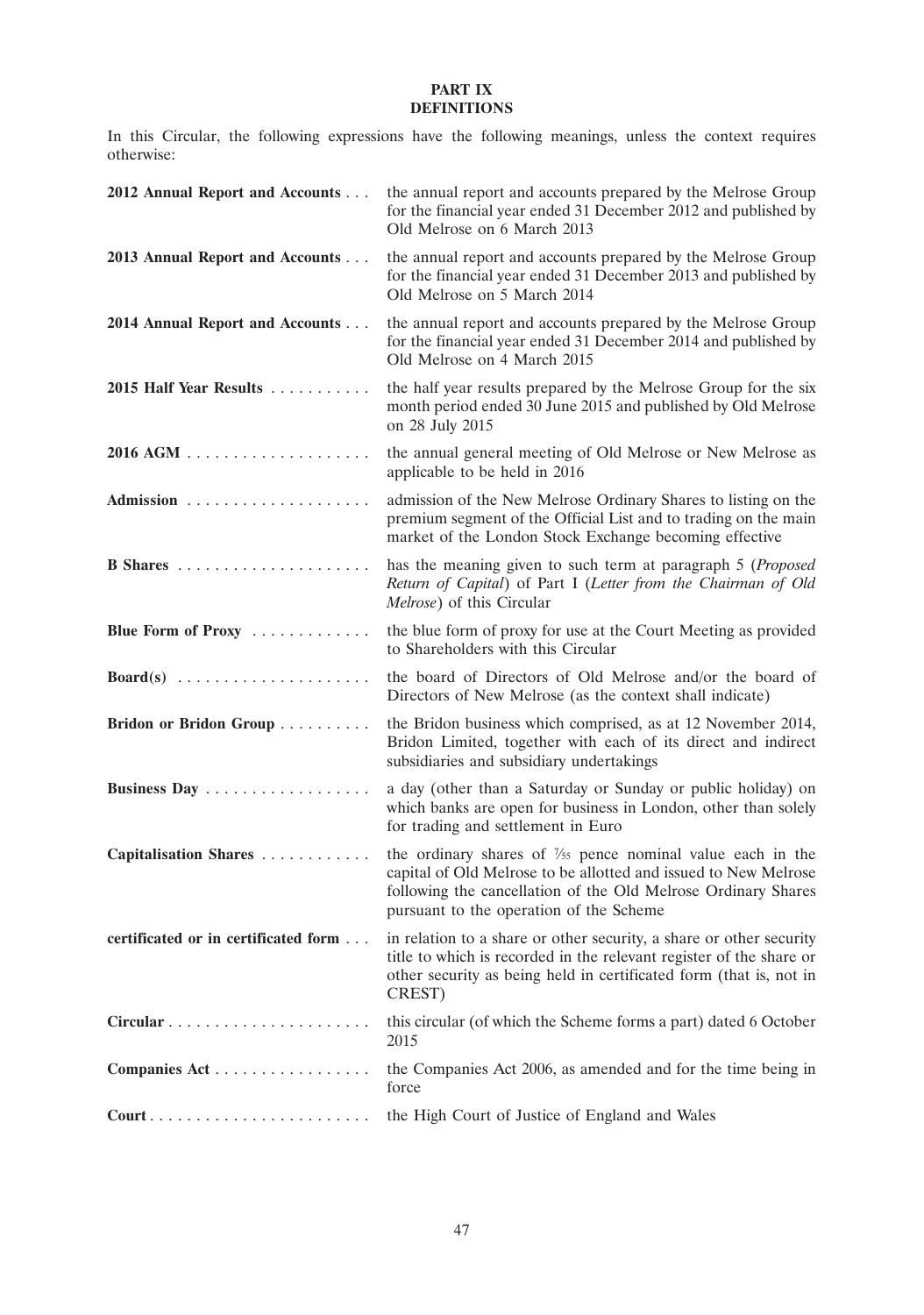| Court Hearing                                                  | the hearing of the claim form to sanction the Scheme and<br>confirm the reduction of capital of Old Melrose involved in the<br>Scheme                                                                                                                                                                                                                                                                                                |
|----------------------------------------------------------------|--------------------------------------------------------------------------------------------------------------------------------------------------------------------------------------------------------------------------------------------------------------------------------------------------------------------------------------------------------------------------------------------------------------------------------------|
| Court Meeting                                                  | the meeting, notice of which is set out in Part X (Notice of Court<br>Meeting) of this Circular, of the holders of Old Melrose Ordinary<br>Shares convened for 10:00 a.m. on 29 October 2015 at the<br>offices of Investec at 2 Gresham Street, London EC2V 7QP by<br>order of the Court pursuant to section 896 of the Companies Act<br>to consider and, if thought fit, approve the Scheme, and any<br>adjournment of that meeting |
|                                                                | the electronic transfer and settlement system for the paperless<br>settlement of trades in listed securities operated by Euroclear                                                                                                                                                                                                                                                                                                   |
| CREST Manual                                                   | the manual, as amended from time to time, produced by<br>Euroclear describing the CREST system and supplied by<br>Euroclear to users and participants thereof                                                                                                                                                                                                                                                                        |
| <b>CREST Regulations </b>                                      | the Uncertificated Securities Regulations 2001 (SI 2001<br>No. $01/378$ ), as amended                                                                                                                                                                                                                                                                                                                                                |
| Deferred A Share                                               | the deferred share intended to be issued by Old Melrose to New<br>Melrose in the period after the Old Melrose General Meeting<br>and before the Court Hearing (being a separate class from the<br>Old Melrose Ordinary Shares and, therefore, not forming part<br>of the shares in the capital of Old Melrose that are subject to the<br>effects of the Scheme)                                                                      |
| $\text{Director}(s) \ldots \ldots \ldots \ldots \ldots \ldots$ | the directors of Old Melrose, or the directors of New Melrose,<br>as the context may require                                                                                                                                                                                                                                                                                                                                         |
| <b>Disclosure and Transparency Rules</b>                       | the disclosure and transparency rules produced by the FCA<br>pursuant to FSMA (as set out in the FCA Handbook), as<br>amended                                                                                                                                                                                                                                                                                                        |
| Disposal                                                       | the proposed disposal of the Elster Group by Sageford UK<br>Limited pursuant to the terms of the Disposal Agreement                                                                                                                                                                                                                                                                                                                  |
| Disposal Agreement                                             | the sale and purchase agreement dated 28 July 2015 between<br>Old Melrose, Melrose PLC, Sageford UK Limited and<br>Honeywell International Inc.                                                                                                                                                                                                                                                                                      |
| Effective Date                                                 | the date on which the Scheme becomes effective in accordance<br>with its terms, expected to be 19 November 2015                                                                                                                                                                                                                                                                                                                      |
| Elster Group                                                   | Teaford GmbH, its subsidiaries and subsidiary undertakings,<br>including, in the context of the Disposal, the McKechnie Plan<br>and the FKI UK DB Scheme                                                                                                                                                                                                                                                                             |
| Elster Purchaser                                               | Honeywell International Inc., in its capacity as purchaser<br>pursuant to the Disposal Agreement                                                                                                                                                                                                                                                                                                                                     |
|                                                                | Sageford UK Limited, in its capacity as seller pursuant to the<br>Disposal Agreement                                                                                                                                                                                                                                                                                                                                                 |
|                                                                | the member states of the European Union                                                                                                                                                                                                                                                                                                                                                                                              |
| Euroclear                                                      | Euroclear UK & Ireland Limited, the operator of CREST                                                                                                                                                                                                                                                                                                                                                                                |
| Executive Director(s)                                          | the executive directors of Old Melrose or New Melrose as the<br>context shall indicate                                                                                                                                                                                                                                                                                                                                               |
| $FCA$                                                          | the United Kingdom Financial Conduct Authority                                                                                                                                                                                                                                                                                                                                                                                       |
| FKI UK DB Scheme                                               | the occupational pension scheme known as the FKI Group<br>Pension Scheme established by a definitive deed dated<br>29 September 1989                                                                                                                                                                                                                                                                                                 |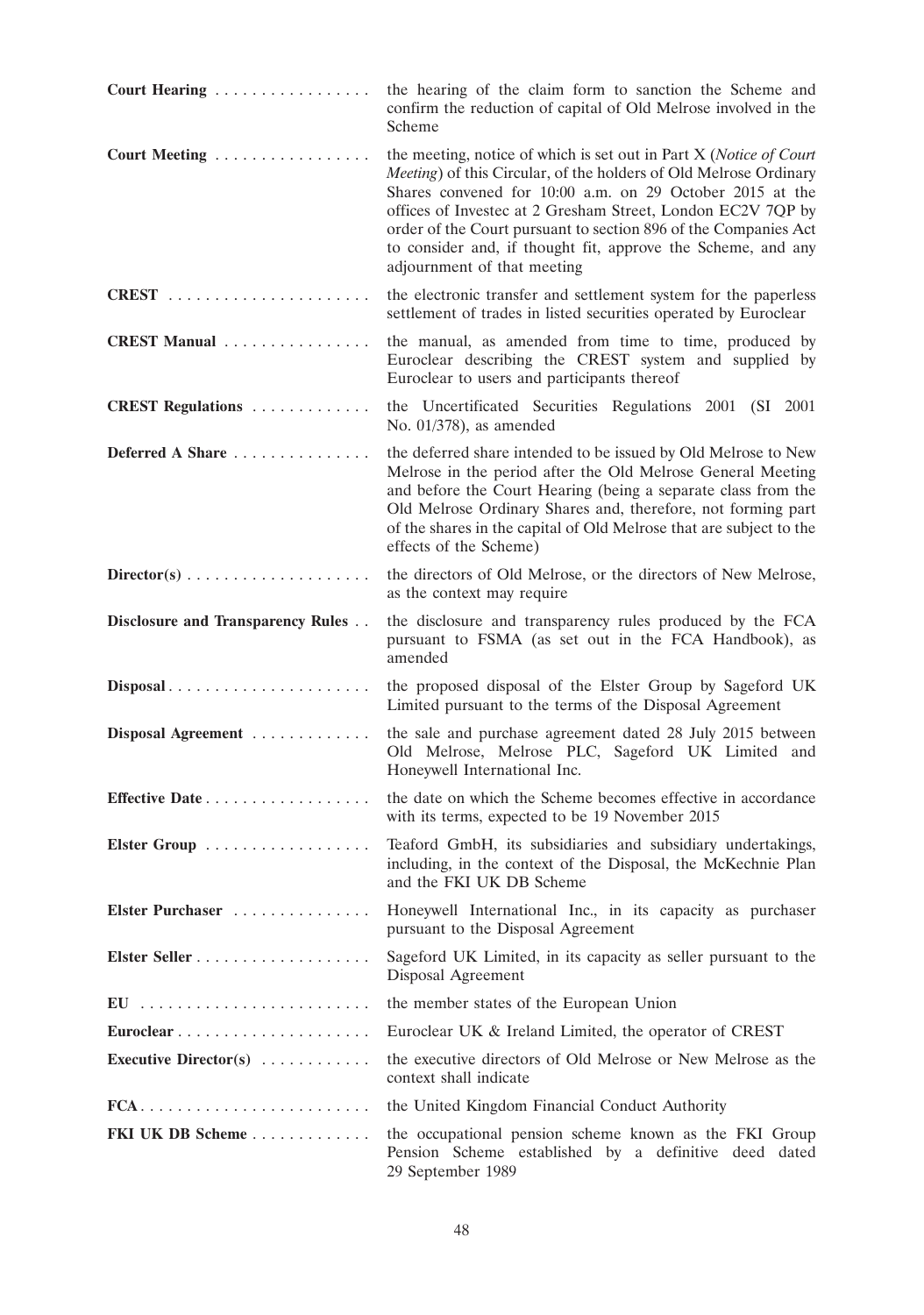| Form(s) of Proxy $\dots \dots \dots \dots$        | the Blue Form of Proxy and the White Form of Proxy                                                                                                                                                                                                                                                                                                                                                                                                                                                                                                                                                                                                                                    |
|---------------------------------------------------|---------------------------------------------------------------------------------------------------------------------------------------------------------------------------------------------------------------------------------------------------------------------------------------------------------------------------------------------------------------------------------------------------------------------------------------------------------------------------------------------------------------------------------------------------------------------------------------------------------------------------------------------------------------------------------------|
|                                                   | the Financial Services and Markets Act 2000, as amended from<br>time to time                                                                                                                                                                                                                                                                                                                                                                                                                                                                                                                                                                                                          |
| HMRC                                              | HM Revenue & Customs, the UK tax authority                                                                                                                                                                                                                                                                                                                                                                                                                                                                                                                                                                                                                                            |
|                                                   | International Financial Reporting Standards, as issued by the<br>International Accounting Standards Board and endorsed by the<br>EU                                                                                                                                                                                                                                                                                                                                                                                                                                                                                                                                                   |
| Initial Reduction of Capital                      | the proposed reduction of capital of New Melrose under Part 17<br>Chapter 10 of the Companies Act as described in paragraph 2 of<br>Part I (Letter from the Chairman of Old Melrose) of this Circular                                                                                                                                                                                                                                                                                                                                                                                                                                                                                 |
|                                                   | Invested Investment Banking, a division of Invested Bank plc,<br>broker to Old Melrose and New Melrose                                                                                                                                                                                                                                                                                                                                                                                                                                                                                                                                                                                |
| Latest Practicable Date                           | 1 October 2015 (being the latest practicable date prior to<br>publication of this Circular)                                                                                                                                                                                                                                                                                                                                                                                                                                                                                                                                                                                           |
| Listing Rules                                     | the listing rules produced by the FCA pursuant to FSMA (as set<br>out in the FCA Handbook), as amended                                                                                                                                                                                                                                                                                                                                                                                                                                                                                                                                                                                |
| London Stock Exchange                             | London Stock Exchange plc or its successor                                                                                                                                                                                                                                                                                                                                                                                                                                                                                                                                                                                                                                            |
| McKechnie Plan                                    | the occupational pension scheme known as the McKechnie<br>Pension Plan established by a deed dated 10 April 1963                                                                                                                                                                                                                                                                                                                                                                                                                                                                                                                                                                      |
| Melrose Group or Melrose                          | (i) before the Effective Date, Old Melrose, its subsidiaries and<br>subsidiary undertakings from time to time including the Elster<br>Group (which for the avoidance of doubt, does not include New<br>Melrose); (ii) from the Effective Date, New Melrose, its<br>subsidiaries and subsidiary undertakings including the Elster<br>Group (which will include Old Melrose, its subsidiaries and<br>subsidiary undertakings) and (iii) from the date of completion of<br>the Disposal, New Melrose, its subsidiaries and subsidiary<br>undertakings (which will include Old Melrose, its subsidiaries<br>and subsidiary undertakings, but shall no longer include the<br>Elster Group) |
| National Storage Mechanism                        | the document publication facility made available by the FCA at<br>www.Morningstar.co.uk/uk/nsm                                                                                                                                                                                                                                                                                                                                                                                                                                                                                                                                                                                        |
| New Melrose $\dots\dots\dots\dots\dots\dots\dots$ | New Melrose Industries PLC, a public limited company<br>incorporated in England and Wales with registered number<br>9800044, to be renamed Melrose Industries PLC shortly after<br>the Scheme becomes effective                                                                                                                                                                                                                                                                                                                                                                                                                                                                       |
| New Melrose 2012 Incentive Options.               | options over the New Melrose 2012 Incentive Shares                                                                                                                                                                                                                                                                                                                                                                                                                                                                                                                                                                                                                                    |
|                                                   |                                                                                                                                                                                                                                                                                                                                                                                                                                                                                                                                                                                                                                                                                       |
| New Melrose 2012 Incentive Shares                 | the 2012 incentive shares of £1 each of New Melrose having the<br>rights and restrictions attaching to them as more specifically set<br>out in paragraph 4 of Part IX (Additional Information) of the<br>Prospectus                                                                                                                                                                                                                                                                                                                                                                                                                                                                   |
| New Melrose Articles                              | the articles of association of New Melrose, as amended from<br>time to time                                                                                                                                                                                                                                                                                                                                                                                                                                                                                                                                                                                                           |
| <b>New Melrose Ordinary Shareholders.</b>         | holders of New Melrose Ordinary Shares                                                                                                                                                                                                                                                                                                                                                                                                                                                                                                                                                                                                                                                |
| New Melrose Ordinary Shares                       | the ordinary shares in the capital of New Melrose to be allotted<br>and issued pursuant to the Scheme, including any ordinary<br>arising from the Share Capital Consolidation<br>shares<br>(ISIN: GB00BYRJP462)                                                                                                                                                                                                                                                                                                                                                                                                                                                                       |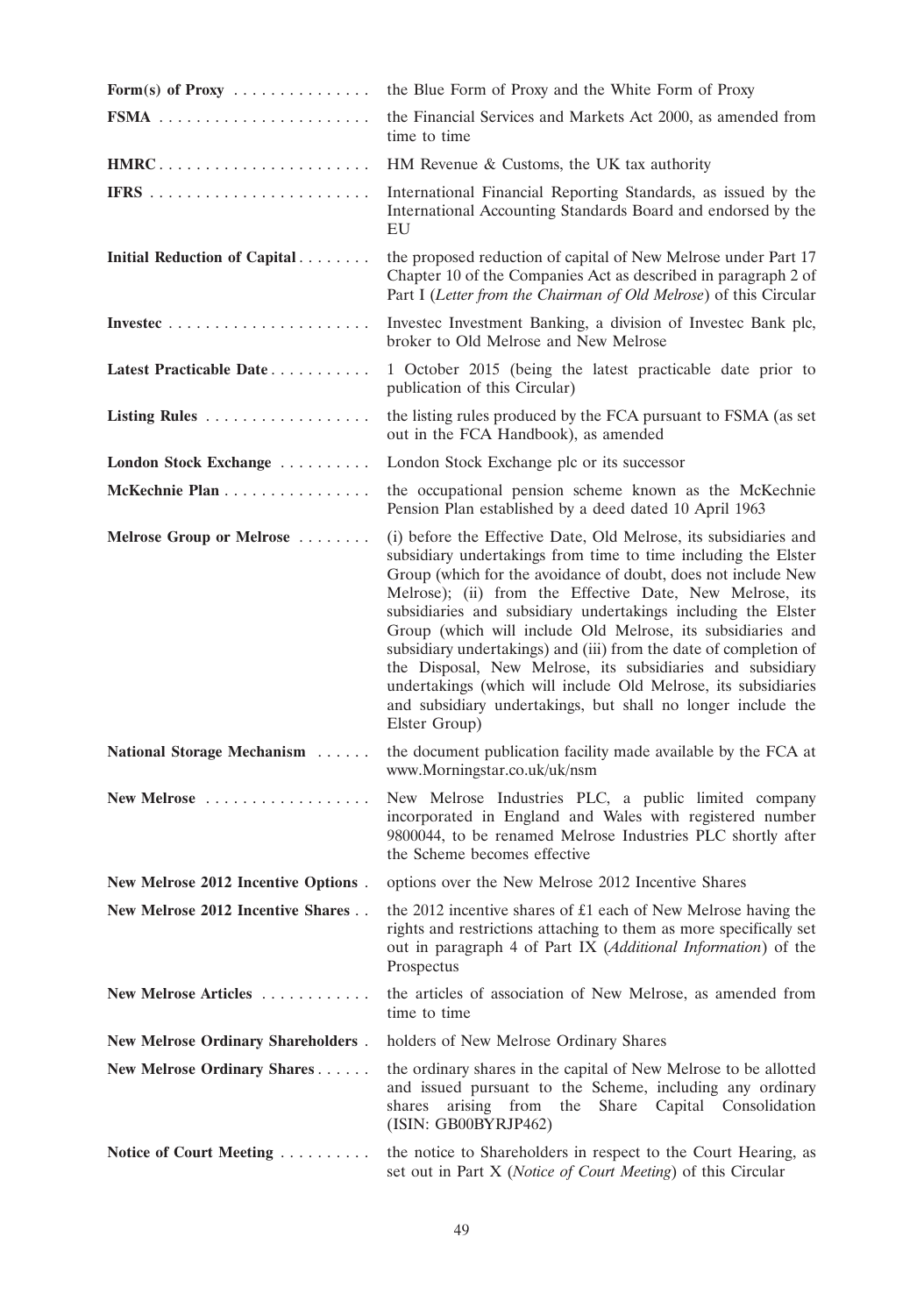| <b>Notice of Old Melrose General</b>        |                                                                                                                                                                                                                                                                                                                          |
|---------------------------------------------|--------------------------------------------------------------------------------------------------------------------------------------------------------------------------------------------------------------------------------------------------------------------------------------------------------------------------|
|                                             | the notice to Shareholders in respect to the Old Melrose<br>General Meeting, as set out in Part XI (Notice of Old Melrose<br>General Meeting) of this Circular                                                                                                                                                           |
|                                             | the US Department of the Treasury's Office of Foreign Assets<br>Control                                                                                                                                                                                                                                                  |
|                                             | the official list maintained by the UKLA for the purposes of<br>Part V of FSMA                                                                                                                                                                                                                                           |
|                                             | Melrose Industries PLC, a public limited company incorporated<br>in England and Wales with registered number 8243706, to be<br>renamed shortly after the Scheme becomes effective                                                                                                                                        |
| Old Melrose 2012 Incentive<br>Optionholders | holders of Old Melrose 2012 Incentive Options                                                                                                                                                                                                                                                                            |
| Old Melrose 2012 Incentive Options .        | has the meaning given to such term at paragraph 4.2 of Part VIII                                                                                                                                                                                                                                                         |
|                                             | (Additional Information) of this Circular                                                                                                                                                                                                                                                                                |
| Old Melrose 2012 Incentive Scheme.          | has the meaning given to such term at paragraph 4.2 of Part VIII<br>(Additional Information) of this Circular                                                                                                                                                                                                            |
| Old Melrose 2012 Incentive Shares           | has the meaning given to such term at paragraph 4.1 of Part VIII<br>(Additional Information) of this Circular                                                                                                                                                                                                            |
| Old Melrose Articles                        | the articles of association of Old Melrose as adopted or<br>amended from time to time                                                                                                                                                                                                                                    |
| Old Melrose Elster Circular                 | the circular sent to Old Melrose Ordinary Shareholders on<br>29 July 2015 containing details of the Disposal                                                                                                                                                                                                             |
| Old Melrose General Meeting                 | the general meeting of Old Melrose to be held at 10:15 a.m. on<br>29 October 2015 at the offices of Invested at 2 Gresham Street,<br>London EC2V 7QP to vote on the resolutions set out in the<br>Notice of Old Melrose General Meeting contained in Part XI<br>(Notice of Old Melrose General Meeting) of this Circular |
| Old Melrose Group                           | Old Melrose, its subsidiaries and subsidiary undertakings but<br>excluding the Elster Group (and which for the avoidance of<br>doubt, does not include New Melrose)                                                                                                                                                      |
| <b>Old Melrose Ordinary Shareholders.</b>   | holders of Old Melrose Ordinary Shares                                                                                                                                                                                                                                                                                   |
| Old Melrose Ordinary Shares                 | ordinary shares with a nominal value of $\frac{7}{55}$ pence each in the<br>capital of Old Melrose (ISIN: GB00BV9FYX34)                                                                                                                                                                                                  |
| Old Melrose Prospectus                      | the prospectus published by Old Melrose on 12 October 2012 in<br>relation to the listing of the ordinary share capital of Old<br>Melrose Ordinary Shares on the Official List                                                                                                                                            |
| Overseas Shareholders                       | Shareholders who are resident in, ordinarily resident in, or<br>citizens of, jurisdictions outside the United Kingdom                                                                                                                                                                                                    |
| penny, pence, p, £, GBP or pounds           |                                                                                                                                                                                                                                                                                                                          |
|                                             | the lawful currency of the United Kingdom                                                                                                                                                                                                                                                                                |
|                                             | the proposed reorganisation of the Melrose Group involving the<br>Scheme, the Initial Reduction of Capital and the Proposed<br>Return of Capital, more specifically described in Part III<br>( <i>Explanatory Statement</i> ) of this Circular                                                                           |
| Proposed Return of Capital                  | the proposed return of capital to Shareholders of New Melrose<br>under Part 17 Chapter 10 of the Companies Act as described in<br>paragraph 2 of Part I (Letter from the Chairman of Old Melrose)<br>of this Circular                                                                                                    |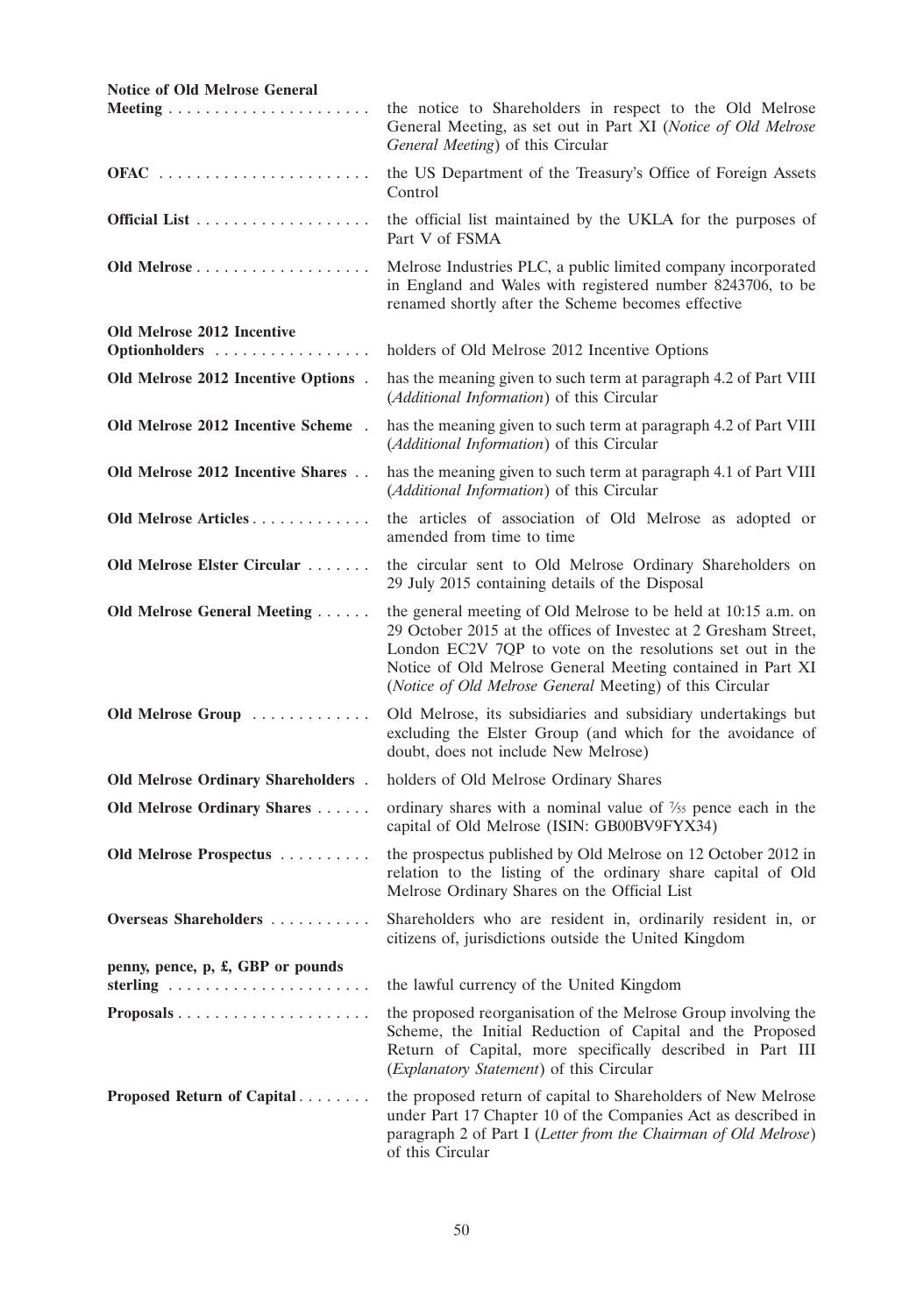|                                                                | the document published on or around the date of this Circular,<br>comprising a prospectus relating to New Melrose and the listing<br>of the New Melrose Ordinary Shares on the Official List<br>(together with any supplements or amendments thereto)                                                                                |
|----------------------------------------------------------------|--------------------------------------------------------------------------------------------------------------------------------------------------------------------------------------------------------------------------------------------------------------------------------------------------------------------------------------|
| Prospectus Directive Regulation                                | Directive 2003/71/EC (as amended from time to time, including<br>by Directive 2010/73/EC (the "PD Amending Directive") to the<br>extent implemented in the relevant EEA State) and includes any<br>relevant implementing measures in each EEA State that has<br>implemented Directive 2003/71/EC                                     |
| Prospectus Rules                                               | the prospectus rules produced by the FCA pursuant to FSMA<br>(as set out in the FCA Handbook), as amended                                                                                                                                                                                                                            |
| Receiving Agent or Equiniti                                    | Equiniti Limited or any other receiving agent/registrar<br>appointed by Old Melrose from time to time                                                                                                                                                                                                                                |
| Redeemable Preference Shares                                   | the redeemable non-voting preference shares of £1 each in the<br>capital of New Melrose which will be redeemed by New Melrose<br>shortly after the Initial Reduction of Capital                                                                                                                                                      |
|                                                                | Old Melrose's statutory register of members                                                                                                                                                                                                                                                                                          |
| Registrar of Companies                                         | the Registrar of Companies in England and Wales                                                                                                                                                                                                                                                                                      |
|                                                                | N M Rothschild & Sons Limited, sponsor and financial adviser<br>to New Melrose and financial adviser to Old Melrose                                                                                                                                                                                                                  |
|                                                                | the proposed scheme of arrangement under section 899 of the<br>Companies Act between Old Melrose, New Melrose and Old<br>Melrose Ordinary Shareholders including any modification,<br>addition or condition approved or imposed by the Court, details<br>of which are set out in Part VI (Scheme of Arrangement) of this<br>Circular |
| Scheme Document                                                | the document in relation to the implementation of the Scheme,<br>which is set out in Part VI (Scheme of Arrangement) of this<br>Circular                                                                                                                                                                                             |
| Scheme Record Date                                             | the Business Day immediately preceding the Effective Date                                                                                                                                                                                                                                                                            |
| Scheme Record Time                                             | the time and date specified as such in the Scheme Document,<br>expected to be 6:00 p.m. on the Scheme Record Date                                                                                                                                                                                                                    |
| Scheme Shareholder                                             | a holder of Scheme Shares as appearing in the Register at the<br>Scheme Record Time                                                                                                                                                                                                                                                  |
| Scheme Shares                                                  | (A) all Old Melrose Ordinary Shares in issue at the date of the<br>Circular; and                                                                                                                                                                                                                                                     |
|                                                                | (B) all (if any) additional Old Melrose Ordinary Shares in issue<br>after the date of the Circular (but prior to the Scheme<br>Voting Record Time) and remaining in issue at the Scheme<br>Record Time                                                                                                                               |
| <b>Scheme Voting Record Time </b>                              | 6:00 p.m. on 27 October 2015 or, if either the Court Meeting or<br>the Old Melrose General Meeting is adjourned, 6:00 p.m. on the<br>second day before the date of such adjourned meeting<br>(excluding any part of a day that is not a working day)                                                                                 |
|                                                                | stamp duty reserve tax                                                                                                                                                                                                                                                                                                               |
| $SEC. \ldots \ldots \ldots \ldots \ldots \ldots \ldots \ldots$ | the US Securities and Exchange Commission                                                                                                                                                                                                                                                                                            |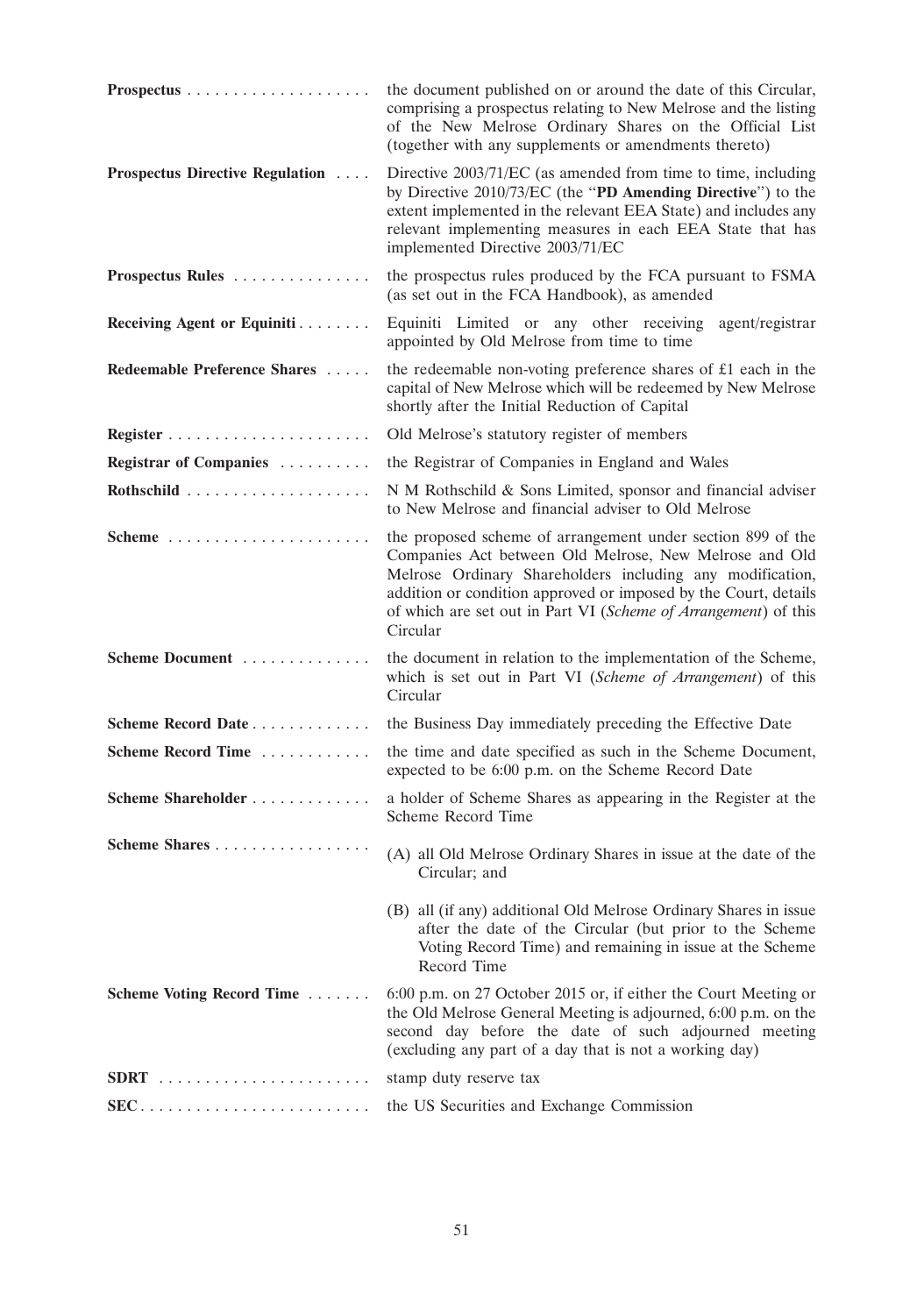| Share Capital Consolidation                 | the consolidation or sub-division and subsequent consolidation<br>of the New Melrose Ordinary Shares in such manner as is<br>determined by the Board, pursuant to the resolution 5 in the<br>Notice of Old Melrose General Meeting set out in Part XI<br>(Notice of Old Melrose General Meeting) of this Circular. |
|---------------------------------------------|--------------------------------------------------------------------------------------------------------------------------------------------------------------------------------------------------------------------------------------------------------------------------------------------------------------------|
| $Shareholder(s)$                            | registered holder(s) of Old Melrose Ordinary Shares or of New<br>Melrose Ordinary Shares, as the context may require                                                                                                                                                                                               |
| Subscriber Share                            | the ordinary share of £1 in the capital of New Melrose                                                                                                                                                                                                                                                             |
| subsidiary and subsidiary                   |                                                                                                                                                                                                                                                                                                                    |
|                                             | have the meanings given to them in sections 1159 and 1162 of<br>the Companies Act respectively                                                                                                                                                                                                                     |
| UK or United Kingdom                        | the United Kingdom of Great Britain and Northern Ireland                                                                                                                                                                                                                                                           |
|                                             | the FCA acting in its capacity as the competent authority for the<br>purposes of Part VI of FSMA and in the exercise of its functions<br>in respect of admission to the Official List                                                                                                                              |
| uncertificated or in uncertificated         |                                                                                                                                                                                                                                                                                                                    |
|                                             | a share or other security title to which is recorded in the relevant<br>register of the share or security as being held in uncertificated<br>form, in CREST, and title to which, by virtue of the CREST<br>Regulations may be transferred by means of CREST                                                        |
| US Exchange Act                             | the US Securities Exchange Act of 1934, as amended, and the<br>rules and regulations promulgated thereunder                                                                                                                                                                                                        |
| <b>US or United States or United States</b> |                                                                                                                                                                                                                                                                                                                    |
|                                             | the United States of America (including the states of the United<br>States and the District of Columbia), its possessions and<br>territories and all areas subject to its jurisdiction                                                                                                                             |
| US Securities Act                           | the US Securities Act of 1933, as amended, and the rules and<br>regulations promulgated thereunder                                                                                                                                                                                                                 |
| Warranty Agreement                          | the warranty agreement dated 28 July 2015 between the Elster<br>Seller and the Elster Purchaser                                                                                                                                                                                                                    |
| White Form of Proxy                         | the white form of proxy for use at the Old Melrose General<br>Meeting as provided to Shareholders with this Circular                                                                                                                                                                                               |

All times referred to are London times unless otherwise stated.

All references to legislation in this Circular are to the legislation of England and Wales unless the contrary is indicated. Any reference to any provision of any legislation shall include any amendment, modification, re-enactment or extension thereof.

Words importing the singular shall include the plural and vice versa, and words importing the masculine gender shall include the feminine or neutral gender.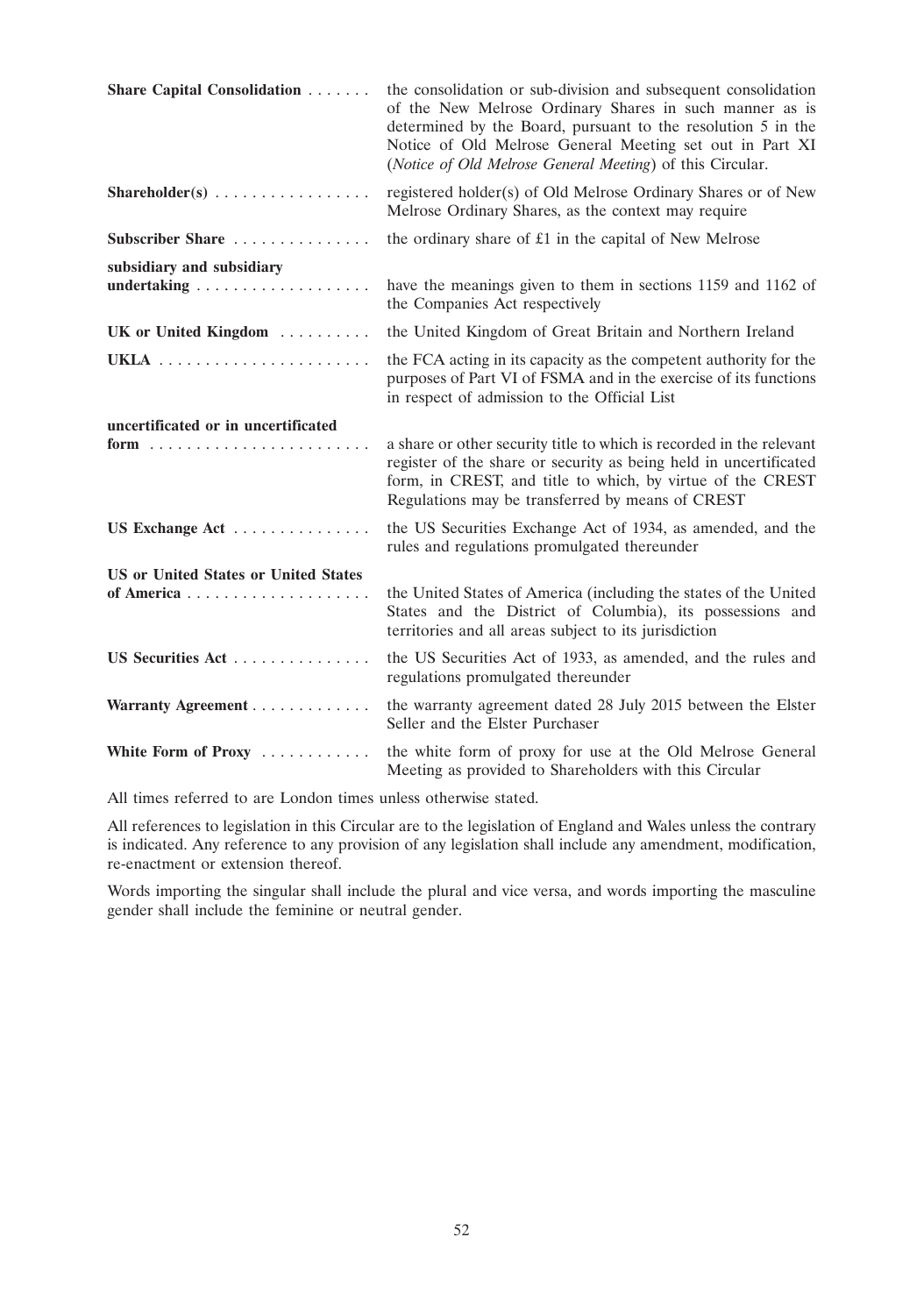#### **PART X NOTICE OF COURT MEETING**

#### **IN THE HIGH COURT OF JUSTICE 2015 CHANCERY DIVISION COMPANIES COURT**

#### **Registrar Baister**

#### **IN THE MATTER OF MELROSE PLC AND IN THE MATTER OF THE COMPANIES ACT 2006**

Notice is hereby given that by an order dated 2 October 2015 made in the above matters the Court has directed a meeting (the ''**Court Meeting**'') to be convened of the holders (the ''**Shareholders**'') of ordinary shares of 7⁄55 pence each in the capital of Melrose Industries PLC (''**Old Melrose**'') for the purpose of considering and, if thought fit, approving (with or without modification) a scheme of arrangement (the ''**Scheme**'') proposed to be made between Old Melrose, New Melrose Industries PLC and the Scheme Shareholders (as defined in the Scheme) and that such meeting will be held at the offices of Investec at 2 Gresham Street, London EC2V 7QP at 10:00 a.m. on 29 October 2015 at which place and time all Shareholders are requested to attend.

A copy of the Scheme and the explanatory statement required to be furnished pursuant to section 897 of the Companies Act 2006 are incorporated in the document of which this notice forms a part.

**Shareholders are entitled to attend and vote at the Court Meeting in person or they may appoint another person, whether a member of Old Melrose or not, as their proxy to attend and vote in their stead. A Blue Form of Proxy for use at the Court Meeting is enclosed herewith.**

**Shareholders are entitled to appoint a proxy in respect of some or all of their shares. Shareholders are also entitled to appoint more than one proxy provided each proxy is appointed to exercise the rights attached to a different share or shares held by that member. A space has been included in the Blue Form of Proxy to allow Shareholders to specify the number of shares in respect of which that proxy is appointed. Shareholders who return the Blue Form of Proxy duly executed but leave this space blank will be deemed to have appointed the proxy in respect of all their shares. To appoint more than one proxy, please photocopy the Blue Form of Proxy. Such Shareholders should also read the notes to the Notice of Old Melrose General Meeting circulated by Old Melrose on or about the date of this Notice of Court Meeting and note the principles that will be applied in relation to multiple proxies.**

**It is requested that the Blue Form of Proxy be lodged (together with any power of attorney or other authority under which it is signed or a duly certified copy of such power or authority) with Old Melrose's Receiving Agent, Equiniti Limited either by post to Aspect House, Spencer Road, Lancing, West Sussex BN99 6DA or, by hand during normal business hours only, to Corporate Actions, Aspect House, Spencer Road, Lancing, West Sussex BN99 6DA, no later than 10:00 a.m. on 27 October 2015 or, in the event that the Court Meeting is adjourned, 48 hours (excluding any part of a day that is not a working day) before the time fixed for any adjourned meeting but, if forms are not so lodged, they may be handed to Old Melrose's Receiving Agent or the chairman at the Court Meeting prior to the vote being taken. For the Blue Form of Proxy to be valid, it must be clearly signed in the relevant space provided indicating the Shareholder's instruction to vote either in favour or against the Scheme. Completion and return of the Blue Form of Proxy will not preclude a Shareholder from attending and voting in person at the Court Meeting, or any adjournment thereof.**

**A proxy may be appointed electronically by visiting www.sharevote.co.uk. Shareholders will need to enter their voting reference numbers (the three numbers quoted on the enclosed Blue Form of Proxy) and follow the online instructions. The deadline for receipt of electronic proxies is 10:00 a.m. on 27 October 2015 or, if the Court Meeting is adjourned, 48 hours (excluding any part of a day that is not a working day) before the time fixed for any adjourned meeting. Any electronic communications found to contain a virus will not be accepted.**

**If shares are held in uncertificated form, a proxy may also be appointed by completing and transmitting a CREST Proxy Instruction in accordance with the procedures set out in the CREST Manual and ensuring that it is received by Old Melrose's Receiving Agent, Equiniti Limited (under CREST participant ID RA19), by no later than 10:00 a.m. on 27 October 2015 or, if the Court Meeting is adjourned, 48 hours (excluding**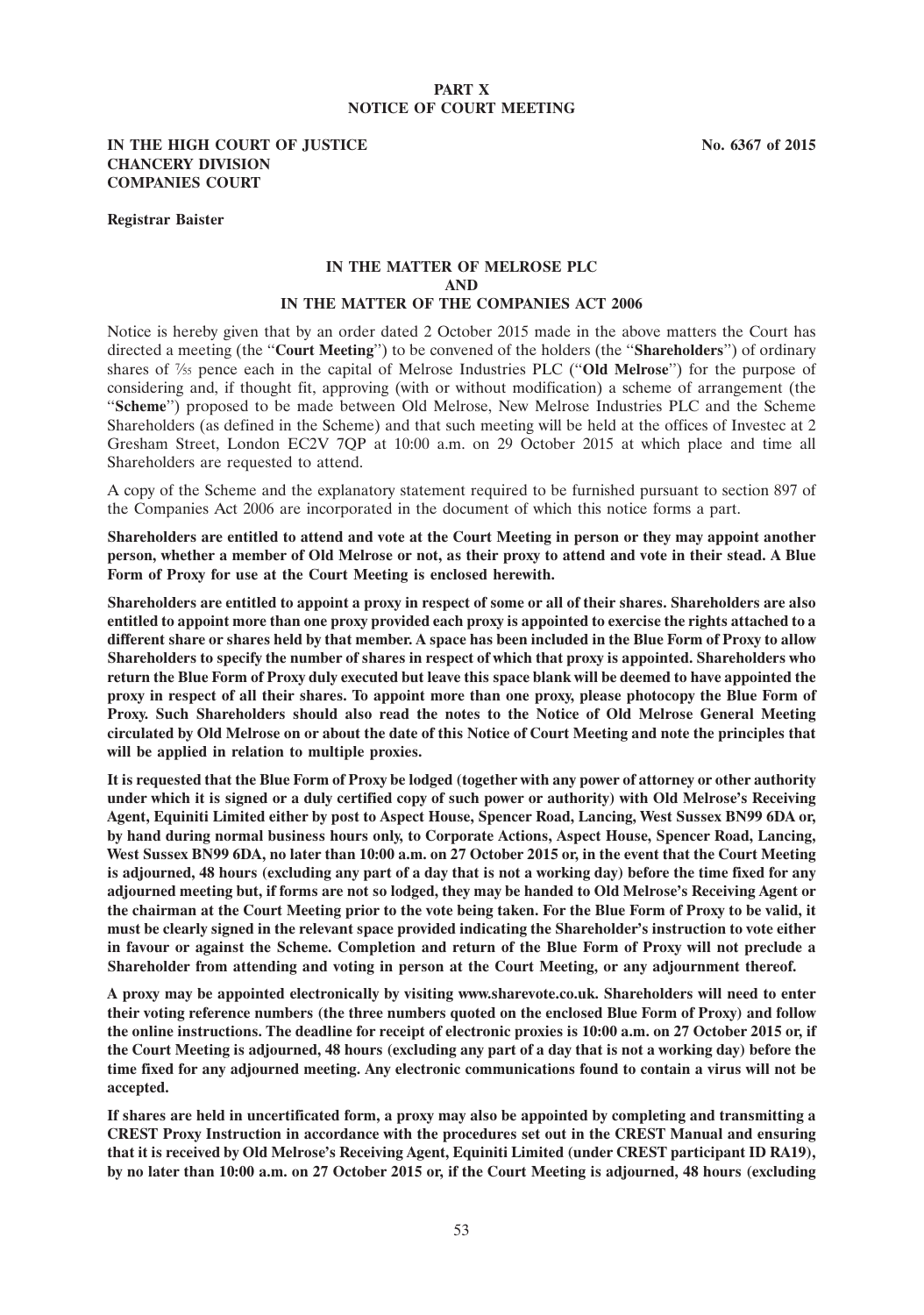#### **any part of a day that is not a working day) before the time of any adjourned meeting. For the CREST Proxy Instruction to be valid, the Shareholder's instruction to vote either in favour or against the Scheme must be clearly entered in the relevant box provided.**

Where the appointer is a corporation, for the Blue Form of Proxy to be valid, it must be executed either under its common seal or under the hand of an officer or attorney duly authorised in writing.

In the case of joint holders the vote of the senior who tenders a vote, whether in person or by proxy, will be accepted to the exclusion of the votes of the other joint holder(s) and for this purpose seniority will be determined by the order in which the names appear in the register of members of Old Melrose in respect of the joint holding.

Only those Shareholders registered in the register of members of Old Melrose as at 6:00 p.m. on 27 October 2015 or, if the Court Meeting is adjourned, in the register of members as at 6:00 p.m. two days (excluding any part of a day that is not a working day) before the time of any adjourned meeting, shall be entitled to attend or vote in respect of the number of shares registered in their name at the relevant time. Changes to entries in the register of members after 6:00 p.m. on 27 October 2015 or, if the Court Meeting is adjourned, after 6:00 p.m. two days before the time of any adjourned meeting, shall be disregarded in determining the rights of any person to attend or vote at the Court Meeting.

By the said order, the Court has appointed Christopher Miller or, failing him, David Roper or, failing him, Simon Peckham or, failing him, Geoffrey Martin to act as chairman of the Court Meeting and has directed the chairman to report the result thereof to the Court.

The said Scheme will be subject to the subsequent sanction of the Court.

Dated: 6 October 2015

Simpson Thacher & Bartlett LLP **CityPoint** One Ropemaker Street London EC2Y 9HU *Legal Advisers to Old Melrose*

#### **NOTES**

Any person to whom this notice is sent who is a person nominated under section 146 of the Companies Act 2006 to enjoy information rights (a ''**Nominated Person**'') may, under an agreement between him/her and the Shareholder by whom he/she was nominated, have a right to be appointed (or to have someone else appointed) as a proxy for the Court Meeting. If a Nominated Person has no such proxy appointment right or does not wish to exercise it, he/she may, under any such agreement, have a right to give instructions to the Shareholder as to the exercise of voting rights.

The statement of the rights of shareholders in relation to the appointment of proxies above does not apply to Nominated Persons. The rights described in these paragraphs can only be exercised by Shareholders of Old Melrose.

CREST members who wish to appoint a proxy or proxies through the CREST electronic proxy appointment service may do so for the Court Meeting and any adjournment(s) thereof by using the procedures described in the CREST Manual (available at www.euroclear.com/CREST). CREST Personal Members or other CREST sponsored members, and those CREST members who have appointed a service provider(s), should refer to their CREST sponsor or voting service provider(s), who will be able to take the appropriate action on their behalf.

In order for a proxy appointment or instruction made using the CREST service to be valid, the appropriate CREST message (a ''**CREST Proxy Instruction**'') must be properly authenticated in accordance with Euroclear UK & Ireland Limited's specifications, and must contain the information required for such instruction, as described in the CREST Manual. The message, regardless of whether it constitutes the appointment of a proxy or is an amendment to the instruction given to a previously appointed proxy must, in order to be valid, be transmitted so as to be received by the issuer's agent (ID RA19) by the latest time for receipt of proxy appointments specified in this Notice of Court Meeting. For this purpose, the time of receipt will be taken to be the time (as determined by the timestamp applied to the message by the CREST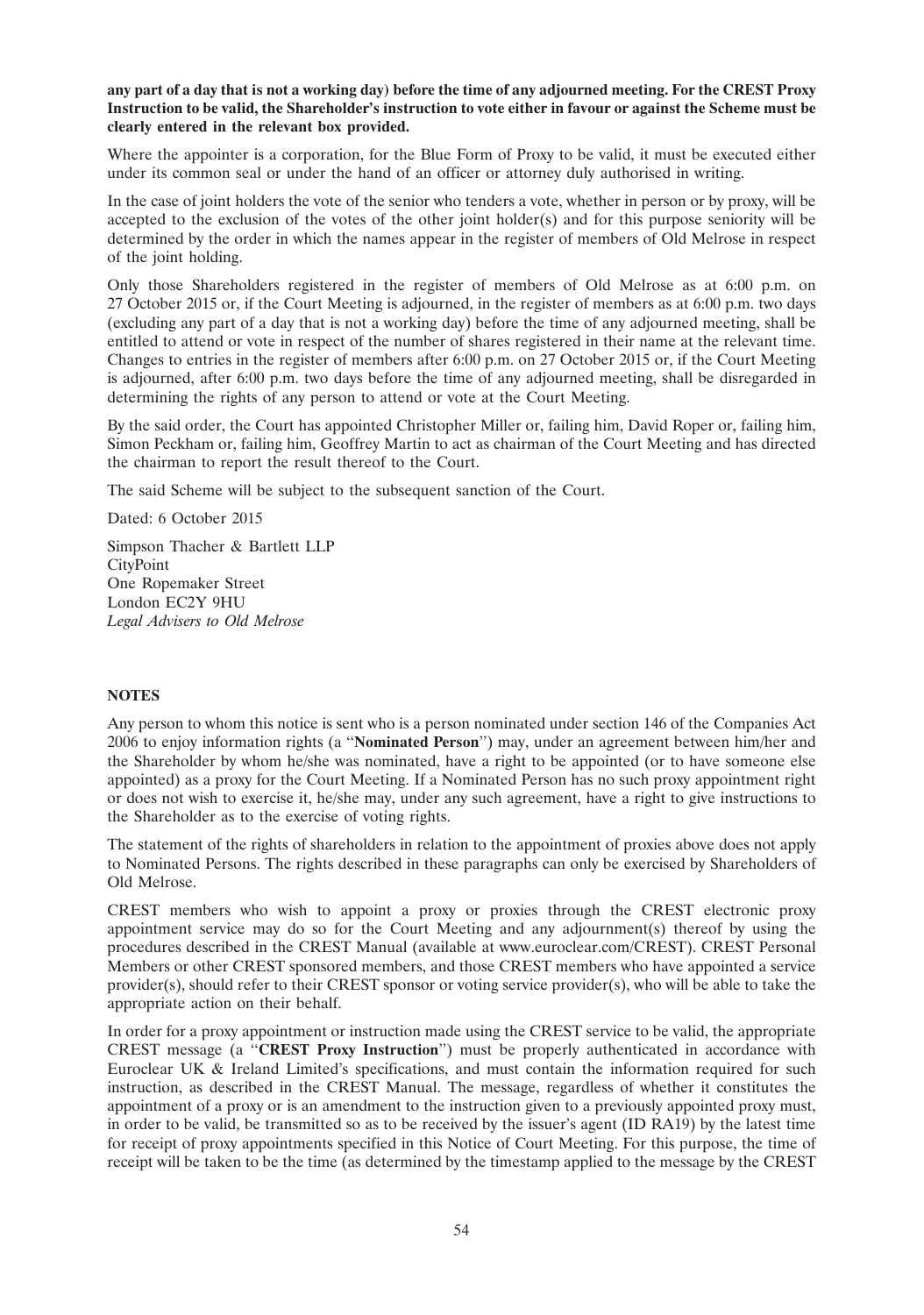Application Host) from which the issuer's agent is able to retrieve the message by enquiry to CREST in the manner prescribed by CREST. After this time any change of instructions to proxies appointed through CREST should be communicated to the appointee through other means.

CREST members and, where applicable, their CREST sponsors, or voting service providers should note that Euroclear UK & Ireland Limited does not make available special procedures in CREST for any particular message. Normal system timings and limitations will, therefore, apply in relation to the input of CREST Proxy Instructions. It is the responsibility of the CREST member concerned to take (or, if the CREST member is a CREST personal member, or sponsored member, or has appointed a voting service provider, to procure that his CREST sponsor or voting service provider(s) take(s)) such action as shall be necessary to ensure that a message is transmitted by means of the CREST system by any particular time. In this connection, CREST members and, where applicable, their CREST sponsors or voting system providers are referred, in particular, to those sections of the CREST Manual concerning practical limitations of the CREST system and timings.

Old Melrose may treat as invalid a CREST Proxy Instruction in the circumstances set out in Regulation 35(5)(a) of the Uncertificated Securities Regulations 2001.

Any corporation which is a member can appoint one or more corporate representatives who may exercise on its behalf all of its powers as a member provided that they do not do so in relation to the same shares.

Any member holding Ordinary Shares attending the meeting has the right to ask questions. Old Melrose must cause to be answered any such question relating to the business being dealt with at the meeting but no such answer need be given if (a) to do so would interfere unduly with the preparation for the meeting or involve the disclosure of confidential information, (b) the answer has already been given on a website in the form of an answer to a question, or (c) it is undesirable in the interests of Old Melrose or the good order of the meeting that the question be answered.

A copy of this notice, and other information required by section 311A of the Companies Act 2006, can be found at www.melroseplc.net.

You may not use an electronic address provided in either this Notice of Old Melrose General Meeting or any related documents (including the Blue Form of Proxy) to communicate with Old Melrose for any purposes other than those expressly stated.

You may register your vote online by visiting Equiniti's website at www.sharevote.co.uk. In order to register your vote online, you will need to enter the Voting ID, Task ID and your Shareholder Reference Number which are set out on the enclosed Blue Form of Proxy. The return of the Blue Form of Proxy by post or registering your vote online will not prevent you from attending the Old Melrose General Meeting and voting in person, should you so wish. Alternatively, shareholders who have already registered with Equiniti's online portfolio service, Shareview, can appoint their proxy electronically by logging on to their portfolio at www.shareview.co.uk and then clicking on the link to vote under their Melrose Industries PLC holding details. The on-screen instructions give details on how to complete the appointment process. A proxy appointment made electronically will not be valid if sent to any address other than those provided or if received after 10:00 a.m. on 27 October 2015.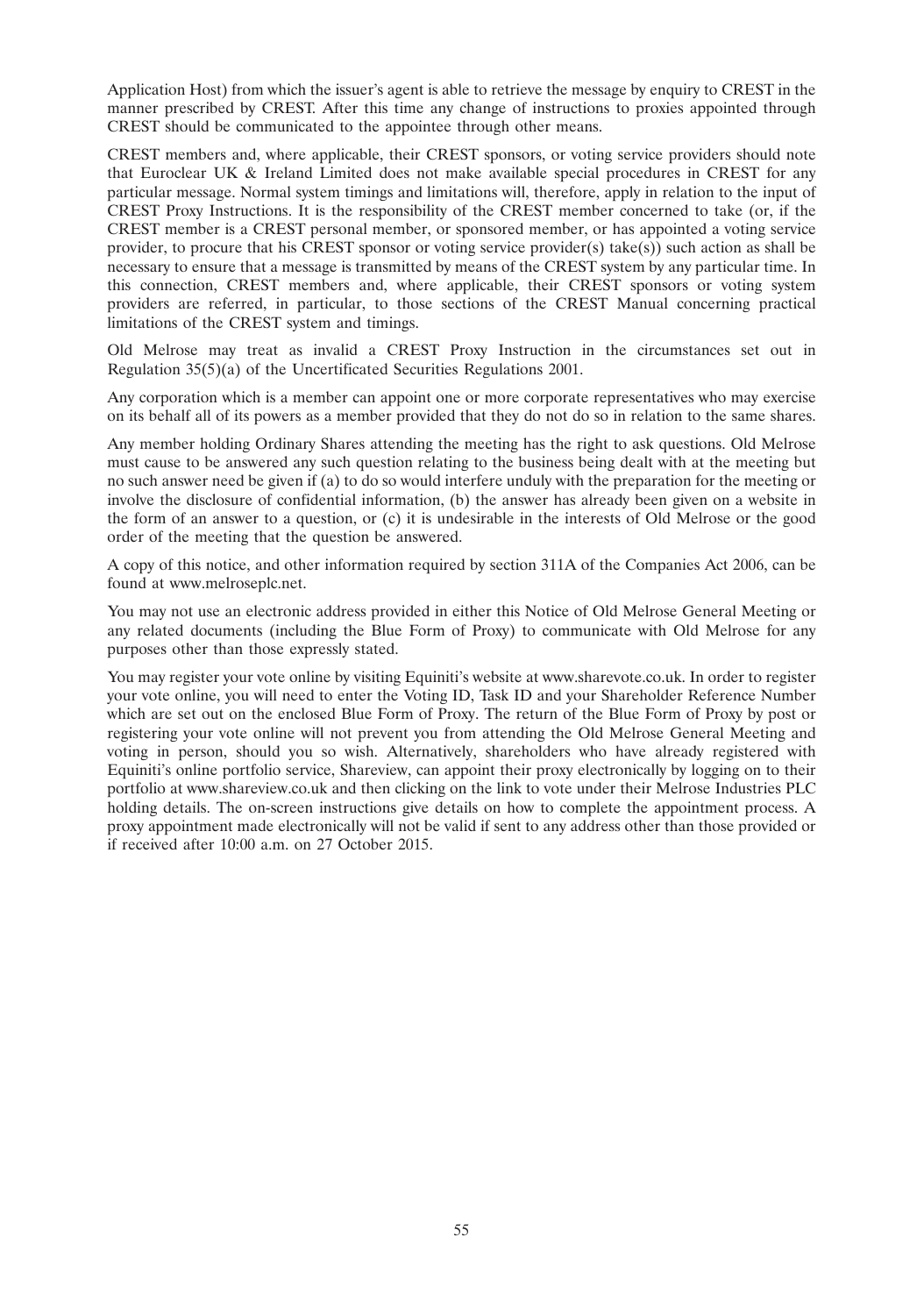#### **PART XI NOTICE OF OLD MELROSE GENERAL MEETING**

#### **Melrose Industries PLC**

*(Incorporated in England and Wales with registered number 8243706)*

# **NOTICE OF OLD MELROSE GENERAL MEETING**

**NOTICE IS GIVEN** that a general meeting of Melrose Industries PLC (''**Old Melrose**'') will be held at the offices of Investec at 2 Gresham Street, London EC2V 7QP on 29 October 2015 at 10:15 a.m. (or as soon thereafter as the meeting of holders of the ordinary shares in Old Melrose convened by direction of the Court for the same place and date shall have been concluded or adjourned), for the purpose of considering and, if thought fit, passing the following resolutions, each of which will be proposed as a special resolution (the ''**Old Melrose General Meeting**''):

# **SPECIAL RESOLUTIONS**

#### **Resolution 1**

#### **THAT**:

- (A) the directors of Old Melrose be and are authorised to take all such action as they may consider necessary or appropriate for carrying into effect the scheme of arrangement dated 6 October 2015 (the ''**Scheme**'') proposed to be made between Old Melrose, New Melrose Industries PLC (registered in England and Wales with registered number 9800044) (''**New Melrose**'') and the Scheme Shareholders (as defined in the Scheme) in its original form or with or subject to any modification, addition or condition approved or imposed by the Court; and
- (B) for the purpose of giving effect to the Scheme:
	- (i) the issued share capital of Old Melrose be reduced by cancelling and extinguishing the Scheme Shares (as defined in the Scheme); and
	- (ii) subject to and conditional upon such reduction of capital taking effect and notwithstanding anything to the contrary in the articles of association of Old Melrose:
		- (a) Old Melrose shall apply the credit arising in its books of account as a result of the reduction of capital referred to at  $(B)(i)$  above in paying up, in full at par, such number of ordinary shares in the capital of Old Melrose (the ''**Capitalisation Shares**'') such that the aggregate nominal value of the Capitalisation Shares shall be approximately equal to (but no greater than) the aggregate nominal value of the Scheme Shares cancelled in accordance with (B)(i) above, which shall be allotted and issued, credited as fully paid, to New Melrose; and
		- (b) conditional on the Scheme becoming effective, the directors of Old Melrose be and are generally and unconditionally authorised, for the purposes of section 551 of the Companies Act 2006 (the ''**Companies Act**''), to exercise all the powers of Old Melrose to allot the Capitalisation Shares **PROVIDED THAT**: (1) the maximum aggregate nominal amount of relevant securities that may be allotted under this authority shall be £1,266,628; (2) this authority shall expire (unless previously revoked, varied or renewed) on 31 December 2015; and; (3) this authority shall be in addition to, and without prejudice to, any other subsisting authority under section 551 of the Companies Act previously granted and in force on the date on which this resolution is passed.

#### **Resolution 2**

**THAT** subject to and conditional upon: (i) resolution 1 having been passed; (ii) the ordinary shares in the capital of New Melrose (the ''**New Melrose Ordinary Shares**'') required to be allotted and issued by New Melrose pursuant to the Scheme having been allotted and issued to the persons entitled to such New Melrose Ordinary Shares; and (iii) the Scheme becoming effective:

- (a) the reduction in nominal value of each New Melrose Ordinary Share issued pursuant to the Scheme to 1 penny; and
- (b) the cancellation and extinguishing of the subscriber share in the capital of New Melrose,

be and are approved.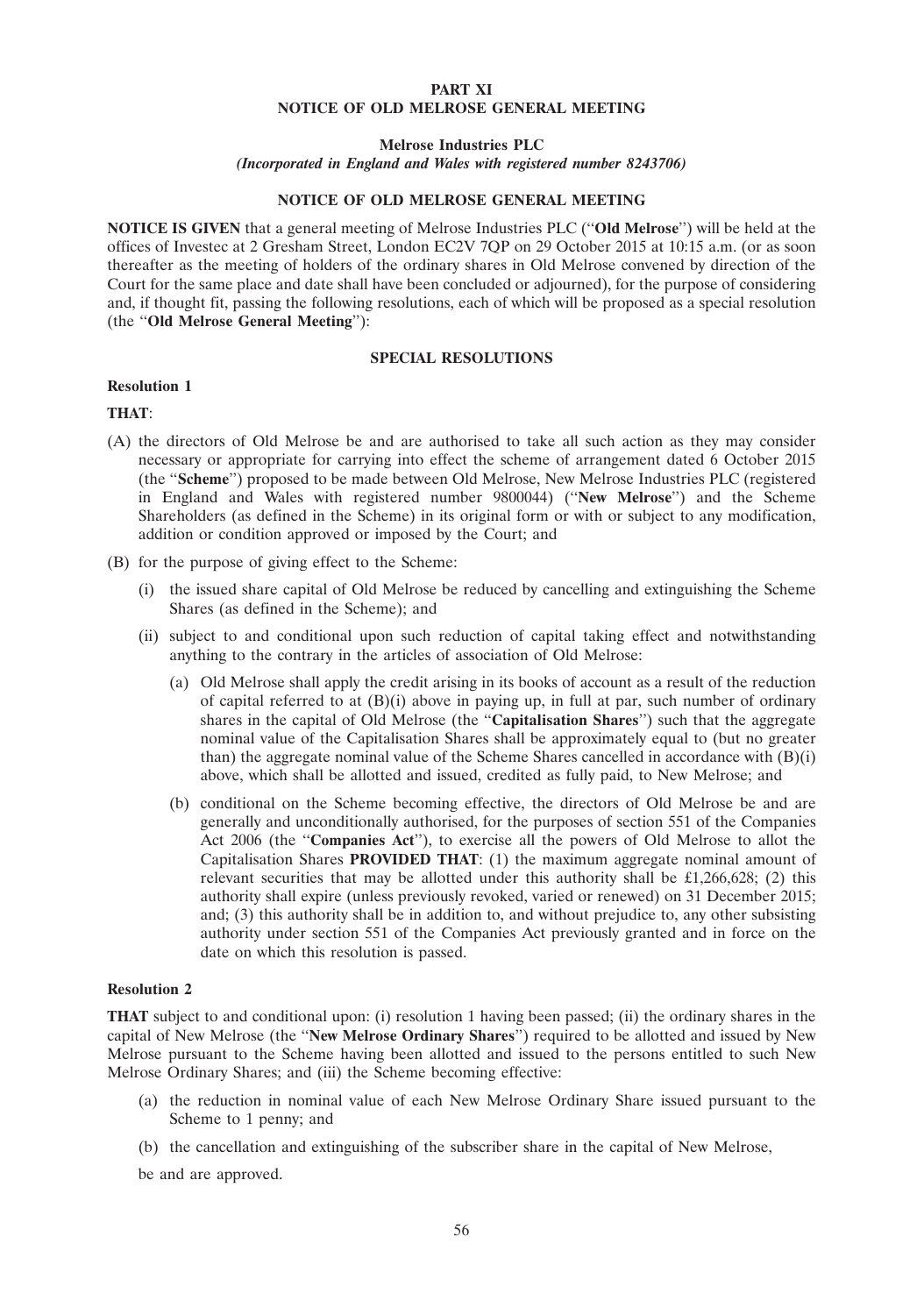#### **Resolution 3**

**THAT** subject to and conditional upon: (i) resolution 1 having been passed; (ii) the New Melrose Ordinary Shares required to be allotted and issued by New Melrose pursuant to the Scheme having been allotted and issued to the persons entitled to such New Melrose Ordinary Shares; (iii) the Scheme becoming effective; and (iv) the Disposal having completed, the Directors of New Melrose be and are authorised to capitalise a sum not exceeding £2,500,000,000 standing to the credit of New Melrose's merger reserve, and to apply such sum in paying up in full non-voting B shares in New Melrose of such nominal value to be determined by the Board (or a duly appointed committee thereof), having the rights and restrictions set out in paragraph 3 of Part VIII (*Additional Information*) of the circular of Old Melrose dated 6 October 2015 (the ''**B Shares**'') and to allot such B Shares credited as fully paid up to the holders of New Melrose Ordinary Shares pro rata to their holdings, as at a record time and date to be determined by the Board (or a duly appointed committee thereof) **PROVIDED THAT** this authority shall expire (unless previously revoked, varied or renewed) at the close of business on 30 September 2016, and **PROVIDED, FURTHER, THAT** no member shall be entitled to a fraction of a B Share. Fractional entitlements shall be disregarded and an amount equal to the aggregate nominal value of such fractional entitlements shall be donated by New Melrose to charities chosen by the Board (or a duly appointed committee thereof).

#### **Resolution 4**

**THAT** subject to and conditional upon: (i) resolution 1 having been passed; (ii) the New Melrose Ordinary Shares required to be allotted and issued by New Melrose pursuant to the Scheme having been allotted and issued to the persons entitled to such New Melrose Ordinary Shares; (iii) the Scheme becoming effective; (iv) the Disposal having completed; (v) the B Shares having been allotted and issued to the persons entitled to such B Shares in accordance with resolution 3; and (vi) the Board having so resolved, the B Shares be and are cancelled and extinguished in return for a payment by New Melrose to each holder of a B Share, as shown in the register of members of New Melrose at a record date and time to be determined by the Board (or a duly appointed committee thereof), of an amount equal to the nominal value of such B Share (the ''**Proposed Return of Capital**'').

#### **Resolution 5**

**THAT** subject to and conditional upon the cancellation of the B Shares pursuant to the authority granted in resolution 4 having taken place, in respect of each holding of New Melrose Ordinary Shares as shown in the register of members of New Melrose at a record date and time to be determined by the Board (or a duly appointed committee thereof), each New Melrose Ordinary Share issued pursuant to the Scheme be either, at the discretion of the Board (or a duly appointed committee thereof): (i) consolidated into such number of ordinary shares in the capital of New Melrose of such nominal value as is determined by the Board (or a duly appointed committee thereof) prior to the date of the Proposed Return of Capital; or (ii) sub-divided into such number of ordinary shares in the capital of New Melrose of such nominal value as is determined by the Board (or a duly appointed committee thereof) prior to the date of the Proposed Return of Capital and forthwith upon such sub-division the ordinary shares in the capital of New Melrose be consolidated, in each case, into such number of ordinary shares in the capital of New Melrose of such nominal value as is determined by the Board (or a duly appointed committee thereof) prior to the date of the Proposed Return of Capital **PROVIDED THAT** no member shall be entitled to a fraction of an ordinary share in the capital of New Melrose and all fractional entitlements arising out of the consolidation shall be aggregated into new ordinary shares in the capital of New Melrose and the new ordinary shares so arising sold and the net proceeds of sale be donated to charities chosen by the Board (or a duly appointed committee thereof).

11th Floor, Colmore Plaza 20 Colmore Circus Queensway Adam Westley Birmingham *Company Secretary*<br>
West Midlands 6 October 2015 B4 6AT

*Registered office*: By order of the Board

6 October 2015

Notes:

<sup>1.</sup> The holders of ordinary shares in capital of Old Melrose (''**Old Melrose Ordinary Shares**'') are entitled to attend and vote at the Old Melrose General Meeting. A member entitled to attend and vote at the Old Melrose General Meeting are also entitled to appoint one or more proxies to exercise all or any of their rights to attend, speak and vote instead of him/her. Such a member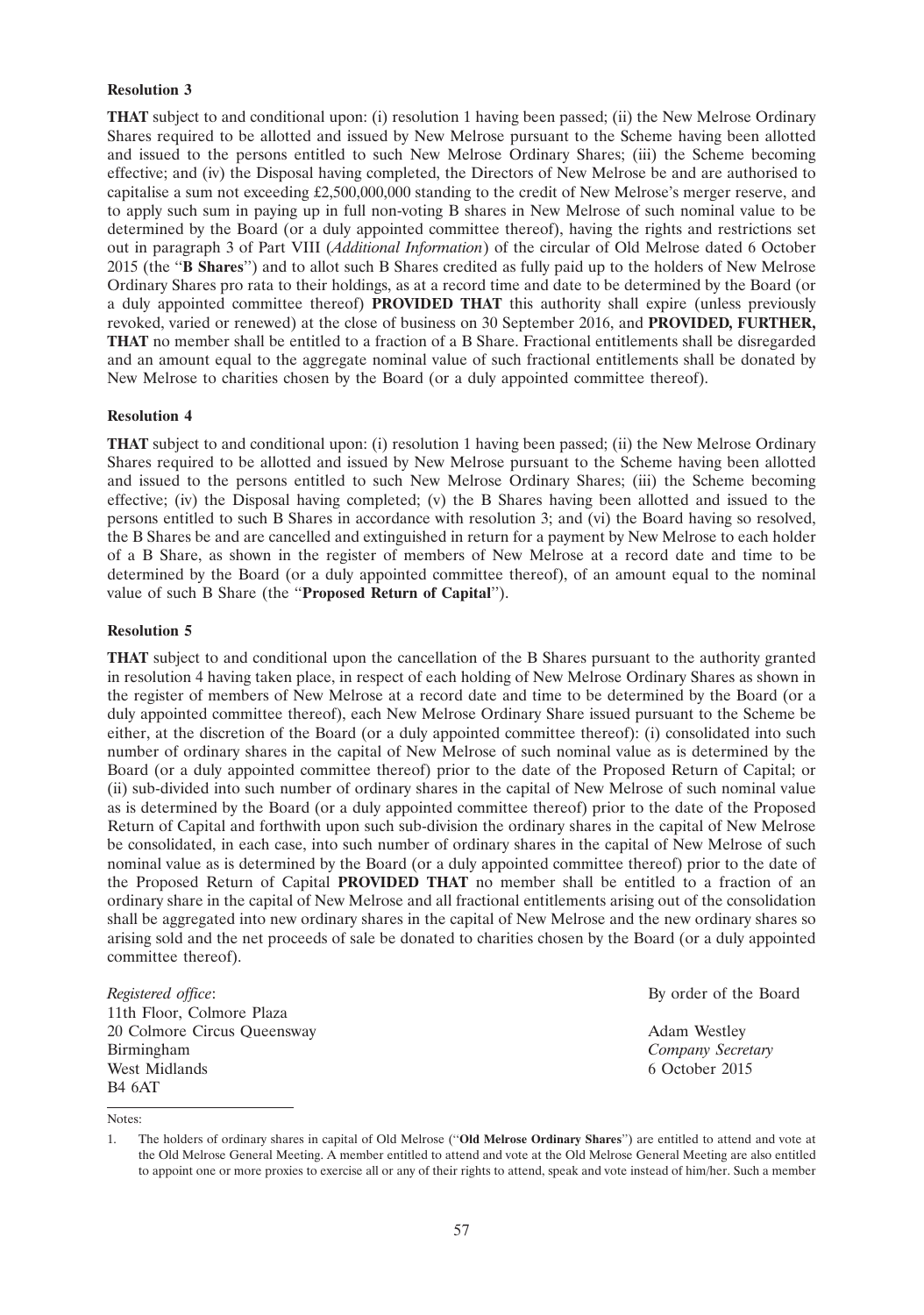may appoint more than one proxy, provided that each proxy is appointed to exercise the rights attached to different shares. A proxy need not be a member of Old Melrose.

- 2. A White Form of Proxy is enclosed with this notice. To be effective, a White Form of Proxy must be completed and returned, together with any power of attorney or authority under which it is completed or a certified copy of such power or authority, so that it is received by Old Melrose's registrars at the address specified on the White Form of Proxy not less than 48 hours (excluding any part of a day that is not a working day) before the time for holding the meeting (or, in the event of an adjournment, not less than 48 hours before the stated time of the adjoined meeting (excluding any part of a day that is not a working day)). Returning a completed White Form of Proxy will not preclude a member from attending the meeting and voting in person.
- 3. Any person to whom this notice is sent who is a person nominated under section 146 of the Companies Act to enjoy information rights (a ''**Nominated Person**'') may, under an agreement between him and the shareholder by whom he was nominated, have a right to be appointed (or to have someone else appointed) as a proxy for the Old Melrose General Meeting. If a Nominated Person has no such proxy appointment right or does not wish to exercise it, he may, under any such agreement, have a right to give instructions to the shareholder as to the exercise of voting rights. The statement of the rights of shareholders in relation to the appointment of proxies in paragraphs 1 and 2 above does not apply to Nominated Persons. The rights described in paragraphs 1 and 2 can only be exercised by shareholders of Old Melrose.
- 4. To be entitled to attend and vote at the Old Melrose General Meeting (and for the purposes of the determination by Old Melrose of the number of votes they may cast), members must be entered on Old Melrose's register of members by 6.00 p.m. on 27 October 2015 (or, in the event of an adjournment, on the date which is two days, excluding any part of a day that is not a working day, before the time of the adjourned meeting). Changes to entries on the register of members after this time shall be disregarded in determining the rights of any person to attend or vote at the meeting.
- 5. As at 2 October 2015 (being the last business day prior to the publication of this notice) Old Melrose's issued share capital consists of 995,206,966 Old Melrose Ordinary Shares of  $\frac{7}{55}$  pence each, carrying one vote each. Therefore, the total voting rights in Old Melrose as at 2 October 2015 are 995,206,966.
- 6. CREST members who wish to appoint a proxy or proxies through the CREST electronic proxy appointment service may do so by using the procedures described in the CREST Manual (available at www.euroclear.com/CREST). CREST Personal Members or other CREST sponsored members, and those CREST members who have appointed a service provider(s), should refer to their CREST sponsor or voting service provider(s), who will be able to take the appropriate action on their behalf.
- 7. In order for a proxy appointment or instruction made using the CREST service to be valid, the appropriate CREST message (a ''**CREST Proxy Instruction**'') must be properly authenticated in accordance with Euroclear UK & Ireland Limited's specifications, and must contain the information required for such instruction, as described in the CREST Manual. The message, regardless of whether it constitutes the appointment of a proxy or is an amendment to the instruction given to a previously appointed proxy must, in order to be valid, be transmitted so as to be received by the issuer's agent (ID RA19) by 10:15 a.m. on 27 October 2015. For this purpose, the time of receipt will be taken to be the time (as determined by the time stamp applied to the message by the CREST Application Host) from which the issuer's agent is able to retrieve the message by enquiry to CREST in the manner prescribed by CREST. After this time any change of instructions to proxies appointed through CREST should be communicated to the appointee through other means.
- 8. CREST members and, where applicable, their CREST sponsors, or voting service providers should note that Euroclear UK & Ireland Limited does not make available special procedures in CREST for any particular message. Normal system timings and limitations will, therefore, apply in relation to the input of CREST Proxy Instructions. It is the responsibility of the CREST member concerned to take (or, if the CREST member is a CREST personal member, or sponsored member, or has appointed a voting service provider, to procure that his CREST sponsor or voting service provider(s) take(s)) such action as shall be necessary to ensure that a message is transmitted by means of the CREST system by any particular time. In this connection, CREST members and, where applicable, their CREST sponsors or voting system providers are referred, in particular, to those sections of the CREST Manual concerning practical limitations of the CREST system and timings.
- 9. Old Melrose may treat as invalid a CREST Proxy Instruction in the circumstances set out in Regulation 35(5)(a) of the Uncertificated Securities Regulations 2001.
- 10. Any corporation which is a member can appoint one or more corporate representatives who may exercise on its behalf all of its powers as a member provided that they do not do so in relation to the same shares.
- 11. Any member holding Old Melrose Ordinary Shares attending the meeting has the right to ask questions. Old Melrose must cause to be answered any such question relating to the business being dealt with at the meeting but no such answer need be given if (a) to do so would interfere unduly with the preparation for the meeting or involve the disclosure of confidential information, (b) the answer has already been given on a website in the form of an answer to a question, or (c) it is undesirable in the interests of Old Melrose or the good order of the meeting that the question be answered.
- 12. A copy of this notice, and other information required by section 311A of the Companies Act, can be found at: www.melroseplc.net.
- 13. You may not use an electronic address provided in either this Notice of Old Melrose General Meeting or any related documents (including the White Form of Proxy) to communicate with Old Melrose for any purposes other than those expressly stated.
- 14. You may register your vote online by visiting Equiniti's website at: www.sharevote.co.uk. In order to register your vote online, you will need to enter the Voting ID, Task ID and your Shareholder Reference Number which are set out on the enclosed White Form of Proxy. The return of the White Form of Proxy by post or registering your vote online will not prevent you from attending the Old Melrose General Meeting and voting in person, should you so wish. Alternatively, shareholders who have already registered with Equiniti's online portfolio service, Shareview, can appoint their proxy electronically by logging on to their portfolio at www.shareview.co.uk and then clicking on the link to vote under their Melrose Industries PLC holding details. The on-screen instructions give details on how to complete the appointment process. A proxy appointment made electronically will not be valid if sent to any address other than those provided or if received after 10:15 a.m. on 27 October 2015.